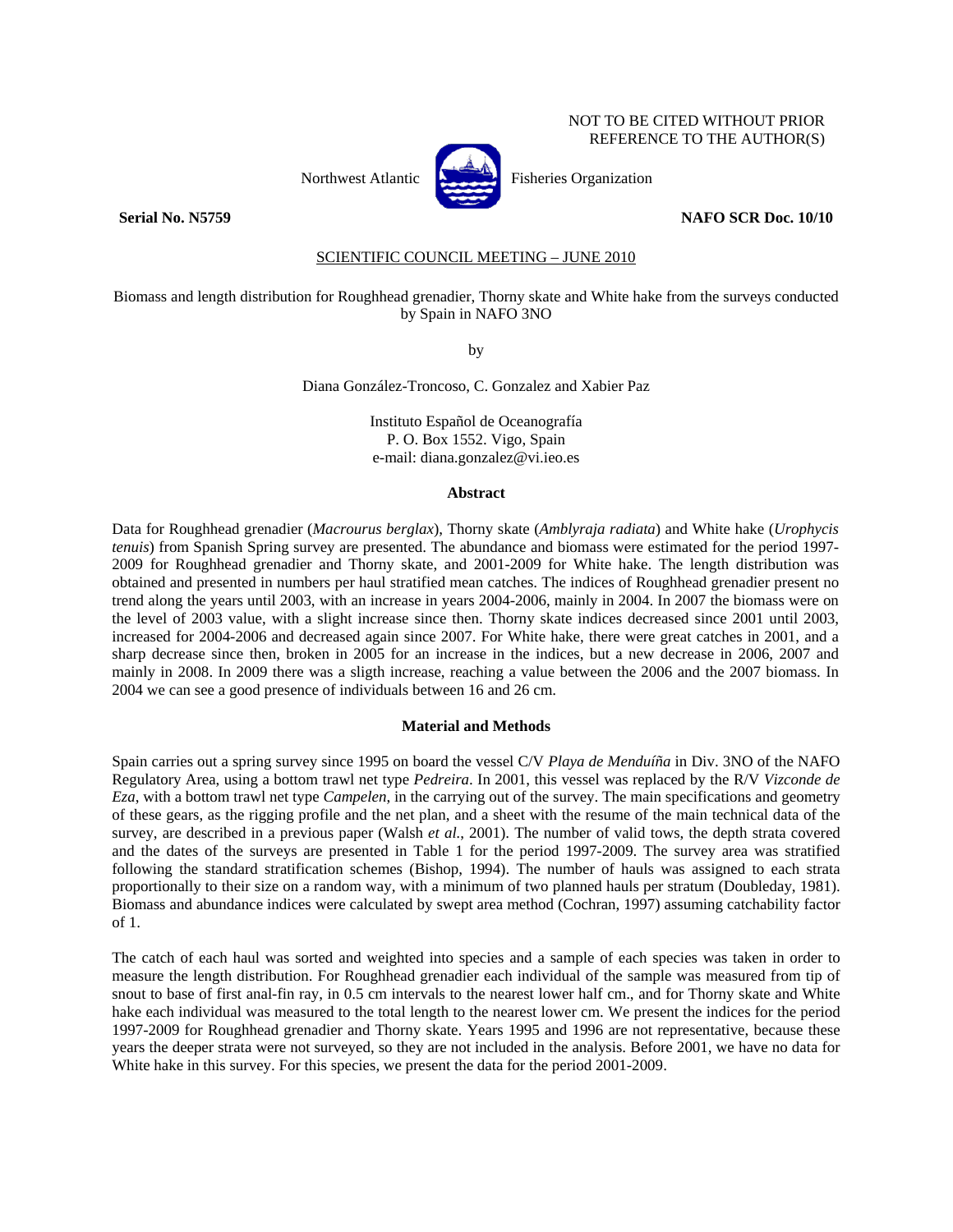For each species, the haul mean catch, with its variance, and the stratified mean catches by stratum and year, with the annual variance, are presented, transformed until 2000 and no-transformed in the period 2002-2009. In the year 2001, there are data transformed from the former vessel with original data from the new vessel. Besides this, the biomass per stratum and year, with the annual variance, are presented, as the stratified mean catches per haul length distribution. To more information about the calculation of these indices, see González Troncoso *et al.*, 2005. For White hake, it was no necessary to perform the calibration (González Troncoso and Paz, 2005).

Due to technical problems in the vessel, this year two strata were not surveyed and six more have only one haul, so there are no standard deviations for these strata. As on these strata usually the catch of Thorny skate and White hake is not important, this fact is not significant for the calculation of the final standard deviation for the mean weight per tow and biomass for these species. The same does not occur for Roughhead grenadier, as the strata are the deepest, so a recalculation must be made. So, for this species, to calculate the standard deviation, we put together the catch of the strata with only one haul in the same range of depth and calculate the standard deviation as if they were only one stratum. The total variance was calculated as usual with this single stratum.

#### **Results**

#### **Roughhead grenadier**

There is no directed fishery for Roughhead grenadier and most of the catches are taken as by-catches in the Greenland halibut fishery in Subareas 2 and 3. At the beginning of the Greenland halibut fishery in Subarea 3 of the Regulatory Area in 1988, the grenadier catches were systematically misreported as Roundnose grenadier. In last years the biomass of this species presents a decreasing trend (NAFO, 2009).

#### **Mean Catches and Biomass**

The Roughhead grenadier haul mean catches by stratum are presented in Table 2, included swept area, number of hauls and SD. Roughhead grenadier stratified mean catches per tow by stratum and year and their SD are presented in Table 3.

The entire time series (1997-2009) of biomass and their SD estimates for Roughhead grenadier are presented in Table 4. Estimated parameters *a* and *b* values of length-weight relationship are presented in Table 5.

The indices of Roughhead grenadier present no trend along the years until 2003, with a marked increasing in 2004 and then remains stable with a slight decrease. The indices were in this period over the 1997-2003 values. In 2007, a decrease over the year 2006 can be seen, and the biomass is under the 2003 value. In 2008 and 2009 the biomass increased with respect to 2007, but without reaching the level of the period 2004-2006. (Fig. 1 and 2).

#### **Length Distribution**

Table 6 and Figures 3 and 4 show the stratified mean catches per haul length distribution by year, besides the sampled size and its catch, for the period 1997-2009. The data have been grouped two by two**,** so we present the data every one cm. We can follow easily a cohort since 1998. In lasts years it can be seen a quite good recruitment. In recent years all the length classes were poor.

### **Thorny skate**

Thorny skate catches comprises the most of the skates catches during the Spanish Spring survey and the Canadian surveys. This species is under TAC since 2004. Nominal catches increased in the mid-1980s with the commencement of a directed fishery for Thorny skate The catches reached their lowest value in the period 1993- 1995. The biomass has been relatively stable from 1996 to 2004 but at lower level than in the mid-1980s. During recent years the biomass has increased slightly (NAFO, 2009).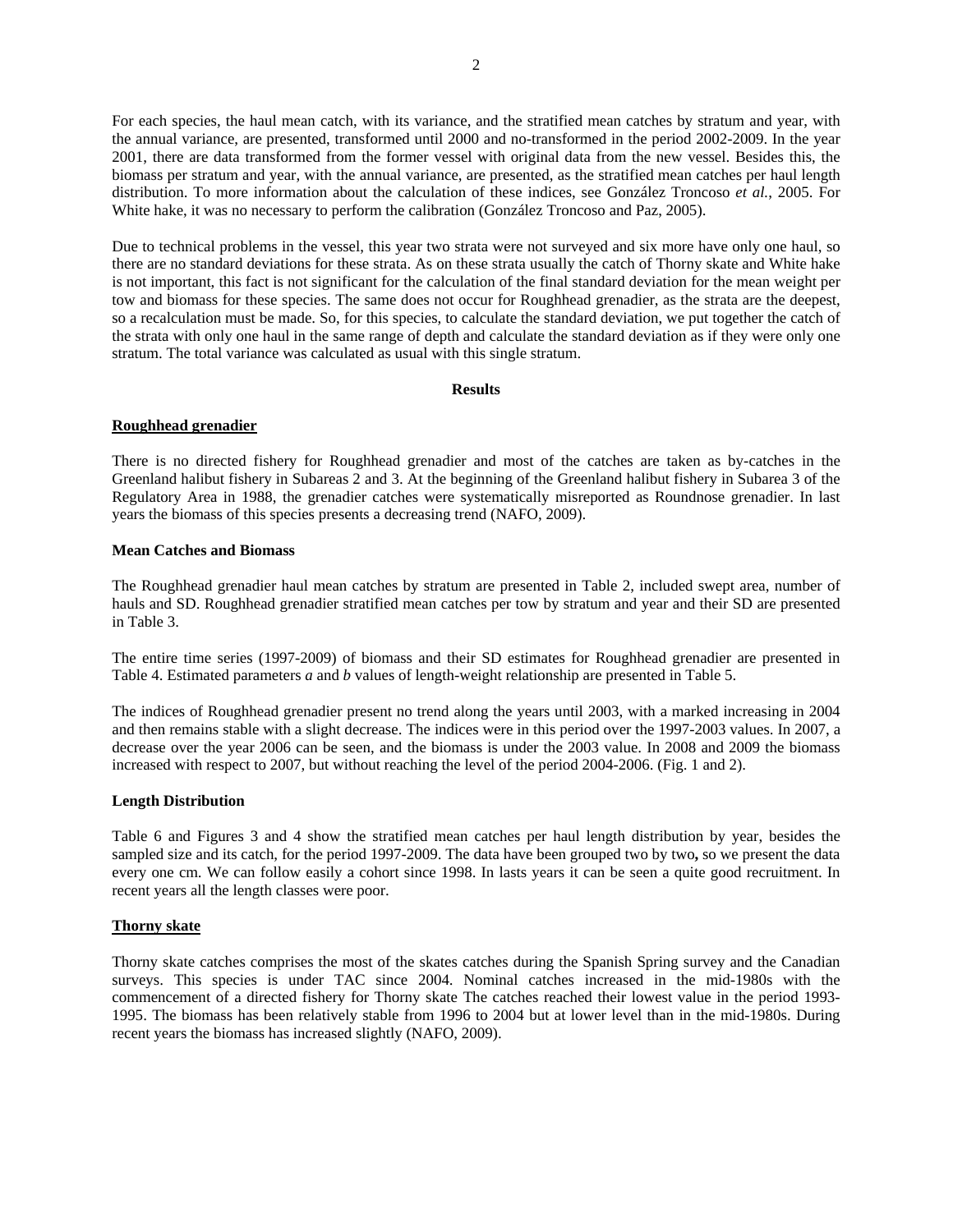#### **Mean Catches and Biomass**

In Table 7 we present the Thorny skate haul mean catches by stratum, included swept area, number of hauls and SD. Their stratified mean catches per tow by stratum and year, next to their SD, are presented in Table 8.

The entire time series (1997-2009) of biomass and their SD estimates of Thorny skate are presented in Table 9. The estimated parameters *a* and *b* values of length-weight relationship are presented in Table 10.

The indices of the Thorny skate presented a decreasing since the year 2001, following for an increase in the period 2004-2006 and decrease again since 2007. Values of the period 2004-2006 were in the level of the 2000 value, the highest of the time series, but 2007-2009 values are much under that value (Fig. 5 and 6).

#### **Length Distribution**

The stratified mean catches per haul length distribution by sex and year are presented in Table 11 and Figures 7 and 8, besides the sampled size and its catch, for the period 1997-2009, in two-cm groups. In 1997, we have a recruitment modal value that can be more or less followed until 2009. In 1998 there was another modal value at small lengths that can be roughly followed along the years, reaching a maximum in 2002. In 2002, too, there was a quite good recruitment, but we can no follow this peak in the following years. In the last three years all the length classes are poorer than the rest of the years.

#### **White hake**

Catches of white hake in Div. 3NO peaked in 1987, then declined from 1988 to 1994. With the restriction of fishing by other countries to areas outside Canada's 200-mile limit in 1992, non-Canadian landings fell to zero. Average catch was at its lowest in 1995-2001; then increased in 2002 to decrease slightly in 2003. Total catch decreased sharply in 2004-2007. The 1999 year-class was large. Year-classes since then have been extremely low, as compared to the 1999 year-class. The biomass of this stock increased in 2000 with the large 1999 year-class. Subsequently, the biomass index has decreased and remains at levels comparable to the beginning of the Campelen time series in 1996-1999 (NAFO, 2009).

#### **Mean catches and biomass**

Table 12 presents the mean catches per stratum, besides the standard deviation, the surveyed area and the number of hauls. In table 13 and in Figure 9, the stratified mean catches per tow by stratum and year, as well as the annual variance, are presented. And in table 14 and Figure 10 we present the biomass per stratum and year, and the correspondent annual variance.

Table 15 presents the length weight relationship parameters for White hake for the period 2002-2009. In 2001, we have no sufficient data to calculate the parameters, so we used the parameters of the year 2002.

The indices of the White hake show a great presence in 2001, with a peak in the biomass that is more than the double of the 2002 biomass. In 2003 and 2004 the biomass decreased respect to the two previous years, and in 2005 an increasing occurs, reaching the second highest value in the series, but in 2006 the biomass decreased again up to 2004 value and in 2007 and mainly in 2008 it dropped off. In 2009 we can see an increase in the value of the biomass, reaching a level between the 2006 and the 2007 biomass.

#### **Length distribution**

Table 16 presents the stratified mean catches per tow length distribution, by sex and year, as the number of samples, the number of sampled individuals, the sampled catch, the sampled range, the total catch and the total numbers of hauls, and in Figures 11 and 12 it we can be seeing the distribution along the years.

In 2001, we can see a great presence of individuals, that decreasing in the later years. In 2002 and 2003, it is no presence of juveniles, although in 2004 there is a quite good presence of individuals between 16 and 26 cm. Except in 2004, no presence of new cohort is seen. In 2005, the length distribution decreased although the biomass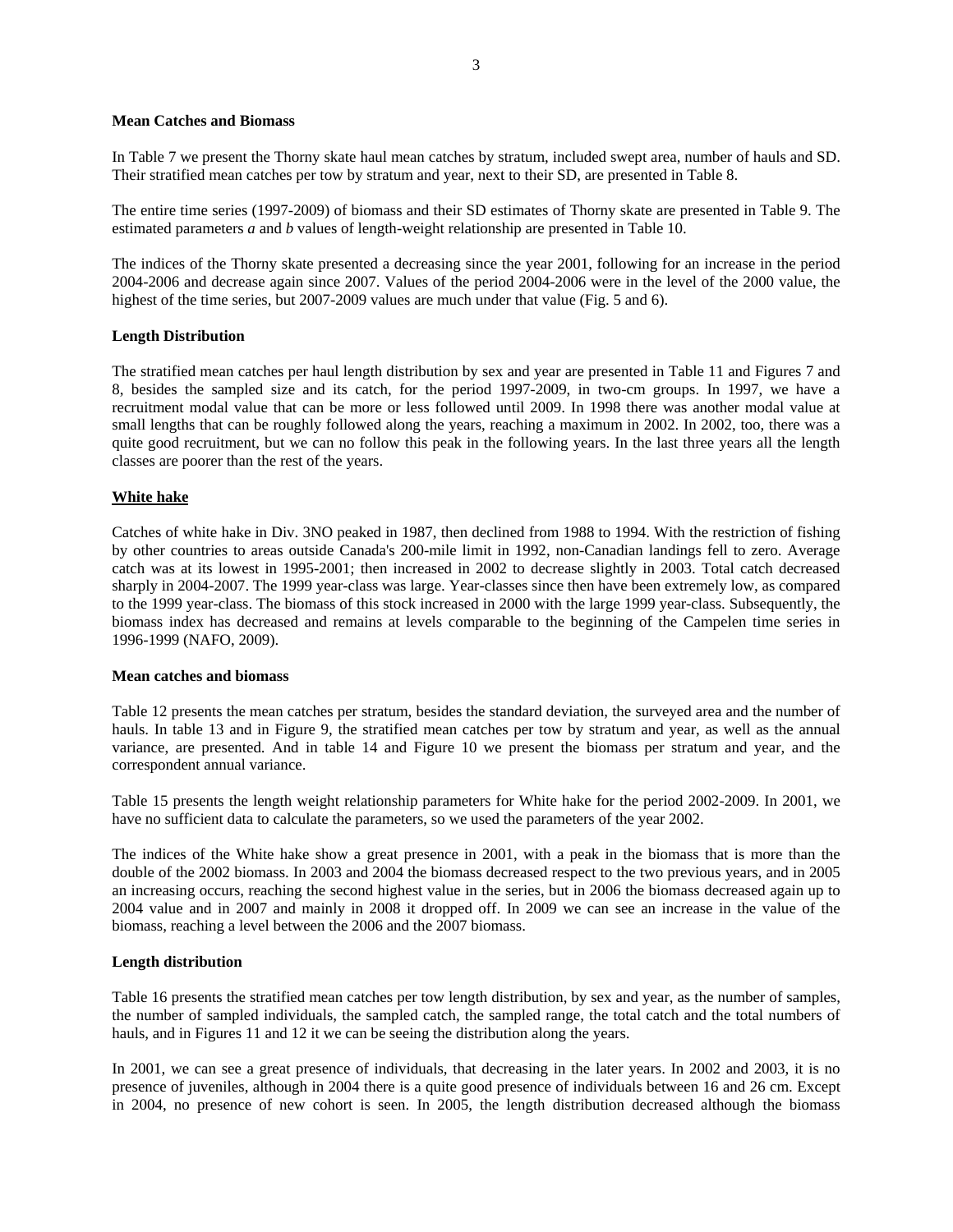increased. We can see the presence of individuals between 52 cm and 70 cm and a quite good presence of individuals between 14 and 38 cm, but at low level compared with years 2001 and 2002. In 2006-2009 there is no length class with a good presence.

#### **References**

- Bishop, C A.. 1994. Revisions and additions to stratification schemes used during research vessel surveys in NAFO subareas 2 and 3*.* NAFO SCR Doc., Nº 43, Serial nº N2413, 23 pp.
- Cochran, W. G.. 1997. Sampling techniques. Ed. J. Wiley and Sons, N.Y., 428 pp.
- Doubleday, W. G.. 1981. Manual on groundfish surveys in the Northwest Atlantic. NAFO Sci. Coun. Studies, 2, 55.
- González Troncoso, D. and X. Paz. 2005. Biomass and length distribution for Atlantic cod, Thorny skate and White hake from the surveys conducted by Spain NAFO Divisions 3NO. NAFO SCR Doc., 05/26, Serial n° N5112, 29 pp.
- González Troncoso, D., X. Paz and F. González. 2005. Results for the Roughhead grenadier from the Spanish surveys conducted in the NAFO Regulatory Area of Divisions 3NO, 1997-2004. NAFO SCR Doc., 05/28, Serial nº N5114, 18 pp.
- NAFO, 2009. Report of Scientific Council Meeting, 4-18 June 2008
- Walsh, J.S., X. Paz and P. Durán. 2001. A preliminary investigation of the efficiency of Canadian and Spanish Survey bottom trawls on the Southern Bank. NAFO SCR Doc., 01/74, Serial nº N4453, 18 pp.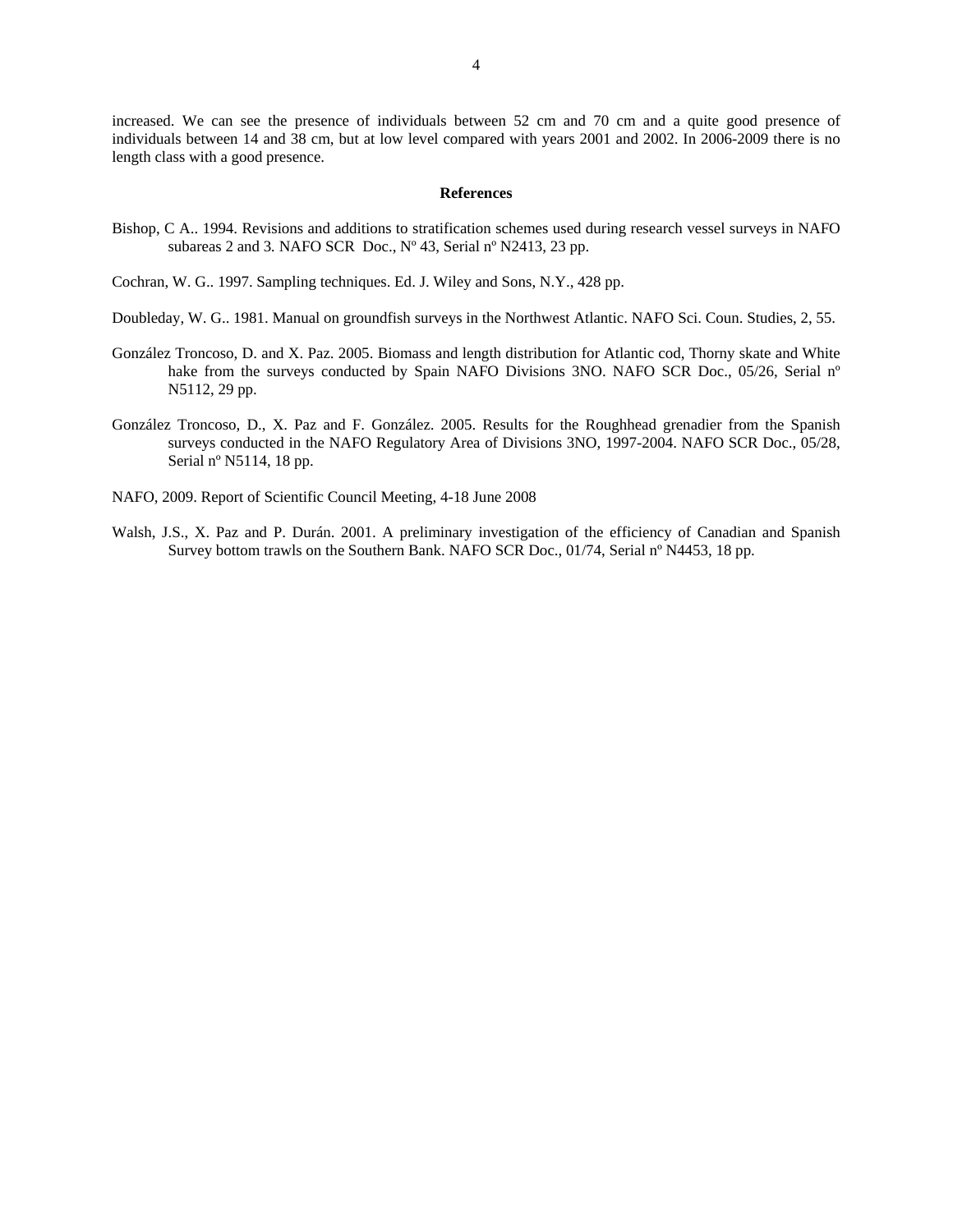|                       |                       |            | Depth strata |                   |
|-----------------------|-----------------------|------------|--------------|-------------------|
| Year                  | Vessel                | Valid tows | covered (m)  | <b>Dates</b>      |
| 1997                  | C/V Playa de Menduíña | 128        | 42-1263      | April 26-May 18   |
| 1998                  | C/V Playa de Menduíña | 124        | 42-1390      | May 06-May 26     |
| 1999                  | C/V Playa de Menduíña | 114        | 41-1381      | May 07-May 26     |
| 2000                  | C/V Playa de Menduíña | 118        | 42-1401      | May 07-May 28     |
| $2001$ <sup>(*)</sup> | R/V Vizconde de Eza   | 83         | 36-1156      | May 03-May 24     |
|                       | C/V Playa de Menduíña | 121        | 40-1500      | May 05-May 23     |
| 2002                  | R/V Vizconde de Eza   | 125        | 38-1540      | April 29-May 19   |
| 2003                  | R/V Vizconde de Eza   | 118        | 38-1666      | May 11-June 02    |
| 2004                  | R/V Vizconde de Eza   | 120        | 43-1539      | June 06–June 24   |
| 2005                  | R/V Vizconde de Eza   | 119        | 47-1485      | June 10–June 29   |
| 2005                  | R/V Vizconde de Eza   | 119        | 47-1485      | June 10-June 29   |
| 2006                  | R/V Vizconde de Eza   | 120        | 45-1480      | June 7–June 27    |
| 2007                  | R/V Vizconde de Eza   | 110        | 45-1374      | May 29-June 19    |
| 2008                  | R/V Vizconde de Eza   | 122        | 45-1374      | May 27-June 16    |
| 2009                  | R/V Vizconde de Eza   | 109        | 45-1374      | May $31$ -June 18 |

**TABLE 1.-** Spanish spring bottom trawl surveys on NAFO Div. 3NO: 1997-2009

 (\*) We took, for the calculation of the series, 83 hauls from the R/V *Vizconde de Eza* and 40 hauls from the C/V *Playa de Menduíña* (123 hauls in total)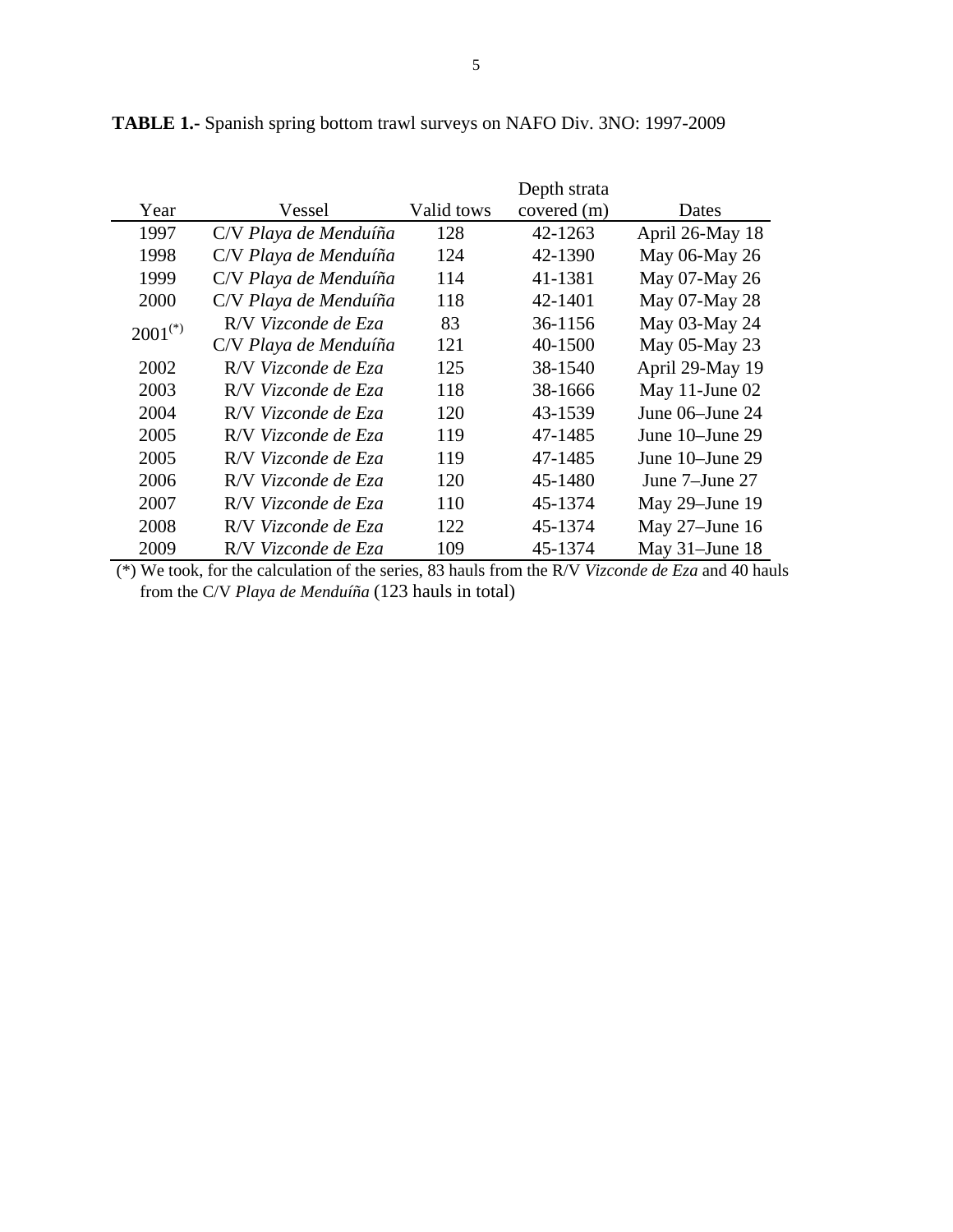**TABLE 2.-** Swept area, number of hauls and Roughhead grenadier mean catch (kg) and SD by stratum. Spanish Spring Surveys on NAFO Div. 3NO: 1997-2009. Swept area in square miles. n.s. means stratum not surveyed. 1997-2000 data are transformed C/V *Playa de Menduíña* data, and 2002-2009 data are original from R/V *Vizconde de Eza*. In 2001, there are data from the two vessels.

|         |        |                   | 1997                          |        |        |                  | 1998                          |        |        |                  | 1999                      |        |        | 2000              |                           |           |        |                   | 2001                      |        |
|---------|--------|-------------------|-------------------------------|--------|--------|------------------|-------------------------------|--------|--------|------------------|---------------------------|--------|--------|-------------------|---------------------------|-----------|--------|-------------------|---------------------------|--------|
|         | Swept  |                   | Tow R. grenadier R. grenadier |        | Swept  |                  | Tow R. grenadier R. grenadier |        | Swept  | Tow              | R. grenadier R. grenadier |        | Swept  | Tow               | R. grenadier R. grenadier |           | Swept  | Tow               | R. grenadier R. grenadier |        |
| Stratum | area   | number Mean catch |                               | SD     | area   |                  | number Mean catch             | SD     | area   |                  | number Mean catch         | SD     | area   | number Mean catch |                           | <b>SD</b> | area   | number Mean catch |                           | SD     |
| 353     | 0.0480 | $\overline{4}$    | 0.000                         | 0.000  | 0.0465 |                  | 0.000                         | 0.000  | 0.0360 | 3                | 0.000                     | 0.000  | 0.0356 | 3                 | 0.002                     | 0.004     | 0.0341 | 3                 | 0.000                     | 0.000  |
| 354     | 0.0233 | $\overline{c}$    | 0.000                         | 0.000  | 0.0356 | 3                | 0.000                         | 0.000  | 0.0218 | $\boldsymbol{2}$ | 0.000                     | 0.000  | 0.0356 | 3                 | 0.000                     | 0.000     | 0.0338 | 3                 | 0.000                     | 0.000  |
| 355     | 0.0233 | $\boldsymbol{2}$  | 0.000                         | 0.000  | 0.0221 | $\overline{c}$   | 0.000                         | 0.000  | 0.0229 | $\boldsymbol{2}$ | 0.000                     | 0.000  | 0.0233 | $\overline{2}$    | 0.083                     | 0.117     | 0.0240 | $\overline{c}$    | 0.000                     | 0.000  |
| 356     | 0.0225 | 2                 | 0.000                         | 0.000  | 0.0221 | 2                | 0.426                         | 0.602  | 0.0229 | 2                | 0.019                     | 0.026  | 0.0225 | $\overline{c}$    | 0.084                     | 0.016     | 0.0240 | $\mathfrak{2}$    | 0.000                     | 0.000  |
| 357     | 0.0443 | $\overline{4}$    | 0.101                         | 0.202  | 0.0240 | $\overline{c}$   | 0.000                         | 0.000  | 0.0236 | $\boldsymbol{2}$ | 0.216                     | 0.152  | 0.0124 |                   | 0.473                     |           | 0.0244 | $\overline{c}$    | 0.170                     | 0.240  |
| 358     | 0.0563 | 5                 | 0.000                         | 0.000  | 0.0236 | 3                | 0.000                         | 0.000  | 0.0349 | 3                | 0.233                     | 0.403  | 0.0341 | 3                 | 0.000                     | 0.000     | 0.0345 | $\mathfrak{Z}$    | 0.000                     | 0.000  |
| 359     | 0.0690 | 6                 | 0.000                         | 0.000  | 0.0698 | 6                | 0.000                         | 0.000  | 0.0364 | 3                | 0.000                     | 0.000  | 0.0469 | $\overline{4}$    | 0.000                     | 0.000     | 0.0803 | 7                 | 0.000                     | 0.000  |
| 360     | 0.3754 | 32                | 0.000                         | 0.000  | 0.2561 | 25               | 0.000                         | 0.000  | 0.2325 | 19               | 0.000                     | 0.000  | 0.2396 | 20                | 0.000                     | 0.000     | 0.2423 | 20                | 0.390                     | 1.744  |
| 374     | 0.0353 | 3                 | 0.000                         | 0.000  | 0.0353 | 3                | 0.000                         | 0.000  | 0.0244 | $\overline{2}$   | 0.000                     | 0.000  | 0.0240 | $\overline{2}$    | 0.000                     | 0.000     | 0.0240 | 2                 | 0.000                     | 0.000  |
| 375     | 0.0116 | 1                 | 0.000                         |        | 0.0345 | 3                | 0.000                         | 0.000  | 0.0236 | $\mathbf{2}$     | 0.000                     | 0.000  | 0.0244 | 2                 | 0.000                     | 0.000     | 0.0338 | 3                 | 0.000                     | 0.000  |
| 376     | 0.1583 | 14                | 0.000                         | 0.000  | 0.0930 | 10               | 0.000                         | 0.000  | 0.1219 | 10               | 0.000                     | 0.000  | 0.1200 | 10                | 0.000                     | 0.000     | 0.1155 | 10                | 0.000                     | 0.000  |
| 377     | 0.0116 | -1                | 0.000                         |        | 0.0229 | $\overline{2}$   | 0.000                         | 0.000  | 0.0240 | $\boldsymbol{2}$ | 0.000                     | 0.000  | 0.0229 | $\overline{2}$    | 0.000                     | 0.000     | 0.0229 | $\overline{c}$    | 0.000                     | 0.000  |
| 378     | 0.0210 | $\overline{2}$    | 0.447                         | 0.632  | 0.0120 | 2                | 0.000                         | 0.000  | 0.0229 | $\mathbf{2}$     | 0.298                     | 0.421  | 0.0233 | 2                 | 0.149                     | 0.211     | 0.0236 | $\overline{c}$    | 0.000                     | 0.000  |
| 379     | 0.0206 | $\overline{2}$    | 0.000                         | 0.000  | 0.0356 | 3                | 0.011                         | 0.020  | 0.0236 | $\overline{2}$   | 0.024                     | 0.034  | 0.0225 | $\overline{c}$    | 0.511                     | 0.722     | 0.0229 | $\mathfrak{2}$    | 0.430                     | 0.580  |
| 380     | 0.0210 | $\overline{c}$    | 0.219                         | 0.309  | 0.0113 | $\boldsymbol{2}$ | 0.000                         | 0.000  | 0.0236 | $\boldsymbol{2}$ | 0.003                     | 0.005  | 0.0236 | $\overline{2}$    | 0.157                     | 0.220     | 0.0206 | $\overline{c}$    | 0.03                      | 0.048  |
| 381     | 0.0221 | $\mathbf{2}$      | 0.000                         | 0.000  | 0.0229 | 2                | 0.000                         | 0.000  | 0.0229 | $\mathbf{2}$     | 0.000                     | 0.000  | 0.0236 | 2                 | 0.074                     | 0.100     | 0.0236 | $\mathfrak{2}$    | 0.00                      | 0.00   |
| 382     | 0.0461 | $\overline{4}$    | 0.000                         | 0.000  | 0.0229 | 3                | 0.000                         | 0.000  | 0.0484 | $\overline{4}$   | 0.000                     | 0.000  | 0.0499 | $\overline{4}$    | 0.004                     | 0.009     | 0.0469 | $\overline{4}$    | 0.00                      | 0.00   |
| 721     | 0.0221 | $\overline{c}$    | 0.000                         | 0.000  | 0.0203 | 2                | 0.758                         | 0.253  | 0.0244 | $\overline{c}$   | 2.443                     | 0.132  | 0.0236 | $\overline{c}$    | 0.812                     | 0.778     | 0.0248 | $\overline{c}$    | 0.220                     | 0.085  |
| 722     | 0.0214 | $\boldsymbol{2}$  | 0.026                         | 0.036  | 0.0101 | $\overline{c}$   | 3.950                         | 0.385  | 0.0229 | $\boldsymbol{2}$ | 3.865                     | 3.202  | 0.0218 | $\overline{2}$    | 4.767                     | 1.204     | 0.0233 | $\overline{c}$    | 2.465                     | 2.878  |
| 723     | 0.0210 | $\boldsymbol{2}$  | 0.000                         | 0.000  | 0.0233 | $\mathfrak{2}$   | 0.255                         | 0.361  | 0.0229 | $\overline{2}$   | 2.367                     | 2.528  | 0.0248 | $\sqrt{2}$        | 2.859                     | 1.554     | 0.0240 | $\sqrt{2}$        | 1.705                     | 0.304  |
| 724     | 0.0225 | $\overline{c}$    | 0.562                         | 0.048  | 0.0206 | 2                | 1.064                         | 0.349  | 0.0225 | $\overline{2}$   | 3.678                     | 0.217  | 0.0233 | $\overline{c}$    | 4.130                     | 1.074     | 0.0353 | 3                 | 7.507                     | 3.835  |
| 725     | 0.0206 | $\boldsymbol{2}$  | 0.000                         | 0.000  | 0.0086 |                  | 0.077                         |        | 0.0229 | $\boldsymbol{2}$ | 3.718                     | 3.790  | 0.0210 | $\overline{c}$    | 12.646                    | 17.511    | 0.0116 | $\overline{c}$    | 1.415                     | 1.832  |
| 726     | n.s.   | n.s.              | n.s.                          | n.s.   | 0.0094 | 2                | 2.213                         | 2.336  | 0.0225 | $\mathfrak{2}$   | 7.296                     | 0.205  | 0.0221 | $\overline{c}$    | 14.727                    | 0.120     | 0.0116 | $\mathfrak{2}$    | 4.304                     | 5.509  |
| 727     | 0.0094 | 1                 | 0.358                         |        | 0.0233 | $\overline{c}$   | 0.196                         | 0.181  | 0.0236 | $\mathfrak{2}$   | 0.661                     | 0.236  | 0.0210 | $\overline{2}$    | 2.499                     | 2.726     | 0.0225 | $\boldsymbol{2}$  | 0.21                      | 0.132  |
| 728     | 0.0214 | $\sqrt{2}$        | 0.835                         | 0.167  | 0.0206 | $\mathfrak{2}$   | 0.919                         | 0.457  | 0.0233 | $\sqrt{2}$       | 17.996                    | 15.217 | 0.0210 | $\overline{2}$    | 7.249                     | 6.640     | 0.0229 | $\sqrt{2}$        | 1.00                      | 0.241  |
| 752     | 0.0218 | 2                 | 8.836                         | 3.973  | 0.0229 | $\overline{c}$   | 8.172                         | 6.983  | 0.0233 | 2                | 9.032                     | 3.744  | 0.0206 | $\overline{2}$    | 26.663                    | 9.968     | 0.0210 | $\mathfrak{2}$    | 6.04                      | 3.455  |
| 753     | 0.0214 | 2                 | 15.528                        | 7.705  | 0.0218 | 2                | 35.635                        | 9.342  | 0.0229 | 2                | 28.442                    | 30.760 | 0.0218 | $\overline{c}$    | 49.154                    | 1.830     | 0.0214 | $\mathfrak{2}$    | 31.57                     | 21.165 |
| 754     | 0.0330 | 3                 | 70.193                        | 8.839  | 0.0210 | $\overline{c}$   | 60.723                        | 3.985  | 0.0206 | $\mathfrak{2}$   | 26.373                    | 8.716  | 0.0195 | $\overline{2}$    | 66.801                    | 41.403    | 0.0195 | $\boldsymbol{2}$  | 75.61                     | 17.890 |
| 755     | n.s.   | n.s.              | n.s.                          | n.s.   | 0.0206 | 2                | 42.088                        | 3.130  | 0.0311 | 3                | 23.467                    | 7.041  | 0.0431 | $\overline{4}$    | 28.192                    | 7.595     | 0.0416 | $\overline{4}$    | 24.29                     | 19.579 |
| 756     | 0.0109 | -1                | 3.252                         |        | 0.0225 | $\boldsymbol{2}$ | 6.895                         | 5.707  | 0.0225 | $\boldsymbol{2}$ | 29.642                    | 5.995  | 0.0203 | $\overline{2}$    | 17.852                    | 0.205     | 0.0113 | $\overline{c}$    | 12.796                    | 11.520 |
| 757     | 0.0304 | 3                 | 20.873                        | 17.870 | 0.0206 | $\boldsymbol{2}$ | 39.313                        | 39.079 | 0.0233 | $\boldsymbol{2}$ | 8.896                     | 5.646  | 0.0214 | $\overline{c}$    | 88.705                    | 79.940    | 0.0233 | $\sqrt{2}$        | 20.43                     | 16.686 |
| 758     | 0.0214 | $\overline{2}$    | 46.823                        | 8.232  | 0.0105 | 2                | 77.034                        | 32.807 | 0.0214 | 2                | 46.200                    | 23.151 | 0.0210 | $\overline{2}$    | 55.334                    | 32.746    | 0.0218 | $\mathfrak{2}$    | 69.10                     | 46.916 |
| 759     | n.s.   | n.s.              | n.s.                          | n.s.   | 0.0214 | 2                | 66.392                        | 41.956 | 0.0218 | $\overline{c}$   | 22.491                    | 13.002 | 0.0210 | $\overline{c}$    | 32.826                    | 6.694     | 0.0221 | $\overline{c}$    | 59.11                     | 50.035 |
| 760     | 0.0105 |                   | 3.916                         |        | 0.0214 | $\boldsymbol{2}$ | 8.862                         | 1.890  | 0.0225 | $\overline{2}$   | 4.010                     | 1.409  | 0.0210 | $\overline{2}$    | 17.758                    | 2.817     | 0.0229 | $\sqrt{2}$        | 7.195                     | 9.468  |
| 761     | 0.0315 | 3                 | 19.198                        | 3.744  | 0.0206 | $\overline{c}$   | 25.190                        | 8.102  | 0.0210 | $\boldsymbol{2}$ | 16.592                    | 10.125 | 0.0221 | $\overline{2}$    | 11.535                    | 5.093     | 0.0225 | $\sqrt{2}$        | 15.515                    | 2.524  |
| 762     | 0.0308 | 3                 | 24.278                        | 18.462 | 0.0094 | $\boldsymbol{2}$ | 30.068                        | 18.564 | 0.0210 | 2                | 17.354                    | 9.397  | 0.0203 | $\overline{2}$    | 18.990                    | 4.928     | 0.0116 | $\overline{c}$    | 2.839                     | 3.040  |
| 763     | n.s.   | n.s.              | n.s.                          | n.s.   | 0.0218 | 2                | 10.820                        | 5.285  | 0.0311 | 3                | 11.447                    | 3.789  | 0.0416 | $\overline{4}$    | 14.523                    | 15.110    | 0.0330 | 3                 | 15.35                     | 12.271 |
| 764     | 0.0206 | $\overline{2}$    | 6.393                         | 4.081  | 0.0218 | 2                | 4.827                         | 2.059  | 0.0225 | $\boldsymbol{2}$ | 4.044                     | 1.240  | 0.0218 | $\overline{2}$    | 4.427                     | 2.047     | 0.0240 | $\overline{c}$    | 5.550                     | 3.323  |
| 765     | 0.0206 | $\overline{2}$    | 11.752                        | 5.592  | 0.0098 | $\overline{c}$   | 6.734                         | 3.431  | 0.0221 | $\overline{2}$   | 6.197                     | 1.421  | 0.0203 | $\overline{2}$    | 7.755                     | 4.467     | 0.0113 | $\mathfrak{2}$    | 4.385                     | 0.685  |
| 766     | 0.0308 | 3                 | 7.741                         | 2.498  | 0.0191 | $\overline{c}$   | 6.895                         | 1.902  | 0.0218 | $\mathfrak{2}$   | 5.516                     | 3.371  | 0.0214 | $\overline{2}$    | 3.184                     | 1.156     | 0.0203 | 2                 | 2.65                      | 1.233  |
| 767     | n.s.   | n.s.              | n.s.                          | n.s.   | 0.0109 | 2                | 6.529                         | 2.950  | 0.0214 | 2                | 4.844                     | 0.277  | 0.0210 | 2                 | 2.537                     | 0.506     | 0.0218 | $\overline{c}$    | 3.09                      | 1.673  |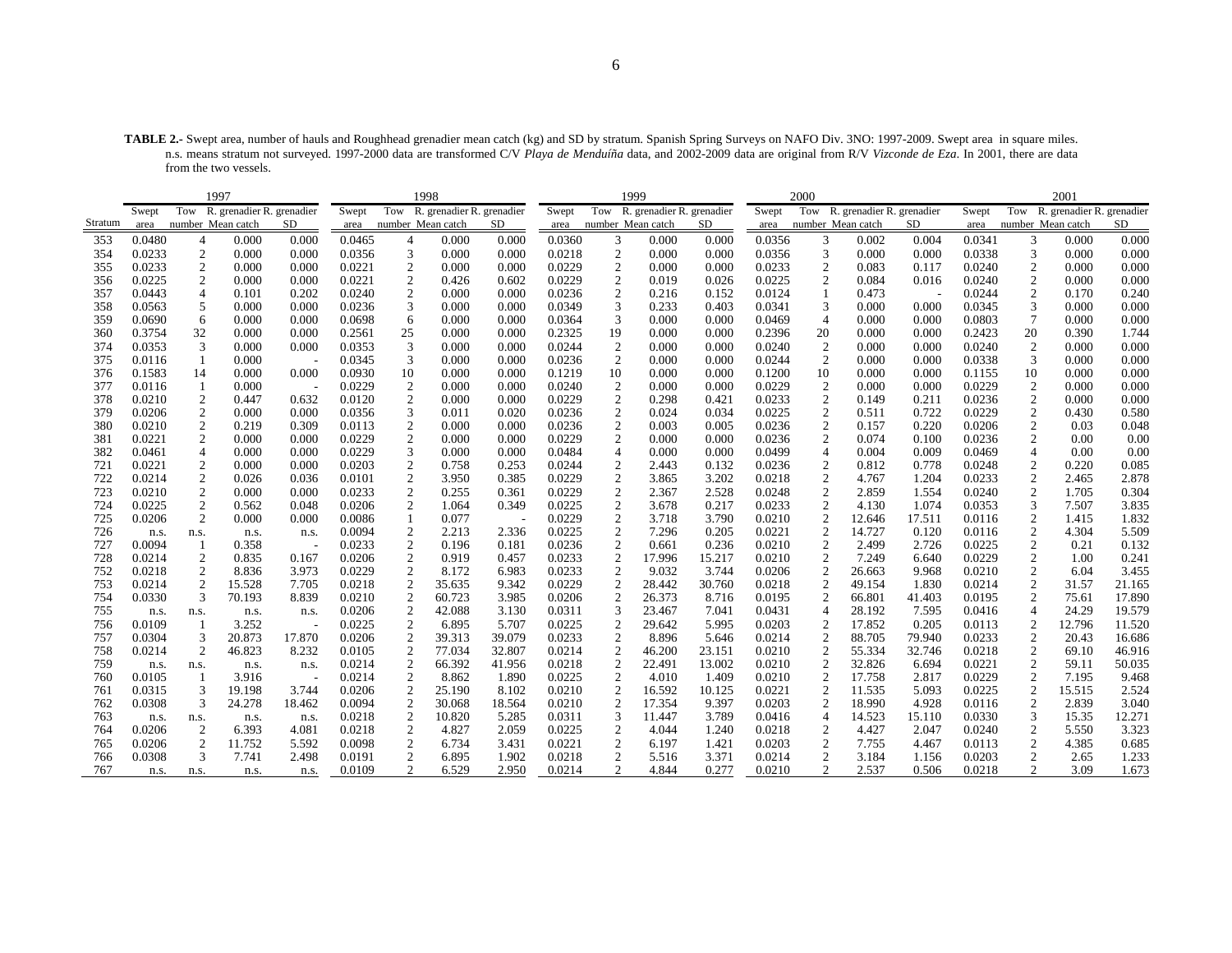**TABLE 2 (cont.).-** Swept area, number of hauls and Roughhead grenadier mean catch (kg) and SD by stratum. Spanish Spring Surveys on NAFO Div. 3NO: 1997-2009. Swept area in square miles. n.s. means stratum not surveyed. 1997-2000 data are transformed C/V *Playa de Menduíña* data, and 2002-2009 data are original from R/V *Vizconde de Eza*. In 2001, there are data from the two vessels.

|         |        |                | 2002                      |           |        |                | 2003                      |         |        |                | 2004                      |         |        |                 | 2005                      |         |
|---------|--------|----------------|---------------------------|-----------|--------|----------------|---------------------------|---------|--------|----------------|---------------------------|---------|--------|-----------------|---------------------------|---------|
|         | Swept  | Tow            | R. grenadier R. grenadier |           | Swept  | Tow            | R. grenadier R. grenadier |         | Swept  | Tow            | R. grenadier R. grenadier |         | Swept  | Tow             | R. grenadier R. grenadier |         |
| Stratum | area   | number         | Mean catch                | <b>SD</b> | area   | number         | Mean catch                | SD      | area   | number         | Mean catch                | SD      | area   | number          | Mean catch                | SD      |
| 353     | 0.0476 | $\overline{4}$ | 0.000                     | 0.000     | 0.0334 | 3              | 0.000                     | 0.000   | 0.0338 |                | 3<br>0.000                | 0.000   | 0.0353 | 3               | 0.000                     | 0.000   |
| 354     | 0.0356 | 3              | 0.000                     | 0.000     | 0.0338 | 3              | 0.000                     | 0.000   | 0.0345 | 3              | 0.000                     | 0.000   | 0.0353 | 3               | 0.000                     | 0.000   |
| 355     | 0.0236 | $\overline{c}$ | 0.000                     | 0.000     | 0.0229 | $\overline{2}$ | 0.000                     | 0.000   | 0.0229 | $\overline{c}$ | 0.000                     | 0.000   | 0.0225 | $\overline{2}$  | 0.000                     | 0.000   |
| 356     | 0.0233 | $\mathfrak{2}$ | 0.000                     | 0.000     | 0.0225 | $\overline{c}$ | 0.115                     | 0.163   | 0.0221 | $\overline{2}$ | 1.225                     | 1.732   | 0.0233 | $\overline{2}$  | 0.260                     | 0.368   |
| 357     | 0.0240 | 2              | 1.050                     | 1.061     | 0.0229 | 2              | 1.385                     | 1.959   | 0.0229 | $\overline{2}$ | 0.027                     | 0.037   | 0.0233 | $\overline{2}$  | 15.785                    | 3.090   |
| 358     | 0.0345 | 3              | 0.500                     | 0.700     | 0.0338 | 3              | 0.000                     | 0.000   | 0.0330 | 3              | 0.007                     | 0.012   | 0.0349 | 3               | 0.000                     | 0.000   |
| 359     | 0.0686 | 6              | 0.041                     | 0.100     | 0.0791 | $\overline{7}$ | 0.000                     | 0.000   | 0.0791 | $\overline{7}$ | 0.479                     | 1.267   | 0.0814 | $7\phantom{.0}$ | 0.103                     | 0.217   |
| 360     | 0.2865 | 25             | 0.000                     | 0.000     | 0.2254 | 20             | 0.000                     | 0.000   | 0.2310 | 20             | 0.000                     | 0.000   | 0.2325 | 20              | 0.000                     | 0.000   |
| 374     | 0.0345 | 3              | 0.000                     | 0.000     | 0.0225 | $\overline{2}$ | 0.000                     | 0.000   | 0.0233 | $\overline{2}$ | 0.000                     | 0.000   | 0.0229 | $\overline{2}$  | 0.000                     | 0.000   |
| 375     | 0.0353 | 3              | 0.000                     | 0.000     | 0.0330 | 3              | 0.000                     | 0.000   | 0.0338 | 3              | 0.000                     | 0.000   | 0.0349 | 3               | 0.000                     | 0.000   |
| 376     | 0.1140 | 10             | 0.000                     | 0.000     | 0.1125 | 10             | 0.000                     | 0.000   | 0.1166 | 10             | 0.000                     | 0.000   | 0.1174 | 10              | 0.000                     | 0.000   |
| 377     | 0.0229 | $\mathfrak{2}$ | 0.273                     | 0.386     | 0.0225 | 2              | 0.000                     | 0.000   | 0.0218 | $\overline{2}$ | 0.000                     | 0.000   | 0.0233 | $\overline{2}$  | 0.000                     | 0.000   |
| 378     | 0.0233 | $\sqrt{2}$     | 0.008                     | 0.011     | 0.0225 | $\overline{2}$ | 0.000                     | 0.000   | 0.0225 | $\mathcal{D}$  | 0.000                     | 0.000   | 0.0225 | $\mathcal{D}$   | 0.620                     | 0.877   |
| 379     | 0.0229 | $\overline{c}$ | 0.265                     | 0.375     | 0.0229 | $\overline{c}$ | 0.124                     | 0.175   | 0.0124 |                | 3.960                     |         | 0.0236 | $\overline{2}$  | 26.975                    | 17.006  |
| 380     | 0.0225 | $\overline{c}$ | 0.008                     | 0.011     | 0.0229 | $\sqrt{2}$     | 0.085                     | 0.120   | 0.0221 | $\overline{2}$ | 278.650                   | 209.516 | 0.0229 | $\overline{2}$  | 194.750                   | 113.491 |
| 381     | 0.0229 | $\mathfrak{2}$ | 0.000                     | 0.000     | 0.0229 | 2              | 0.000                     | 0.000   | 0.0225 | $\mathcal{D}$  | 4.145                     | 5.169   | 0.0233 | $\overline{2}$  | 17.450                    | 11.384  |
| 382     | 0.0341 | 3              | 0.002                     | 0.004     | 0.0454 | $\overline{4}$ | 0.000                     | 0.000   | 0.0461 | $\overline{4}$ | 0.080                     | 0.160   | 0.0458 | $\overline{4}$  | 0.235                     | 0.286   |
| 721     | 0.0233 | $\mathfrak{2}$ | 1.250                     | 1.768     | 0.0225 | $\overline{2}$ | 0.000                     | 0.000   | 0.0221 | $\overline{2}$ | 3.473                     | 0.449   | 0.0229 | $\overline{2}$  | 1.173                     | 1.609   |
| 722     | 0.0236 | $\mathfrak{2}$ | 10.930                    | 14.213    | 0.0221 | $\overline{2}$ | 4.315                     | 4.547   | 0.0218 |                | $\overline{2}$<br>4.530   | 2.676   | 0.0233 | $\overline{2}$  | 5.415                     | 4.985   |
| 723     | 0.0233 | $\mathfrak{2}$ | 0.700                     | 0.283     | 0.0229 | $\overline{2}$ | 8.370                     | 3.253   | 0.0229 |                | 2<br>10.053               | 4.938   | 0.0233 | $\overline{2}$  | 21.528                    | 23.869  |
| 724     | 0.0225 | $\mathfrak{2}$ | 10.000                    | 4.384     | 0.0225 | $\mathfrak{2}$ | 4.980                     | 1.669   | 0.0214 |                | 2<br>10.746               | 0.701   | 0.0225 | 2               | 9.500                     | 8.514   |
| 725     | 0.0225 | $\mathfrak{2}$ | 2.650                     | 1.344     | 0.0229 | $\overline{2}$ | 0.377                     | 0.532   | 0.0225 |                | $\overline{2}$<br>92.415  | 82.046  | 0.0236 | $\overline{2}$  | 104.420                   | 135.072 |
| 726     | 0.0214 | $\overline{c}$ | 2.650                     | 1.909     | 0.0225 | $\overline{c}$ | 0.000                     | 0.000   | 0.0225 | $\overline{2}$ | 59.865                    | 19.608  | 0.0113 |                 | 34.900                    |         |
| 727     | 0.0233 | $\overline{2}$ | 0.570                     | 0.806     | 0.0218 | 2              | 21.900                    | 24.607  | 0.0233 | $\overline{2}$ | 16.700                    | 1.697   | 0.0229 | $\overline{2}$  | 18.650                    | 12.657  |
| 728     | 0.0229 | $\mathfrak{2}$ | 0.620                     | 0.876     | 0.0225 | $\sqrt{2}$     | 32.650                    | 3.748   | 0.0180 | $\overline{c}$ | 15.650                    | 9.687   | 0.0109 |                 | 35.400                    |         |
| 752     | 0.0116 |                | 1.950                     | 2.758     | 0.0229 | $\sqrt{2}$     | 77.900                    | 100.268 | 0.0214 | $\overline{2}$ | 94.610                    | 95.162  | 0.0236 | $\overline{2}$  | 21.590                    | 3.677   |
| 753     | 0.0229 | 2              | 5.400                     | 7.637     | 0.0229 | $\overline{2}$ | 57.050                    | 55.791  | 0.0218 | $\overline{2}$ | 63.835                    | 45.912  | 0.0225 | $\overline{2}$  | 63.320                    | 12.629  |
| 754     | 0.0341 | 3              | 98.450                    | 82.237    | 0.0218 | $\sqrt{2}$     | 65.600                    | 40.729  | 0.0214 | $\overline{2}$ | 33.355                    | 11.377  | 0.0225 | $\overline{2}$  | 13.957                    | 14.981  |
| 755     | 0.0338 | 3              | 1.460                     | 1.307     | 0.0221 | 2              | 18.200                    | 25.597  | 0.0319 | 3              | 14.658                    | 21.304  | 0.0450 | $\overline{4}$  | 34.228                    | 9.637   |
| 756     | 0.0229 | $\mathfrak{2}$ | 11.750                    | 10.819    | 0.0221 | $\mathfrak{2}$ | 7.160                     | 9.051   | 0.0218 | $\overline{2}$ | 9.772                     | 3.778   | 0.0233 | $\overline{2}$  | 23.675                    | 12.693  |
| 757     | 0.0225 | $\mathfrak{2}$ | 16.250                    | 16.193    | 0.0221 | 2              | 8.575                     | 2.765   | 0.0218 |                | $\sqrt{2}$<br>12.890      | 8.330   | 0.0225 | $\overline{2}$  | 17.758                    | 8.403   |
| 758     | 0.0225 | $\mathfrak{2}$ | 141.550                   | 101.470   | 0.0221 | 2              | 41.050                    | 58.053  | 0.0214 | $\overline{2}$ | 32.955                    | 10.260  | 0.0225 | $\overline{2}$  | 34.043                    | 1.042   |
| 759     | 0.0225 | 2              | 69.250                    | 97.934    | 0.0113 | -1             | 78.080                    |         | 0.0214 |                | 2<br>39.980               | 4.921   | 0.0229 | $\overline{2}$  | 46.825                    | 37.512  |
| 760     | 0.0229 | $\mathfrak{2}$ | 11.950                    | 4.172     | 0.0218 | $\sqrt{2}$     | 40.650                    | 3.465   | 0.0221 | $\overline{2}$ | 76.475                    | 94.293  | 0.0229 | $\overline{2}$  | 57.790                    | 20.492  |
| 761     | 0.0225 | $\overline{c}$ | 5.350                     | 5.445     | 0.0225 | $\overline{c}$ | 12.750                    | 9.263   | 0.0221 | $\overline{c}$ | 25.610                    | 28.055  | 0.0221 | $\overline{2}$  | 37.553                    | 18.438  |
| 762     | 0.0225 | $\mathfrak{2}$ | 0.325                     | 0.460     | 0.0225 | 2              | 14.650                    | 3.861   | 0.0233 |                | 2<br>15.729               | 4.594   | 0.0225 | $\overline{2}$  | 11.938                    | 8.432   |
| 763     | 0.0225 | $\sqrt{2}$     | 1.225                     | 1.732     | 0.0311 | 3              | 2.717                     | 4.705   | 0.0326 | 3              | 28.000                    | 21.696  | 0.0334 | 3               | 13.424                    | 3.205   |
| 764     | 0.0236 | $\mathfrak{2}$ | 20.050                    | 11.526    | 0.0221 | $\overline{c}$ | 19.420                    | 19.771  | 0.0229 | $\overline{2}$ | 40.790                    | 41.988  | 0.0233 | $\overline{2}$  | 1.161                     | 1.642   |
| 765     | 0.0236 | $\mathfrak{2}$ | 2.700                     | 2.404     | 0.0113 |                | 10.400                    |         | 0.0225 | $\overline{2}$ | 5.347                     | 2.710   | 0.0229 | $\overline{2}$  | 7.252                     | 2.647   |
| 766     | 0.0233 | $\overline{c}$ | 9.125                     | 9.016     | 0.0225 | $\overline{2}$ | 5.690                     | 6.548   | 0.0225 |                | $\overline{2}$<br>7.214   | 1.582   | 0.0229 | $\overline{2}$  | 6.355                     | 4.794   |
| 767     | 0.0225 | $\mathfrak{D}$ | 9.150                     | 12.940    | 0.0229 | 2              | 3.130                     | 2.461   | 0.0218 |                | $\mathfrak{D}$<br>3.667   | 0.401   | 0.0113 |                 | 4.646                     |         |

$$
(**) SD = \frac{\sum (x_i - \bar{x})^2}{n - 1}
$$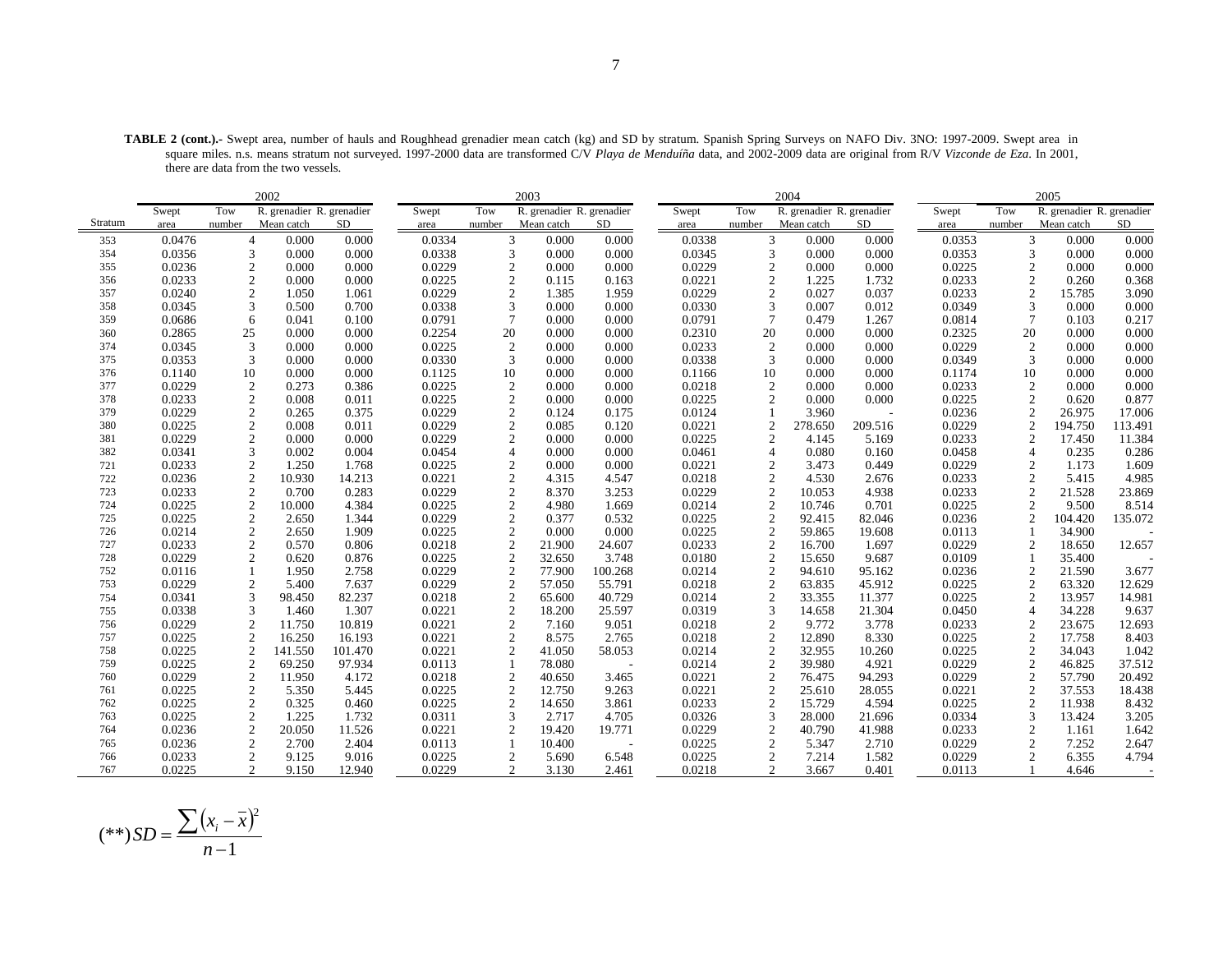**TABLE 2 (cont.).-** Swept area, number of hauls and Roughhead grenadier mean catch (kg) and SD by stratum. Spanish Spring Surveys on NAFO Div. 3NO: 1997-2009. Swept area in square miles. n.s. means stratum not surveyed. 1997-2000 data are transformed C/V *Playa de Menduíña* data, and 2002-2009 data are original from R/V *Vizconde de Eza*. In 2001, there are data from the two vessels.

|         |        |                | 2006                      |         |        |                  | 2007                      |        |        |                 | 2008                      |        |        |                  | 2009                      |        |
|---------|--------|----------------|---------------------------|---------|--------|------------------|---------------------------|--------|--------|-----------------|---------------------------|--------|--------|------------------|---------------------------|--------|
|         | Swept  | Tow            | R. grenadier R. grenadier |         | Swept  | Tow              | R. grenadier R. grenadier |        | Swept  | Tow             | R. grenadier R. grenadier |        | Swept  | Tow              | R. grenadier R. grenadier |        |
| Stratum | area   | number         | Mean catch                | SD      | area   | number           | Mean catch                | SD     | area   | number          | Mean catch                | SD.    | area   | number           | Mean catch                | SD     |
| 353     | 0.0371 | 3              | 0.000                     | 0.000   | 0.0364 | 3                | 0.000                     | 0.000  | 0.0341 | 3               | 0.000                     | 0.000  | 0.0345 | 3                | 0.000                     | 0.000  |
| 354     | 0.0364 | 3              | 0.000                     | 0.000   | 0.0364 | 3                | 0.000                     | 0.000  | 0.0345 | 3               | 0.000                     | 0.000  | 0.0338 | 3                | 0.000                     | 0.000  |
| 355     | 0.0248 | $\mathfrak{2}$ | 0.000                     | 0.000   | 0.0240 | $\overline{c}$   | 0.000                     | 0.000  | 0.0221 | $\overline{2}$  | 0.000                     | 0.000  | 0.0233 | $\mathfrak{2}$   | 1.225                     | 1.732  |
| 356     | 0.0240 | $\overline{c}$ | 0.350                     | 0.495   | 0.0240 | $\overline{2}$   | 0.000                     | 0.000  | 0.0236 | $\overline{2}$  | 0.000                     | 0.000  | 0.0229 | $\overline{c}$   | 0.000                     | 0.000  |
| 357     | 0.0244 | $\overline{c}$ | 42.575                    | 1.407   | 0.0360 | 3                | 1.907                     | 1.661  | 0.0233 | $\overline{2}$  | 0.845                     | 0.813  | 0.0116 | $\overline{c}$   | 15.888                    | 19.160 |
| 358     | 0.0349 | 3              | 0.000                     | 0.000   | 0.0368 | 3                | 0.283                     | 0.491  | 0.0345 | 3               | 0.320                     | 0.554  | 0.0341 | 3                | 0.000                     | 0.000  |
| 359     | 0.0975 | 8              | 0.000                     | 0.000   | 0.0855 | $7\phantom{.0}$  | 0.000                     | 0.000  | 0.0799 | $7\phantom{.0}$ | 0.000                     | 0.000  | 0.0795 | $\overline{7}$   | 0.066                     | 0.187  |
| 360     | 0.2340 | 19             | 0.000                     | 0.000   | 0.2378 | 20               | 0.000                     | 0.000  | 0.2340 | 20              | 0.000                     | 0.000  | 0.2273 | 20               | 0.000                     | 0.000  |
| 374     | 0.0236 | $\overline{2}$ | 0.000                     | 0.000   | 0.0240 | $\overline{c}$   | 0.000                     | 0.000  | 0.0233 | $\overline{2}$  | 0.000                     | 0.000  | 0.0225 | 2                | 0.000                     | 0.000  |
| 375     | 0.0364 | 3              | 0.000                     | 0.000   | 0.0364 | 3                | 0.000                     | 0.000  | 0.0334 | 3               | 0.000                     | 0.000  | 0.0341 | 3                | 0.000                     | 0.000  |
| 376     | 0.1219 | 10             | 0.000                     | 0.000   | 0.1185 | 10               | 0.000                     | 0.000  | 0.1129 | 10              | 0.000                     | 0.000  | 0.1133 | 10               | 0.000                     | 0.000  |
| 377     | 0.0236 | 2              | 0.000                     | 0.000   | 0.0240 | $\overline{c}$   | 0.000                     | 0.000  | 0.0233 | 2               | 0.000                     | 0.000  | 0.0225 | $\boldsymbol{2}$ | 0.000                     | 0.000  |
| 378     | 0.0240 | $\overline{c}$ | 0.260                     | 0.367   | 0.0233 | 2                | 0.000                     | 0.000  | 0.0240 | $\overline{2}$  | 0.000                     | 0.000  | 0.0229 | $\mathfrak{2}$   | 0.000                     | 0.000  |
| 379     | 0.0236 |                | 112.080                   | 148.252 | 0.0240 | $\overline{c}$   | 6.478                     | 1.813  | 0.0229 | $\overline{2}$  | 2.890                     | 3.881  | 0.0229 | $\sqrt{2}$       | 7.140                     | 3.620  |
| 380     | 0.0229 | 2              | 130.294                   | 89.342  | 0.0240 | $\overline{2}$   | 22.490                    | 15.712 | 0.0225 | $\overline{2}$  | 17.273                    | 4.847  | 0.0229 | $\mathfrak{2}$   | 7.528                     | 9.153  |
| 381     | 0.0229 | $\overline{2}$ | 101.485                   | 42.122  | 0.0240 | 2                | 0.000                     | 0.000  | 0.0229 | $\overline{2}$  | 0.000                     | 0.000  | 0.0229 | $\overline{2}$   | 0.000                     | 0.000  |
| 382     | 0.0469 | $\overline{4}$ | 0.200                     | 0.400   | 0.0484 |                  | 0.163                     | 0.325  | 0.0458 | $\overline{4}$  | 0.000                     | 0.000  | 0.0450 | $\overline{4}$   | 0.000                     | 0.000  |
| 721     | 0.0236 | 2              | 3.005                     | 3.415   | 0.0116 |                  | 0.830                     |        | 0.0225 | $\overline{2}$  | 0.876                     | 1.238  | 0.0229 | $\mathfrak{2}$   | 4.205                     | 0.777  |
| 722     | 0.0240 | 2              | 0.901                     | 1.005   | 0.0225 | $\overline{2}$   | 3.945                     | 1.902  | 0.0206 | $\overline{2}$  | 2.791                     | 2.044  | 0.0225 | $\overline{2}$   | 0.744                     | 0.723  |
| 723     | 0.0236 | $\overline{c}$ | 20.810                    | 0.919   | 0.0240 | $\overline{c}$   | 4.417                     | 2.512  | 0.0225 | $\overline{2}$  | 3.870                     | 1.032  | 0.0225 | $\overline{2}$   | 17.995                    | 3.825  |
| 724     | 0.0233 | 2              | 4.712                     | 4.322   | 0.0233 | $\overline{2}$   | 8.758                     | 3.297  | 0.0221 | $\overline{2}$  | 8.207                     | 6.406  | 0.0233 | $\overline{c}$   | 9.931                     | 4.258  |
| 725     | 0.0233 | $\mathfrak{2}$ | 48.050                    | 48.578  | 0.0225 | $\boldsymbol{2}$ | 12.730                    | 7.742  | 0.0229 | $\overline{2}$  | 4.897                     | 4.530  | 0.0229 | $\overline{c}$   | 5.905                     | 1.633  |
| 726     | 0.0225 | $\overline{c}$ | 21.017                    | 5.822   | 0.0229 | $\sqrt{2}$       | 40.814                    | 22.325 | 0.0225 | $\overline{2}$  | 40.678                    | 6.418  | 0.0229 | $\overline{c}$   | 34.425                    | 22.026 |
| 727     | 0.0225 | $\overline{c}$ | 14.650                    | 7.283   | 0.0240 | $\overline{c}$   | 10.079                    | 6.405  | 0.0221 | $\overline{2}$  | 6.987                     | 1.466  | 0.0113 |                  | 7.942                     |        |
| 728     | 0.0225 | $\sqrt{2}$     | 25.250                    | 1.626   | 0.0225 | 2                | 17.355                    | 10.953 | 0.0221 | $\overline{2}$  | 8.250                     | 4.738  | 0.0229 | $\overline{c}$   | 7.339                     | 2.176  |
| 752     | 0.0225 | $\mathfrak{2}$ | 25.200                    | 10.041  | 0.0225 | $\overline{2}$   | 19.404                    | 27.432 | 0.0218 | $\overline{2}$  | 60.305                    | 30.342 | 0.0229 | $\overline{c}$   | 30.594                    | 14.292 |
| 753     | 0.0225 | $\mathfrak{2}$ | 14.863                    | 7.973   | 0.0225 | $\overline{2}$   | 31.106                    | 20.248 | 0.0221 | $\overline{2}$  | 115.900                   | 93.904 | 0.0116 |                  | 117.400                   |        |
| 754     | 0.0225 | $\overline{2}$ | 5.055                     | 7.148   | 0.0225 | $\overline{2}$   | 53.404                    | 6.218  | 0.0218 | $\overline{2}$  | 44.000                    | 20.648 | 0.0113 |                  | 145.500                   |        |
| 755     | 0.0338 | 3              | 22.257                    | 27.055  | 0.0338 | 3                | 28.680                    | 19.358 | 0.0431 | $\overline{4}$  | 27.444                    | 18.211 | 0.0116 |                  | 11.291                    |        |
| 756     | 0.0229 | $\mathfrak{2}$ | 26.875                    | 13.103  | 0.0225 | $\overline{2}$   | 85.074                    | 23.863 | 0.0218 | $\overline{2}$  | 33.632                    | 38.465 | 0.0225 | $\overline{c}$   | 39.305                    | 29.380 |
| 757     | 0.0225 | $\overline{2}$ | 7.399                     | 6.079   | 0.0229 | 2                | 46.664                    | 28.618 | 0.0221 | $\overline{2}$  | 25.709                    | 21.867 | 0.0229 | $\overline{2}$   | 18.680                    | 1.584  |
| 758     | 0.0225 | $\overline{c}$ | 111.965                   | 139.915 | 0.0225 | 2                | 18.887                    | 14.302 | 0.0218 | $\overline{2}$  | 43.538                    | 28.655 | 0.0225 | $\overline{2}$   | 43.930                    | 8.726  |
| 759     | 0.0225 | 2              | 2.410                     | 3.242   | n.s.   | n.s.             | n.s.                      | n.s.   | 0.0221 | $\overline{2}$  | 29.143                    | 17.052 | 0.0113 |                  | 48.810                    |        |
| 760     | 0.0225 | $\mathfrak{2}$ | 42.124                    | 31.854  | 0.0233 | $\overline{2}$   | 27.625                    | 32.492 | 0.0225 | $\overline{2}$  | 4.170                     | 1.222  | 0.0229 | $\mathfrak{2}$   | 22.890                    | 6.633  |
| 761     | 0.0233 | $\overline{2}$ | 18.333                    | 4.104   | 0.0225 | 2                | 20.654                    | 18.550 | 0.0214 | $\overline{2}$  | 16.773                    | 10.221 | 0.0225 | $\mathfrak{2}$   | 10.145                    | 1.916  |
| 762     | 0.0233 | $\overline{c}$ | 22.712                    | 29.399  | n.s.   | n.s.             | n.s.                      | n.s.   | 0.0214 | $\overline{2}$  | 22.299                    | 3.500  | 0.0225 | 2                | 10.315                    | 7.898  |
| 763     | 0.0225 | $\mathfrak{2}$ | 29.163                    | 24.236  | n.s.   | n.s.             | n.s.                      | n.s.   | 0.0311 | 3               | 14.405                    | 3.867  | n.s.   | n.s.             | n.s.                      | n.s.   |
| 764     | 0.0233 | $\mathfrak{2}$ | 3.134                     | 0.699   | 0.0225 | $\overline{c}$   | 22.213                    | 23.443 | 0.0221 | $\overline{2}$  | 11.735                    | 15.308 | 0.0116 |                  | 20.543                    |        |
| 765     | 0.0236 | $\mathfrak{2}$ | 15.093                    | 19.846  | 0.0225 | $\overline{2}$   | 5.328                     | 4.173  | 0.0214 | $\overline{2}$  | 6.893                     | 6.777  | 0.0225 | $\overline{c}$   | 6.485                     | 0.898  |
| 766     | 0.0229 | $\overline{c}$ | 3.463                     | 2.077   | n.s.   | n.s.             | n.s.                      | n.s.   | 0.0218 | $\overline{2}$  | 8.243                     | 4.294  | 0.0225 | $\overline{c}$   | 1.946                     | 0.629  |
| 767     | 0.0233 | 2              | 2.495                     | 3.528   | n.s.   | n.s.             | n.s.                      | n.s.   | 0.0214 | $\overline{2}$  | 9.859                     | 4.599  | n.s.   | n.s.             | n.s.                      | n.s.   |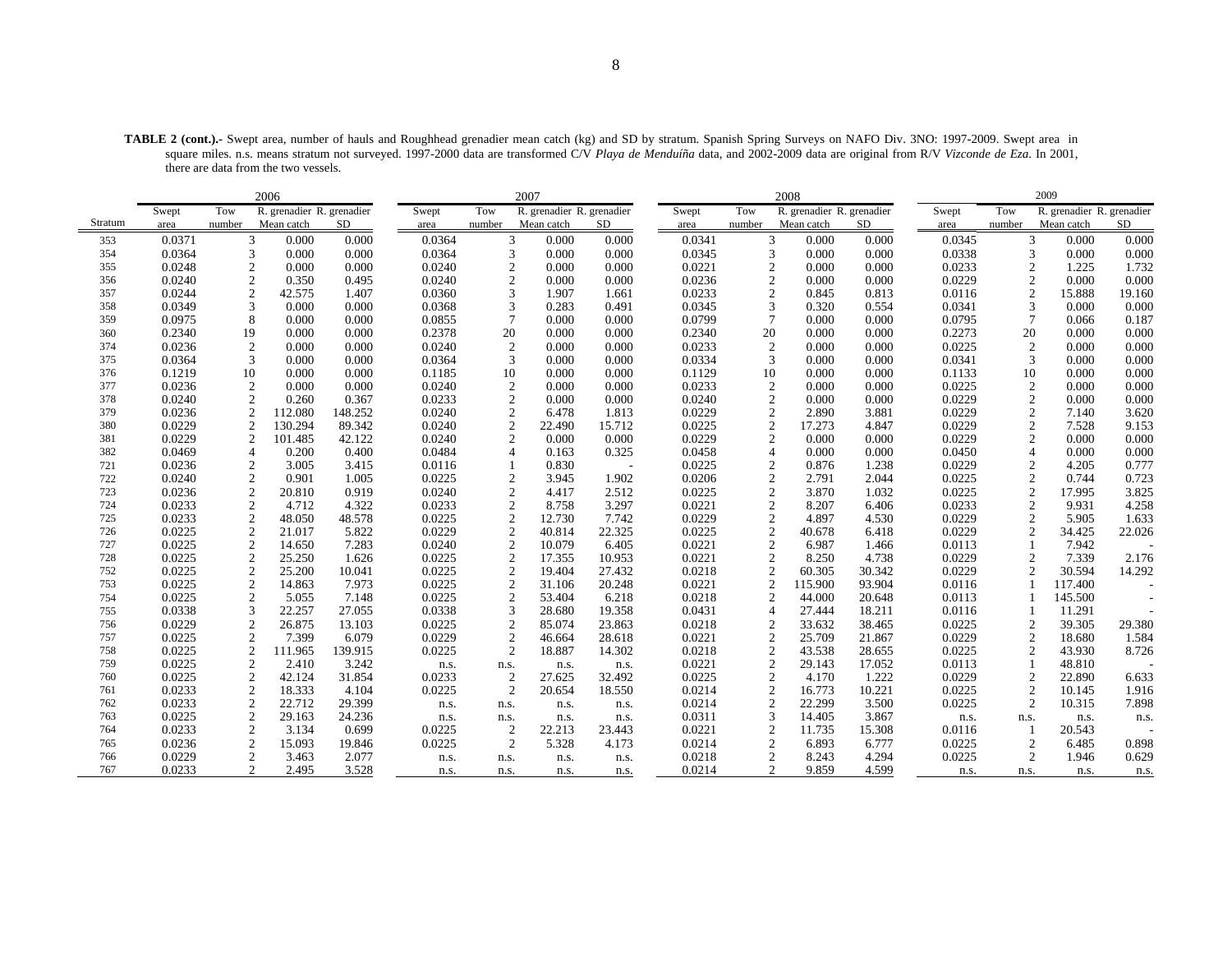**TABLE 3.-** Stratified mean catches (Kg) by stratum and year and SD by year of Roughhead grenadier (1997-2009). n.s. means stratum not surveyed. 1997- 2000 data are transformed C/V *Playa de Menduíña* data. 2002-2009 data are original from R/V *Vizconde de Eza*. In 2001, there are data from the two vessels.

| Stratum        | 1997     | 1998     | 1999     | 2000     | 2001     | 2002     | 2003     | 2004     | 2005     | 2006     | 2007     | 2008     | 2009     |
|----------------|----------|----------|----------|----------|----------|----------|----------|----------|----------|----------|----------|----------|----------|
| 353            | 0.00     | 0.00     | $0.00\,$ | 0.61     | $0.00\,$ | 0.00     | 0.00     | 0.00     | 0.00     | 0.00     | 0.00     | $0.00\,$ | 0.00     |
| 354            | 0.00     | 0.00     | 0.00     | $0.00\,$ | $0.00\,$ | $0.00\,$ | 0.00     | 0.00     | 0.00     | 0.00     | 0.00     | 0.00     | 0.00     |
| 355            | 0.00     | 0.00     | 0.00     | 6.11     | $0.00\,$ | $0.00\,$ | 0.00     | 0.00     | 0.00     | 0.00     | 0.00     | 0.00     | 90.65    |
| 356            | 0.00     | 20.01    | 0.88     | 3.96     | 0.00     | 0.00     | 5.41     | 57.58    | 12.22    | 16.45    | 0.00     | 0.00     | 0.00     |
| 357            | 16.54    | 0.00     | 35.46    | 77.62    | 27.88    | 172.20   | 227.14   | 4.35     | 2588.74  | 6982.30  | 312.69   | 138.58   | 2605.63  |
| 358            | 0.00     | 0.00     | 52.35    | 0.00     | 0.00     | 112.50   | 0.00     | 1.50     | 0.00     | 0.00     | 63.75    | 72.00    | $0.00\,$ |
| 359            | 0.00     | 0.00     | 0.00     | 0.00     | 0.00     | 17.19    | 0.00     | 201.66   | 43.30    | 0.00     | 0.00     | 0.00     | 27.89    |
| 360            | $0.00\,$ | 0.00     | 0.00     | 0.00     | 1085.37  | 0.00     | 0.00     | $0.00\,$ | 0.00     | 0.00     | 0.00     | 0.00     | 0.00     |
| 374            | 0.00     | 0.00     | 0.00     | 0.00     | 0.00     | 0.00     | 0.00     | 0.00     | 0.00     | 0.00     | 0.00     | 0.00     | 0.00     |
| 375            | $0.00\,$ | 0.00     | 0.00     | 0.00     | 0.00     | $0.00\,$ | 0.00     | $0.00\,$ | 0.00     | 0.00     | 0.00     | 0.00     | 0.00     |
| 376            | 0.00     | 0.00     | 0.00     | 0.00     | 0.00     | 0.00     | 0.00     | 0.00     | 0.00     | 0.00     | 0.00     | 0.00     | 0.00     |
| 377            | 0.00     | 0.00     | 0.00     | 0.00     | 0.00     | 27.30    | 0.00     | $0.00\,$ | 0.00     | 0.00     | 0.00     | 0.00     | 0.00     |
| 378            | 62.12    | 0.00     | 41.42    | 20.71    | $0.00\,$ | 1.04     | 0.00     | 0.00     | 86.18    | 36.07    | 0.00     | 0.00     | 0.00     |
| 379            | $0.00\,$ | 1.20     | 2.53     | 54.14    | 45.58    | 28.09    | 13.14    | 419.76   | 2859.35  | 11880.48 | 686.67   | 306.29   | 756.84   |
| 380            | 21.00    | 0.00     | 0.33     | 15.12    | 3.27     | 0.72     | 8.16     | 26750.40 | 18696.00 | 12508.18 | 2159.04  | 1658.16  | 722.64   |
| 381            | $0.00\,$ | 0.00     | 0.00     | 10.67    | $0.00\,$ | $0.00\,$ | 0.00     | 596.88   | 2512.80  | 14613.84 | 0.00     | 0.00     | 0.00     |
| 382            | 0.00     | 0.00     | 0.00     | 1.46     | $0.00\,$ | $0.80\,$ | 0.00     | 27.44    | 80.61    | 68.60    | 55.74    | 0.00     | 0.00     |
| 721            | 0.00     | 49.25    | 158.81   | 52.79    | 14.30    | 81.25    | 0.00     | 225.71   | 76.21    | 195.33   | 53.95    | 56.91    | 273.29   |
| 722            | 2.15     | 331.80   | 324.65   | 400.45   | 207.06   | 918.12   | 362.46   | 380.48   | 454.86   | 75.64    | 331.38   | 234.44   | 62.45    |
| 723            | 0.00     | 39.59    | 366.82   | 443.22   | 264.28   | 108.50   | 1297.35  | 1558.14  | 3336.84  | 3225.55  | 684.56   | 599.85   | 2789.23  |
| 724            | 69.67    | 131.95   | 456.02   | 512.18   | 930.83   | 1240.00  | 617.52   | 1332.50  | 1178.00  | 584.29   | 1085.93  | 1017.67  | 1231.44  |
| 725            | 0.00     | 8.04     | 390.44   | 1327.83  | 148.53   | 278.25   | 39.53    | 9703.58  | 10964.10 | 5045.25  | 1336.60  | 514.19   | 620.03   |
| 726            | n.s.     | 159.36   | 525.28   | 1060.37  | 309.91   | 190.80   | 0.00     | 4310.28  | 2512.80  | 1513.22  | 2938.57  | 2928.82  | 2478.60  |
| 727            | 34.32    | 18.80    | 63.42    | 239.94   | 20.43    | 54.72    | 2102.40  | 1603.20  | 1790.40  | 1406.40  | 967.58   | 670.70   | 762.43   |
| 728            | 65.14    | 71.71    | 1403.72  | 565.40   | 78.35    | 48.32    | 2546.70  | 1220.70  | 2761.20  | 1969.50  | 1353.69  | 643.50   | 572.44   |
| 752            | 1157.57  | 1070.59  | 1183.22  | 3492.80  | 790.67   | 255.45   | 10204.90 | 12393.91 | 2828.29  | 3301.20  | 2541.92  | 7899.96  | 4007.81  |
| 753            | 2142.81  | 4917.66  | 3924.96  | 6783.22  | 4356.11  | 745.20   | 7872.90  | 8809.23  | 8738.16  | 2051.03  | 4292.56  | 15994.20 | 16201.20 |
| 754            | 12634.78 | 10930.12 | 4747.16  | 12024.20 | 13610.16 | 17721.00 | 11808.00 | 6003.90  | 2512.26  | 909.81   | 9612.63  | 7920.00  | 26190.00 |
| 755            | n.s.     | 16203.89 | 9034.94  | 10853.88 | 9350.67  | 562.10   | 7007.00  | 5643.46  | 13177.59 | 8568.82  | 11041.67 | 10565.84 | 4347.04  |
| 756            | 328.45   | 696.44   | 2993.85  | 1803.02  | 1292.39  | 1186.75  | 723.16   | 986.92   | 2391.18  | 2714.38  | 8592.42  | 3396.83  | 3969.81  |
| 757            | 2129.06  | 4009.91  | 907.40   | 9047.90  | 2083.97  | 1657.50  | 874.65   | 1314.78  | 1811.32  | 754.65   | 4759.73  | 2622.27  | 1905.36  |
| 758            | 4635.47  | 7626.33  | 4573.78  | 5478.08  | 6840.86  | 14013.45 | 4063.95  | 3262.55  | 3370.26  | 11084.54 | 1869.81  | 4310.26  | 4349.07  |
| 759            | n.s.     | 8431.85  | 2856.38  | 4168.89  | 7507.47  | 8794.75  | 9916.16  | 5077.46  | 5946.78  | 306.01   | n.s.     | 3701.10  | 6198.87  |
| 760            | 603.06   | 1364.74  | 617.48   | 2734.73  | 1108.03  | 1840.30  | 6260.10  | 11777.15 | 8899.66  | 6487.10  | 4254.25  | 642.18   | 3525.06  |
| 761            | 3282.93  | 4307.46  | 2837.19  | 1972.49  | 2653.07  | 914.85   | 2180.25  | 4379.31  | 6421.48  | 3134.94  | 3531.75  | 2868.10  | 1734.80  |
| 762            | 5147.01  | 6374.36  | 3678.97  | 4025.85  | 601.93   | 68.90    | 3105.80  | 3334.44  | 2530.75  | 4814.94  | n.s.     | 4727.39  | 2186.78  |
| 763            | n.s.     | 2824.01  | 2987.69  | 3790.53  | 4005.31  | 319.73   | 709.05   | 7307.91  | 3503.58  | 7611.41  | n.s.     | 3759.62  | n.s.     |
| 764            | 639.32   | 482.68   | 404.37   | 442.67   | 555.00   | 2005.00  | 1942.00  | 4079.00  | 116.10   | 313.40   | 2221.30  | 1173.45  | 2054.30  |
| 765            | 1457.26  | 834.98   | 768.48   | 961.66   | 543.70   | 334.80   | 1289.60  | 662.97   | 899.19   | 1871.53  | 660.61   | 854.73   | 804.14   |
| 766            | 1114.72  | 992.95   | 794.36   | 458.47   | 381.98   | 1314.00  | 819.36   | 1038.74  | 915.12   | 498.67   | n.s.     | 1186.92  | 280.15   |
| 767            | n.s.     | 1031.65  | 765.33   | 400.82   | 488.25   | 1445.70  | 494.54   | 579.31   | 734.07   | 394.21   | n.s.     | 1557.72  | n.s.     |
| <b>TOTAL</b>   | 35543    | 72931    | 46898    | 73232    | 59305    | 56459    | 76491    | 125045   | 114749   | 114938   | 65409    | 82022    | 90748    |
| $\overline{Y}$ | 3.81     | 7.05     | 4.53     | 7.08     | 5.73     | 5.46     | 7.40     | 12.09    | 11.10    | 11.11    | 6.93     | 7.93     | 9.15     |
| S.D.           | 0.31     | 0.61     | 0.45     | 0.85     | 0.77     | 1.51     | 1.42     | 2.17     | 1.38     | 1.89     | 0.83     | 1.11     | 0.40     |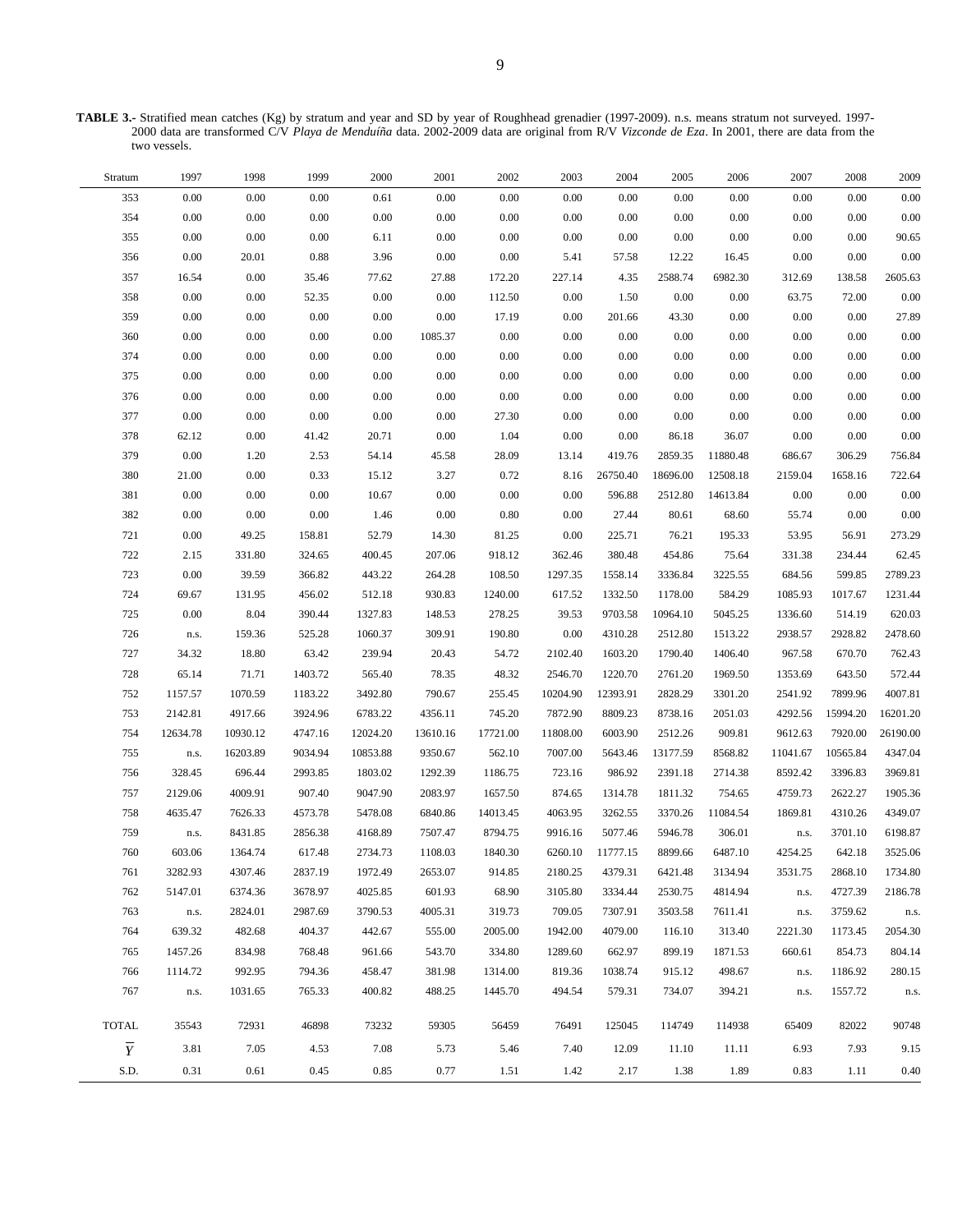| <b>TABLE 4.-</b> Survey estimates (by the swept area method) of Roughhead grenadier biomass (t) and SD by stratum and year on NAFO Div. 3NO. n.s. means |
|---------------------------------------------------------------------------------------------------------------------------------------------------------|
| stratum not surveyed. 1997-2000 data are transformed C/V Playa de Menduíña data. 2002-2009 data are original from R/V Vizconde de Eza. In               |
| 2001, there are data from the two vessels. The last row presents the biomass obtained from the length distribution.                                     |

| Stratum      | 1997             | 1998             | 1999             | 2000             | 2001             | 2002             | 2003             | 2004             | 2005             | 2006             | 2007             | 2008             | 2009             |
|--------------|------------------|------------------|------------------|------------------|------------------|------------------|------------------|------------------|------------------|------------------|------------------|------------------|------------------|
| 353          | $\boldsymbol{0}$ | $\boldsymbol{0}$ | $\boldsymbol{0}$ | $\boldsymbol{0}$ | $\boldsymbol{0}$ | $\boldsymbol{0}$ | $\boldsymbol{0}$ | $\boldsymbol{0}$ | $\boldsymbol{0}$ | $\boldsymbol{0}$ | $\boldsymbol{0}$ | $\boldsymbol{0}$ | $\boldsymbol{0}$ |
| 354          | $\boldsymbol{0}$ | $\boldsymbol{0}$ | $\boldsymbol{0}$ | $\boldsymbol{0}$ | $\boldsymbol{0}$ | $\boldsymbol{0}$ | $\boldsymbol{0}$ | $\boldsymbol{0}$ | $\boldsymbol{0}$ | $\boldsymbol{0}$ | $\boldsymbol{0}$ | $\boldsymbol{0}$ | $\mathbf{0}$     |
| 355          | $\boldsymbol{0}$ | $\boldsymbol{0}$ | $\boldsymbol{0}$ | $\mathbf{1}$     | $\boldsymbol{0}$ | $\boldsymbol{0}$ | $\boldsymbol{0}$ | $\boldsymbol{0}$ | $\boldsymbol{0}$ | $\boldsymbol{0}$ | $\boldsymbol{0}$ | $\boldsymbol{0}$ | 8                |
| 356          | $\boldsymbol{0}$ | $\mathfrak{2}$   | $\boldsymbol{0}$ | $\boldsymbol{0}$ | $\boldsymbol{0}$ | $\boldsymbol{0}$ | $\boldsymbol{0}$ | 5                | $\mathbf{1}$     | $\mathbf{1}$     | $\boldsymbol{0}$ | $\boldsymbol{0}$ | $\boldsymbol{0}$ |
| 357          | $\mathbf{1}$     | $\boldsymbol{0}$ | 3                | 6                | $\overline{c}$   | 14               | 20               | $\boldsymbol{0}$ | 223              | 573              | 26               | 12               | 448              |
| 358          | $\boldsymbol{0}$ | $\boldsymbol{0}$ | $\sqrt{5}$       | $\boldsymbol{0}$ | $\boldsymbol{0}$ | 10               | $\boldsymbol{0}$ | $\boldsymbol{0}$ | $\boldsymbol{0}$ | $\boldsymbol{0}$ | $\sqrt{5}$       | 6                | $\mathbf{0}$     |
| 359          | $\boldsymbol{0}$ | $\boldsymbol{0}$ | $\boldsymbol{0}$ | $\boldsymbol{0}$ | $\boldsymbol{0}$ | $\sqrt{2}$       | $\boldsymbol{0}$ | 18               | 4                | $\boldsymbol{0}$ | $\boldsymbol{0}$ | $\boldsymbol{0}$ | 3                |
| 360          | $\overline{0}$   | $\boldsymbol{0}$ | $\overline{0}$   | $\overline{0}$   | 90               | $\boldsymbol{0}$ | $\boldsymbol{0}$ | $\boldsymbol{0}$ | $\mathbf{0}$     | $\boldsymbol{0}$ | $\boldsymbol{0}$ | $\overline{0}$   | $\boldsymbol{0}$ |
| 374          | $\boldsymbol{0}$ | $\boldsymbol{0}$ | $\boldsymbol{0}$ | $\boldsymbol{0}$ | $\boldsymbol{0}$ | $\boldsymbol{0}$ | $\boldsymbol{0}$ | $\boldsymbol{0}$ | $\boldsymbol{0}$ | $\boldsymbol{0}$ | $\boldsymbol{0}$ | $\boldsymbol{0}$ | $\boldsymbol{0}$ |
| 375          | $\boldsymbol{0}$ | $\boldsymbol{0}$ | $\boldsymbol{0}$ | $\boldsymbol{0}$ | $\boldsymbol{0}$ | $\boldsymbol{0}$ | $\boldsymbol{0}$ | $\boldsymbol{0}$ | $\boldsymbol{0}$ | $\boldsymbol{0}$ | $\boldsymbol{0}$ | $\boldsymbol{0}$ | $\boldsymbol{0}$ |
| 376          | $\mathbf{0}$     | $\boldsymbol{0}$ | $\overline{0}$   | $\boldsymbol{0}$ | $\boldsymbol{0}$ | $\boldsymbol{0}$ | $\boldsymbol{0}$ | $\boldsymbol{0}$ | $\overline{0}$   | $\boldsymbol{0}$ | $\boldsymbol{0}$ | $\overline{0}$   | $\overline{0}$   |
| 377          | $\boldsymbol{0}$ | $\boldsymbol{0}$ | $\boldsymbol{0}$ | $\boldsymbol{0}$ | $\boldsymbol{0}$ | $\overline{c}$   | $\boldsymbol{0}$ | $\boldsymbol{0}$ | $\boldsymbol{0}$ | $\boldsymbol{0}$ | $\boldsymbol{0}$ | $\boldsymbol{0}$ | $\mathbf{0}$     |
| 378          | 6                | $\boldsymbol{0}$ | $\overline{4}$   | $\overline{c}$   | $\boldsymbol{0}$ | $\boldsymbol{0}$ | $\boldsymbol{0}$ | $\boldsymbol{0}$ | $\,$ 8 $\,$      | 3                | $\boldsymbol{0}$ | $\boldsymbol{0}$ | $\boldsymbol{0}$ |
| 379          | $\boldsymbol{0}$ | $\boldsymbol{0}$ | $\boldsymbol{0}$ | 5                | 4                | $\sqrt{2}$       | $\mathbf{1}$     | 34               | 242              | 1006             | 57               | 27               | 66               |
| 380          | $\overline{2}$   | $\boldsymbol{0}$ | $\boldsymbol{0}$ | $\mathbf{1}$     | $\boldsymbol{0}$ | $\boldsymbol{0}$ | $\mathbf{1}$     | 2418             | 1635             | 1094             | 180              | 147              | 63               |
| 381          | $\mathbf{0}$     | $\boldsymbol{0}$ | $\boldsymbol{0}$ | $\mathbf{1}$     | $\boldsymbol{0}$ | $\boldsymbol{0}$ | $\boldsymbol{0}$ | 53               | 216              | 1278             | $\boldsymbol{0}$ | $\boldsymbol{0}$ | $\boldsymbol{0}$ |
| 382          | $\boldsymbol{0}$ | $\boldsymbol{0}$ | $\boldsymbol{0}$ | $\boldsymbol{0}$ | $\boldsymbol{0}$ | $\boldsymbol{0}$ | $\boldsymbol{0}$ | $\sqrt{2}$       | $\boldsymbol{7}$ | 6                | 5                | $\boldsymbol{0}$ | $\boldsymbol{0}$ |
| 721          | $\overline{0}$   | $\sqrt{5}$       | 13               | $\overline{4}$   | $\mathbf 1$      | $\boldsymbol{7}$ | $\boldsymbol{0}$ | 20               | $\overline{7}$   | 17               | 5                | $\sqrt{5}$       | 24               |
| 722          | $\boldsymbol{0}$ | 31               | 28               | 37               | 18               | 78               | 33               | 35               | 39               | 6                | 29               | 23               | 6                |
| 723          | $\boldsymbol{0}$ | $\mathfrak{Z}$   | 32               | 36               | 22               | 9                | 113              | 136              | 287              | 273              | 57               | 53               | 248              |
| 724          | 6                | 13               | 41               | 44               | 79               | 110              | 55               | 125              | 105              | $50\,$           | 93               | 92               | 106              |
| 725          | $\overline{0}$   | $\mathbf{1}$     | 34               | 126              | 13               | 25               | 3                | 863              | 928              | 434              | 119              | 45               | 54               |
| 726          | $\boldsymbol{0}$ | 15               | 47               | 96               | $25\,$           | 18               | $\boldsymbol{0}$ | 383              | 223              | 135              | 257              | 260              | 217              |
| 727          | $\overline{4}$   | $\sqrt{2}$       | $\sqrt{5}$       | 23               | $\sqrt{2}$       | $\sqrt{5}$       | 193              | 138              | 157              | 125              | 81               | 61               | 68               |
| 728          | 6                | $\tau$           | 121              | 54               | $\tau$           | $\overline{4}$   | 226              | 136              | 254              | 175              | 120              | 58               | 50               |
| 752          | 106              | 94               | 102              | 339              | 75               | 22               | 892              | 1160             | 239              | 293              | 226              | 726              | 350              |
| 753          | 200              | 452              | 343              | 624              | 407              | 65               | 688              | 810              | 777              | 182              | 382              | 1446             | 1394             |
| 754          | 1149             | 1041             | 460              | 1233             | 1395             | 1549             | 1086             | 562              | 223              | 81               | 854              | 728              | 2328             |
| 755          | n.s.             | 1571             | 871              | 1007             | 899              | 50               | 633              | 531              | 1171             | 762              | 981              | 980              | 374              |
| 756          | 30               | 62               | 266              | 178              | 113              | 104              | 65               | 91               | 206              | 237              | 764              | 312              | 353              |
| 757          | 210              | 389              | 78               | 847              | 179              | 147              | 79               | 121              | 161              | 67               | 416              | 237              | 167              |
| 758          | 434              | 701              | 428              | 522              | 629              | 1246             | 367              | 305              | 300              | 985              | 166              | 396              | 387              |
| 759          | n.s.             | 789              | 263              | 397              | 679              | 782              | 881              | 475              | 520              | 27               | n.s.             | 335              | 551              |
| 760          | 57               | 128              | 55               | 260              | 97               | 161              | 576              | 1065             | 778              | 577              | 366              | 57               | 308              |
| 761          | 313              | 418              | 270              | 178              | 236              | 81               | 194              | 396              | 580              | 270              | 314              | 268              | 154              |
| 762          | 502              | 618              | 350              | 398              | 54               | $\sqrt{6}$       | 276              | 287              | 225              | 414              | n.s.             | 442              | 194              |
| 763          | n.s.             | 260              | 288              | 364              | 364              | 28               | 68               | 672              | 315              | 677              | n.s.             | 362              | n.s.             |
| 764          | 62               | 44               | 36               | 41               | 46               | 170              | 176              | 357              | $10\,$           | $27\,$           | 197              | 106              | 177              |
| 765          | 141              | 80               | 69               | 95               | 49               | 28               | 115              | 59               | 79               | 158              | 59               | 80               | 71               |
| 766          | 109              | 104              | 73               | 43               | 38               | 113              | 73               | 92               | 80               | 44               | n.s.             | 109              | 25               |
| 767          | n.s.             | 93               | $72\,$           | 38               | 45               | 129              | 43               | 53               | 65               | 34               | n.s.             | 146              | n.s.             |
|              |                  |                  |                  |                  |                  |                  |                  |                  |                  |                  |                  |                  |                  |
| <b>TOTAL</b> | 3340             | 6922             | 4357             | 7000             | 5568             | 4968             | 6860             | 11402            | 10064            | 10010            | 5760             | 7521             | 8193             |
| S.D.         | 290              | 644              | 431              | 807              | 700              | 1365             | 1316             | 2043             | 1236             | 1716             | 695              | 1028             | 286              |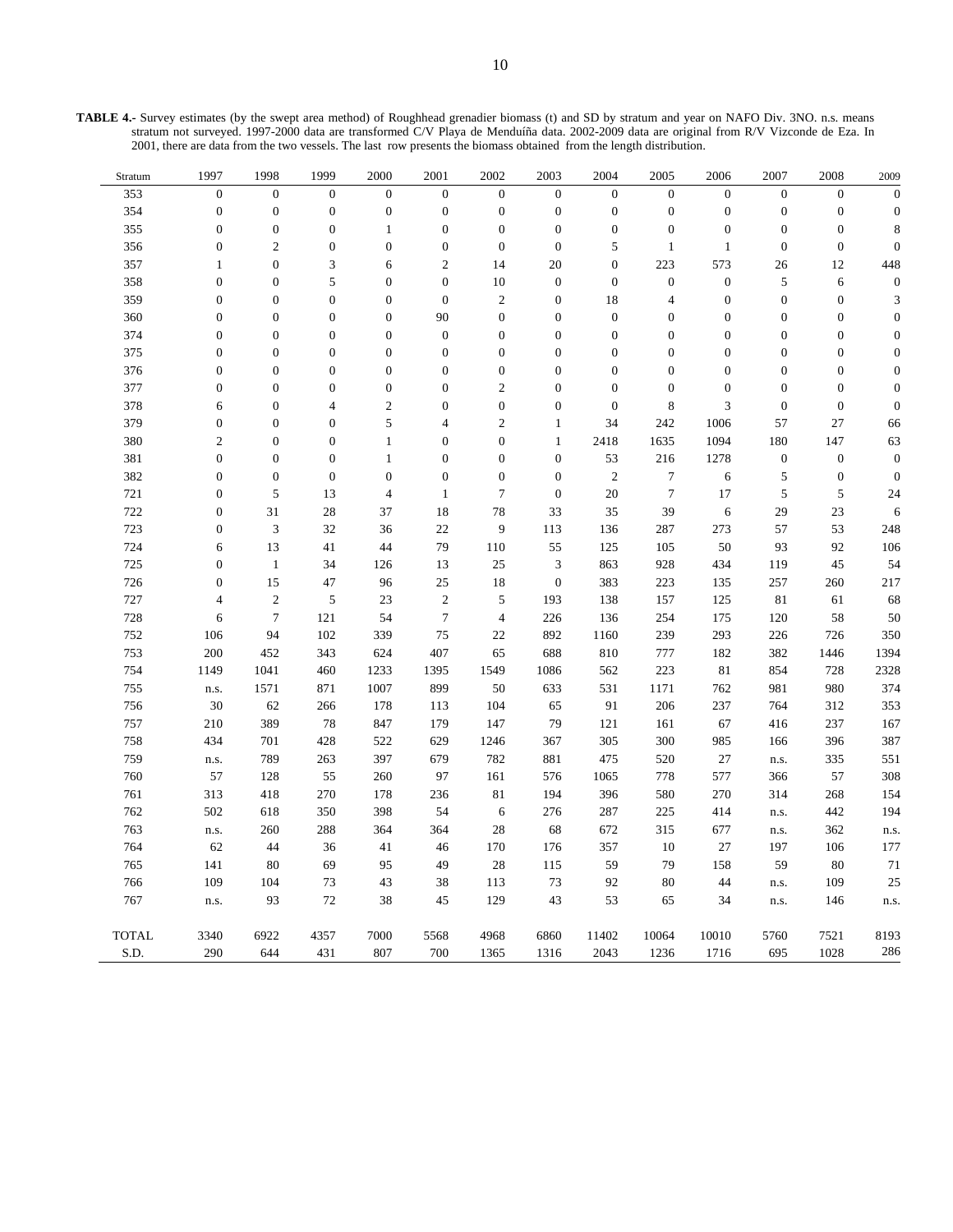**TABLE 5.-** Length weight relationships in the calculation of Roughead grenadier biomass. The equation is  $Weight = a(l + 0.25)^{b}$ Spanish Spring Surveys on NAFO Div. 3NO: 1997-2009. To calculate the parameters for the indeterminate individuals, we used the total data (males + females + indeterminate individuals). *E* means Error.

|         |              | 1997         | 1998         | 1999         | 2000         | 2001         | 2002         | 2003         | 2004         | 2005         | 2006         | 2007         | 2008         | 2009         |
|---------|--------------|--------------|--------------|--------------|--------------|--------------|--------------|--------------|--------------|--------------|--------------|--------------|--------------|--------------|
| Males   | a            | 0.0687       | 0.1094       | 0.0650       | 0.0554       | 0.1095       | 0.0882       | 0.1141       | 0.0904       | 0.0600       | 0.1058       | 0.1287       | 0.1096       | 0.0811       |
|         |              | $E = 0.3814$ | $E = 0.0983$ | $E = 0.1812$ | $E = 0.1403$ | $E = 0.0689$ | $E = 0.0485$ | $E = 0.0628$ | $E = 0.0792$ | $E = 0.1014$ | $E = 0.1087$ | $E = 0.0819$ | $E = 0.1182$ | $E = 0.1408$ |
|         | <sub>b</sub> | 3.0453       | 2.8929       | 3.1085       | 3.1411       | 2.8906       | 2.9672       | 2.8805       | 2.9517       | 3.1090       | 2.9150       | 2.8342       | 2.8880       | 2.9975       |
|         |              | $E = 0.1340$ | $E = 0.0937$ | $E = 0.0728$ | $E = 0.0547$ | $E = 0.0279$ | $E = 0.0200$ | $E = 0.0262$ | $E = 0.0311$ | $E = 0.0389$ | $E = 0.0442$ | $E = 0.0317$ | $E = 0.0473$ | $E = 0.0554$ |
|         |              | $R2 = 0.979$ | $R2 = 0.995$ | $R2 = 0.984$ | $R2 = 0.989$ | $R2 = 0.997$ | $R2 = 0.998$ | $R2 = 0.997$ | $R2 = 0.995$ | $R2 = 0.994$ | $R2 = 0.995$ | $R2 = 0.995$ | $R2 = 0.994$ | $R2 = 0.988$ |
|         |              | $N = 26$     | $N = 201$    | $N = 102$    | $N = 269$    | $N = 116$    | $N = 292$    | $N = 496$    | $N = 525$    | $N = 411$    | $N = 463$    | $N = 473$    | $N = 468$    | $N = 217$    |
| Females | a            | 0.0937       | 0.0673       | 0.1185       | 0.0790       | 0.2843       | 0.0856       | 0.1132       | 0.0804       | 0.0802       | 0.3193       | 0.1128       | 0.1472       | 0.1202       |
|         |              | $E = 0.1618$ | $E = 0.0938$ | $E = 0.1245$ | $E = 0.0608$ | $E = 0.3519$ | $E = 0.0950$ | $E = 0.0441$ | $E = 0.0351$ | $E = 0.0499$ | $E = 0.3878$ | $E = 0.0627$ | $E = 0.1062$ | $E = 0.0194$ |
|         | $\mathbf{b}$ | 2.9395       | 3.0551       | 2.8739       | 3.0192       | 2.5397       | 2.9736       | 2.8864       | 2.9919       | 2.9950       | 2.5373       | 2.8872       | 2.7984       | 2.8658       |
|         |              | $E = 0.0531$ | $E = 0.0315$ | $E = 0.0422$ | $E = 0.0209$ | $E = 0.1311$ | $E = 0.0336$ | $E = 0.0156$ | $E = 0.0123$ | $E = 0.0175$ | $E = 0.1408$ | $E = 0.0218$ | $E = 0.0.72$ | $E = 0.0551$ |
|         |              | $R2 = 0.993$ | $R2 = 0.993$ | $R2 = 0.987$ | $R2 = 0.997$ | $R2 = 0.901$ | $R2 = 0.992$ | $R2 = 0.998$ | $R2 = 0.999$ | $R2 = 0.998$ | $R2 = 0.918$ | $R2 = 0.997$ | $R2 = 0.994$ | $R2 = 0.997$ |
|         |              | $N = 41$     | $N = 450$    | $N = 233$    | $N = 548$    | $N = 168$    | $N = 477$    | $N = 788$    | $N = 806$    | $N = 626$    | $N = 737$    | $N = 907$    | $N = 792$    | $N = 465$    |
| Indet.  | a            | 0.0909       | 0.0907       | 0.1185       | 0.0736       | 0.1862       | 0.1040       | 0.1104       | 0.0924       | 0.0833       | 0.2939       | 0.1168       | 0.1116       | 0.1179       |
|         |              | $E = 0.1433$ | $E = 0.0484$ | $E = 0.1043$ | $E = 0.0625$ | $E = 0.1546$ | $E = 0.0542$ | $E = 0.0425$ | $E = 0.0578$ | $E = 0.0451$ | $E = 0.3531$ | $E = 0.0399$ | $E = 0.0578$ | $E = 0.0743$ |
|         | <sub>b</sub> | 2.9494       | 2.9631       | 2.8773       | 3.0409       | 2.6892       | 2.9096       | 2.8949       | 2.9466       | 2.9832       | 2.5661       | 2.8774       | 2.8880       | 2.8704       |
|         |              | $E = 0.0475$ | $E = 0.0164$ | $E = 0.0357$ | $E = 0.0218$ | $E = 0.0603$ | $E = 0.0196$ | $E = 0.0151$ | $E = 0.0207$ | $E = 0.0161$ | $E = 0.1301$ | $E = 0.0143$ | $E = 0.0204$ | $E = 0.0271$ |
|         |              | $R2 = 0.994$ | $R2 = 0.998$ | $R2 = 0.990$ | $R2 = 0.997$ | $R2 = 0.977$ | $R2 = 0.997$ | $R2 = 0.998$ | $R2 = 0.997$ | $R2 = 0.998$ | $R2 = 0.928$ | $R2 = 0.998$ | $R2 = 0.998$ | $R2 = 0.995$ |
|         |              | $N = 67$     | $N = 655$    | $N = 338$    | $N = 820$    | $N = 292$    | $N = 787$    | $N = 1288$   | $N = 1379$   | $N = 1078$   | $N = 1218$   | $N = 1401$   | $N = 1263$   | $N = 710$    |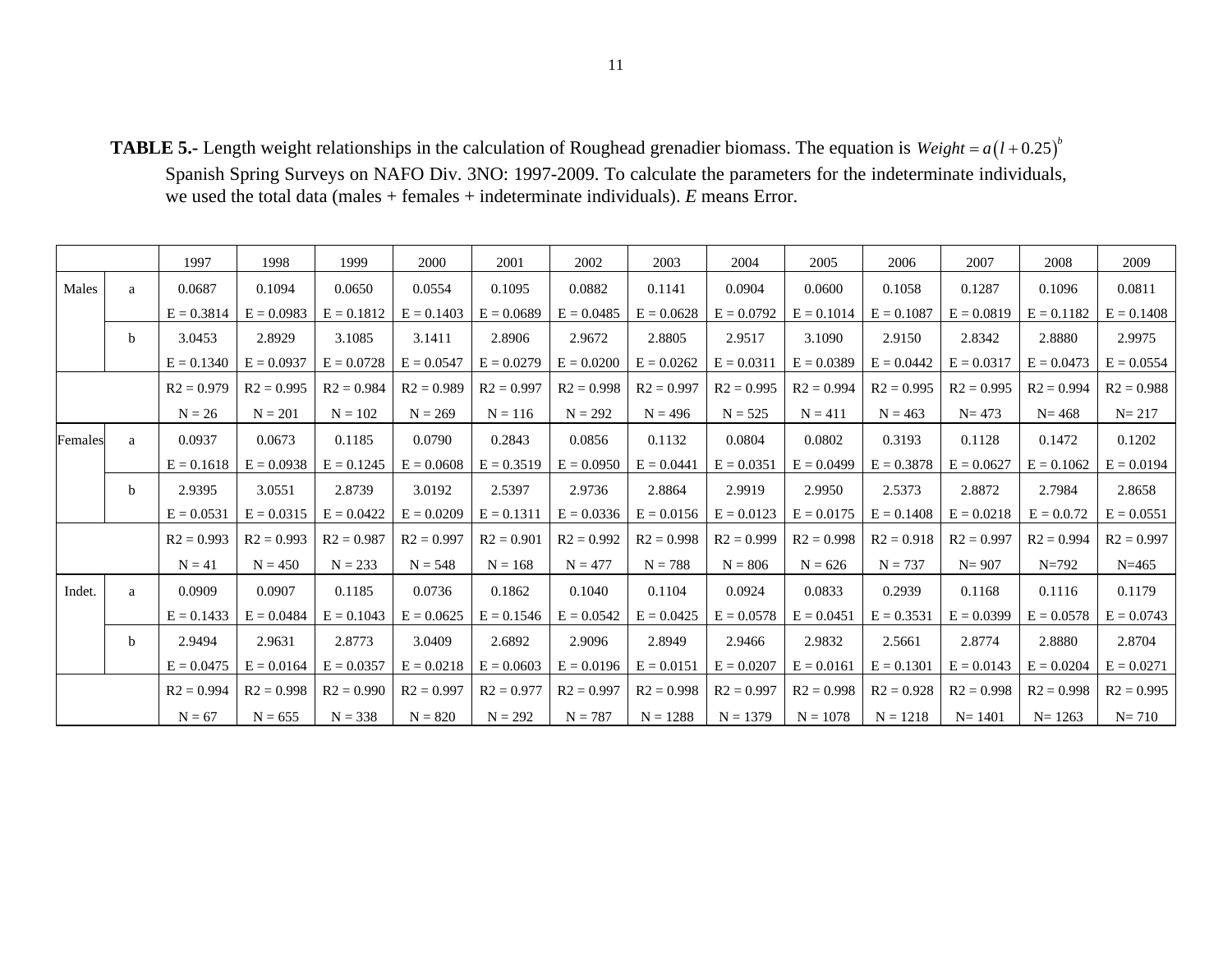**TABLE 6.-** Roughhead grenadier length distribution. Estimated numbers per haul stratified mean catches. Spanish Spring Survey on NAFO 3NO: 1997-2009. Indet. means indeterminate. 1997-2000 data are transformed C/V Playa de Menduíña data. 2002-2009 data are original R/V Vizconde de Eza data. In 2001, there are data from the two vessels. (\*) indicates untransformed data.

|                             |                | 1997                       |   |                                |                | 1998                     |                |                |                | 1999                       |                     |                            |                | 2000                       |                |                            |                | 2001                 |                                    |              |
|-----------------------------|----------------|----------------------------|---|--------------------------------|----------------|--------------------------|----------------|----------------|----------------|----------------------------|---------------------|----------------------------|----------------|----------------------------|----------------|----------------------------|----------------|----------------------|------------------------------------|--------------|
| Lenght (cm.)                |                | Males Females Indet. Total |   |                                |                | Males Females Indet.     |                | Total          |                | Males Females Indet. Total |                     |                            |                | Males Females Indet. Total |                |                            |                | Males Females Indet. |                                    | Total        |
| 1.5                         | 0.000          | 0.000                      |   | $0.000$ $0.000$                | 0.000          | 0.000                    | 0.000          | 0.000          | 0.000          | 0.000                      |                     | 0.000 0.000                | 0.000          | 0.000                      |                | $0.000 \quad 0.000$        | 0.000          | 0.000                | 0.000                              | 0.000        |
| 2.5                         | 0.000          | 0.000                      |   | $0.000$ $0.000$                | 0.000          | 0.000                    | 0.000          | 0.000          | 0.000          | 0.000                      |                     | $0.000 \quad 0.000$        | 0.000          | 0.000                      |                | $0.000 \quad 0.000$        | 0.000          | 0.000                | 0.036 0.036                        |              |
| 3.5                         | 0.000          | 0.000                      |   | $0.000$ $0.000$                | 0.000          | 0.006                    | 0.000          | 0.006          | 0.000          | 0.000                      |                     | $0.000 \quad 0.000$        | 0.000          | 0.000                      |                | 0.023 0.023                | 0.007          | 0.021                | 0.050 0.079                        |              |
| 4.5                         | 0.000          | 0.000                      |   | $0.000$ $0.000$                | 0.000          | 0.000                    | 0.000          | 0.000          | 0.000          | 0.061                      |                     | 0.009 0.070                | 0.016          | 0.063                      |                | 0.000 0.079                | 0.059          | 0.013                | 0.029 0.102                        |              |
| 5.5                         | 0.000          | 0.042                      |   | 0.000 0.042                    | 0.000          | 0.000                    | 0.030          | 0.030          | 0.265          | 0.186                      |                     | 0.021 0.472                | 0.191          | 0.393                      |                | 0.000 0.584                | 0.110          | 0.143                | 0.010 0.263                        |              |
| 6.5                         | 0.000          | 0.000                      |   | $0.000$ $0.000$                | 0.005          | 0.013                    | 0.007          | 0.024          | 0.105          | 0.171                      |                     | 0.003 0.280                | 0.153          | 0.169                      |                | 0.027 0.349                | 0.074          | 0.087                | $0.000$ $0.161$                    |              |
| 7.5                         | 0.000          | 0.055                      |   | 0.000 0.055                    | 0.061          | 0.025                    | 0.002          | 0.087          | 0.213          | 0.296                      |                     | 0.000 0.509                | 0.253          | 0.159                      |                | 0.000 0.412                | 0.051          | 0.060                | $0.000$ $0.111$                    |              |
| 8.5                         | 0.087          | 0.070                      |   | $0.000$ $0.156$                | 0.201          | 0.152                    | 0.000          | 0.353          | 0.191          | 0.253                      |                     | 0.000 0.444                | 0.172          | 0.174                      |                | 0.000 0.346                | 0.121          | 0.134                | 0.000 0.254                        |              |
| 9.5                         | 0.006          | 0.054                      |   | 0.000 0.060                    | 0.238          | 0.208                    | 0.000          | 0.446          | 0.301          | 0.331                      |                     | $0.000 \quad 0.631$        | 0.379          | 0.358                      |                | 0.000 0.737                | 0.158          | 0.090                | $0.000 \quad 0.248$                |              |
| 10.5                        | 0.055          | 0.097                      |   | $0.000$ $0.152$                | 0.725          | 0.612                    | 0.000          | 1.337          | 0.702          | 0.754                      |                     | 0.000 1.456                | 0.420          | 0.461                      |                | 0.000 0.881                | 0.189          | 0.215                | 0.000 0.404                        |              |
| 11.5                        | 0.095          | 0.211                      |   | 0.000 0.305                    | 0.537          | 0.691                    | 0.000          | 1.227          | 1.232          | 1.447                      |                     | 0.000 2.679                | 0.955          | 1.019                      |                | 0.000 1.974                | 0.319          | 0.371                | $0.000 \quad 0.690$                |              |
| 12.5                        | 0.141          | 0.208                      |   | 0.000 0.349                    | 0.399          | 0.471                    | 0.000          | 0.870          | 1.156          | 1.582                      |                     | 0.000 2.738                | 1.506          | 1.653                      |                | 0.000 3.159                | 0.476          | 0.550                | 0.000 1.026                        |              |
| 13.5                        | 0.236          | 0.332                      |   | $0.000$ $0.568$                | 0.522          | 0.484                    | 0.000          | 1.006          | 0.643          | 0.889                      |                     | 0.000 1.532                | 1.993          | 2.471                      |                | 0.000 4.464                | 0.959          | 1.182                | 0.000 2.141                        |              |
| 14.5                        | 0.639          | 0.529                      |   | $0.000$ 1.168                  | 0.899          | 0.678                    | 0.000          | 1.576          | 0.498          | 0.569                      |                     | 0.000 1.067                | 1.107          | 1.762                      |                | 0.000 2.869                | 1.521          | 1.543                | 0.000 3.063                        |              |
| 15.5                        | 0.699          | 0.836                      |   | 0.000 1.536                    | 1.242          | 1.013                    | 0.000          | 2.255          | 0.728          | 0.565                      |                     | 0.000 1.293                | 0.879          | 0.972                      |                | 0.000 1.851                | 1.453          | 1.650                | 0.000 3.104                        |              |
| 16.5                        | 0.471          | 0.554                      |   | 0.000 1.025                    | 1.159          | 1.006                    | 0.000          | 2.165          | 0.698          | 0.663                      |                     | 0.000 1.361                | 0.709          | 0.771                      |                | 0.000 1.480                | 0.844          | 1.158                | 0.000                              | 2.003        |
| 17.5                        | 0.251          | 0.374                      |   | $0.000 \quad 0.625$            | 0.920          | 0.943                    | 0.000          | 1.862          | 0.480          | 0.561                      |                     | 0.000 1.041                | 0.626          | 0.789                      |                | 0.000 1.415                | 0.773          | 0.628                | 0.000 1.401                        |              |
| 18.5                        | 0.244          | 0.319                      |   | 0.000 0.563                    | 0.455          | 0.707                    | 0.000          | 1.162          | 0.245          | 0.318                      |                     | $0.000 \quad 0.563$        | 0.427          | 0.589                      |                | $0.000$ 1.016              | 0.646          | 0.464                | 0.000 1.111                        |              |
| 19.5                        | 0.263          | 0.288                      |   | 0.000 0.551                    | 0.380          | 0.429                    | 0.000          | 0.808          | 0.151          | 0.181                      |                     | 0.000 0.332                | 0.191          | 0.412                      |                | $0.000 \quad 0.603$        | 0.283          | 0.317                | $0.000 \quad 0.600$                |              |
| 20.5                        | 0.235          | 0.280                      |   | 0.000 0.514                    | 0.235          | 0.303                    | 0.000          | 0.538          | 0.067          | 0.131                      |                     | 0.000 0.198                | 0.057          | 0.250                      |                | 0.000 0.308                | 0.071          | 0.361                | 0.000 0.432                        |              |
| 21.5                        | 0.159          | 0.198                      |   | 0.000 0.358                    | 0.118          | 0.359                    | 0.000          | 0.476          | 0.022          | 0.116                      |                     | $0.000 \quad 0.138$        | 0.028          | 0.274                      |                | 0.000 0.302                | 0.025          | 0.148                | 0.000 0.173                        |              |
| 22.5                        | 0.042          | 0.212                      |   | 0.000 0.254                    | 0.035          | 0.237                    | 0.000          | 0.272          | 0.008          | 0.079                      |                     | 0.000 0.087                | 0.007          | 0.167                      |                | 0.000 0.174                | 0.001          | 0.095                | 0.000 0.095                        |              |
| 23.5                        | 0.022<br>0.000 | 0.165<br>0.116             |   | 0.000 0.187<br>$0.000$ $0.116$ | 0.025<br>0.002 | 0.223<br>0.203           | 0.000<br>0.000 | 0.248<br>0.204 | 0.002<br>0.001 | 0.071<br>0.074             |                     | 0.000 0.074<br>0.000 0.075 | 0.006<br>0.000 | 0.118<br>0.143             |                | 0.000 0.124<br>0.000 0.143 | 0.000<br>0.000 | 0.082<br>0.061       | 0.000 0.082<br>0.000 0.061         |              |
| 24.5                        |                |                            |   |                                |                | 0.187                    | 0.000          |                |                |                            |                     | 0.000 0.059                |                | 0.092                      |                | 0.000 0.097                |                |                      |                                    |              |
| 25.5<br>26.5                | 0.002<br>0.000 | 0.082<br>0.046             |   | 0.000 0.084<br>$0.000$ $0.046$ | 0.001<br>0.003 | 0.076                    | 0.000          | 0.188<br>0.079 | 0.001<br>0.002 | 0.058<br>0.045             |                     | 0.000 0.047                | 0.005<br>0.002 | 0.091                      |                | 0.000 0.094                | 0.002<br>0.004 | 0.058<br>0.040       | $0.000 \quad 0.060$<br>0.000 0.044 |              |
| 27.5                        | 0.000          | 0.014                      |   | 0.000 0.014                    | 0.009          | 0.071                    | 0.000          | 0.080          | 0.000          | 0.038                      |                     | 0.000 0.038                | 0.004          | 0.070                      |                | 0.000 0.074                | 0.000          | 0.026                | $0.000 \quad 0.026$                |              |
| 28.5                        | 0.000          | 0.033                      |   | 0.000 0.033                    | 0.000          | 0.066                    | 0.000          | 0.066          | 0.000          | 0.033                      |                     | 0.000 0.033                | 0.000          | 0.057                      |                | 0.000 0.057                | 0.002          | 0.040                | 0.000 0.041                        |              |
| 29.5                        | 0.008          | 0.022                      |   | 0.000 0.030                    | 0.007          | 0.051                    | 0.000          | 0.057          | 0.002          | 0.033                      |                     | 0.000 0.035                | 0.000          | 0.034                      |                | 0.000 0.034                | 0.000          | 0.027                | 0.000 0.027                        |              |
| 30.5                        | 0.000          | 0.014                      |   | 0.000 0.014                    | 0.001          | 0.054                    | 0.000          | 0.054          | 0.000          | 0.013                      |                     | 0.000 0.013                | 0.000          | 0.037                      |                | 0.000 0.037                | 0.000          | 0.032                | 0.000 0.032                        |              |
| 31.5                        | 0.000          | 0.012                      |   | 0.000 0.012                    | 0.000          | 0.044                    | 0.000          | 0.044          | 0.000          | 0.014                      |                     | 0.000 0.014                | 0.000          | 0.025                      |                | 0.000 0.025                | 0.000          | 0.029                | 0.000 0.029                        |              |
| 32.5                        | 0.000          | 0.011                      |   | 0.000 0.011                    | 0.000          | 0.023                    | 0.000          | 0.023          | 0.000          | 0.010                      |                     | $0.000 \quad 0.010$        | 0.000          | 0.018                      |                | 0.000 0.018                | 0.000          | 0.021                | $0.000 \quad 0.021$                |              |
| 33.5                        | 0.000          | 0.008                      |   | 0.000 0.008                    | 0.000          | 0.016                    | 0.000          | 0.016          | 0.000          | 0.013                      |                     | 0.000 0.013                | 0.000          | 0.004                      |                | 0.000 0.004                | 0.000          | 0.008                | $0.000 \quad 0.008$                |              |
| 34.5                        | 0.000          | 0.000                      |   | $0.000$ $0.000$                | 0.000          | 0.015                    | 0.000          | 0.015          | 0.000          | 0.004                      |                     | $0.000 \quad 0.004$        | 0.000          | 0.011                      |                | $0.000 \quad 0.011$        | 0.000          | 0.008                | $0.000 \quad 0.008$                |              |
| 35.5                        | 0.000          | 0.001                      |   | 0.000 0.001                    | 0.000          | 0.010                    | 0.000          | 0.010          | 0.000          | 0.003                      |                     | 0.000 0.003                | 0.000          | 0.002                      |                | 0.000 0.002                | 0.000          | 0.008                | 0.000 0.008                        |              |
| 36.5                        | 0.000          | 0.005                      |   | $0.000$ $0.005$                | 0.000          | 0.007                    | 0.000          | 0.007          | 0.000          | 0.001                      | $0.000 \quad 0.001$ |                            | 0.000          | 0.019                      |                | 0.000 0.019                | 0.000          | 0.004                | 0.000 0.004                        |              |
| 37.5                        | 0.000          | 0.003                      |   | 0.000 0.003                    | 0.000          | 0.003                    | 0.000          | 0.003          | 0.000          | 0.001                      |                     | $0.000 \quad 0.001$        | 0.000          | 0.000                      |                | $0.000 \quad 0.000$        | 0.000          | 0.003                | 0.000 0.003                        |              |
| 38.5                        | 0.000          | 0.000                      |   | $0.000$ $0.000$                | 0.000          | 0.000                    | 0.000          | 0.000          | 0.000          | 0.001                      |                     | $0.000 \quad 0.001$        | 0.000          | 0.002                      |                | $0.000 \quad 0.002$        | 0.000          | 0.000                | $0.000 \quad 0.000$                |              |
| 39.5                        | 0.000          | 0.000                      |   | $0.000$ $0.000$                | 0.000          | 0.002                    | 0.000          | 0.002          | 0.000          | 0.000                      |                     | $0.000 \quad 0.000$        | 0.000          | 0.000                      |                | $0.000 \quad 0.000$        | 0.000          | 0.000                | $0.000 \quad 0.000$                |              |
| 40.5                        | 0.000          | 0.000                      |   | $0.000$ $0.000$                | 0.000          | 0.000                    | 0.000          | 0.000          | 0.000          | 0.000                      |                     | $0.000 \quad 0.000$        | 0.000          | 0.002                      |                | 0.000 0.002                | 0.000          | 0.001                | $0.000 \quad 0.001$                |              |
| 41.5                        | 0.000          | 0.000                      |   | $0.000$ $0.000$                | 0.000          | 0.000                    | 0.000          | 0.000          | 0.000          | 0.000                      |                     | $0.000 \quad 0.000$        | 0.000          | 0.000                      | 0.000          | 0.000                      | 0.000          | 0.000                | 0.000                              | 0.000        |
| 42.5                        | 0.000          | 0.000                      |   | $0.000$ $0.000$                | 0.000          | 0.000                    | 0.000          | 0.000          | 0.000          | 0.000                      |                     | $0.000 \quad 0.000$        | 0.000          | 0.000                      |                | $0.000 \quad 0.000$        | 0.000          | 0.000                | $0.000 \quad 0.000$                |              |
|                             |                |                            |   |                                |                |                          |                |                |                |                            |                     |                            |                |                            |                |                            |                |                      |                                    |              |
| Total                       |                | 3.654 5.191                |   | 0.000 8.845                    |                | 8.176 9.385 0.039 17.600 |                |                |                | 7.712 9.565 0.033 17.309   |                     |                            |                | 10.087 13.633 0.050 23.770 |                |                            | 8.149          | 9.677                |                                    | 0.125 17.952 |
| $N^{\circ}$ samples $(*)$ : |                |                            |   | 14                             |                |                          |                | 47             |                |                            |                     | 53                         |                |                            |                | 57                         |                |                      |                                    | 22           |
| $N^{\circ}$ Ind. (*): 416   |                | 609                        | 2 | 1027                           | 1647           | 2421                     | 8              | 4076           | 2501           | 3512                       | 7                   | 6020                       | 1957           | 2967                       | $\overline{4}$ | 4928                       | 149            | 208                  | 10                                 | 367          |
| Sampled catch:              |                |                            |   | 89                             |                |                          |                | 338            |                |                            |                     | 379                        |                |                            |                | 318                        |                |                      |                                    | 107          |
| Range $(*)$ :               |                |                            |   | 5.5-37                         |                |                          |                | 3.5-39.5       |                |                            |                     | $4 - 38$                   |                |                            |                | $3 - 40.5$                 |                |                      |                                    | $2.5 - 29$   |
| Total catch:                |                |                            |   | 626                            |                |                          |                | 892            |                |                            |                     | 650                        |                |                            |                | 1080                       |                |                      |                                    | 453          |
| Total hauls (*):            |                |                            |   | 128                            |                |                          |                | 124            |                |                            |                     | 114                        |                |                            |                | 118                        |                |                      |                                    | 123          |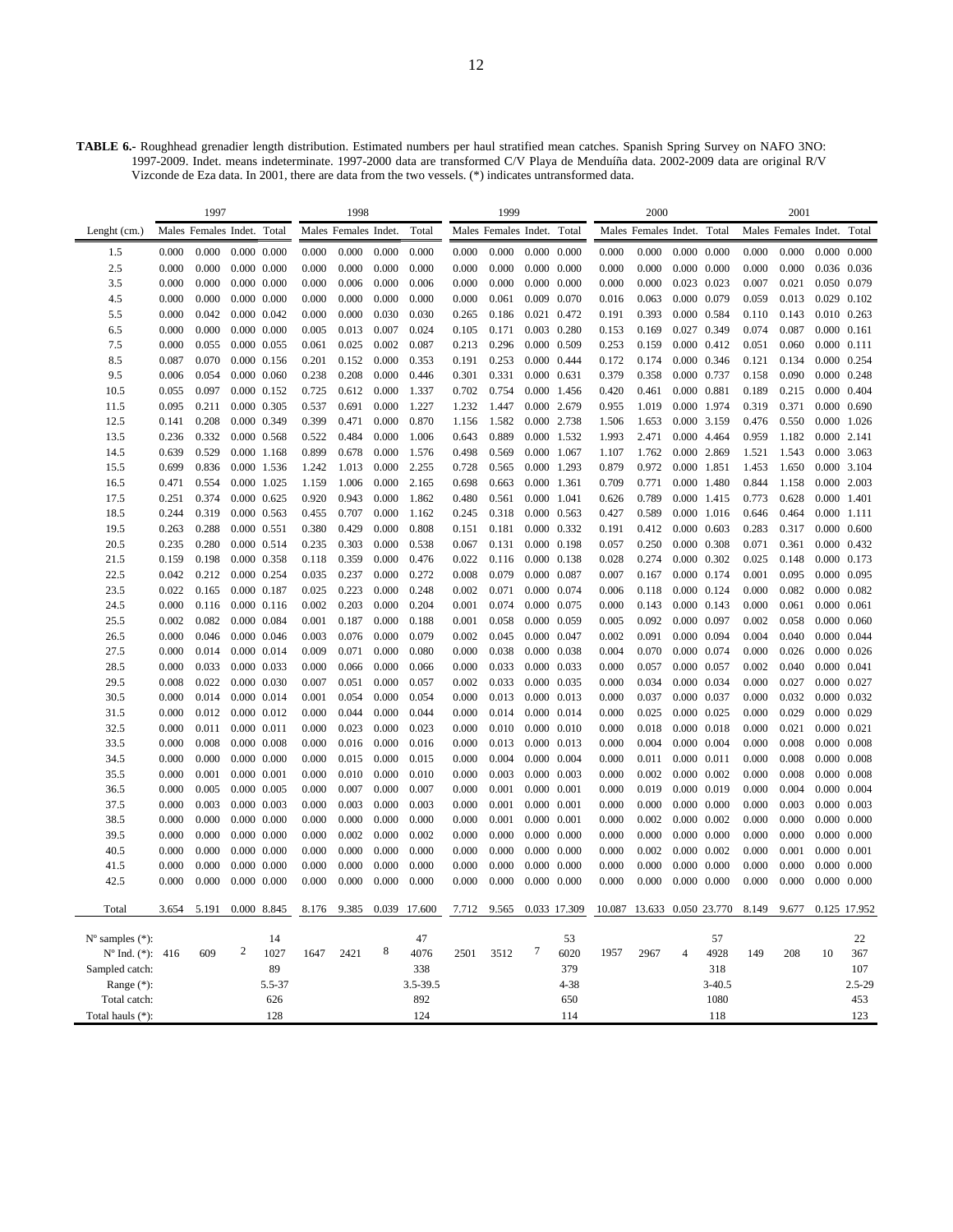**TABLE 6 (cont.).-** Roughhead grenadier length distribution. Estimated numbers per haul stratified mean catches. Spanish Spring Survey on NAFO 3NO: 1997-2009. Indet. means indeterminate. 1997-2000 data are transformed C/V Playa de Menduíña data. 2002-2009 data are original R/V Vizconde de Eza data. In 2001, there are data from the two vessels. (\*) indicates untransformed data.

|                             |                | 2002           |                |                |                | 2003           |                |                |                | 2004           |                |                |                | 2005           |                |                |
|-----------------------------|----------------|----------------|----------------|----------------|----------------|----------------|----------------|----------------|----------------|----------------|----------------|----------------|----------------|----------------|----------------|----------------|
| Length (cm.)                | Males          | Females        | Indet          | Total          | Males          | Females        | Indet.         | Total          | Males          | Females        | Indet.         | Total          | Males          | Females        | Indet.         | Total          |
| 1.5                         | 0.000          | 0.000          | 0.000          | 0.000          | 0.000          | 0.000          | 0.000          | 0.000          | 0.000          | 0.000          | 0.000          | 0.000          | 0.000          | 0.000          | 0.000          | 0.000          |
| 2.5                         | 0.031          | 0.009          | 0.012          | 0.052          | 0.016          | 0.000          | 0.019          | 0.035          | 0.000          | 0.000          | 0.026          | 0.026          | 0.000          | 0.000          | 0.000          | 0.000          |
| 3.5                         | 0.112          | 0.036          | 0.047          | 0.195          | 0.219          | 0.069          | 0.074          | 0.362          | 0.070          | 0.024          | 0.651          | 0.746          | 0.030          | 0.026          | 0.289          | 0.344          |
| 4.5                         | 0.088          | 0.039          | 0.017          | 0.144          | 0.045          | 0.052          | 0.015          | 0.113          | 0.089          | 0.006          | 0.080          | 0.176          | 0.046          | 0.030          | 0.106          | 0.182          |
| 5.5                         | 0.198          | 0.208          | 0.009          | 0.414          | 0.353          | 0.390          | 0.000          | 0.743          | 0.161          | 0.124          | 0.005          | 0.290          | 0.015          | 0.038          | 0.000          | 0.053          |
| 6.5                         | 0.058          | 0.102          | 0.005          | 0.165          | 0.653          | 0.652          | 0.000          | 1.305          | 0.649          | 0.567          | 0.000          | 1.216          | 0.499          | 0.510          | 0.000          | 1.009          |
| 7.5                         | 0.095          | 0.080          | 0.000          | 0.175          | 0.215          | 0.256          | 0.000          | 0.470          | 0.223          | 0.196          | 0.000          | 0.419          | 0.324          | 0.308          | 0.000          | 0.633          |
| 8.5                         | 0.087          | 0.149          | 0.000          | 0.235          | 0.401          | 0.491          | 0.000          | 0.892          | 0.617          | 0.550          | 0.000          | 1.167          | 0.339          | 0.383          | 0.009          | 0.732          |
| 9.5                         | 0.084          | 0.063          | 0.000          | 0.147          | 0.254          | 0.233          | 0.000          | 0.487          | 0.592          | 0.860          | 0.000          | 1.452          | 0.393          | 0.671          | 0.000          | 1.064          |
| 10.5                        | 0.110          | 0.098          | 0.000          | 0.208          | 0.351          | 0.320          | 0.000          | 0.671          | 0.442          | 0.694          | 0.000          | 1.136          | 0.452          | 0.603          | 0.000          | 1.055          |
| 11.5                        | 0.109          | 0.185          | 0.000          | 0.294          | 0.220          | 0.407          | 0.000          | 0.627          | 0.715          | 0.673          | 0.000          | 1.387          | 0.939          | 1.113          | 0.000          | 2.052          |
| 12.5                        | 0.201          | 0.243          | 0.000          | 0.444          | 0.312          | 0.354          | 0.000          | 0.665          | 0.684          | 0.650          | 0.000          | 1.335          | 0.740          | 0.907          | 0.000          | 1.647          |
| 13.5                        | 0.378          | 0.284          | 0.000          | 0.662          | 0.482          | 0.542          | 0.000          | 1.024          | 0.678          | 0.716          | 0.000          | 1.393          | 0.631          | 0.792          | 0.000          | 1.423          |
| 14.5                        | 0.603          | 0.552          | 0.000          | 1.155          | 0.751          | 0.859          | 0.000          | 1.610          | 0.932          | 0.683          | 0.000          | 1.615          | 0.560          | 0.795          | 0.000          | 1.355          |
| 15.5                        | 0.627          | 0.904          | 0.000          | 1.531          | 1.246          | 1.169          | 0.000          | 2.414          | 1.046          | 0.901          | 0.000          | 1.947          | 0.621          | 0.821          | 0.000          | 1.442          |
| 16.5                        | 0.612          | 0.928          | 0.000          | 1.540          | 1.525          | 1.389          | 0.000          | 2.914          | 1.197          | 1.295          | 0.000          | 2.492          | 0.781          | 0.646          | 0.000          | 1.427          |
| 17.5                        | 0.343          | 0.729          | 0.000          | 1.072          | 0.793          | 1.335          | 0.000          | 2.128          | 1.429          | 1.270          | 0.000          | 2.699          | 1.170          | 1.050          | 0.000          | 2.220          |
| 18.5                        | 0.244<br>0.202 | 0.502<br>0.505 | 0.000<br>0.000 | 0.746<br>0.707 | 0.384          | 0.806          | 0.000          | 1.190          | 1.051          | 1.573<br>1.333 | 0.000<br>0.000 | 2.623<br>1.808 | 1.129          | 0.991          | 0.000          | 2.120          |
| 19.5<br>20.5                | 0.115          | 0.387          | 0.000          | 0.502          | 0.234<br>0.171 | 0.656<br>0.356 | 0.000<br>0.000 | 0.890<br>0.527 | 0.476<br>0.334 | 0.875          | 0.000          | 1.209          | 0.668<br>0.258 | 1.323<br>1.113 | 0.000<br>0.000 | 1.991<br>1.371 |
| 21.5                        | 0.028          | 0.349          | 0.000          | 0.377          | 0.005          | 0.257          | 0.000          | 0.262          | 0.157          | 0.681          | 0.000          | 0.839          | 0.066          | 0.708          | 0.000          | 0.774          |
| 22.5                        | 0.017          | 0.299          | 0.000          | 0.316          | 0.019          | 0.289          | 0.000          | 0.308          | 0.027          | 0.597          | 0.000          | 0.624          | 0.061          | 0.546          | 0.000          | 0.607          |
| 23.5                        | 0.008          | 0.152          | 0.000          | 0.160          | 0.008          | 0.187          | 0.000          | 0.195          | 0.028          | 0.437          | 0.000          | 0.466          | 0.009          | 0.551          | 0.000          | 0.559          |
| 24.5                        | 0.004          | 0.102          | 0.000          | 0.106          | 0.000          | 0.108          | 0.000          | 0.108          | 0.018          | 0.391          | 0.000          | 0.409          | 0.016          | 0.481          | 0.000          | 0.497          |
| 25.5                        | 0.000          | 0.070          | 0.000          | 0.070          | 0.000          | 0.111          | 0.000          | 0.111          | 0.000          | 0.266          | 0.000          | 0.266          | 0.009          | 0.259          | 0.000          | 0.268          |
| 26.5                        | 0.000          | 0.114          | 0.000          | 0.114          | 0.000          | 0.109          | 0.000          | 0.109          | 0.005          | 0.265          | 0.000          | 0.270          | 0.006          | 0.173          | 0.000          | 0.179          |
| 27.5                        | 0.000          | 0.149          | 0.000          | 0.149          | 0.000          | 0.100          | 0.000          | 0.100          | 0.000          | 0.178          | 0.000          | 0.178          | 0.000          | 0.235          | 0.000          | 0.235          |
| 28.5                        | 0.000          | 0.086          | 0.000          | 0.086          | 0.000          | 0.104          | 0.000          | 0.104          | 0.000          | 0.154          | 0.000          | 0.154          | 0.000          | 0.106          | 0.000          | 0.106          |
| 29.5                        | 0.000          | 0.063          | 0.000          | 0.063          | 0.000          | 0.083          | 0.000          | 0.083          | 0.005          | 0.185          | 0.000          | 0.190          | 0.000          | 0.119          | 0.000          | 0.119          |
| 30.5                        | 0.000          | 0.059          | 0.000          | 0.059          | 0.000          | 0.073          | 0.000          | 0.073          | 0.000          | 0.146          | 0.000          | 0.146          | 0.000          | 0.120          | 0.000          | 0.120          |
| 31.5                        | 0.000          | 0.062          | 0.000          | 0.062          | 0.000          | 0.018          | 0.000          | 0.018          | 0.000          | 0.086          | 0.000          | 0.086          | 0.000          | 0.083          | 0.000          | 0.083          |
| 32.5                        | 0.000          | 0.023          | 0.000          | 0.023          | 0.000          | 0.040          | 0.000          | 0.040          | 0.000          | 0.059          | 0.000          | 0.059          | 0.000          | 0.029          | 0.000          | 0.029          |
| 33.5                        | 0.000          | 0.034          | 0.000          | 0.034          | 0.000          | 0.016          | 0.000          | 0.016          | 0.000          | 0.062          | 0.000          | 0.062          | 0.000          | 0.025          | 0.000          | 0.025          |
| 34.5                        | 0.000          | 0.000          | 0.000          | 0.000          | 0.000          | 0.005          | 0.000          | 0.005          | 0.000          | 0.040          | 0.000          | 0.040          | 0.000          | 0.046          | 0.000          | 0.046          |
| 35.5                        | 0.000          | 0.041          | 0.000          | 0.041          | 0.000          | 0.030          | 0.000          | 0.030          | 0.000          | 0.018          | 0.000          | 0.018          | 0.000          | 0.016          | 0.000          | 0.016          |
| 36.5                        | 0.000          | 0.018          | 0.000          | 0.018          | 0.000          | 0.010          | 0.000          | 0.010          | 0.000          | 0.013          | 0.000          | 0.013          | 0.000          | 0.016          | 0.000          | 0.016          |
| 37.5                        | 0.000          | 0.000          | 0.000          | 0.000          | 0.000          | 0.000          | 0.000          | 0.000          | 0.000          | 0.000          | 0.000          | 0.000          | 0.000          | 0.000          | 0.000          | 0.000          |
| 38.5                        | 0.000          | 0.000          | 0.000          | 0.000          | 0.000          | 0.000          | 0.000          | 0.000          | 0.000          | 0.000          | 0.000          | 0.000          | 0.000          | 0.000          | 0.000          | 0.000          |
| 39.5                        | 0.000          | 0.000          | 0.000          | 0.000          | 0.000          | 0.000          | 0.000          | 0.000          | 0.000          | 0.009          | 0.000          | 0.009          | 0.000          | 0.009          | 0.000          | 0.009          |
| 40.5                        | 0.000          | 0.000          | 0.000          | 0.000          | 0.000          | 0.000          | 0.000          | 0.000          | 0.000          | 0.000          | 0.000          | 0.000          | 0.000          | 0.000          | 0.000          | 0.000          |
| 41.5                        | 0.000          | 0.000          | 0.000          | 0.000          | 0.000          | 0.000          | 0.000          | 0.000          | 0.000          | 0.000          | 0.000          | 0.000          | 0.000          | 0.000          | 0.000          | 0.000          |
| 42.5                        | 0.000          | 0.000          | 0.000          | 0.000          | 0.000          | 0.000          | 0.000          | 0.000          | 0.000          | 0.000          | 0.000          | 0.000          | 0.000          | 0.000          | 0.000          | 0.000          |
| Total                       | 4.352          | 7.622          | 0.090          | 12.063         | 8.655          | 11.875         | 0.108          | 20.638         | 11.623         | 16.579         | 0.763          | 28.964         | 9.762          | 15.641         | 0.403          | 25.807         |
| $N^{\circ}$ samples $(*)$ : |                |                |                | 48             |                |                |                | 43             |                |                |                | 59             |                |                |                | 61             |
| $N^{o}$ Ind. $(*)$ :        | 604            | 1018           | 18             | 1640           | 1089           | 1500           | 21             | 2610           | 1535           | 2270           | 157            | 3962           | 1250           | 2028           | 57             | 3335           |
| Sampled catch:              |                |                |                | 754            |                |                |                | 931            |                |                |                | 1742           |                |                |                | 1499           |
| $Range(*)$ :                |                |                |                | $2 - 36.5$     |                |                |                | $2.5 - 36$     |                |                |                | 2.5-39         |                |                |                | 3-39           |
| Total catch:                |                |                |                | 877            |                |                |                | 990            |                |                |                | 2055           |                |                |                | 1781           |
| Total hauls $(*)$ :         |                |                |                | 125            |                |                |                | 118            |                |                |                | 120            |                |                |                | 119            |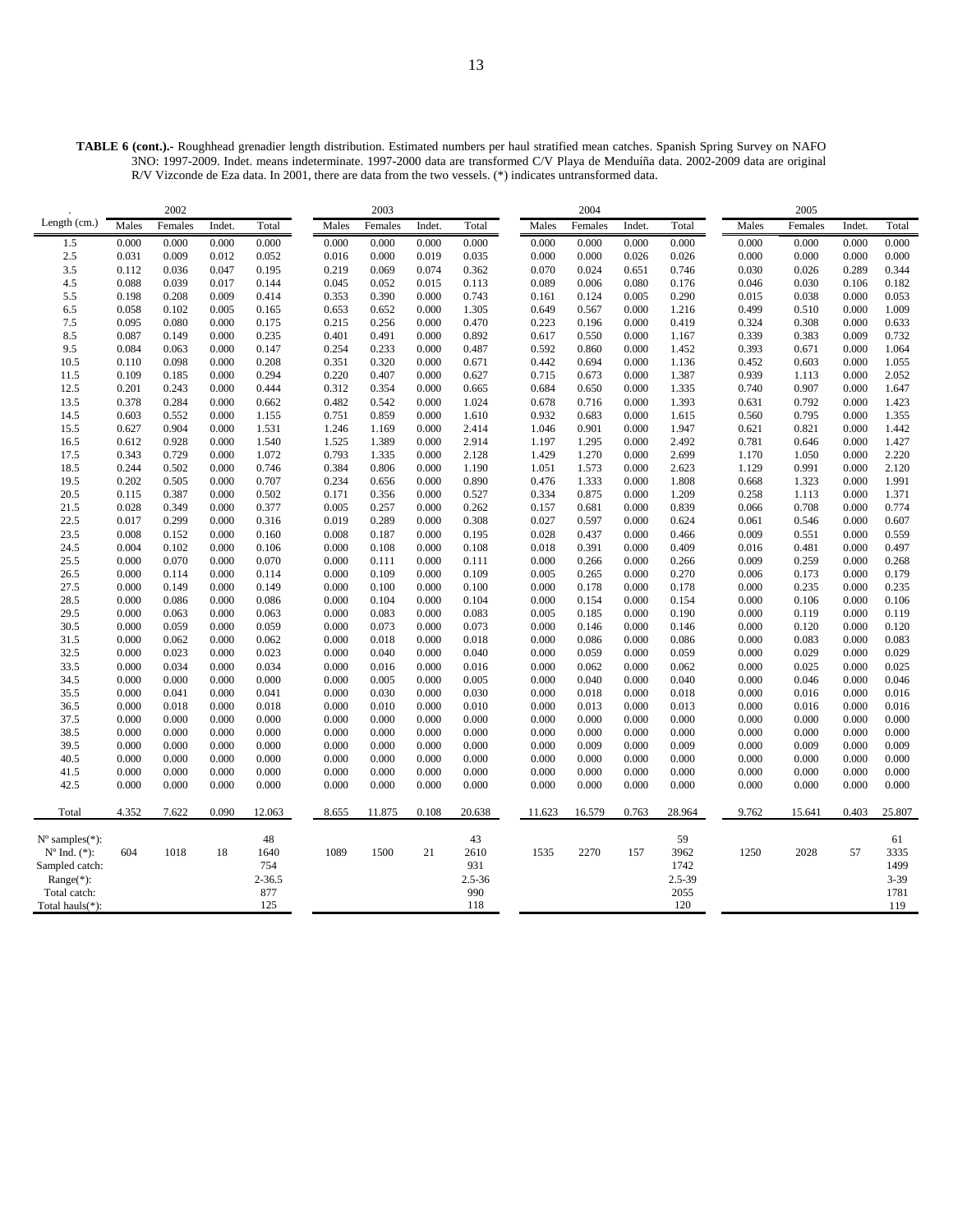**TABLE 6 (cont.).-** Roughhead grenadier length distribution. Estimated numbers per haul stratified mean catches. Spanish Spring Survey on NAFO 3NO: 1997-2009. Indet. means indeterminate. 1997-2000 data are transformed C/V Playa de Menduíña data. 2002-2009 data are original R/V Vizconde de Eza data. In 2001, there are data from the two vessels. (\*) indicates untransformed data.

|                             |                | 2006           |                |                |                | 2007           |                |                |                | 2008           |                |                |                | 2009           |                |                |
|-----------------------------|----------------|----------------|----------------|----------------|----------------|----------------|----------------|----------------|----------------|----------------|----------------|----------------|----------------|----------------|----------------|----------------|
| Length (cm.)                | Males          | Females        | Indet          | Total          | Males          | Females        | Indet.         | Total          | Males          | Females        | Indet.         | Total          | Males          | Females        | Indet.         | Total          |
| 1.5                         | 0.000          | 0.000          | 0.000          | 0.000          | 0.000          | 0.000          | 0.000          | 0.000          | 0.000          | 0.000          | 0.000          | 0.000          | 0.000          | 0.000          | 0.005          | 0.005          |
| 2.5                         | 0.000          | 0.000          | 0.000          | 0.000          | 0.000          | 0.000          | 0.027          | 0.027          | 0.005          | 0.005          | 0.005          | 0.015          | 0.000          | 0.000          | 0.015          | 0.015          |
| 3.5                         | 0.120          | 0.012          | 0.141          | 0.273          | 0.090          | 0.041          | 0.623          | 0.754          | 0.072          | 0.025          | 0.051          | 0.148          | 0.006          | 0.000          | 0.233          | 0.239          |
| 4.5                         | 0.155          | 0.063          | 0.007          | 0.225          | 0.010          | 0.027          | 0.089          | 0.126          | 0.022          | 0.010          | 0.000          | 0.032          | 0.023          | 0.005          | 0.022          | 0.050          |
| 5.5                         | 0.069          | 0.063          | 0.000          | 0.132          | 0.054          | 0.077          | 0.000          | 0.131          | 0.054          | 0.074          | 0.000          | 0.127          | 0.029          | 0.041          | 0.043          | 0.114          |
| 6.5                         | 0.374          | 0.448          | 0.004          | 0.826          | 0.266          | 0.278          | 0.005          | 0.550          | 0.318          | 0.249          | 0.012          | 0.580          | 0.134          | 0.173          | 0.053          | 0.361          |
| 7.5                         | 0.386          | 0.312          | 0.000          | 0.698          | 0.089          | 0.083          | 0.000          | 0.173          | 0.038          | 0.099          | 0.000          | 0.137          | 0.076          | 0.138          | 0.000          | 0.213          |
| 8.5                         | 0.216          | 0.140          | 0.000          | 0.356          | 0.129          | 0.355          | 0.000          | 0.485          | 0.191          | 0.161          | 0.000          | 0.352          | 0.220          | 0.261          | 0.000          | 0.481          |
| 9.5                         | 0.378          | 0.317          | 0.000          | 0.695          | 0.315          | 0.204          | 0.000          | 0.520          | 0.214          | 0.235          | 0.000          | 0.449          | 0.167          | 0.211          | 0.000          | 0.378          |
| 10.5                        | 0.194          | 0.331          | 0.000          | 0.524          | 0.301          | 0.249          | 0.000          | 0.550          | 0.192          | 0.343          | 0.000          | 0.535          | 0.235          | 0.324          | 0.000          | 0.559          |
| 11.5                        | 0.381          | 0.428          | 0.000          | 0.810          | 0.364          | 0.414          | 0.000          | 0.778          | 0.227          | 0.331          | 0.000          | 0.559          | 0.275          | 0.421          | 0.000          | 0.696          |
| 12.5                        | 0.493          | 0.653          | 0.000          | 1.146          | 0.264          | 0.414          | 0.000          | 0.678          | 0.278          | 0.398          | 0.005          | 0.681          | 0.225          | 0.514          | 0.000          | 0.739          |
| 13.5                        | 0.846          | 0.672          | 0.000          | 1.519          | 0.370          | 0.397          | 0.000          | 0.768          | 0.388          | 0.286          | 0.000          | 0.674          | 0.358          | 0.583          | 0.000          | 0.941          |
| 14.5                        | 0.637          | 0.790          | 0.000          | 1.427          | 0.475          | 0.511          | 0.000          | 0.987          | 0.484          | 0.462          | 0.000          | 0.946          | 0.592          | 0.834          | 0.000          | 1.426          |
| 15.5                        | 0.748          | 0.912          | 0.000          | 1.660          | 0.459          | 0.457          | 0.000          | 0.916          | 0.663          | 0.501          | 0.000          | 1.164          | 0.633          | 0.692          | 0.000          | 1.325          |
| 16.5                        | 0.704          | 0.522          | 0.000          | 1.225          | 0.470          | 0.471          | 0.000          | 0.941          | 0.662          | 0.547          | 0.000          | 1.209          | 0.812          | 0.879          | 0.000          | 1.691          |
| 17.5                        | 0.876          | 0.619          | 0.000          | 1.495          | 0.317          | 0.323          | 0.000          | 0.639          | 0.358          | 0.521          | 0.000          | 0.878          | 0.476          | 0.849          | 0.000          | 1.324          |
| 18.5                        | 0.884          | 0.834          | 0.000          | 1.718          | 0.403          | 0.318          | 0.000          | 0.721          | 0.331          | 0.332          | 0.000          | 0.664          | 0.267          | 0.487          | 0.000          | 0.754          |
| 19.5                        | 0.695          | 1.050          | 0.000          | 1.745          | 0.568          | 0.373          | 0.000          | 0.941          | 0.354          | 0.368          | 0.000          | 0.722          | 0.270          | 0.330          | 0.000          | 0.600          |
| 20.5                        | 0.387          | 1.165          | 0.000          | 1.552          | 0.274          | 0.407          | 0.000          | 0.681          | 0.176          | 0.266          | 0.000          | 0.442          | 0.101          | 0.408          | 0.000          | 0.509          |
| 21.5                        | 0.154          | 1.101          | 0.000          | 1.255          | 0.105          | 0.492          | 0.000          | 0.597          | 0.135          | 0.339          | 0.000          | 0.474          | 0.095          | 0.426          | 0.000          | 0.522          |
| 22.5                        | 0.038          | 0.923          | 0.000          | 0.961          | 0.067          | 0.422          | 0.000          | 0.489          | 0.037          | 0.510          | 0.000          | 0.547          | 0.048          | 0.535          | 0.000          | 0.583          |
| 23.5                        | 0.013          | 0.748          | 0.000          | 0.761          | 0.020          | 0.437          | 0.000          | 0.456          | 0.053          | 0.581          | 0.000          | 0.634          | 0.027          | 0.390          | 0.000          | 0.418          |
| 24.5                        | 0.008          | 0.483          | 0.000          | 0.491          | 0.000          | 0.442          | 0.000          | 0.442          | 0.000          | 0.525          | 0.000          | 0.525          | 0.000          | 0.665          | 0.000          | 0.665          |
| 25.5                        | 0.000          | 0.387          | 0.000          | 0.387          | 0.014          | 0.299          | 0.000          | 0.314          | 0.000          | 0.522          | 0.000          | 0.522          | 0.000          | 0.551          | 0.000          | 0.551          |
| 26.5                        | 0.000          | 0.266          | 0.000          | 0.266          | 0.000          | 0.261          | 0.000          | 0.261          | 0.008          | 0.288          | 0.000          | 0.296          | 0.000          | 0.519          | 0.000          | 0.519          |
| 27.5                        | 0.013          | 0.091          | 0.000          | 0.105          | 0.000          | 0.219          | 0.000          | 0.219          | 0.000          | 0.329          | 0.000          | 0.329          | 0.003          | 0.474          | 0.000          | 0.477          |
| 28.5                        | 0.005          | 0.120          | 0.000          | 0.125          | 0.005          | 0.095          | 0.000          | 0.101          | 0.000          | 0.172          | 0.000          | 0.172          | 0.000          | 0.154          | 0.000          | 0.154          |
| 29.5                        | 0.000          | 0.112          | 0.000          | 0.112          | 0.000          | 0.115          | 0.000          | 0.115          | 0.000          | 0.138          | 0.000          | 0.138          | 0.000          | 0.177          | 0.000          | 0.177          |
| 30.5                        | 0.000          | 0.105          | 0.000          | 0.105          | 0.000          | 0.089          | 0.000          | 0.089          | 0.000          | 0.059          | 0.000          | 0.059          | 0.000          | 0.087          | 0.000          | 0.087          |
| 31.5                        | 0.000          | 0.107          | 0.000          | 0.107          | 0.000          | 0.031          | 0.000          | 0.031          | 0.000          | 0.036          | 0.000          | 0.036          | 0.000          | 0.052          | 0.000          | 0.052          |
| 32.5<br>33.5                | 0.000          | 0.080          | 0.000<br>0.000 | 0.080          | 0.000<br>0.000 | 0.016<br>0.033 | 0.000          | 0.016<br>0.033 | 0.000<br>0.000 | 0.037          | 0.000<br>0.000 | 0.037          | 0.000          | 0.024<br>0.029 | 0.000<br>0.000 | 0.024<br>0.029 |
|                             | 0.000          | 0.060          |                | 0.060          |                |                | 0.000          |                |                | 0.041          |                | 0.041          | 0.000          |                |                |                |
| 34.5<br>35.5                | 0.000<br>0.000 | 0.000<br>0.015 | 0.000<br>0.000 | 0.000<br>0.015 | 0.000<br>0.000 | 0.014<br>0.000 | 0.000<br>0.000 | 0.014<br>0.000 | 0.000<br>0.000 | 0.013<br>0.035 | 0.000<br>0.000 | 0.013<br>0.035 | 0.000<br>0.000 | 0.000<br>0.000 | 0.000<br>0.000 | 0.000<br>0.000 |
| 36.5                        | 0.000          | 0.004          | 0.000          | 0.004          | 0.000          | 0.000          | 0.000          | 0.000          | 0.000          | 0.019          | 0.000          | 0.019          | 0.000          | 0.008          | 0.000          | 0.008          |
| 37.5                        | 0.000          | 0.000          | 0.000          | 0.000          | 0.000          | 0.000          | 0.000          | 0.000          | 0.000          | 0.016          | 0.000          | 0.016          | 0.000          | 0.000          | 0.000          | 0.000          |
| 38.5                        | 0.000          | 0.000          | 0.000          | 0.000          | 0.000          | 0.000          | 0.000          | 0.000          | 0.000          | 0.010          | 0.000          | 0.010          | 0.000          | 0.023          | 0.000          | 0.023          |
| 39.5                        | 0.000          | 0.000          | 0.000          | 0.000          | 0.000          | 0.000          | 0.000          | 0.000          | 0.000          | 0.000          | 0.000          | 0.000          | 0.000          | 0.000          | 0.000          | 0.000          |
| 40.5                        | 0.000          | 0.000          | 0.000          | 0.000          | 0.000          | 0.000          | 0.000          | 0.000          | 0.000          | 0.000          | 0.000          | 0.000          | 0.000          | 0.000          | 0.000          | 0.000          |
| 41.5                        | 0.000          | 0.000          | 0.000          | 0.000          | 0.000          | 0.000          | 0.000          | 0.000          | 0.000          | 0.000          | 0.000          | 0.000          | 0.000          | 0.000          | 0.000          | 0.000          |
| 42.5                        | 0.000          | 0.000          | 0.000          | 0.000          | 0.000          | 0.000          | 0.000          | 0.000          | 0.000          | 0.010          | 0.000          | 0.010          | 0.000          | 0.000          | 0.000          | 0.000          |
|                             |                |                |                |                |                |                |                |                |                |                |                |                |                |                |                |                |
| Total                       | 8.775          | 13.935         | 0.152          | 22.862         | 5.432          | 8.365          | 0.744          | 14.541         | 5.260          | 8.890          | 0.073          | 14.223         | 5.072          | 11.265         | 0.372          | 16.709         |
| $N^{\circ}$ samples $(*)$ : |                |                |                | 57             |                |                |                | 46             |                |                |                | 57             |                |                |                | 46             |
| $N^{\circ}$ Ind. $(*)$ :    | 1140           | 1930           | 20             | 3090           | 671            | 1149           | 83             | 1903           | 786            | 1373           | 14             | 2173           | 430            | 940            | 45             | 1415           |
| Sampled catch:              |                |                |                | 1629           |                |                |                | 1009           |                |                |                | 1213           |                |                |                | 723            |
| $Range(*)$ :                |                |                |                | $3 - 36$       |                |                |                | 2.5-34.5       |                |                |                | 2.5-42.5       |                |                |                | 1.5-38.5       |
| Total catch:                |                |                |                | 1779           |                |                |                | 1009           |                |                |                | 1213           |                |                |                | 945            |
| Total hauls(*):             |                |                |                | 120            |                |                |                | 110            |                |                |                | 122            |                |                |                | 110            |
|                             |                |                |                |                |                |                |                |                |                |                |                |                |                |                |                |                |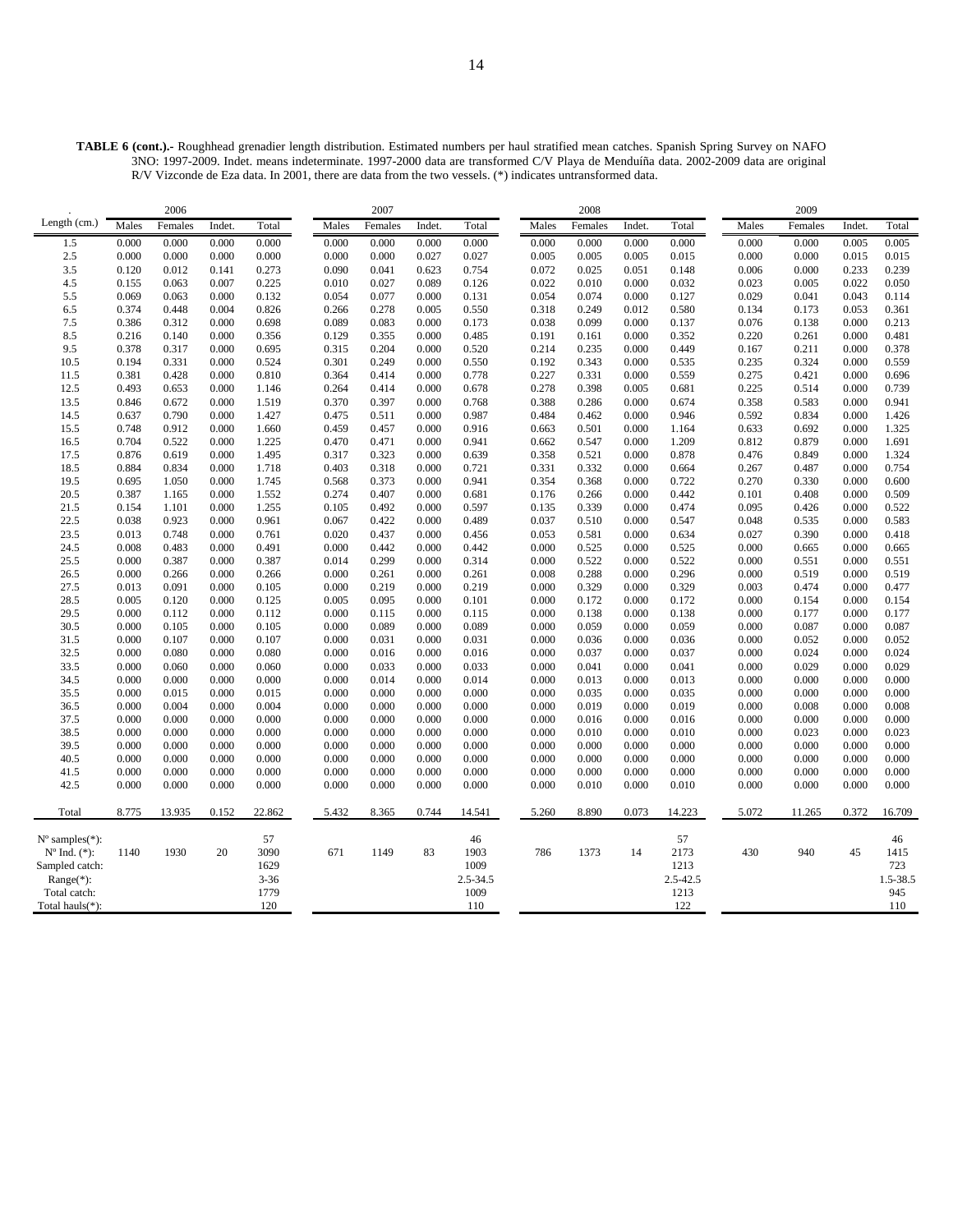**TABLE 7.-** Swept area, number of hauls and Thorny skate mean catch (kg) and SD by stratum. Spanish Spring Surveys on NAFO Div. 3NO: 1997-2009. Swept area in square miles. n.s. means stratum not surveyed. 1997-2000 data are transformed C/V *Playa de Menduíña* data, and 2002-2009 data are original from R/V *Vizconde de Eza*. In 2001, there are data from the two vessels.

|            |                |                         | 1997          |                                   |                  |                                  | 1998           |               |                  |                                  | 1999           |               |                  |                                         | 2000         |               |                  |                                | 2001         |                |
|------------|----------------|-------------------------|---------------|-----------------------------------|------------------|----------------------------------|----------------|---------------|------------------|----------------------------------|----------------|---------------|------------------|-----------------------------------------|--------------|---------------|------------------|--------------------------------|--------------|----------------|
|            | Swept          | Tow                     | T. skate      | T. skate                          | Swept            | Tow                              | T. skate       | T. skate      | Swept            | Tow                              | T. skate       | T. skate      | Swept            | Tow                                     | T. skate     | T. skate      | Swept            | Tow                            | T. skate     | T. skate       |
| Stratum    | area           | number                  | Mean          | SD                                | area             | number                           | Mean           | SD            | area             | number                           | Mean           | SD            | area             | number                                  | Mean         | SD            | area             | number                         | Mean         | SD             |
| 353        | 0.0480         | 4                       | 6.21          | 1.73                              | 0.0465           | 4                                | 26.06          | 11.09         | 0.0360           | 3                                | 319.35         | 89.29         | 0.0356           | 3                                       | 149.95       | 44.45         | 0.0341           | 3                              | 351.90       | 283.060        |
| 354        | 0.0233         | 2                       | 1.20          | 1.12                              | 0.0356           | 3                                | 68.23          | 87.97         | 0.0218           | 2                                | 20.21          | 28.57         | 0.0356           | 3                                       | 82.44        | 34.12         | 0.0338           | 3                              | 67.63        | 19.515         |
| 355        | 0.0233         | 2                       | 27.19         | 22.38                             | 0.0221           | $\overline{c}$                   | 3.43           | 0.23          | 0.0229           | $\overline{2}$                   | 12.40          | 17.54         | 0.0233           | $\overline{c}$                          | 33.14        | 41.19         | 0.0240           | $\overline{c}$                 | 20.60        | 11.031         |
| 356        | 0.0225         | $\overline{c}$          | 2.72          | 0.61                              | 0.0221           | $\overline{c}$                   | 0.69           | 0.42          | 0.0229           | $\mathbf{2}$                     | 1.55           | 0.28          | 0.0225           | $\overline{c}$                          | 2.21         | 0.51          | 0.0240           | $\mathbf{2}$                   | 0.29         | 0.410          |
| 357        | 0.0443         | $\overline{4}$          | 1.32          | 1.56                              | 0.0240           | 2                                | 1.69           | 1.37          | 0.0236           | 2                                | 2.98           | 1.74          | 0.0124           | $\mathbf{1}$                            | 0.00         |               | 0.0244           | 2                              | 2.35         | 1.669          |
| 358        | 0.0563         | 5                       | 1.56          | 1.52                              | 0.0236           | 3                                | 0.99           | 1.17          | 0.0349           | 3                                | 2.81           | 2.22          | 0.0341           | 3                                       | 15.49        | 17.71         | 0.0345           | 3                              | 4.05         | 6.974          |
| 359        | 0.0690         | 6                       | 7.47          | 2.92                              | 0.0698           | 6                                | 7.93           | 5.95          | 0.0364           | 3                                | 13.25          | 14.73         | 0.0469           | $\overline{4}$                          | 71.73        | 91.22         | 0.0803           | 7                              | 15.45        | 24.999         |
| 360        | 0.3754         | 32                      | 10.11         | 11.61                             | 0.2561           | 25                               | 17.95          | 23.86         | 0.2325           | 19                               | 67.68          | 55.88         | 0.2396           | 20                                      | 132.15       | 142.67        | 0.2423           | 20                             | 67.67        | 79.827         |
| 374        | 0.0353         | 3                       | 2.29          | 1.19                              | 0.0353           | $\mathfrak{Z}$                   | 0.41           | 0.61          | 0.0244           | $\overline{c}$                   | 5.91           | 0.14          | 0.0240           | $\overline{2}$                          | 0.71         | 1.00          | 0.0240           | $\overline{c}$                 | 0.73         | 1.032          |
| 375        | 0.0116         | 1                       | 0.84          | $\overline{\phantom{a}}$          | 0.0345           | 3                                | 1.97           | 1.81          | 0.0236           | 2                                | 6.57           | 0.77          | 0.0244           | 2                                       | 3.48         | 0.40          | 0.0338           | 3                              | 0.51         | 0.878          |
| 376        | 0.1583         | 14                      | 15.16         | 16.62                             | 0.0930           | 10                               | 24.06          | 35.48         | 0.1219           | 10                               | 75.94          | 45.71         | 0.1200           | 10                                      | 68.84        | 52.60         | 0.1155           | 10                             | 22.67        | 19.650         |
| 377        | 0.0116         | 1                       | 1.28          | $\overline{\phantom{a}}$          | 0.0229           | $\overline{c}$                   | 0.32           | 0.31          | 0.0240           | $\overline{2}$                   | 1.04           | 0.18          | 0.0229           | $\overline{c}$                          | 0.57         | 0.81          | 0.0229           | $\boldsymbol{2}$               | 5.70         | 2.270          |
| 378        | 0.0210         | 2                       | 2.07          | 0.59                              | 0.0120           | 2                                | 2.07           | 2.40          | 0.0229           | $\overline{c}$                   | 8.32           | 5.01          | 0.0233           | $\overline{c}$                          | 5.54         | 3.31          | 0.0236           | $\boldsymbol{2}$               | 0.16         | 0.099          |
| 379        | 0.0206         | $\overline{\mathbf{c}}$ | 0.54          | 0.24                              | 0.0356           | 3                                | 1.69           | 1.09          | 0.0236           | $\overline{c}$                   | 0.76           | 0.53          | 0.0225           | $\mathbf{2}$                            | 1.10         | 0.51          | 0.0229           | $\boldsymbol{2}$               | 0.00         | 0.000          |
| 380        | 0.0210         | $\overline{c}$          | 1.27          | 0.37                              | 0.0113           | $\overline{c}$                   | 4.50           | 2.78          | 0.0236           | $\overline{c}$                   | 3.96           | 1.95          | 0.0236           | 2                                       | 1.26         | 1.17          | 0.0206           | $\overline{c}$                 | 1.35         | 0.209          |
| 381        | 0.0221         | $\overline{c}$          | 6.17          | 7.81                              | 0.0229           | $\boldsymbol{2}$                 | 7.65           | 0.24          | 0.0229           | $\overline{2}$                   | 1.03           | 0.28          | 0.0236           | $\sqrt{2}$                              | 3.94         | 0.36          | 0.0236           | $\overline{2}$                 | 0.74         | 0.419          |
| 382        | 0.0461         | $\overline{4}$          | 0.64          | 0.95                              | 0.0229           | 3                                | 1.02           | 0.85          | 0.0484           | $\overline{4}$                   | 4.44           | 3.05          | 0.0499           | $\overline{4}$                          | 5.36         | 0.80          | 0.0469           | $\overline{4}$                 | 1.77         | 1.265          |
| 721        | 0.0221         | 2                       | 2.28          | 0.18                              | 0.0203           | $\overline{c}$                   | 8.17           | 9.33          | 0.0244           | $\overline{c}$                   | 1.16           | 1.64          | 0.0236           | $\overline{c}$                          | 6.54         | 6.27          | 0.0248           | $\overline{c}$                 | 0.00         | 0.000          |
| 722        | 0.0214         | $\boldsymbol{2}$        | 7.54          | 10.66                             | 0.0101           | $\boldsymbol{2}$                 | 38.34          | 45.25         | 0.0229           | $\sqrt{2}$                       | 10.79          | 15.26         | 0.0218           | $\overline{2}$                          | 13.79        | 6.07          | 0.0233           | $\sqrt{2}$                     | 10.10        | 5.374          |
| 723        | 0.0210         | $\overline{c}$          | 6.32          | 7.25                              | 0.0233           | 2                                | 2.62           | 0.40          | 0.0229           | $\overline{c}$                   | 3.77           | 3.99          | 0.0248           | $\overline{2}$                          | 4.05         | 4.37          | 0.0240           | $\overline{c}$                 | 2.40         | 2.121          |
| 724        | 0.0225         | $\boldsymbol{2}$        | 2.06          | 2.45                              | 0.0206           | $\mathbf{2}$                     | 12.29          | 3.71          | 0.0225           | $\overline{c}$                   | 9.83           | 6.80          | 0.0233           | $\mathbf{2}$                            | 2.33         | 3.29          | 0.0353           | 3                              | 67.38        | 91.221         |
| 725        | 0.0206         | $\overline{c}$          | 0.27          | 0.31                              | 0.0086           |                                  | 3.89           | ٠.            | 0.0229           | $\overline{c}$                   | 3.63           | 5.13          | 0.0210           | $\mathbf{2}$                            | 4.11         | 5.03          | 0.0116           | $\boldsymbol{2}$               | 1.91         | 1.235          |
| 726        | n.s.           | n.s.                    | n.s.          | n.s.                              | 0.0094           | $\overline{c}$                   | 0.26           | 0.37          | 0.0225           | $\overline{c}$                   | 0.89           | 1.25          | 0.0221           | $\overline{c}$                          | 9.68         | 10.56         | 0.0116           | $\overline{c}$                 | 1.32         | 1.381          |
| 727        | 0.0094         |                         | 3.37          | $\overline{\phantom{a}}$          | 0.0233           | $\boldsymbol{2}$                 | 6.02           | 2.84          | 0.0236           | $\mathbf{2}$                     | 2.83           | 0.63          | 0.0210           | $\overline{c}$                          | 0.58         | 0.60          | 0.0225           | $\mathbf{2}$                   | 0.64         | 0.905          |
| 728        | 0.0214         | $\boldsymbol{2}$        | 1.45          | 1.11                              | 0.0206           | $\overline{c}$                   | 4.68           | 2.68          | 0.0233           | $\mathbf{2}$                     | 4.91           | 3.22          | 0.0210           | $\overline{c}$                          | 1.85         | 1.22          | 0.0229           | $\boldsymbol{2}$               | 1.65         | 1.531          |
| 752        | 0.0218         | 2                       | 4.25          | 2.51                              | 0.0229           | $\overline{c}$                   | 58.62          | 78.69         | 0.0233           | $\overline{2}$                   | 2.24           | 1.11          | 0.0206           | $\sqrt{2}$                              | 1.20         | 1.30          | 0.0210           | $\mathfrak{2}$                 | 8.93         | 5.430          |
| 753        | 0.0214         | $\overline{c}$          | 13.56         | 17.61                             | 0.0218           | $\overline{c}$                   | 4.01           | 5.19          | 0.0229           | $\overline{c}$                   | 17.13          | 19.39         | 0.0218           | $\overline{c}$                          | 3.01         | 4.26          | 0.0214           | $\sqrt{2}$                     | 13.11        | 15.123         |
| 754        | 0.0330         | 3                       | 45.32         | 25.00                             | 0.0210           | $\overline{2}$                   | 112.25         | 14.65         | 0.0206           | $\overline{c}$                   | 16.66          | 23.56         | 0.0195           | $\overline{c}$                          | 54.96        | 23.46         | 0.0195           | $\overline{c}$                 | 98.76        | 126.307        |
| 755<br>756 | n.s.<br>0.0109 | n.s.                    | n.s.<br>13.91 | n.s.                              | 0.0206<br>0.0225 | $\overline{2}$                   | 7.84           | 5.34<br>36.74 | 0.0311<br>0.0225 | 3                                | 0.00<br>16.21  | 0.00<br>19.54 | 0.0431<br>0.0203 | $\overline{4}$                          | 2.74<br>3.69 | 5.48          | 0.0416<br>0.0113 | $\overline{4}$                 | 0.14<br>7.04 | 0.283<br>3.761 |
| 757        | 0.0304         | 3                       | 32.68         | $\overline{\phantom{a}}$<br>39.04 | 0.0206           | $\mathbf{2}$<br>$\mathbf{2}$     | 63.66<br>67.38 | 86.94         | 0.0233           | $\overline{c}$<br>$\overline{c}$ | 10.74          | 10.98         | 0.0214           | $\overline{\mathbf{c}}$<br>$\mathbf{2}$ | 55.50        | 3.64<br>20.36 |                  | $\overline{c}$<br>$\mathbf{2}$ | 15.10        | 19.889         |
| 758        | 0.0214         |                         | 52.54         | 7.90                              |                  |                                  | 235.97         | 239.70        | 0.0214           | $\overline{c}$                   |                | 142.60        | 0.0210           |                                         | 55.87        | 79.01         | 0.0233<br>0.0218 | $\overline{c}$                 | 184.47       | 248.733        |
| 759        |                | 2                       |               |                                   | 0.0105<br>0.0214 | $\overline{c}$<br>$\overline{2}$ | 114.12         | 147.96        | 0.0218           | $\overline{c}$                   | 117.49<br>0.43 | 0.26          | 0.0210           | $\mathbf{2}$<br>$\overline{2}$          | 41.86        | 56.21         | 0.0221           | 2                              | 4.93         | 3.950          |
| 760        | n.s.<br>0.0105 | n.s.                    | n.s.<br>0.00  | n.s.<br>. —                       | 0.0214           |                                  | 6.73           | 3.05          | 0.0225           | $\overline{c}$                   | 9.20           | 11.14         | 0.0210           | $\overline{c}$                          | 12.97        | 11.59         |                  | $\overline{c}$                 | 6.47         | 5.282          |
| 761        | 0.0315         | 3                       | 59.26         | 86.28                             | 0.0206           | 2<br>$\overline{c}$              | 17.62          | 10.16         | 0.0210           | $\overline{c}$                   | 0.71           | 0.32          | 0.0221           | $\mathbf{2}$                            | 10.20        | 13.55         | 0.0229<br>0.0225 | $\mathbf{2}$                   | 66.60        | 89.661         |
| 762        | 0.0308         | 3                       | 50.77         | 82.75                             | 0.0094           | $\overline{c}$                   | 5.24           | 4.35          | 0.0210           | $\overline{c}$                   | 8.28           | 10.49         | 0.0203           | $\overline{2}$                          | 5.54         | 7.83          | 0.0116           | $\overline{c}$                 | 0.00         | 0.000          |
| 763        |                |                         |               |                                   | 0.0218           | $\overline{c}$                   | 0.00           | 0.00          | 0.0311           | 3                                | 0.00           | 0.00          | 0.0416           | 4                                       | 0.00         | 0.00          | 0.0330           | 3                              | 0.00         | 0.000          |
| 764        | n.s.<br>0.0206 | n.s.<br>2               | n.s.<br>14.84 | n.s.<br>5.60                      | 0.0218           | $\overline{c}$                   | 12.47          | 10.81         | 0.0225           | $\overline{c}$                   | 0.00           | 0.00          | 0.0218           | $\overline{c}$                          | 0.00         | 0.00          | 0.0240           | $\overline{c}$                 | 2.45         | 3.465          |
| 765        | 0.0206         | 2                       | 14.88         | 18.39                             | 0.0098           | $\overline{c}$                   | 12.08          | 15.52         | 0.0221           | $\mathbf{2}$                     | 0.00           | 0.00          | 0.0203           | $\overline{c}$                          | 1.35         | 1.91          | 0.0113           | $\sqrt{2}$                     | 1.03         | 1.462          |
| 766        | 0.0308         | 3                       | 15.23         | 9.42                              | 0.0191           | $\overline{c}$                   | 0.51           | 0.20          | 0.0218           | $\mathbf{2}$                     | 0.00           | 0.00          | 0.0214           | $\overline{c}$                          | 0.00         | 0.00          | 0.0203           | $\mathbf{2}$                   | 0.00         | 0.000          |
| 767        | n.s.           | n.s.                    | n.s.          | n.s.                              | 0.0109           | $\mathfrak{D}$                   | 2.83           | 3.87          | 0.0214           | $\mathfrak{D}$                   | 0.00           | 0.00          | 0.0210           | $\mathfrak{D}$                          | 0.00         | 0.00          | 0.0218           | $\mathfrak{D}$                 | 0.00         | 0.000          |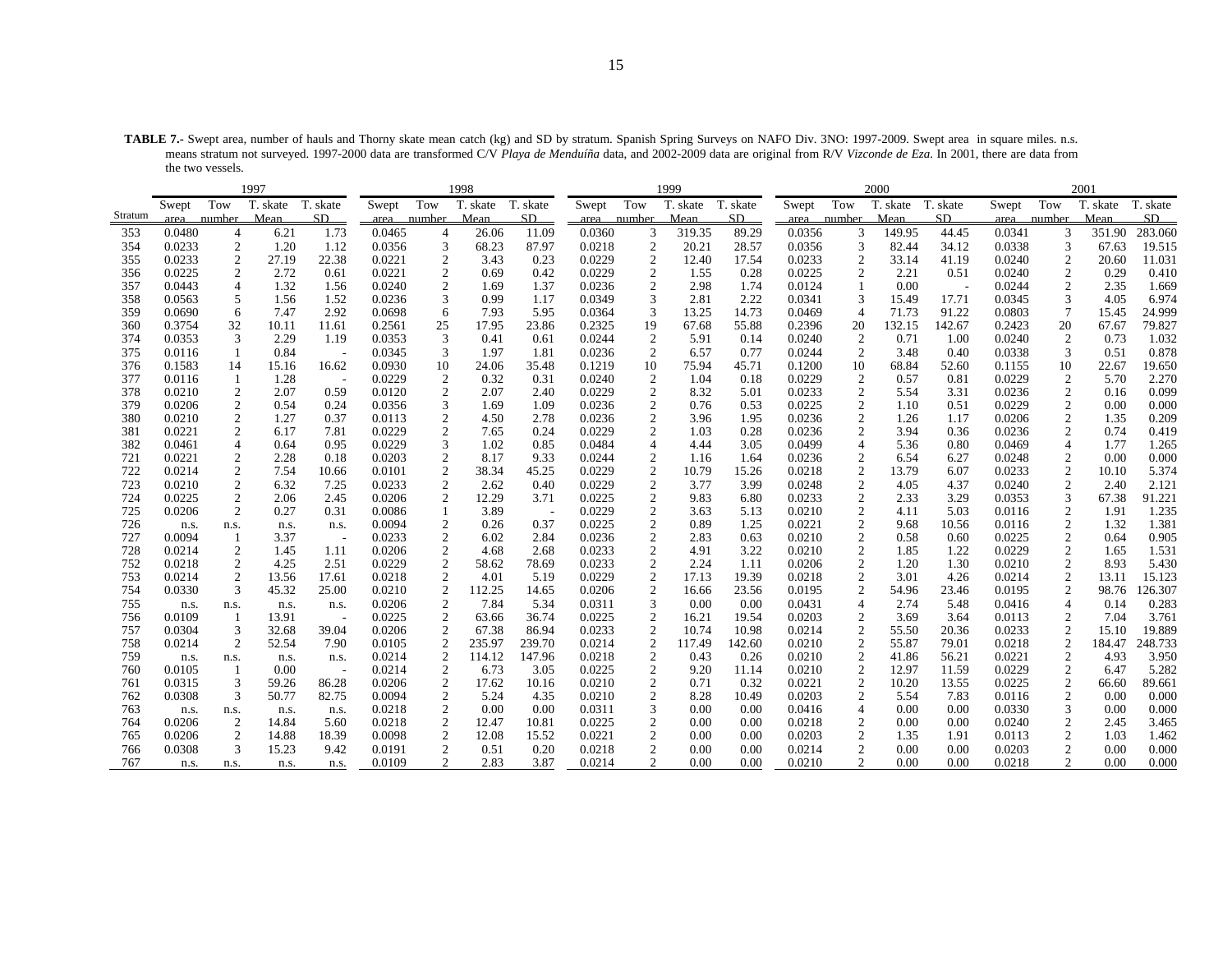**TABLE 7 (cont.).-** Swept area, number of hauls and Thorny skate mean catch (kg) and SD by stratum. Spanish Spring Surveys on NAFO Div. 3NO: 1997-2009. Swept area in square miles. n.s. means stratum not surveyed. 1997-2000 data are transformed C/V *Playa de Menduíña* data, and 2002-2009 data are original from R/V *Vizconde de Eza*. In 2001,there are data from the two vessels.

|         |        |                | 2002              |         |        |                  | 2003              |         |        |                | 2004              |                          |        |                  | 2005     |          |
|---------|--------|----------------|-------------------|---------|--------|------------------|-------------------|---------|--------|----------------|-------------------|--------------------------|--------|------------------|----------|----------|
|         | Swept  | Tow            | T. skate T. skate |         | Swept  | Tow              | T. skate T. skate |         | Swept  | Tow            | T. skate T. skate |                          | Swept  | Tow              | T. skate | T. skate |
| Stratum | area   | number         | Mean              | SD      | area   | number           | Mean              | SD      | area   | number         | Mean              | SD                       | area   | number           | Mean     | SD       |
| 353     | 0.0476 | 4              | 356.30            | 215.772 | 0.0334 | 3                | 78.36             | 33.796  | 0.0338 | 3              | 53.70             | 33.407                   | 0.0353 | 3                | 40.97    | 40.382   |
| 354     | 0.0356 | 3              | 89.80             | 80.809  | 0.0338 | 3                | 40.33             | 40.683  | 0.0345 | 3              |                   | 147.46 134.348           | 0.0353 | 3                | 48.19    | 40.450   |
| 355     | 0.0236 | 2              | 2.67              | 3.723   | 0.0229 | $\overline{2}$   | 19.53             | 22.422  | 0.0229 | 2              | 25.07             | 4.384                    | 0.0225 | 2                | 17.80    | 2.628    |
| 356     | 0.0233 | $\overline{c}$ | 1.55              | 2.192   | 0.0225 | $\mathfrak{2}$   | 5.19              | 7.333   | 0.0221 | $\overline{2}$ | 16.31             | 7.732                    | 0.0233 | $\boldsymbol{2}$ | 10.81    | 2.242    |
| 357     | 0.0240 | 2              | 2.00              | 2.828   | 0.0229 | $\mathfrak{2}$   | 2.25              | 3.182   | 0.0229 | 2              | 46.05             | 28.438                   | 0.0233 | 2                | 51.88    | 55.763   |
| 358     | 0.0345 | 3              | 11.47             | 19.861  | 0.0338 | 3                | 21.14             | 25.809  | 0.0330 | 3              | 42.24             | 13.838                   | 0.0349 | 3                | 72.15    | 80.699   |
| 359     | 0.0686 | 6              | 72.34             | 148.583 | 0.0791 | 7                | 25.86             | 23.965  | 0.0791 | $\overline{7}$ | 46.56             | 62.119                   | 0.0814 | 7                | 45.11    | 63.415   |
| 360     | 0.2865 | 25             | 20.63             | 24.987  | 0.2254 | 20               | 35.53             | 29.397  | 0.2310 | 20             | 93.53             | 78.305                   | 0.2325 | 20               | 59.30    | 63.584   |
| 374     | 0.0345 | 3              | 0.30              | 0.520   | 0.0225 | $\overline{2}$   | 0.00              | 0.000   | 0.0233 | $\overline{2}$ | 1.89              | 2.673                    | 0.0229 | $\overline{2}$   | 2.70     | 1.082    |
| 375     | 0.0353 | 3              | 1.40              | 2.425   | 0.0330 | 3                | 2.29              | 2.414   | 0.0338 | 3              | 10.32             | 5.359                    | 0.0349 | 3                | 12.31    | 10.043   |
| 376     | 0.1140 | 10             | 12.59             | 12.093  | 0.1125 | 10               | 10.77             | 12.802  | 0.1166 | 10             | 89.67             | 62.815                   | 0.1174 | 10               | 154.50   | 136.423  |
| 377     | 0.0229 | $\mathfrak{2}$ | 1.17              | 1.655   | 0.0225 | $\boldsymbol{2}$ | 0.46              | 0.438   | 0.0218 | $\overline{2}$ | 7.23              | 9.648                    | 0.0233 | $\overline{2}$   | 29.36    | 30.186   |
| 378     | 0.0233 | 2              | 0.02              | 0.021   | 0.0225 | $\overline{2}$   | 2.98              | 4.076   | 0.0225 | $\overline{2}$ | 26.20             | 17.402                   | 0.0225 | 2                | 6.10     | 7.264    |
| 379     | 0.0229 | 2              | 5.45              | 1.909   | 0.0229 | $\boldsymbol{2}$ | 0.01              | 0.014   | 0.0124 |                | 13.61             | $\overline{\phantom{a}}$ | 0.0236 | $\mathfrak{2}$   | 32.60    | 16.971   |
| 380     | 0.0225 | 2              | 4.42              | 4.476   | 0.0229 | $\mathfrak{2}$   | 4.09              | 0.559   | 0.0221 | $\overline{2}$ | 119.25            | 56.639                   | 0.0229 | $\mathfrak{2}$   | 66.74    | 45.199   |
| 381     | 0.0229 | 2              | 0.71              | 0.071   | 0.0229 | $\overline{c}$   | 3.40              | 3.394   | 0.0225 | $\overline{c}$ | 70.60             | 17.536                   | 0.0233 | 2                | 52.28    | 28.354   |
| 382     | 0.0341 | 3              | 0.65              | 0.257   | 0.0454 | 4                | 0.00              | 0.000   | 0.0461 | $\overline{4}$ | 6.28              | 6.990                    | 0.0458 | $\overline{4}$   | 5.06     | 4.563    |
| 721     | 0.0233 | $\overline{c}$ | 0.00              | 0.000   | 0.0225 | $\mathfrak{2}$   | 10.63             | 7.481   | 0.0221 | $\overline{2}$ | 2.70              | 3.818                    | 0.0229 | $\mathfrak{2}$   | 6.15     | 8.697    |
| 722     | 0.0236 | 2              | 0.00              | 0.000   | 0.0221 | $\mathfrak{2}$   | 0.91              | 0.021   | 0.0218 | $\sqrt{2}$     | 0.00              | 0.000                    | 0.0233 | 2                | 6.90     | 9.758    |
| 723     | 0.0233 | $\overline{c}$ | 0.60              | 0.849   | 0.0229 | $\mathfrak{2}$   | 5.19              | 4.865   | 0.0229 | $\overline{2}$ | 4.85              | 1.913                    | 0.0233 | $\overline{c}$   | 0.00     | 0.000    |
| 724     | 0.0225 | 2              | 25.85             | 14.354  | 0.0225 | $\mathfrak{2}$   | 26.32             | 0.226   | 0.0214 | 2              | 0.00              | 0.000                    | 0.0225 | $\overline{c}$   | 4.20     | 5.940    |
| 725     | 0.0225 | $\overline{c}$ | 1.82              | 2.574   | 0.0229 | $\sqrt{2}$       | 1.31              | 0.506   | 0.0225 | $\overline{2}$ | 44.22             | 57.679                   | 0.0236 | $\overline{c}$   | 30.95    | 43.775   |
| 726     | 0.0214 | 2              | 3.30              | 1.980   | 0.0225 | $\overline{c}$   | 0.00              | 0.000   | 0.0225 | $\overline{2}$ | 0.00              | 0.000                    | 0.0113 |                  | 0.00     |          |
| 727     | 0.0233 | 2              | 3.05              | 4.313   | 0.0218 | $\overline{2}$   | 96.69             | 91.097  | 0.0233 | $\sqrt{2}$     | 10.16             | 10.380                   | 0.0229 | 2                | 7.57     | 7.969    |
| 728     | 0.0229 | 2              | 6.69              | 9.454   | 0.0225 | $\boldsymbol{2}$ | 17.23             | 8.301   | 0.0180 | $\sqrt{2}$     | 2.69              | 3.804                    | 0.0109 |                  | 0.00     |          |
| 752     | 0.0116 |                | 0.49              | 0.686   | 0.0229 | $\overline{2}$   | 183.35            | 38.537  | 0.0214 | 2              | 0.00              | 0.000                    | 0.0236 | $\mathfrak{2}$   | 0.00     | 0.000    |
| 753     | 0.0229 | 2              | 12.90             | 18.243  | 0.0229 | 2                | 7.99              | 1.775   | 0.0218 | $\overline{2}$ | 0.00              | 0.000                    | 0.0225 | $\boldsymbol{2}$ | 0.00     | 0.000    |
| 754     | 0.0341 | 3              | 595.65            | 819.042 | 0.0218 | $\mathfrak{2}$   | 3.35              | 4.731   | 0.0214 | $\sqrt{2}$     | 0.00              | 0.000                    | 0.0225 | 2                | 0.00     | 0.000    |
| 755     | 0.0338 | 3              | 0.00              | 0.000   | 0.0221 | $\overline{c}$   | 0.00              | 0.000   | 0.0319 | 3              | 1.26              | 2.188                    | 0.0450 | $\overline{4}$   | 0.00     | 0.000    |
| 756     | 0.0229 | $\overline{c}$ | 9.36              | 7.835   | 0.0221 | $\mathfrak{2}$   | 133.16            | 187.864 | 0.0218 | $\overline{c}$ | 0.00              | 0.000                    | 0.0233 | 2                | 0.00     | 0.000    |
| 757     | 0.0225 | 2              | 1.55              | 2.192   | 0.0221 | 2                | 6.99              | 9.885   | 0.0218 | $\sqrt{2}$     | 0.00              | 0.000                    | 0.0225 | $\overline{c}$   | 0.00     | 0.000    |
| 758     | 0.0225 | $\overline{c}$ | 32.45             | 41.224  | 0.0221 | $\mathfrak{2}$   | 4.29              | 6.060   | 0.0214 | $\sqrt{2}$     | 0.00              | 0.000                    | 0.0225 | $\overline{c}$   | 0.00     | 0.000    |
| 759     | 0.0225 | 2              | 3.70              | 5.233   | 0.0113 | $\mathbf{1}$     | 3.89              |         | 0.0214 | $\overline{2}$ | 0.00              | 0.000                    | 0.0229 | $\overline{c}$   | 0.00     | 0.000    |
| 760     | 0.0229 | 2              | 1.89              | 2.673   | 0.0218 | $\boldsymbol{2}$ | 30.68             | 30.717  | 0.0221 | $\overline{2}$ | 0.00              | 0.000                    | 0.0229 | $\overline{c}$   | 4.43     | 6.265    |
| 761     | 0.0225 | $\overline{c}$ | 11.90             | 4.667   | 0.0225 | $\mathfrak{2}$   | 0.00              | 0.000   | 0.0221 | $\overline{2}$ | 2.69              | 0.912                    | 0.0221 | $\overline{c}$   | 0.00     | 0.000    |
| 762     | 0.0225 | $\overline{c}$ | 0.00              | 0.000   | 0.0225 | $\overline{c}$   | 2.99              | 1.570   | 0.0233 | $\overline{2}$ | 1.15              | 1.619                    | 0.0225 | 2                | 0.00     | 0.000    |
| 763     | 0.0225 | 2              | 0.00              | 0.000   | 0.0311 | 3                | 0.00              | 0.000   | 0.0326 | 3              | 0.00              | 0.000                    | 0.0334 | 3                | 0.00     | 0.000    |
| 764     | 0.0236 | 2              | 0.00              | 0.000   | 0.0221 | $\mathfrak{2}$   | 42.05             | 45.064  | 0.0229 | $\overline{2}$ | 4.35              | 6.152                    | 0.0233 | $\overline{c}$   | 0.00     | 0.000    |
| 765     | 0.0236 | 2              | 0.71              | 1.004   | 0.0113 |                  | 2.23              |         | 0.0225 | $\overline{2}$ | 0.00              | 0.000                    | 0.0229 | 2                | 0.00     | 0.000    |
| 766     | 0.0233 | 2              | 0.00              | 0.000   | 0.0225 | $\mathfrak{2}$   | 0.00              | 0.000   | 0.0225 | 2              | 0.67              | 0.940                    | 0.0229 | 2                | 0.00     | 0.000    |
| 767     | 0.0225 | 2              | 0.00              | 0.000   | 0.0229 | $\overline{c}$   | 1.13              | 0.215   | 0.0218 | 2              | 2.41              | 3.401                    | 0.0113 |                  | 0.00     |          |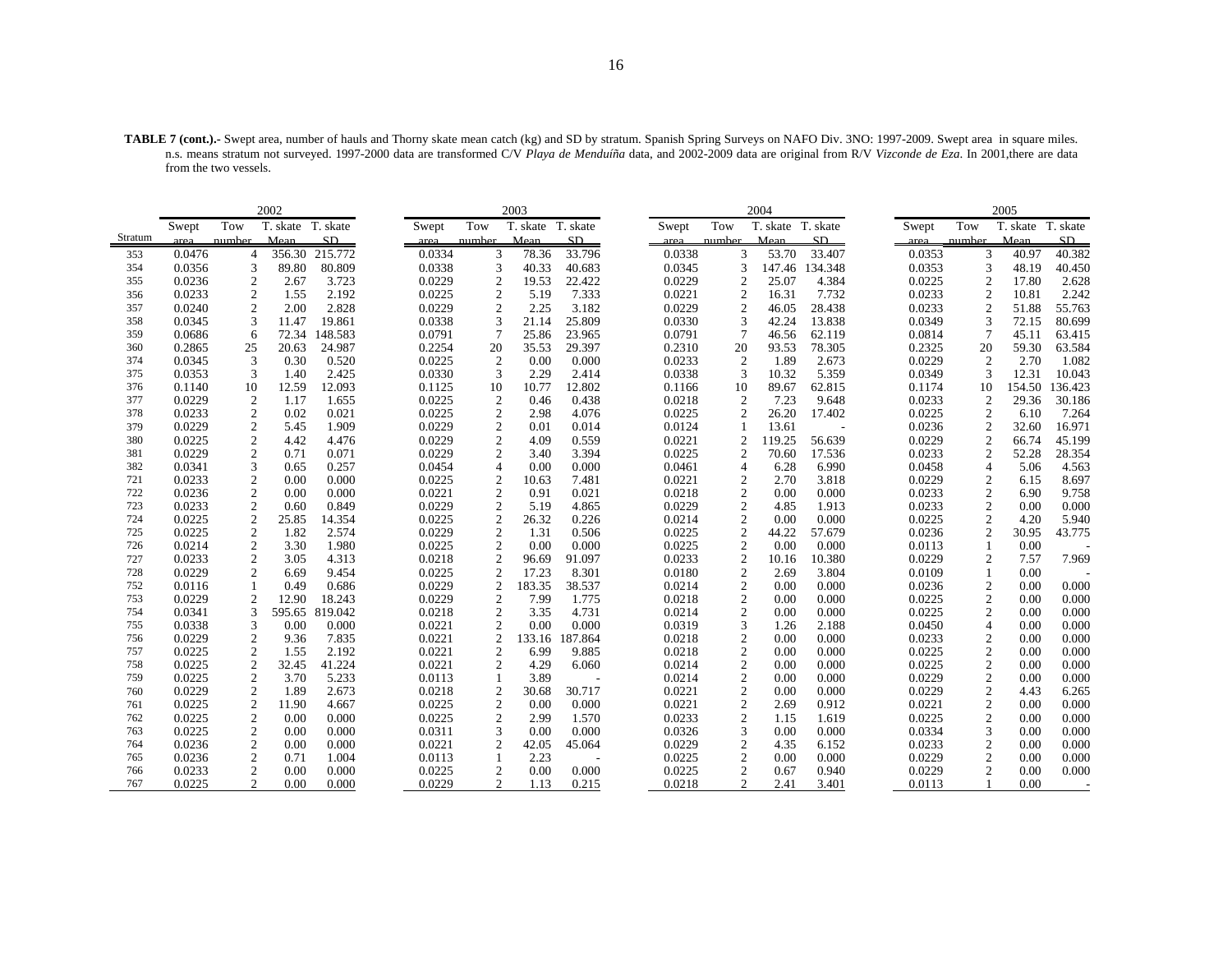**TABLE 7 (cont.).-** Swept area, number of hauls and Thorny skate mean catch (kg) and SD by stratum. Spanish Spring Surveys on NAFO Div. 3NO: 1997-2009. Swept area in square miles. n.s. means stratum not surveyed. 1997-2000 data are transformed C/V *Playa de Menduíña* data, and 2002-2009 data are original from R/V *Vizconde de Eza*. In 2001,there are data from the two vessels.

|            |                  |                                  | 2006              |                |                  |                  | 2007              |                |                  |                              | 2008              |                |                  |                   | 2009         |                |
|------------|------------------|----------------------------------|-------------------|----------------|------------------|------------------|-------------------|----------------|------------------|------------------------------|-------------------|----------------|------------------|-------------------|--------------|----------------|
|            | Swept            | Tow                              | T. skate T. skate |                | Swept            | Tow              | T. skate T. skate |                | Swept            | Tow                          | T. skate T. skate |                | Swept            | Tow               | T. skate     | T. skate       |
| Stratum    | area             | number                           | Mean              | SD             | area             | number           | Mean              | SD             | area             | number                       | Mean              | SD             | area             | number            | Mean         | SD             |
| 353        | 0.0371           | 3                                | 48.27             | 33.965         | 0.0364           | 3                | 23.20             | 8.044          | 0.0341           | 3                            | 55.00             | 18.097         | 0.0345           | 3                 | 39.40        | 49.720         |
| 354        | 0.0364           | 3                                | 62.30             | 19.336         | 0.0364           | 3                | 52.94             | 32.333         | 0.0345           | 3                            | 127.21            | 63.410         | 0.0338           | 3                 | 53.70        | 35.954         |
| 355        | 0.0248           | 2                                | 1.51              | 2.128          | 0.0240           | 2                | 20.47             | 0.990          | 0.0221           | 2                            | 6.00              | 8.485          | 0.0233           | 2                 | 10.80        | 0.566          |
| 356        | 0.0240           | 2                                | 19.15             | 18.314         | 0.0240           | $\overline{2}$   | 4.02              | 2.461          | 0.0236           | $\overline{2}$               | 10.25             | 14.489         | 0.0229           | 2                 | 30.59        | 27.174         |
| 357        | 0.0244           | $\overline{c}$                   | 28.29             | 40.007         | 0.0360           | 3                | 7.02              | 6.365          | 0.0233           | $\overline{2}$               | 10.56             | 9.397          | 0.0116           | $\overline{2}$    | 46.26        | 47.489         |
| 358        | 0.0349           | 3                                | 5.75              | 6.983          | 0.0368           | 3                | 76.01             | 65.231         | 0.0345           | 3                            | 17.81             | 5.687          | 0.0341           | 3                 | 17.42        | 15.082         |
| 359        | 0.0975           | 8                                | 45.28             | 34.608         | 0.0855           | 7                | 28.01             | 25.576         | 0.0799           | 7                            | 27.28             | 41.820         | 0.0795           | $7\phantom{.0}$   | 36.17        | 56.574         |
| 360        | 0.2340           | 19                               | 74.59             | 59.722         | 0.2378           | 20               | 46.42             | 42.247         | 0.2340           | 20                           | 40.69             | 26.252         | 0.2273           | 20                | 27.22        | 33.734         |
| 374        | 0.0236           | 2                                | 9.84              | 3.118          | 0.0240           | 2                | 0.00              | 0.000          | 0.0233           | $\overline{2}$               | 1.81              | 2.553          | 0.0225           | $\overline{2}$    | 0.00         | 0.000          |
| 375        | 0.0364           | 3                                | 34.35             | 17.964         | 0.0364           | 3                | 35.80             | 59.229         | 0.0334           | 3                            | 9.01              | 4.406          | 0.0341           | 3                 | 5.27         | 5.352          |
| 376        | 0.1219           | 10                               | 183.56            | 254.026        | 0.1185           | 10               | 40.71             | 34.911         | 0.1129           | 10                           | 70.05             | 51.740         | 0.1133           | 10                | 41.19        | 39.191         |
| 377        | 0.0236           | 2                                | 61.48             | 33.411         | 0.0240           | 2                | 1.08              | 1.520          | 0.0233           | 2                            | 32.35             | 2.475          | 0.0225           | $\overline{2}$    | 2.44         | 3.444          |
| 378        | 0.0240           | 2                                | 5.86              | 8.280          | 0.0233           | $\mathfrak{2}$   | 7.48              | 3.055          | 0.0240           | $\boldsymbol{2}$             | 31.62             | 0.820          | 0.0229           | $\overline{2}$    | 11.87        | 16.787         |
| 379        | 0.0236           | 2                                | 181.31            | 256.409        | 0.0240           | $\mathfrak{2}$   | 33.71             | 20.209         | 0.0229           | $\mathfrak{2}$               | 11.69             | 3.083          | 0.0229           | $\overline{2}$    | 15.35        | 21.708         |
| 380        | 0.0229           | 2                                | 110.30            | 2.687          | 0.0240           | $\overline{c}$   | 77.10             | 66.320         | 0.0225           | 2                            | 92.75             | 74.741         | 0.0229           | $\overline{c}$    | 10.38        | 10.215         |
| 381        | 0.0229           | 2                                | 72.41             | 8.775          | 0.0240           | 2                | 5.05              | 7.142          | 0.0229           | $\overline{c}$               | 16.49             | 20.687         | 0.0229           | 2                 | 0.00         | 0.000          |
| 382        | 0.0469           | $\overline{4}$                   | 3.41              | 3.064          | 0.0484           | 4                | 0.00              | 0.000          | 0.0458           | $\overline{4}$               | 0.48              | 0.950          | 0.0450           | $\overline{4}$    | 0.00         | 0.000          |
| 721        | 0.0236           | 2                                | 0.00              | 0.000          | 0.0116           | 1                | 0.00              |                | 0.0225           | $\overline{2}$               | 0.00              | 0.000          | 0.0229           | $\overline{2}$    | 116.69       | 145.250        |
| 722        | 0.0240           | 2                                | 0.00              | 0.000          | 0.0225           | $\mathfrak{2}$   | 3.43              | 4.844          | 0.0206           | $\sqrt{2}$                   | 14.00             | 19.799         | 0.0225           | $\overline{2}$    | 1.90         | 2.687          |
| 723        | 0.0236           | $\overline{c}$                   | 5.41              | 4.226          | 0.0240           | $\mathfrak{2}$   | 13.23             | 10.529         | 0.0225           | $\overline{c}$               | 5.31              | 7.502          | 0.0225           | $\overline{2}$    | 19.28        | 9.228          |
| 724        | 0.0233           | 2                                | 0.00              | 0.000          | 0.0233           | 2                | 7.22              | 10.204         | 0.0221           | $\mathfrak{2}$               | 4.28              | 6.053          | 0.0233           | 2                 | 3.40         | 4.808          |
| 725        | 0.0233           | $\overline{c}$                   | 73.01             | 100.261        | 0.0225           | $\sqrt{2}$       | 19.87             | 18.314         | 0.0229           | $\overline{c}$               | 1.95              | 2.755          | 0.0229           | 2                 | 3.23         | 4.561          |
| 726        | 0.0225           | 2                                | 3.66              | 1.237          | 0.0229           | 2                | 2.11              | 2.984          | 0.0225           | $\overline{c}$               | 0.65              | 0.919          | 0.0229           | $\overline{2}$    | 38.98        | 21.107         |
| 727        | 0.0225           | 2                                | 0.00              | 0.000          | 0.0240           | $\mathfrak{2}$   | 10.56             | 4.327          | 0.0221           | $\mathfrak{2}$               | 8.49              | 12.007         | 0.0113           |                   | 111.50       |                |
| 728        | 0.0225           | $\boldsymbol{2}$                 | 1.32              | 1.860          | 0.0225           | $\boldsymbol{2}$ | 12.85             | 14.107         | 0.0221           | $\sqrt{2}$                   | 1.63              | 2.298          | 0.0229           | $\overline{2}$    | 53.78        | 27.400         |
| 752        | 0.0225           | $\overline{c}$                   | 0.73              | 1.025          | 0.0225           | 2                | 0.00              | 0.000          | 0.0218           | $\mathfrak{2}$               | 0.00              | 0.000          | 0.0229           | 2                 | 0.00         | 0.000          |
| 753        | 0.0225           | 2                                | 0.00              | 0.000          | 0.0225           | 2                | 0.00              | 0.000          | 0.0221           | $\mathfrak{2}$               | 0.00              | 0.000          | 0.0116           | 1                 | 0.00         |                |
| 754        | 0.0225           | $\overline{2}$                   | 0.00              | 0.000          | 0.0225           | $\overline{2}$   | 0.00              | 0.000          | 0.0218           | $\overline{c}$               | 0.00              | 0.000          | 0.0113           | $\mathbf{1}$      | 0.00         |                |
| 755<br>756 | 0.0338           | 3                                | 0.00              | 0.000          | 0.0338           | 3                | 0.00<br>0.00      | 0.000          | 0.0431           | $\overline{4}$               | 0.00              | 0.000          | 0.0116           | -1<br>2           | 0.00         |                |
| 757        | 0.0229<br>0.0225 | 2                                | 0.01<br>0.51      | 0.008<br>0.718 | 0.0225<br>0.0229 | 2                | 0.00              | 0.000<br>0.000 | 0.0218<br>0.0221 | 2                            | 0.00<br>0.00      | 0.000<br>0.000 | 0.0225<br>0.0229 |                   | 2.46<br>0.00 | 3.479          |
| 758        | 0.0225           | $\mathfrak{2}$<br>$\overline{c}$ | 0.00              | 0.000          |                  | $\sqrt{2}$<br>2  | 0.00              | 0.000          | 0.0218           | $\sqrt{2}$<br>$\overline{c}$ | 0.00              | 0.000          | 0.0225           | $\mathbf{2}$<br>2 | 0.00         | 0.000<br>0.000 |
| 759        | 0.0225           | 2                                | 0.00              | 0.000          | 0.0225           |                  |                   |                | 0.0221           | $\boldsymbol{2}$             | 0.00              | 0.000          | 0.0113           | -1                | 0.00         |                |
| 760        | 0.0225           | $\boldsymbol{2}$                 | 0.00              | 0.000          | n.s.<br>0.0233   | n.s.<br>2        | n.s.<br>1.65      | n.s.<br>2.333  | 0.0225           | $\sqrt{2}$                   | 0.00              | 0.000          | 0.0229           | $\boldsymbol{2}$  | 2.92         | 4.130          |
| 761        | 0.0233           | 2                                | 0.00              | 0.000          | 0.0225           | 2                | 0.00              | 0.000          | 0.0214           | $\overline{2}$               | 0.00              | 0.000          | 0.0225           | 2                 | 0.00         | 0.000          |
| 762        | 0.0233           | 2                                | 1.45              | 2.044          |                  |                  |                   | n.s.           | 0.0214           | $\mathfrak{2}$               | 0.00              | 0.000          | 0.0225           | 2                 | 0.00         | 0.000          |
| 763        | 0.0225           | $\overline{c}$                   | 0.00              | 0.000          | n.s.             | n.s.             | n.s.              |                | 0.0311           | 3                            | 0.00              | 0.000          |                  |                   |              |                |
| 764        | 0.0233           | 2                                | 7.90              | 11.172         | n.s.<br>0.0225   | n.s.<br>2        | n.s.<br>0.00      | n.s.<br>0.000  | 0.0221           | $\overline{2}$               | 0.00              | 0.000          | n.s.<br>0.0116   | n.s.<br>-1        | n.s.<br>0.00 | n.s.           |
| 765        | 0.0236           | 2                                | 4.40              | 6.223          | 0.0225           | 2                | 3.92              | 5.537          | 0.0214           | $\mathfrak{2}$               | 1.70              | 2.404          | 0.0225           | 2                 | 0.00         | 0.000          |
| 766        | 0.0229           | $\overline{c}$                   | 0.00              | 0.000          | n.s.             | n.s.             | n.s.              | n.s.           | 0.0218           | $\overline{c}$               | 0.00              | 0.000          | 0.0225           | 2                 | 0.00         | 0.000          |
| 767        | 0.0233           | 2                                | 0.00              | 0.000          | n.s.             | n.s.             | n.s.              | n.s.           | 0.0214           | 2                            | 0.00              | 0.000          | n.s.             | n.s.              | n.s.         | n.s.           |
|            |                  |                                  |                   |                |                  |                  |                   |                |                  |                              |                   |                |                  |                   |              |                |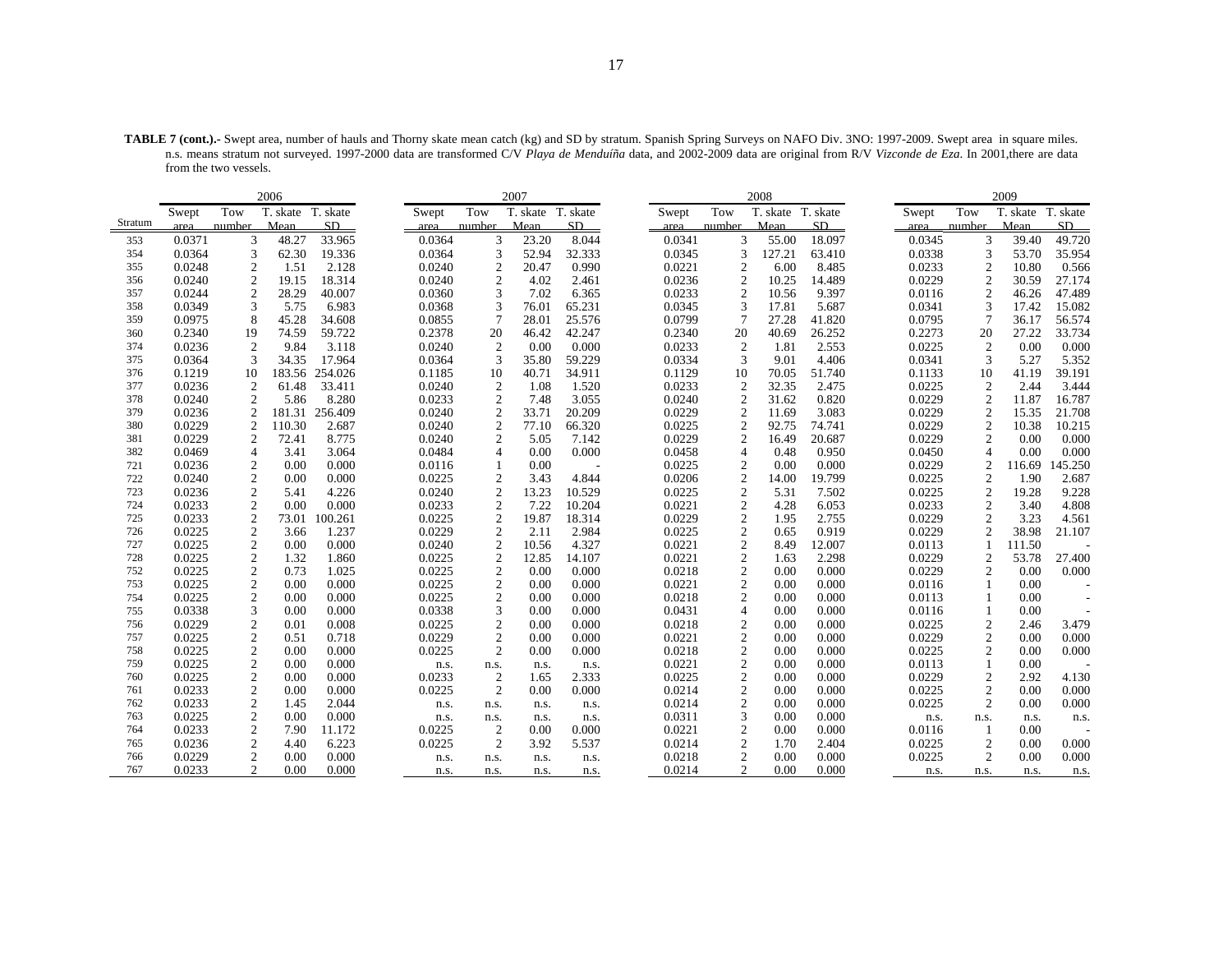**TABLE 8.-** Stratified mean catches (Kg) by stratum and year and SD by year of Thorny skate (1997-2009). n.s. means stratum not surveyed. 1997-2000 data are transformed C/V *Playa de Menduíña* data. 2002-2009 data are original from R/V *Vizconde de Eza*. In 2001, there are data from the two vessels.

| 2009            | 2008                         | 2007     | 2006     | 2005                                   | 2004     | 2003     | 2002      | 2001      | 2000      | 1999      | 1998     | 1997     | Stratum        |
|-----------------|------------------------------|----------|----------|----------------------------------------|----------|----------|-----------|-----------|-----------|-----------|----------|----------|----------------|
|                 | 14795.00 10598.60            | 6241.70  | 12983.73 | 11021.83                               | 14444.04 | 21079.74 | 95844.70  | 94661.10  | 40337.51  | 85905.05  | 7010.90  | 1669.97  | 353            |
|                 | 31294.48 13210.53            | 13024.06 | 15324.98 | 11854.08                               | 36275.57 | 9922.00  | 22090.80  | 16637.80  | 20279.74  | 4970.54   | 16784.41 | 295.14   | 354            |
| 799.20          | 444.00                       | 1514.78  | 111.37   | 1317.05                                | 1855.18  | 1444.85  | 197.40    | 1524.40   | 2452.15   | 917.88    | 254.06   | 2012.42  | 355            |
| 1437.50         | 481.52                       | 188.94   | 900.05   | 507.84                                 | 766.45   | 243.70   | 72.85     | 13.63     | 104.05    | 72.76     | 32.39    | 127.82   | 356            |
| 7586.64         | 1731.02                      | 1151.83  | 4639.40  | 8508.73                                | 7551.46  | 369.00   | 328.00    | 385.40    | 0.00      | 488.38    | 276.48   | 216.74   | 357            |
| 3918.45         | 4006.43                      | 17102.25 | 1293.75  | 16232.63                               | 9504.23  | 4755.75  | 2580.00   | 910.50    | 3484.89   | 632.19    | 223.34   | 351.96   | 358            |
|                 | 11486.26 15225.47            | 11792.21 | 19063.93 | 18990.11                               | 19600.14 | 10885.26 | 30455.91  | 6505.05   | 30200.14  | 5577.75   | 3339.74  | 3142.88  | 359            |
|                 | 129182.27 113253.49 75746.30 |          |          | 98885.56 260307.63 165039.55 207581.48 |          |          | 57415.52  | 188311.70 | 367770.68 | 188345.34 | 49941.51 | 28142.65 | 360            |
| 0.00            | 386.27                       | 0.00     | 2104.69  | 576.73                                 | 404.46   | 0.00     | 64.20     | 156.22    | 151.68    | 1264.01   | 87.78    | 490.16   | 374            |
| 1427.27         | 2442.61                      | 9702.70  | 9307.95  | 3336.91                                | 2796.27  | 619.69   | 379.40    | 137.31    | 942.07    | 1780.76   | 533.56   | 226.76   | 375            |
|                 | 93444.70 54943.46            | 54306.47 |          | 14361.84 119622.45 206104.33 244867.71 |          |          | 16788.39  | 30244.45  | 91833.65  | 101299.43 | 32095.39 | 20225.18 | 376            |
| 243.50          | 3235.00                      | 107.50   | 6147.50  | 2935.50                                | 723.25   | 46.00    | 117.05    | 569.50    | 56.97     | 103.98    | 31.99    | 127.98   | 377            |
| 1649.93         | 4395.18                      | 1039.72  | 813.85   | 847.41                                 | 3641.11  | 413.87   | 2.09      | 22.24     | 769.70    | 1156.26   | 287.36   | 287.36   | 378            |
| 1627.10         | 1239.14                      | 3573.26  | 19218.70 | 3455.60                                | 1442.66  | 1.06     | 577.70    | $0.00\,$  | 116.74    | 80.48     | 179.13   | 57.26    | 379            |
| 996.19          | 8904.00                      | 7401.12  | 10588.80 | 6406.99                                | 11448.00 | 392.16   | 423.84    | 129.94    | 121.44    | 380.38    | 432.36   | 121.68   | 380            |
| 0.00            | 2374.27                      | 727.20   | 10426.32 | 7528.46                                | 10166.40 | 489.60   | 102.24    | 106.50    | 567.92    | 148.85    | 1102.17  | 887.94   | 381            |
| 0.00            | 162.93                       | 0.00     | 1167.92  | 1734.72                                | 2153.18  | 0.00     | 224.32    | 607.79    | 1838.77   | 1522.42   | 350.60   | 220.75   | 382            |
| 7585.01         | $0.00\,$                     | $0.00\,$ | $0.00\,$ | 399.75                                 | 175.50   | 690.95   | $0.00\,$  | $0.00\,$  | 425.20    | 75.19     | 531.10   | 148.37   | 721            |
| 159.60          | 1176.00                      | 287.70   | 0.00     | 579.60                                 | $0.00\,$ | 76.02    | $0.00\,$  | 848.40    | 1158.73   | 906.51    | 3220.86  | 633.11   | 722            |
| 2987.63         | 822.28                       | 2049.88  | 838.78   | $0.00\,$                               | 752.22   | 804.45   | 93.00     | 372.00    | 627.32    | 584.98    | 406.26   | 979.42   | 723            |
| 421.60          | 530.72                       | 894.66   | 0.00     | 520.80                                 | $0.00\,$ | 3263.68  | 3205.40   | 8355.12   | 288.39    | 1219.17   | 1524.34  | 254.82   | 724            |
| 338.63          | 204.54                       | 2086.35  | 7665.53  | 3250.12                                | 4642.58  | 137.81   | 191.10    | 200.22    | 431.94    | 381.16    | 408.29   | 28.43    | 725            |
| 2806.20         | 46.80                        | 151.92   | 263.16   | 0.00                                   | $0.00\,$ | 0.00     | 237.60    | 95.29     | 697.27    | 63.79     | 18.61    | n.s.     | 726            |
| 815.04 10704.00 |                              | 1013.76  | 0.00     | 726.24                                 | 975.36   | 9281.76  | 292.80    | 61.43     | 56.11     | 271.70    | 577.66   | 323.68   | 727            |
| 4194.45         | 126.75                       | 1001.91  | 102.57   | 0.00                                   | 209.82   | 1343.94  | 521.43    | 128.62    | 143.97    | 382.97    | 364.73   | 113.26   | 728            |
| 0.00            | 0.00                         | 0.00     | 94.98    | $0.00\,$                               | 0.00     | 24018.85 | 63.54     | 1170.32   | 157.17    | 293.39    | 7679.60  | 556.95   | 752            |
| 0.00            | $0.00\,$                     | 0.00     | 0.00     | 0.00                                   | 0.00     | 1101.93  | 1780.20   | 1808.52   | 416.05    | 2364.16   | 553.60   | 1871.36  | 753            |
| 0.00            | 0.00                         | $0.00\,$ | 0.00     | 0.00                                   | $0.00\,$ | 602.10   | 107217.00 | 17777.36  | 9892.06   | 2999.07   | 20204.97 | 8157.59  | 754            |
| 0.00            | 0.00                         | 0.00     | 0.00     | 0.00                                   | 486.38   | $0.00\,$ | 0.00      | 54.48     | 1054.11   | 0.00      | 3017.84  | n.s.     | 755            |
| 248.46          | 0.00                         | $0.00\,$ | 0.61     | $0.00\,$                               | 0.00     | 13449.16 | 945.36    | 711.08    | 372.60    | 1636.83   | 6429.24  | 1404.41  | 756            |
| 0.00            | $0.00\,$                     | 0.00     | 51.77    | 0.00                                   | 0.00     | 712.98   | 158.10    | 1540.20   | 5660.73   | 1095.75   | 6873.20  | 3333.76  | 757            |
| 0.00            | 0.00                         | 0.00     | 0.00     | 0.00                                   | 0.00     | 424.22   | 3212.55   | 18262.55  | 5530.78   | 11631.70  | 23360.86 | 5201.49  | 758            |
| 0.00            | 0.00                         | n.s.     | $0.00\,$ | 0.00                                   | 0.00     | 494.03   | 469.90    | 626.68    | 5316.60   | 54.38     | 14493.27 | n.s.     | 759            |
| 449.68          | 0.00                         | 254.10   | 0.00     | 682.22                                 | $0.00\,$ | 4724.72  | 291.06    | 995.61    | 1997.36   | 1417.48   | 1036.58  | 0.00     | 760            |
| 0.00            | 0.00                         | 0.00     | 0.00     | 0.00                                   | 459.14   | 0.00     | 2034.90   | 11388.60  | 1744.82   | 121.20    | 3013.25  | 10133.38 | 761            |
| 0.00            | 0.00                         | n.s.     | 306.34   | $0.00\,$                               | 242.74   | 633.88   | 0.00      | 0.00      | 1173.93   | 1755.68   | 1111.32  | 10763.16 | 762            |
| n.s.            | 0.00                         | n.s.     | 0.00     | $0.00\,$                               | 0.00     | 0.00     | 0.00      | 0.00      | 0.00      | 0.00      | 0.00     | n.s.     | 763            |
| 0.00            | 0.00                         | 0.00     | 790.00   | $0.00\,$                               | 435.00   | 4204.50  | 0.00      | 245.00    | 0.00      | 0.00      | 1246.54  | 1484.03  | 764            |
| 0.00            | 210.80                       | 485.46   | 545.60   | 0.00                                   | 0.00     | 276.52   | 88.04     | 128.17    | 167.85    | 0.00      | 1498.40  | 1844.78  | 765            |
| 0.00            | 0.00                         | n.s.     | 0.00     | 0.00                                   | 95.76    | 0.00     | 0.00      | 0.00      | 0.00      | 0.00      | 73.89    | 2192.53  | 766            |
| n.s.            | 0.00                         | n.s.     | 0.00     | 0.00                                   | 379.99   | 178.22   | 0.00      | 0.00      | 0.00      | 0.00      | 446.89   | n.s.     | 767            |
| 219305          | 298009                       | 265282   | 577201   | 472557                                 | 511557   | 230330   | 348466    | 405693    | 598341    | 421902    | 211054   | 108029   | <b>TOTAL</b>   |
| 22.10           | 28.82                        | 28.10    | 55.81    | 45.69                                  | 49.46    | 22.27    | 33.69     | 39.23     | 57.86     | 40.79     | 20.41    | 11.57    | $\overline{Y}$ |
| 3.13            | 2.92                         | 3.57     | 11.22    | 7.00                                   | 5.82     | 2.57     | 10.91     | 6.99      | 9.12      | 4.32      | 3.26     | 1.74     | S.D.           |
|                 |                              |          |          |                                        |          |          |           |           |           |           |          |          |                |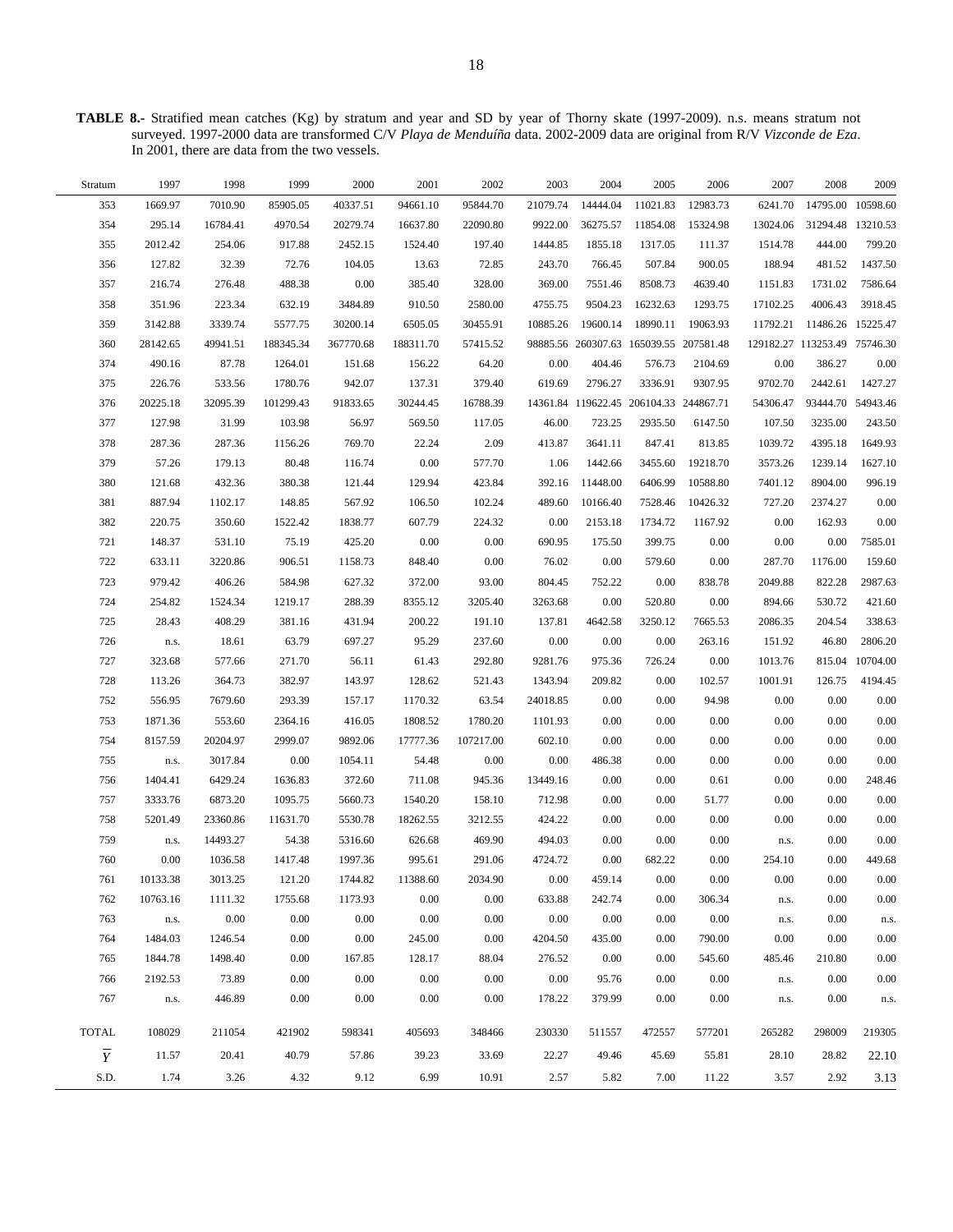**TABLE 9.-** Survey estimates (by the swept area method) of Thorny skate biomass (t) and SD by stratum and year on NAFO Div. 3NO. n.s. means stratum not surveyed. 1997-2000 data are transformed C/V Playa de Menduíña data. 2002-2009 data are original from R/V Vizconde de Eza. In 2001, there are data from the two vessels.

| Stratum      | 1997             | 1998                        | 1999             | 2000             | 2001             | 2002             | 2003             | 2004             | 2005             | 2006             | 2007             | 2008             | 2009             |
|--------------|------------------|-----------------------------|------------------|------------------|------------------|------------------|------------------|------------------|------------------|------------------|------------------|------------------|------------------|
| 353          | 139              | 603                         | 7159             | 3397             | 8321             | 8050             | 1895             | 1284             | 938              | 1049             | 515              | 1301             | 922              |
| 354          | $25\,$           | 1413                        | 457              | 1708             | 1479             | 1860             | 882              | 3154             | 1009             | 1264             | 1074             | 2721             | 1174             |
| 355          | 173              | 23                          | 80               | 211              | 127              | 17               | 126              | 162              | 117              | 9                | 126              | 40               | 69               |
| 356          | 11               | $\mathfrak{Z}$              | 6                | 9                | $\mathbf{1}$     | 6                | 22               | 69               | 44               | 75               | 16               | 41               | 126              |
| 357          | $20\,$           | 23                          | 41               | $\boldsymbol{0}$ | 32               | 27               | 32               | 660              | 732              | 381              | 96               | 149              | 1305             |
| 358          | 31               | 19                          | 54               | 306              | 79               | 224              | 423              | 864              | 1396             | 111              | 1396             | 348              | 344              |
| 359          | 273              | 287                         | 460              | 2577             | 567              | 2663             | 963              | 1734             | 1634             | 1564             | 965              | 1007             | 1347             |
| 360          | 2399             | 4307                        | 15392            | 30696            | 15548            | 5010             | 8775             | 22537            | 14197            | 16855            | 10867            | 9680             | 6666             |
| 374          | 42               | $\tau$                      | 104              | 13               | 13               | 6                | $\boldsymbol{0}$ | 35               | 50               | 178              | $\boldsymbol{0}$ | 33               | $\boldsymbol{0}$ |
| 375          | 20               | 46                          | 151              | $77 \,$          | 12               | 32               | 56               | 249              | 287              | 768              | 800              | 220              | 125              |
| 376          | 1789             | 2779                        | 8312             | 7653             | 2618             | 1473             | 1277             | 10257            | 17559            | 20092            | 4583             | 8279             | 4852             |
| 377          | 11               | $\ensuremath{\mathfrak{Z}}$ | $\overline{9}$   | $\sqrt{5}$       | 50               | 10               | $\overline{4}$   | 67               | 253              | 520              | $\overline{9}$   | 278              | 22               |
| 378          | 27               | 25                          | 101              | 66               | $\overline{c}$   | $\boldsymbol{0}$ | 37               | 324              | 75               | 68               | 89               | 366              | 144              |
| 379          | 6                | 15                          | $\tau$           | 10               | $\boldsymbol{0}$ | 51               | $\mathbf{0}$     | 117              | 293              | 1627             | 298              | 108              | 142              |
| 380          | 12               | 38                          | 32               | 10               | 13               | 38               | 34               | 1035             | 560              | 926              | 617              | 791              | 87               |
| 381          | 80               | 96                          | 13               | 48               | 9                | 9                | 43               | 904              | 648              | 912              | 61               | 208              | $\mathbf{0}$     |
| 382          | 19               | 31                          | 126              | 147              | 52               | 20               | $\mathbf{0}$     | 187              | 152              | 100              | $\boldsymbol{0}$ | 14               | $\boldsymbol{0}$ |
| 721          | 13               | 52                          | 6                | 36               | $\boldsymbol{0}$ | $\boldsymbol{0}$ | 61               | 16               | 35               | $\boldsymbol{0}$ | $\boldsymbol{0}$ | $\mathbf{0}$     | 663              |
| 722          | 59               | 301                         | 79               | 107              | 73               | $\mathbf{0}$     | $\tau$           | $\boldsymbol{0}$ | 50               | $\mathbf{0}$     | 26               | 114              | 14               |
| 723          | 93               | 35                          | 51               | 51               | 31               | 8                | 70               | 66               | $\boldsymbol{0}$ | 71               | 171              | 73               | 266              |
| 724          | 23               | 148                         | 108              | 25               | 711              | 285              | 290              | $\boldsymbol{0}$ | 46               | $\boldsymbol{0}$ | 77               | 48               | 36               |
| 725          | $\mathfrak{Z}$   | 47                          | 33               | 41               | 17               | 17               | 12               | 413              | 275              | 659              | 185              | 18               | 30               |
| 726          | n.s.             | $\overline{2}$              | 6                | 63               | 8                | 22               | $\boldsymbol{0}$ | $\boldsymbol{0}$ | $\boldsymbol{0}$ | 23               | 13               | $\overline{4}$   | 245              |
| 727          | 35               | 50                          | 23               | $\sqrt{5}$       | 5                | 25               | 853              | 84               | 63               | $\boldsymbol{0}$ | 84               | 74               | 951              |
| 728          | 11               | 35                          | 33               | 14               | 11               | 46               | 119              | 23               | $\overline{0}$   | 9                | 89               | 11               | 367              |
| 752          | 51               | 671                         | 25               | 15               | 111              | 6                | 2100             | $\boldsymbol{0}$ | $\boldsymbol{0}$ | $\,$ 8 $\,$      | $\boldsymbol{0}$ | $\mathbf{0}$     | $\boldsymbol{0}$ |
| 753          | 175              | 51                          | 207              | 38               | 169              | 156              | 96               | $\boldsymbol{0}$ | $\boldsymbol{0}$ | $\boldsymbol{0}$ | $\boldsymbol{0}$ | $\boldsymbol{0}$ | $\boldsymbol{0}$ |
| 754          | 742              | 1924                        | 291              | 1015             | 1822             | 9374             | 55               | $\boldsymbol{0}$ | $\boldsymbol{0}$ | $\overline{0}$   | $\mathbf{0}$     | $\overline{0}$   | $\mathbf{0}$     |
| 755          | n.s.             | 293                         | $\boldsymbol{0}$ | 98               | 5                | $\boldsymbol{0}$ | $\boldsymbol{0}$ | 46               | $\boldsymbol{0}$ | $\boldsymbol{0}$ | $\boldsymbol{0}$ | $\boldsymbol{0}$ | $\mathbf{0}$     |
| 756          | 129              | 571                         | 145              | 37               | 62               | 83               | 1216             | $\boldsymbol{0}$ | $\boldsymbol{0}$ | $\boldsymbol{0}$ | $\boldsymbol{0}$ | $\boldsymbol{0}$ | 22               |
| 757          | 329              | 666                         | 94               | 530              | 132              | 14               | 64               | $\boldsymbol{0}$ | $\overline{0}$   | 5                | $\boldsymbol{0}$ | $\overline{0}$   | $\mathbf{0}$     |
| 758          | 487              | 2148                        | 1088             | 527              | 1679             | 286              | 38               | $\boldsymbol{0}$ | $\mathbf{0}$     | $\boldsymbol{0}$ | $\mathbf{0}$     | $\overline{0}$   | $\overline{0}$   |
| 759          | n.s.             | 1356                        | $\sqrt{5}$       | 506              | 57               | 42               | 44               | $\boldsymbol{0}$ | $\boldsymbol{0}$ | $\boldsymbol{0}$ | n.s.             | $\boldsymbol{0}$ | $\boldsymbol{0}$ |
| 760          | $\boldsymbol{0}$ | 97                          | 126              | 190              | 87               | 25               | 434              | $\boldsymbol{0}$ | 60               | $\overline{0}$   | 22               | $\boldsymbol{0}$ | 39               |
| 761          | 965              | 292                         | 12               | 158              | 1012             | 181              | $\boldsymbol{0}$ | 42               | $\boldsymbol{0}$ | $\boldsymbol{0}$ | $\boldsymbol{0}$ | $\overline{0}$   | $\overline{0}$   |
| 762          | 1050             | 108                         | 167              | 116              | $\boldsymbol{0}$ | $\boldsymbol{0}$ | 56               | 21               | $\boldsymbol{0}$ | 26               | n.s.             | $\boldsymbol{0}$ | $\mathbf{0}$     |
| 763          | n.s.             | $\boldsymbol{0}$            | $\boldsymbol{0}$ | $\boldsymbol{0}$ | $\boldsymbol{0}$ | $\mathbf{0}$     | $\boldsymbol{0}$ | $\boldsymbol{0}$ | $\mathbf{0}$     | $\boldsymbol{0}$ | n.s.             | $\boldsymbol{0}$ | n.s.             |
| 764          | 144              | 115                         | $\boldsymbol{0}$ | $\boldsymbol{0}$ | 20               | $\boldsymbol{0}$ | 380              | 38               | $\mathbf{0}$     | 68               | $\boldsymbol{0}$ | $\mathbf{0}$     | $\mathbf{0}$     |
| 765          | 179              | 143                         | $\boldsymbol{0}$ | 17               | 12               | $\tau$           | 25               | $\boldsymbol{0}$ | $\boldsymbol{0}$ | 46               | 43               | 20               | $\mathbf{0}$     |
| 766          | 214              | 8                           | $\boldsymbol{0}$ | $\boldsymbol{0}$ | $\overline{0}$   | $\boldsymbol{0}$ | $\boldsymbol{0}$ | 9                | $\overline{0}$   | $\mathbf{0}$     | n.s.             | $\boldsymbol{0}$ | $\mathbf{0}$     |
| 767          | n.s.             | 40                          | $\boldsymbol{0}$ | $\boldsymbol{0}$ | $\mathbf{0}$     | $\boldsymbol{0}$ | 16               | 35               | $\boldsymbol{0}$ | $\boldsymbol{0}$ | n.s.             | $\boldsymbol{0}$ | n.s.             |
| <b>TOTAL</b> | 9779             | 18875                       | 35004            | 50521            | 34948            | 30072            | 20508            | 44429            | 40473            | 47415            | 22223            | 25946            | 19959            |
| S.D.         | 1544             | 3114                        | 3736             | 7991             | 10687            | 9699             | 2371             | 5281             | 6171             | 9207             | 2898             | 2641             | 2745             |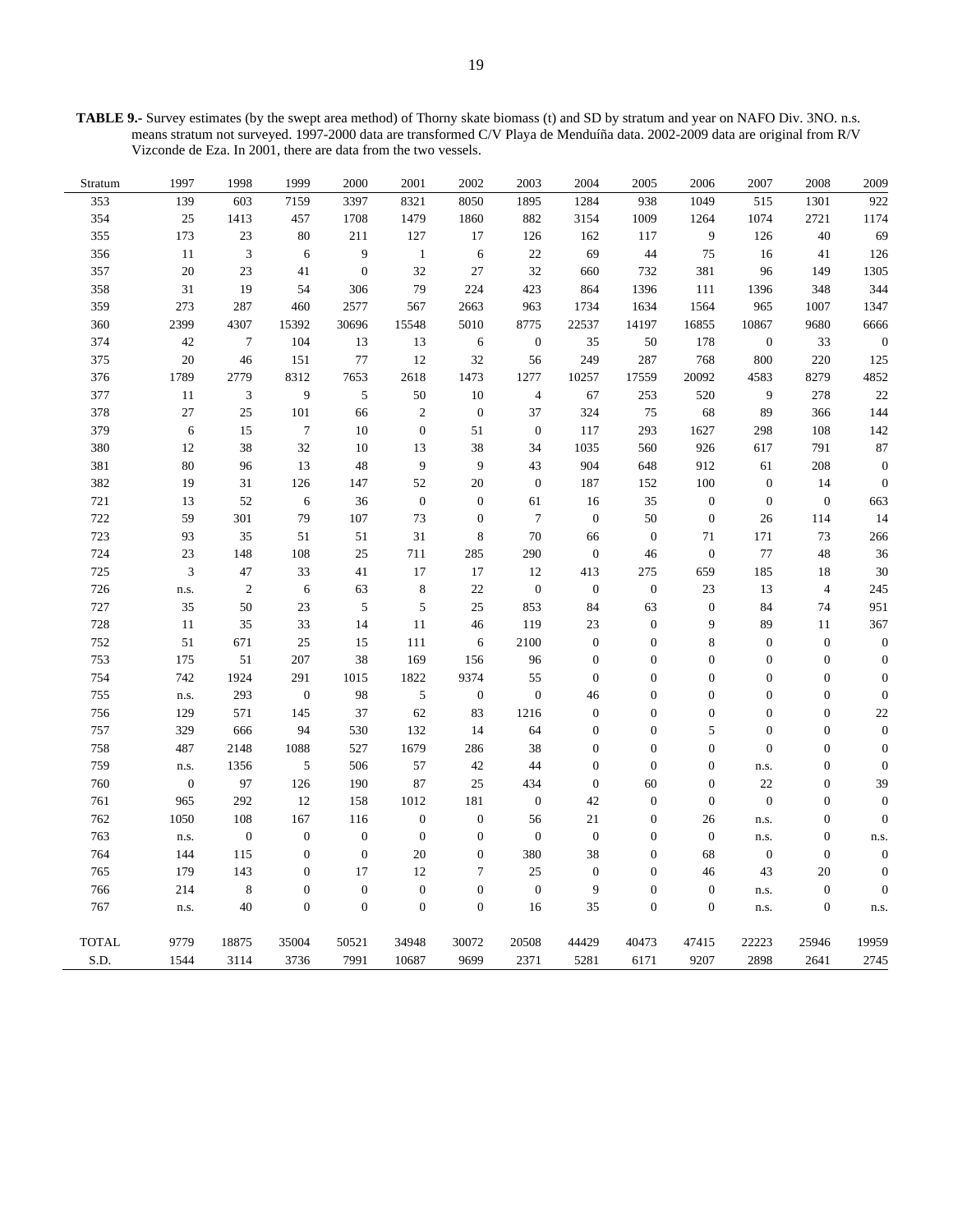**TABLE 10.-** Length weight relationships in the calculation of Thorny skate biomass. The equation is  $Weight = a(l+0.5)^{b}$ . Spanish Spring Surveys on NAFO Div. 3NO: 1997-2009. To calculate the parameters for the indeterminate individuals, we used the total data (males + females + indeterminate individuals). *E* means Error.

|         |              | 1997          | 1998          | 1999          | 2000          | 2001          | 2002          | 2003          | 2004          | 2005          | 2006          | 2007         | 2008         | 2009         |
|---------|--------------|---------------|---------------|---------------|---------------|---------------|---------------|---------------|---------------|---------------|---------------|--------------|--------------|--------------|
| Males   | a            | 0.0069        | 0.0064        | 0.0250        | 0.0506        | 0.0085        | 0.0075        | 0.0079        | 0.0060        | 0.0066        | 0.0079        | 0.0091       | 0.0167       | 0.0104       |
|         |              | $E = 0.202$   | $E = 0.259$   | $E = 0.456$   | $E = 0.192$   | $E = 0.091$   | $E = 0.086$   | $E = 0.101$   | $E = 0.0978$  | $E = 0.0954$  | $E = 0.1133$  | $E = 0.0916$ | $E = 0.2359$ | $E = 0.1092$ |
|         | <sub>b</sub> | 3.0921        | 3.1161        | 2.769         | 2.5954        | 3.0171        | 3.0566        | 3.0414        | 3.1122        | 3.0882        | 3.0399        | 3.0106       | 2.8671       | 2.9701       |
|         |              | $E = 0.052$   | $E = 0.075$   | $E = 0.124$   | $E = 0.049$   | $E = 0.022$   | $E = 0.022$   | $E = 0.026$   | $E = 0.0251$  | $E = 0.0246$  | $E = 0.0292$  | $E = 0.0232$ | $E = 0.0605$ | $E = 0.0274$ |
|         |              | $R2 = 0.987$  | $R2 = 0.986$  | $R2 = 0.967$  | $R2 = 0.983$  | $R2 = 0.998$  | $R2 = 0.996$  | $R2 = 0.995$  | $R2 = 0.996$  | $R2 = 0.996$  | $R2 = 0.997$  | $R2 = 0.996$ | $R2 = 0.985$ | $R2 = 0.995$ |
|         |              | $N = 107$     | $N = 67$      | $N = 33$      | $N = 199$     | $N = 104$     | $N = 374$     | $N = 426$     | $N = 368$     | $N = 360$     | $N = 7492$    | $N = 346$    | $N = 350$    | $N = 185$    |
| Females | a            | 0.0072        | 0.0098        | 0.0294        | 0.0313        | 0.0073        | 0.0061        | 0.0067        | 0.0071        | 0.0036        | 0.0104        | 0.0082       | 0.0062       | 0.0103       |
|         |              | $E = 0.182$   | $E = 0.169$   | $E = 0.268$   | $E = 0.223$   | $E = 0.119$   | $E = 0.074$   | $E = 0.101$   | $E = 0.1072$  | $E = 0.2213$  | $E = 0.2042$  | $E = 0.0952$ | $E = 0.1131$ | $E = 0.2201$ |
|         | $\mathbf b$  | 3.0927        | 2.9904        | 2.7383        | 2.7247        | 3.0509        | 3.1115        | 3.0887        | 3.0752        | 3.2435        | 2.9798        | 3.0399       | 3.1108       | 2.9806       |
|         |              | $E = 0.046$   | $E = 0.046$   | $E = 0.072$   | $E = 0.058$   | $E = 0.031$   | $E = 0.019$   | $E = 0.026$   | $E = 0.0281$  | $E = 0.0575$  | $E = 0.0534$  | $E = 0.0246$ | $E = 0.0294$ | $E = 0.0563$ |
|         |              | $R2 = 0.991$  | $R2 = 0.992$  | $R2 = 0.985$  | $R2 = 0.977$  | $R2 = 0.996$  | $R2 = 0.997$  | $R2 = 0.996$  | $R2 = 0.994$  | $R2 = 0.980$  | $R2 = 0.990$  | $R2 = 0.996$ | $R2 = 0.997$ | $R2 = 0.982$ |
|         |              | $N = 113$     | $N = 89$      | $N = 53$      | $N = 245$     | $N = 77$      | $N = 425$     | $N = 477$     | $N = 442$     | $N = 396$     | $N = 583$     | $N = 423$    | $N = 368$    | $N = 193$    |
| Indet.  | a            | 0.0068        | 0.0072        | 0.0267        | 0.0423        | 0.0077        | 0.0066        | 0.0075        | 0.0071        | 0.0057        | 0.0091        | 0.0081       | 0.0110       | 0.0093       |
|         |              | $E = 0.144$   | $E = 0.166$   | $E = 0.205$   | $E = 0.174$   | $E = 0.079$   | $E = 0.068$   | $E = 0.095$   | $E = 0.0091$  | $E = 0.1146$  | $E = 0.1258$  | $E = 0.0800$ | $E = 0.1796$ | $E = 0.1144$ |
|         | $\mathbf b$  | 3.099         | 3.073         | 2.7618        | 2.6472        | 3.0411        | 3.0887        | 3.0552        | 3.0730        | 3.1287        | 3.0086        | 3.0385       | 2.9684       | 3.0029       |
|         |              | $E = 0.037$   | $E = 0.046$   | $E = 0.055$   | $E = 0.045$   | $E = 0.020$   | $E = 0.018$   | $E = 0.025$   | $E = 0.0237$  | $E = 0.0298$  | $E = 0.0326$  | $E = 0.0206$ | $E = 0.0468$ | $E = 0.0293$ |
|         |              | $R^2 = 0.993$ | $R^2 = 0.991$ | $R^2 = 0.990$ | $R^2 = 0.984$ | $R^2 = 0.998$ | $R^2 = 0.998$ | $R^2 = 0.995$ | $R^2 = 0.996$ | $R^2 = 0.993$ | $R^2 = 0.995$ | $R2 = 0.997$ | $R2 = 0.991$ | $R2 = 0.994$ |
|         |              | $N = 220$     | $N = 156$     | $N = 86$      | $N = 444$     | $N = 181$     | $N = 800$     | $N = 903$     | $N = 810$     | $N = 756$     | $N = 1075$    | $N = 769$    | $N = 178$    | $N = 378$    |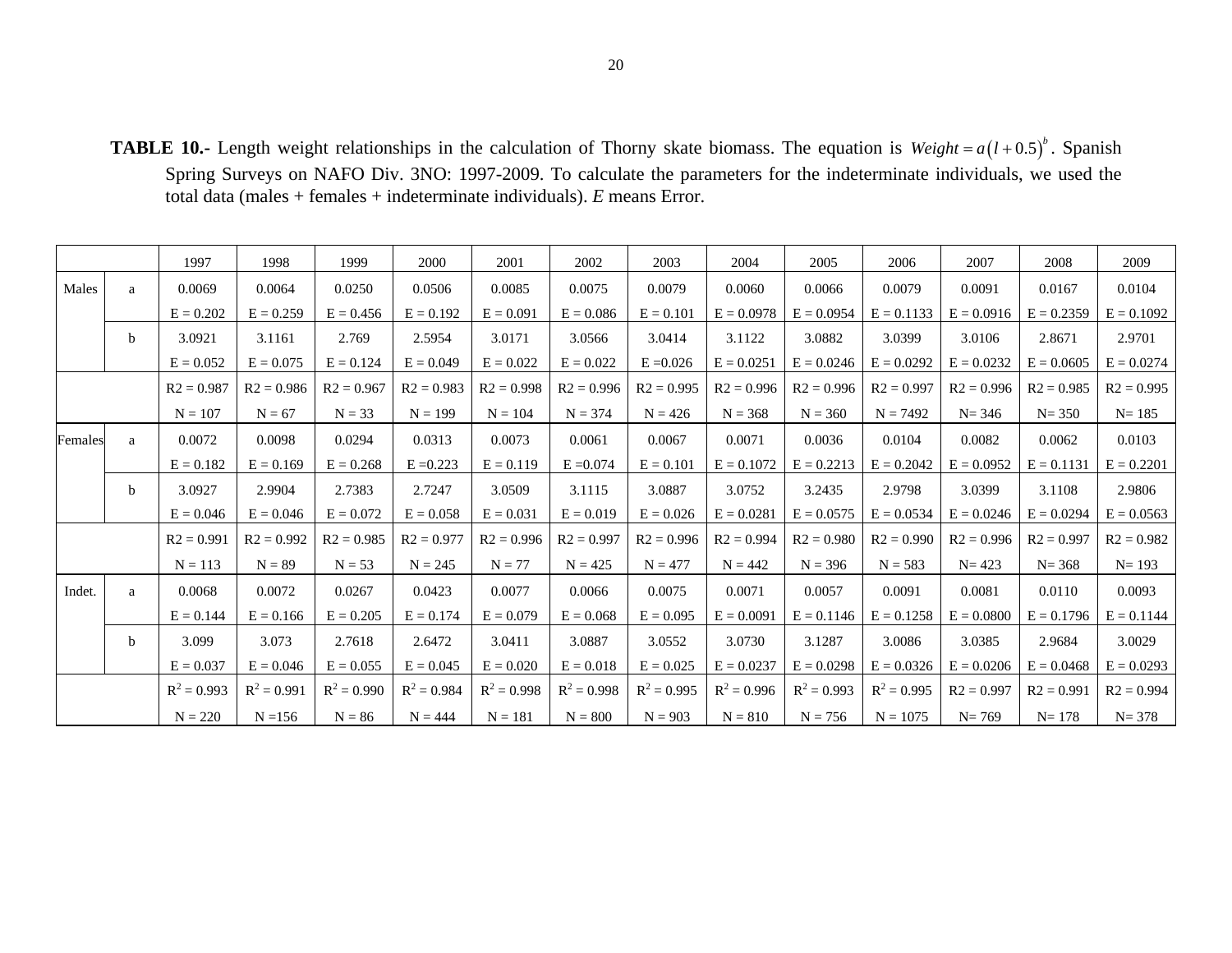**TABLE 11.-** Thorny skate length distribution. Estimated numbers per haul stratified mean catches. Spanish Spring Survey on NAFO 3NO: 1997-2009. Indet. means indeterminate. 1997-2000 data are transformed C/V *Playa de Menduíña* data. 2002-2009 data are original R/V *Vizconde de Eza* data. In 2001, there are data from the two vessels. (\*) indicates untransformed data.

|                             |       | 1997                 |                     |                     |       | 1998                 |                  |              |       | 1999                       |                     |       |                            | 2000                       |                     |       |       | 2001                      |                     |             |
|-----------------------------|-------|----------------------|---------------------|---------------------|-------|----------------------|------------------|--------------|-------|----------------------------|---------------------|-------|----------------------------|----------------------------|---------------------|-------|-------|---------------------------|---------------------|-------------|
| Length $(cm.)$              |       | Males Females Indet. |                     | Total               |       | Males Females Indet. |                  | Total        |       | Males Females Indet. Total |                     |       |                            | Males Females Indet. Total |                     |       |       | Males Females Indet.      |                     | Total       |
|                             |       |                      |                     |                     |       | 0.000                | 0.000            | 0.014        |       |                            | 0.006 0.019         |       |                            |                            | 0.000               | 0.013 |       |                           |                     |             |
| 12                          | 0.014 | 0.394                |                     | $0.000 \quad 0.408$ | 0.014 |                      |                  |              | 0.000 | 0.013                      |                     |       | 0.006                      | 0.006                      |                     |       | 0.000 | 0.011                     | 0.000               | 0.011       |
| 14                          | 0.254 | 0.224                |                     | 0.000 0.479         | 0.021 | 0.013                | 0.000            | 0.034        | 0.035 | 0.053                      | 0.006 0.094         |       | 0.037                      | 0.047                      | 0.000 0.083         |       | 0.063 | 0.089                     |                     | 0.000 0.153 |
| 16                          | 0.116 | 0.272                |                     | 0.000 0.388         | 0.026 | 0.009                | 0.000            | 0.035        | 0.049 | 0.092                      | 0.006 0.148         |       | 0.271                      | 0.106                      | 0.000 0.377         |       | 0.026 | 0.088                     | 0.000 0.114         |             |
| 18                          | 0.033 | 0.132                |                     | $0.000 \quad 0.165$ | 0.042 | 0.294                | 0.000            | 0.336        | 0.075 | 0.120                      | 0.000 0.195         |       | 0.039                      | 0.065                      | 0.000 0.104         |       | 0.018 | 0.020                     | $0.000 \quad 0.038$ |             |
| 20                          | 0.331 | 0.112                |                     | $0.000 \quad 0.443$ | 0.164 | 0.030                | 0.000            | 0.193        | 0.094 | 0.115                      | 0.000 0.209         |       | 0.197                      | 0.167                      | 0.000 0.364         |       | 0.033 | 0.010                     | 0.000 0.043         |             |
| 22                          | 0.728 | 0.202                |                     | 0.000 0.930         | 0.337 | 0.886                | 0.000            | 1.223        | 0.115 | 0.091                      | 0.000 0.206         |       | 0.058                      | 0.135                      | 0.000 0.193         |       | 0.008 | 0.042                     | 0.000 0.050         |             |
| 24                          | 0.635 | 0.670                |                     | 0.000 1.305         | 1.239 | 0.171                | 0.000            | 1.410        | 0.176 | 0.073                      | 0.000 0.249         |       | 0.178                      | 0.175                      | 0.000 0.353         |       | 0.000 | 0.037                     | 0.000 0.037         |             |
| 26                          | 0.416 | 0.781                |                     | 0.000 1.197         | 0.314 | 0.238                | 0.000            | 0.552        | 0.305 | 0.240                      | 0.000 0.545         |       | 0.290                      | 0.206                      | 0.000 0.496         |       | 0.045 | 0.019                     | $0.000 \quad 0.064$ |             |
| 28                          | 0.064 | 0.282                |                     | 0.000 0.346         | 0.217 | 0.268                | 0.000            | 0.485        | 0.143 | 0.321                      | $0.000 \quad 0.464$ |       | 0.217                      | 0.174                      | 0.000 0.391         |       | 0.000 | 0.070                     | 0.000 0.070         |             |
| 30                          | 0.044 | 0.037                |                     | $0.000 \quad 0.080$ | 0.095 | 0.069                | 0.000            | 0.164        | 0.060 | 0.041                      | $0.000 \quad 0.102$ |       | 0.028                      | 0.038                      | 0.000 0.066         |       | 0.023 | 0.040                     | 0.000 0.063         |             |
| 32                          | 0.033 | 0.038                | 0.000 0.071         |                     | 0.071 | 0.156                | 0.000            | 0.227        | 0.105 | 0.091                      | $0.000$ $0.196$     |       | 0.048                      | 0.054                      | $0.000$ $0.101$     |       | 0.029 | 0.077                     | $0.000 \quad 0.106$ |             |
|                             |       |                      |                     |                     |       |                      |                  |              |       |                            |                     |       |                            |                            |                     |       |       |                           | $0.000 \quad 0.215$ |             |
| 34                          | 0.068 | 0.085                |                     | 0.000 0.153         | 0.190 | 0.217                | 0.000            | 0.407        | 0.165 | 0.112                      | 0.000 0.277         |       | 0.119                      | 0.105                      | 0.000 0.224         |       | 0.075 | 0.140                     |                     |             |
| 36                          | 0.131 | 0.067                |                     | 0.000 0.197         | 0.160 | 0.295                | 0.000            | 0.454        | 0.205 | 0.237                      | $0.000 \quad 0.442$ |       | 0.170                      | 0.105                      | 0.000 0.275         |       | 0.124 | 0.255                     | 0.000 0.379         |             |
| 38                          | 0.086 | 0.141                |                     | 0.000 0.227         | 0.256 | 0.217                | 0.000            | 0.472        | 0.294 | 0.371                      | 0.000 0.665         |       | 0.228                      | 0.265                      | 0.000 0.493         |       | 0.184 | 0.249                     | 0.000 0.434         |             |
| 40                          | 0.123 | 0.058                | 0.000 0.181         |                     | 0.168 | 0.242                | 0.000            | 0.410        | 0.431 | 0.483                      | 0.000 0.914         |       | 0.300                      | 0.322                      | $0.000 \quad 0.621$ |       | 0.400 | 0.497                     | 0.000 0.897         |             |
| 42                          | 0.092 | 0.097                |                     | 0.000 0.189         | 0.254 | 0.241                | 0.000            | 0.494        | 0.676 | 0.634                      | 0.000 1.310         |       | 0.410                      | 0.498                      | $0.000$ 0.908       |       | 0.343 | 0.372                     | 0.000 0.715         |             |
| 44                          | 0.172 | 0.129                | 0.000 0.301         |                     | 0.291 | 0.191                | 0.000            | 0.482        | 0.737 | 0.720                      | 0.000 1.458         |       | 0.549                      | 0.617                      | 0.000 1.166         |       | 0.396 | 0.575                     | 0.000 0.971         |             |
| 46                          | 0.165 | 0.100                |                     | $0.000 \quad 0.265$ | 0.169 | 0.309                | 0.000            | 0.478        | 0.546 | 0.787                      | 0.010 1.343         |       | 0.629                      | 0.762                      | 0.000 1.391         |       | 0.474 | 0.576                     | 0.000 1.049         |             |
| 48                          | 0.066 | 0.064                |                     | 0.000 0.130         | 0.211 | 0.378                | 0.000            | 0.589        | 0.608 | 0.541                      | 0.000 1.149         |       | 1.035                      | 0.690                      | 0.000               | 1.725 | 0.452 | 0.623                     | 0.000 1.075         |             |
| 50                          | 0.089 | 0.156                |                     | 0.000 0.245         | 0.260 | 0.286                | 0.000            | 0.546        | 0.709 | 0.580                      | 0.000 1.290         |       | 0.745                      | 0.730                      | 0.000 1.475         |       | 0.548 | 0.473                     | $0.000$ 1.021       |             |
| 52                          | 0.098 | 0.181                |                     | 0.000 0.279         | 0.231 | 0.216                | 0.000            | 0.447        | 0.605 | 0.665                      | 0.000 1.270         |       | 0.847                      | 0.726                      | 0.000 1.573         |       | 0.618 | 0.582                     | 0.000 1.199         |             |
|                             |       |                      |                     |                     |       |                      |                  |              |       |                            |                     |       |                            |                            |                     |       |       |                           |                     |             |
| 54                          | 0.064 | 0.118                | $0.000$ $0.182$     |                     | 0.122 | 0.265                | 0.000            | 0.388        | 0.418 | 0.436                      | 0.000 0.854         |       | 0.702                      | 0.623                      | 0.000 1.325         |       | 0.452 | 0.580                     | 0.000 1.032         |             |
| 56                          | 0.078 | 0.139                |                     | 0.000 0.217         | 0.292 | 0.341                | 0.000            | 0.633        | 0.411 | 0.413                      | 0.000 0.824         |       | 0.814                      | 0.849                      | 0.000 1.663         |       | 0.672 | 0.381                     | 0.000 1.053         |             |
| 58                          | 0.055 | 0.071                |                     | $0.000 \quad 0.126$ | 0.186 | 0.211                | 0.000            | 0.397        | 0.378 | 0.379                      | 0.000 0.757         |       | 0.700                      | 0.605                      | 0.000 1.305         |       | 0.377 | 0.448                     | 0.000 0.825         |             |
| 60                          | 0.200 | 0.105                |                     | 0.000 0.305         | 0.222 | 0.290                | 0.000            | 0.512        | 0.523 | 0.523                      | 0.000 1.047         |       | 0.562                      | 0.581                      | 0.000 1.143         |       | 0.342 | 0.434                     | 0.000 0.776         |             |
| 62                          | 0.066 | 0.227                |                     | $0.000$ $0.293$     | 0.188 | 0.227                | 0.000            | 0.415        | 0.364 | 0.379                      | 0.000 0.743         |       | 0.548                      | 0.532                      | 0.000 1.080         |       | 0.197 | 0.349                     | 0.000 0.547         |             |
| 64                          | 0.103 | 0.079                |                     | $0.000 \quad 0.182$ | 0.403 | 0.276                | 0.000            | 0.679        | 0.350 | 0.388                      | 0.000 0.739         |       | 0.621                      | 0.600                      | 0.000 1.221         |       | 0.392 | 0.389                     | 0.000 0.781         |             |
| 66                          | 0.116 | 0.206                | 0.000 0.322         |                     | 0.213 | 0.327                | 0.000            | 0.540        | 0.289 | 0.339                      | $0.000 \quad 0.628$ |       | 0.317                      | 0.842                      | 0.000 1.159         |       | 0.233 | 0.561                     | 0.000 0.794         |             |
| 68                          | 0.074 | 0.127                |                     | $0.000 \quad 0.200$ | 0.119 | 0.331                | 0.000            | 0.449        | 0.439 | 0.397                      | 0.000 0.836         |       | 0.387                      | 0.621                      | 0.000 1.008         |       | 0.228 | 0.580                     | 0.000 0.808         |             |
| 70                          | 0.075 | 0.116                |                     | $0.000$ $0.191$     | 0.066 | 0.257                | 0.000            | 0.323        | 0.334 | 0.393                      | $0.000 \quad 0.726$ |       | 0.398                      | 0.799                      | 0.000 1.197         |       | 0.274 | 0.401                     | 0.000 0.675         |             |
| 72                          | 0.040 | 0.079                |                     | 0.000 0.119         |       | 0.124                | 0.000            | 0.312        |       | 0.343                      | $0.000 \quad 0.644$ |       | 0.398                      | 0.585                      | 0.000 0.983         |       |       | 0.438                     | 0.000 0.656         |             |
|                             |       |                      |                     |                     | 0.188 |                      |                  |              | 0.301 |                            |                     |       |                            |                            |                     |       | 0.218 |                           |                     |             |
| 74                          | 0.044 | 0.151                |                     | 0.000 0.195         | 0.187 | 0.125                | 0.000            | 0.312        | 0.179 | 0.268                      | 0.000 0.447         |       | 0.434                      | 0.505                      | 0.000 0.939         |       | 0.327 | 0.342                     | $0.000 \quad 0.668$ |             |
| 76                          | 0.000 | 0.098                |                     | 0.000 0.098         | 0.085 | 0.058                | 0.000            | 0.144        | 0.288 | 0.192                      | $0.000 \quad 0.480$ |       | 0.373                      | 0.405                      | 0.000 0.778         |       | 0.481 | 0.335                     | $0.000$ $0.816$     |             |
| 78                          | 0.067 | 0.100                |                     | 0.000 0.167         | 0.047 | 0.033                | 0.000            | 0.080        | 0.251 | 0.282                      | 0.000 0.533         |       | 0.317                      | 0.282                      | 0.000 0.599         |       | 0.334 | 0.189                     | 0.000 0.523         |             |
| 80                          | 0.027 | 0.000                |                     | 0.000 0.027         | 0.045 | 0.012                | 0.000            | 0.057        | 0.161 | 0.092                      | 0.000 0.253         |       | 0.209                      | 0.167                      | 0.000 0.377         |       | 0.171 | 0.196                     | 0.000 0.367         |             |
| 82                          | 0.005 | 0.055                |                     | 0.000 0.059         | 0.050 | 0.009                | 0.000            | 0.060        | 0.196 | 0.027                      | 0.000 0.224         |       | 0.166                      | 0.077                      | 0.000 0.243         |       | 0.131 | 0.067                     | $0.000$ $0.198$     |             |
| 84                          | 0.005 | 0.000                |                     | 0.000 0.005         | 0.010 | 0.000                | 0.000            | 0.010        | 0.066 | 0.028                      | 0.000 0.093         |       | 0.109                      | 0.040                      | 0.000 0.149         |       | 0.109 | 0.011                     | 0.000 0.120         |             |
| 86                          | 0.029 | 0.000                |                     | 0.000 0.029         | 0.000 | 0.031                | 0.000            | 0.031        | 0.050 | 0.006                      | 0.000 0.056         |       | 0.087                      | 0.066                      | $0.000 \quad 0.153$ |       | 0.142 | 0.014                     | 0.000 0.157         |             |
| 88                          | 0.000 | 0.000                |                     | $0.000 \quad 0.000$ | 0.000 | 0.000                | 0.000            | 0.000        | 0.009 | 0.000                      | $0.000 \quad 0.009$ |       | 0.116                      | 0.010                      | $0.000 \quad 0.126$ |       | 0.031 | 0.010                     | 0.000 0.041         |             |
| 90                          | 0.000 | 0.000                |                     | $0.000 \quad 0.000$ | 0.000 | 0.000                | 0.000            | 0.000        | 0.014 | 0.001                      | 0.000 0.015         |       | 0.046                      | 0.000                      | 0.000 0.046         |       | 0.009 | 0.000                     | 0.000 0.009         |             |
| 92                          | 0.000 | 0.000                | $0.000 \quad 0.000$ |                     | 0.000 | 0.000                | 0.000            | 0.000        | 0.017 | 0.003                      | 0.000 0.020         |       | 0.023                      | 0.000                      | $0.000 \quad 0.023$ |       | 0.011 | 0.000                     | 0.000 0.011         |             |
|                             |       |                      |                     |                     |       |                      |                  |              |       |                            |                     |       |                            |                            |                     |       |       |                           |                     |             |
| 94                          | 0.000 | 0.000                |                     | $0.000 \quad 0.000$ | 0.000 | 0.000                | 0.000            | 0.000        | 0.000 | 0.000                      | $0.000 \quad 0.000$ |       | 0.011                      | 0.000                      | 0.000 0.011         |       | 0.000 | 0.000                     | $0.000 \quad 0.000$ |             |
| 96                          | 0.000 | 0.000                |                     | $0.000 \quad 0.000$ | 0.000 | 0.000                | 0.000            | 0.000        | 0.000 | 0.000                      | $0.000 \quad 0.000$ |       | 0.022                      | 0.000                      | $0.000$ $0.022$     |       | 0.000 | 0.000                     | $0.000 \quad 0.000$ |             |
| 98                          | 0.000 | 0.000                |                     | $0.000 \quad 0.000$ | 0.000 | 0.000                | 0.000            | 0.000        | 0.000 | 0.000                      | $0.000 \quad 0.000$ |       | 0.000                      | 0.001                      | $0.000 \quad 0.001$ |       | 0.004 | 0.003                     | $0.000 \quad 0.008$ |             |
| 100                         | 0.000 | 0.000                |                     | $0.000 \quad 0.000$ | 0.000 | 0.004                | 0.000            | 0.004        | 0.000 | 0.000                      | $0.000\ 0.000$      |       | 0.000                      | 0.000                      | $0.000 \quad 0.000$ |       | 0.000 | 0.000                     | $0.000 \quad 0.000$ |             |
| 102                         | 0.000 | 0.000                |                     | $0.000 \quad 0.000$ | 0.000 | 0.000                | 0.000            | 0.000        | 0.000 | 0.000                      | $0.000 \quad 0.000$ |       | 0.000                      | 0.000                      | $0.000 \quad 0.000$ |       | 0.000 | 0.000                     | $0.000 \quad 0.000$ |             |
| 104                         | 0.000 | 0.000                |                     | $0.000 \quad 0.000$ | 0.000 | 0.000                | 0.000            | 0.000        | 0.000 | 0.000                      | $0.000 \quad 0.000$ |       | 0.000                      | 0.000                      | $0.000 \quad 0.000$ |       | 0.000 | 0.000                     | $0.000 \quad 0.000$ |             |
| 106                         | 0.000 | 0.000                |                     | $0.000 \quad 0.000$ | 0.000 | 0.000                | 0.000            | 0.000        | 0.000 | 0.000                      | $0.000 \quad 0.000$ |       | 0.000                      | 0.000                      | $0.000 \quad 0.000$ |       | 0.000 | 0.000                     | $0.000 \quad 0.000$ |             |
| 108                         | 0.000 | 0.000                |                     | $0.000 \quad 0.000$ | 0.000 | 0.000                | 0.000            | 0.000        | 0.000 | 0.000                      | $0.000 \quad 0.000$ |       | 0.000                      | 0.000                      | $0.000 \quad 0.000$ |       | 0.000 | 0.000                     | $0.000 \quad 0.000$ |             |
| 110                         | 0.000 | 0.000                |                     | $0.000 \quad 0.000$ | 0.000 | 0.000                | 0.000            | 0.000        | 0.000 | 0.000                      | $0.000 \quad 0.000$ |       | 0.000                      | 0.000                      | $0.000 \quad 0.000$ |       | 0.000 | 0.000                     | $0.000 \quad 0.000$ |             |
|                             |       |                      |                     | $0.000 \quad 0.000$ |       | 0.000                |                  |              |       | 0.000                      | $0.000 \quad 0.000$ |       |                            | 0.000                      | 0.000               |       |       | 0.000                     |                     |             |
| 112                         | 0.000 | 0.000                |                     |                     | 0.000 |                      | 0.000            | 0.000        | 0.000 |                            |                     |       | 0.000                      |                            |                     | 0.000 | 0.000 |                           | $0.000 \quad 0.000$ |             |
| 114                         | 0.000 | 0.000                |                     | $0.000 \quad 0.000$ | 0.000 | 0.000                | 0.000            | 0.000        | 0.000 | 0.000                      | $0.000 \quad 0.000$ |       | 0.000                      | 0.000                      | $0.000 \quad 0.000$ |       | 0.000 | 0.000                     | $0.000 \quad 0.000$ |             |
| 116                         | 0.000 | 0.000                | $0.000$ $0.000$     |                     | 0.003 | 0.000                | 0.000            | 0.003        | 0.000 | 0.000                      | $0.000 \quad 0.000$ |       | 0.000                      | 0.000                      | $0.000 \quad 0.000$ |       | 0.000 | 0.000                     | $0.000 \quad 0.000$ |             |
| 118                         | 0.000 | 0.000                | $0.000$ $0.000$     |                     | 0.000 | 0.000                | 0.000            | 0.000        | 0.000 | 0.000                      | 0.000 0.000         |       | 0.000                      | 0.000                      | $0.000$ $0.000$     |       | 0.000 | 0.000                     | $0.000$ $0.000$     |             |
| 120                         | 0.000 | 0.000                | $0.000$ $0.000$     |                     | 0.000 | 0.000                | 0.000            | 0.000        | 0.000 | 0.000                      | $0.000 \quad 0.000$ |       | 0.000                      | 0.000                      | $0.000$ $0.000$     |       | 0.000 | 0.000                     | $0.000 \quad 0.000$ |             |
| 122                         | 0.000 | 0.000                |                     | $0.000$ $0.000$     | 0.000 | 0.000                | 0.000            | 0.000        | 0.000 | 0.000                      | $0.000 \quad 0.000$ |       | 0.000                      | 0.000                      | $0.000 \quad 0.000$ |       | 0.000 | 0.000                     | $0.000 \quad 0.000$ |             |
| 124                         | 0.000 | 0.000                |                     | $0.000 \quad 0.000$ | 0.003 | 0.000                | 0.000            | 0.003        | 0.000 | 0.000                      | $0.000 \quad 0.000$ |       | 0.000                      | 0.000                      | $0.000 \quad 0.000$ |       | 0.000 | 0.000                     |                     | 0.000 0.000 |
| 126                         | 0.000 | 0.000                |                     | $0.000 \quad 0.000$ | 0.000 | 0.000                | 0.000            | 0.000        | 0.000 | 0.000                      | $0.000$ $0.000$     |       | 0.000                      | 0.000                      | $0.000 \quad 0.000$ |       | 0.000 | 0.000                     | $0.000 \quad 0.000$ |             |
| 128                         | 0.000 | 0.000                |                     | $0.000 \quad 0.000$ | 0.000 | 0.000                | 0.000            | 0.000        | 0.000 | 0.000                      | $0.000 \quad 0.000$ |       | 0.000                      | 0.000                      | $0.000 \quad 0.000$ |       | 0.000 | 0.000                     | $0.000 \quad 0.000$ |             |
| 130                         | 0.000 | 0.000                | $0.000 \quad 0.000$ |                     | 0.000 | 0.002                | 0.000            | 0.002        | 0.000 | 0.000                      | $0.000\ 0.000$      |       | 0.000                      | 0.000                      | $0.000 \quad 0.000$ |       | 0.000 | 0.000                     | $0.000 \quad 0.000$ |             |
|                             |       |                      |                     |                     |       |                      |                  |              |       |                            |                     |       |                            |                            |                     |       |       |                           |                     |             |
|                             |       |                      |                     |                     |       |                      |                  |              |       |                            |                     |       |                            |                            |                     |       |       |                           |                     |             |
| Total                       | 4.803 | 5.892                |                     | 0.000 10.695        | 7.158 | 7.649                |                  | 0.000 14.808 |       | 11.173 11.271 0.029 22.472 |                     |       | 13.760 14.185 0.000 27.945 |                            |                     |       |       | 8.996 10.572 0.000 19.568 |                     |             |
|                             |       |                      |                     |                     |       |                      |                  |              |       |                            |                     |       |                            |                            |                     |       |       |                           |                     |             |
| $N^{\circ}$ samples $(*)$ : |       |                      |                     | 33                  |       |                      |                  | 33           |       |                            |                     | 88    |                            |                            |                     | 83    |       |                           |                     | 66          |
| $N^{\circ}$ Ind. (*): 404   |       | 425                  | $\boldsymbol{0}$    | 829                 | 723   | 812                  | $\boldsymbol{0}$ | 1535         | 2082  | 2200                       | $\overline{4}$      | 4286  | 2397                       | 2429                       | $\mathbf{0}$        | 4826  | 629   | 632                       | $\boldsymbol{0}$    | 1261        |
| Sampled catch:              |       |                      |                     | 212                 |       |                      |                  | 461          |       |                            |                     | 1526  |                            |                            |                     | 2289  |       |                           |                     | 2777        |
| Range $(*)$ :               |       |                      |                     | 12-87               |       |                      |                  | 13-131       |       |                            |                     | 13-93 |                            |                            |                     | 13-99 |       |                           |                     | 13-99       |
| Total catch:                |       |                      |                     | 1580                |       |                      |                  | 2696         |       |                            |                     | 3672  |                            |                            |                     | 5076  |       |                           |                     | 3413        |
| Total hauls (*):            |       |                      |                     | 128                 |       |                      |                  | 124          |       |                            |                     | 114   |                            |                            |                     | 118   |       |                           |                     | 123         |
|                             |       |                      |                     |                     |       |                      |                  |              |       |                            |                     |       |                            |                            |                     |       |       |                           |                     |             |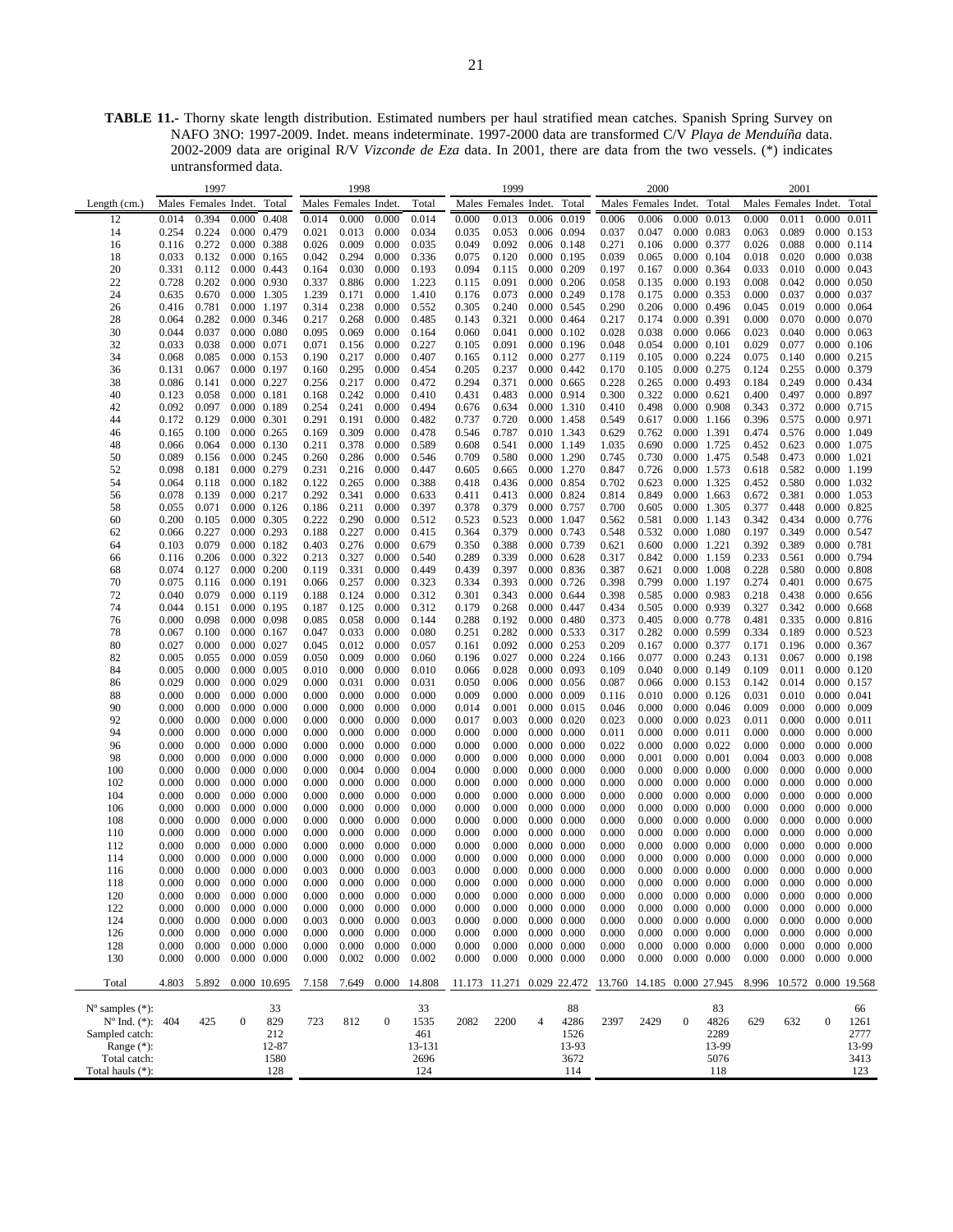**TABLE 11 (cont.).-** Thorny skate length distribution. Estimated numbers per haul stratified mean catches. Spanish Spring Survey on NAFO 3NO: 1997-2009. Indet. means indeterminate. 1997-2000 data are transformed C/V *Playa de Menduíña* data. 2002-2009 data are original R/V *Vizconde de Eza* data. In 2001, there are data from the two vessels. (\*) indicates untransformed data.

|                             |                | 2002    |              |              |       | 2003    |                  |        |           | 2004           |                |        |        | 2005      |                  |                |
|-----------------------------|----------------|---------|--------------|--------------|-------|---------|------------------|--------|-----------|----------------|----------------|--------|--------|-----------|------------------|----------------|
| Length $(cm.)$              | Males          | Females | Indet.       | Total        | Males | Females | Indet.           | Total  | Males     | Females        | Indet.         | Total  | Males  | Females   | Indet.           | Total          |
| 12                          | 0.035          | 0.021   | 0.000        | 0.056        | 0.007 | 0.000   | 0.000            | 0.007  | 0.038     | 0.019          | 0.000          | 0.057  | 0.030  | 0.015     | 0.000            | 0.045          |
| 14                          | 0.089          | 0.192   | 0.005        | 0.285        | 0.026 | 0.043   | 0.000            | 0.069  | 0.090     | 0.076          | 0.000          | 0.166  | 0.030  | 0.039     | 0.000            | 0.070          |
| 16                          | 0.125          | 0.181   | 0.000        | 0.305        | 0.016 | 0.011   | 0.000            | 0.027  | 0.036     | 0.058          | 0.000          | 0.094  | 0.034  | 0.013     | 0.000            | 0.047          |
| 18                          | 0.094          | 0.320   | 0.000        | 0.415        | 0.040 | 0.035   | 0.000            | 0.075  | 0.061     | 0.059          | 0.000          | 0.120  | 0.085  | 0.070     | 0.000            | 0.155          |
| 20                          | 0.049          | 0.096   | 0.000        | 0.146        | 0.059 | 0.008   | 0.000            | 0.067  | 0.076     | 0.062          | 0.000          | 0.138  | 0.053  | 0.045     | 0.000            | 0.098          |
| 22                          | 0.034          | 0.074   | 0.000        | 0.109        | 0.050 | 0.056   | 0.000            | 0.106  | 0.078     | 0.057          | 0.000          | 0.135  | 0.066  | 0.064     | 0.000            | 0.130          |
| 24                          | 0.014          | 0.027   | 0.000        | 0.041        | 0.007 | 0.020   | 0.000            | 0.027  | 0.095     | 0.048          | 0.000          | 0.143  | 0.116  | 0.117     | 0.000            | 0.233          |
|                             | 0.023          | 0.047   | 0.000        | 0.070        | 0.027 | 0.000   | 0.000            | 0.027  | 0.085     | 0.042          | 0.000          | 0.127  | 0.128  | 0.089     | 0.000            | 0.217          |
| 26<br>28                    | 0.021          | 0.044   | 0.000        | 0.065        | 0.040 | 0.019   | 0.000            | 0.059  | 0.064     | 0.047          | 0.000          | 0.111  | 0.123  | 0.120     | 0.000            | 0.243          |
| 30                          | 0.060          | 0.056   | 0.000        | 0.115        | 0.038 | 0.023   | 0.000            | 0.061  | 0.129     | 0.133          | 0.000          | 0.263  | 0.149  | 0.115     | 0.000            | 0.264          |
| 32                          | 0.059          | 0.105   | 0.000        | 0.164        | 0.145 | 0.095   | 0.000            | 0.239  | 0.217     |                | 0.000          | 0.349  | 0.158  | 0.247     | 0.000            | 0.405          |
| 34                          | 0.082          | 0.336   | 0.000        | 0.419        | 0.096 | 0.078   | 0.000            | 0.174  | 0.200     | 0.133<br>0.244 | 0.000          | 0.444  | 0.180  |           | 0.000            |                |
|                             | 0.180          | 0.151   | 0.000        | 0.331        | 0.175 | 0.137   | 0.000            | 0.312  | 0.295     | 0.284          | 0.000          | 0.579  |        | 0.136     | 0.000            | 0.316<br>0.579 |
| 36                          |                |         |              |              |       |         |                  |        |           |                |                |        | 0.241  | 0.338     |                  |                |
| 38                          | 0.344<br>0.733 | 0.333   | 0.000        | 0.677        | 0.209 | 0.172   | 0.000            | 0.382  | 0.332     | 0.422          | 0.000          | 0.755  | 0.266  | 0.255     | 0.000            | 0.521          |
| 40                          |                | 0.617   | 0.000        | 1.350        | 0.295 | 0.399   | 0.000            | 0.694  | 0.373     | 0.402          | 0.000          | 0.776  | 0.286  | 0.306     | 0.000            | 0.592          |
| 42                          | 0.811          | 0.913   | 0.000        | 1.724        | 0.358 | 0.323   | 0.000            | 0.681  | 0.709     | 0.681          | 0.000          | 1.390  | 0.455  | 0.554     | 0.000            | 1.009          |
| 44                          | 0.763          | 0.887   | 0.000        | 1.650        | 0.382 | 0.400   | 0.000            | 0.782  | 0.760     | 0.744          | 0.000          | 1.504  | 0.454  | 0.534     | 0.000            | 0.987          |
| 46                          | 0.849          | 0.920   | 0.000        | 1.769        | 0.309 | 0.374   | 0.000            | 0.683  | 0.575     | 0.672          | 0.000          | 1.247  | 0.541  | 0.592     | 0.000            | 1.134          |
| 48                          | 0.651          | 1.024   | 0.000        | 1.675        | 0.320 | 0.456   | 0.000            | 0.776  | 0.653     | 0.759          | 0.000          | 1.413  | 0.693  | 0.575     | 0.000            | 1.268          |
| 50                          | 0.773          | 0.698   | 0.000        | 1.471        | 0.283 | 0.377   | 0.000            | 0.660  | 0.469     | 0.627          | 0.000          | 1.096  | 0.711  | 0.680     | 0.000            | 1.390          |
| 52                          | 0.551          | 0.711   | 0.000        | 1.261        | 0.257 | 0.372   | 0.000            | 0.630  | 0.824     | 0.621          | 0.000          | 1.444  | 0.686  | 0.615     | 0.000            | 1.302          |
| 54                          | 0.482          | 0.452   | 0.000        | 0.934        | 0.324 | 0.394   | 0.000            | 0.718  | 0.419     | 0.576          | 0.000          | 0.995  | 0.531  | 0.581     | 0.000            | 1.112          |
| 56                          | 0.244          | 0.389   | 0.000        | 0.633        | 0.256 | 0.285   | 0.000            | 0.541  | 0.498     | 0.899          | 0.000          | 1.398  | 0.741  | 0.696     | 0.000            | 1.436          |
| 58                          | 0.487          | 0.325   | 0.000        | 0.812        | 0.284 | 0.342   | 0.000            | 0.626  | 0.511     | 0.781          | 0.000          | 1.293  | 0.576  | 0.525     | 0.000            | 1.100          |
| 60                          | 0.179          | 0.196   | 0.000        | 0.375        | 0.247 | 0.330   | 0.000            | 0.578  | 0.424     | 0.680          | 0.000          | 1.104  | 0.527  | 0.586     | 0.000            | 1.114          |
| 62                          | 0.279          | 0.187   | 0.000        | 0.466        | 0.186 | 0.257   | 0.000            | 0.443  | 0.449     | 0.735          | 0.000          | 1.184  | 0.375  | 0.640     | 0.000            | 1.016          |
| 64                          | 0.221          | 0.212   | 0.000        | 0.433        | 0.083 | 0.259   | 0.000            | 0.342  | 0.383     | 0.655          | 0.000          | 1.038  | 0.469  | 0.394     | 0.000            | 0.863          |
| 66                          | 0.171          | 0.334   | 0.000        | 0.505        | 0.187 | 0.203   | 0.000            | 0.390  | 0.349     | 0.562          | 0.000          | 0.911  | 0.398  | 0.586     | 0.000            | 0.984          |
| 68                          | 0.155          | 0.254   | 0.000        | 0.409        | 0.152 | 0.332   | 0.000            | 0.484  | 0.343     | 0.418          | 0.000          | 0.761  | 0.252  | 0.664     | 0.000            | 0.916          |
| 70                          | 0.240          | 0.292   | 0.000        | 0.532        | 0.144 | 0.221   | 0.000            | 0.365  | 0.503     | 0.492          | 0.000          | 0.994  | 0.324  | 0.433     | 0.000            | 0.757          |
| 72                          | 0.142          | 0.437   | 0.000        | 0.580        | 0.136 | 0.159   | 0.000            | 0.295  | 0.245     | 0.461          | 0.000          | 0.705  | 0.248  | 0.523     | 0.000            | 0.771          |
| 74                          | 0.195          | 0.305   | 0.000        | 0.501        | 0.134 | 0.274   | 0.000            | 0.408  | 0.360     | 0.392          | 0.000          | 0.752  | 0.254  | 0.377     | 0.000            | 0.631          |
| 76                          | 0.210          | 0.086   | 0.000        | 0.296        | 0.091 | 0.150   | 0.000            | 0.240  | 0.392     | 0.299          | 0.000          | 0.692  | 0.242  | 0.186     | 0.000            | 0.428          |
| 78                          | 0.152          | 0.092   | 0.000        | 0.245        | 0.096 | 0.111   | 0.000            | 0.207  | 0.259     | 0.164          | 0.000          | 0.423  | 0.263  | 0.168     | 0.000            | 0.431          |
| 80                          | 0.164          | 0.035   | 0.000        | 0.199        | 0.073 | 0.040   | 0.000            | 0.113  | 0.226     | 0.117          | 0.000          | 0.342  | 0.193  | 0.178     | 0.000            | 0.371          |
| 82                          | 0.135          | 0.157   | 0.000        | 0.292        | 0.074 | 0.014   | 0.000            | 0.088  | 0.121     | 0.073          | 0.000          | 0.194  | 0.190  | 0.004     | 0.000            | 0.194          |
| 84                          | 0.048          | 0.013   | 0.000        | 0.062        | 0.020 | 0.033   | 0.000            | 0.053  | 0.180     | 0.003          | 0.000          | 0.183  | 0.062  | 0.034     | 0.000            | 0.096          |
| 86                          | 0.015          | 0.008   | 0.000        | 0.023        | 0.023 | 0.000   | 0.000            | 0.023  | 0.076     | 0.018          | 0.000          | 0.094  | 0.074  | 0.020     | 0.000            | 0.094          |
| 88                          | 0.041          | 0.013   | 0.000        | 0.054        | 0.000 | 0.000   | 0.000            | 0.000  | 0.055     | 0.014          | 0.000          | 0.069  | 0.026  | 0.000     | 0.000            | 0.026          |
| 90                          | 0.000          | 0.000   | 0.000        | 0.000        | 0.009 | 0.000   | 0.000            | 0.009  | 0.028     | 0.000          | 0.000          | 0.028  | 0.000  | 0.000     | 0.000            | 0.000          |
| 92                          | 0.000          | 0.000   | 0.000        | 0.000        | 0.000 | 0.000   | 0.000            | 0.000  | 0.000     | 0.000          | 0.000          | 0.000  | 0.000  | 0.000     | 0.000            | 0.000          |
| 94                          | 0.000          | 0.000   | 0.000        | 0.000        | 0.000 | 0.000   | 0.000            | 0.000  | 0.005     | 0.000          | 0.000          | 0.005  | 0.003  | 0.006     | 0.000            | 0.009          |
| 96                          | 0.000          | 0.000   | 0.000        | 0.000        | 0.000 | 0.000   | 0.000            | 0.000  | 0.000     | 0.000          | 0.000          | 0.000  | 0.000  | 0.004     | 0.000            | 0.004          |
| 98                          | 0.000          | 0.000   | 0.000        | 0.000        | 0.000 | 0.000   | 0.000            | 0.000  | 0.000     | 0.000          | 0.000          | 0.000  | 0.000  | 0.000     | 0.000            | 0.000          |
| 100                         | 0.000          | 0.000   | 0.000        | 0.000        | 0.000 | 0.000   | 0.000            | 0.000  | 0.000     | 0.000          | 0.000          | 0.000  | 0.000  | 0.000     | 0.000            | 0.000          |
| 102                         | 0.000          | 0.000   | 0.000        | 0.000        | 0.000 | 0.000   | 0.000            | 0.000  | 0.000     | 0.000          | 0.000          | 0.000  | 0.000  | 0.000     | 0.000            | 0.000          |
| 104                         | 0.000          | 0.000   | 0.000        | 0.000        | 0.000 | 0.000   | 0.000            | 0.000  | 0.000     | 0.000          | 0.000          | 0.000  | 0.000  | 0.000     | 0.000            | 0.000          |
| 106                         | 0.000          | 0.000   | 0.000        | 0.000        | 0.000 | 0.000   | 0.000            | 0.000  | 0.000     | 0.000          | 0.000          | 0.000  | 0.000  | 0.000     | 0.000            | 0.000          |
| 108                         | 0.000          | 0.000   | 0.000        | 0.000        | 0.000 | 0.000   | 0.000            | 0.000  | 0.000     | 0.000          | 0.000          | 0.000  | 0.000  | 0.000     | 0.000            | 0.000          |
| 110                         | 0.000          | 0.000   | 0.000        | 0.000        | 0.000 | 0.000   | 0.000            | 0.000  | 0.000     | 0.000          | 0.000          | 0.000  | 0.000  | 0.000     | 0.000            | 0.000          |
| 112                         | 0.000          | 0.000   | 0.000        | 0.000        | 0.000 | 0.000   | 0.000            | 0.000  | 0.000     | 0.000          | 0.000          | 0.000  | 0.000  | 0.000     | 0.000            | 0.000          |
| 114                         | 0.000          | 0.000   | 0.000        | 0.000        | 0.000 | 0.000   | 0.000            | 0.000  | 0.000     | 0.000          | 0.000          | 0.000  | 0.000  | 0.000     | 0.000            | 0.000          |
| 116                         | 0.000          | 0.000   | 0.000        | 0.000        | 0.000 | 0.000   | 0.000            | 0.000  | 0.000     | 0.000          | 0.000          | 0.000  | 0.000  | 0.000     | 0.000            | 0.000          |
| 118                         | $0.000\,$      | 0.000   | 0.000        | 0.000        | 0.000 | 0.000   | 0.000            | 0.000  | $0.000\,$ | 0.000          | 0.000          | 0.000  | 0.000  | $0.000\,$ | 0.000            | 0.000          |
| 120                         | 0.000          | 0.000   | 0.000        | 0.000        | 0.000 | 0.000   | 0.000            | 0.000  | 0.000     | 0.000          | 0.000          | 0.000  | 0.000  | 0.000     | 0.000            | 0.000          |
| 122                         | 0.000          | 0.000   | 0.000        | 0.000        | 0.000 | 0.000   | 0.000            | 0.000  | 0.000     | 0.000          | 0.000          | 0.000  | 0.000  | 0.000     | 0.000            | 0.000          |
| 124                         | 0.000          | 0.000   | 0.000        | 0.000        | 0.000 | 0.000   | 0.000            | 0.000  | 0.000     | 0.000          | 0.000          | 0.000  | 0.000  | 0.000     | 0.000            | 0.000          |
| 126                         | 0.000          | 0.000   | 0.000        | 0.000        | 0.000 | 0.000   | 0.000            | 0.000  | 0.000     | 0.000          | 0.000          | 0.000  | 0.000  | 0.000     | 0.000            | 0.000          |
| 128                         | 0.000          | 0.000   | 0.000        | 0.000        | 0.000 | 0.000   | 0.000            | 0.000  | 0.000     | 0.000          | 0.000          | 0.000  | 0.000  | 0.000     | 0.000            | 0.000          |
| 130                         | 0.000          | 0.000   | 0.000        | 0.000        | 0.000 | 0.000   | 0.000            | 0.000  | 0.000     | 0.000          | 0.000          | 0.000  | 0.000  | 0.000     | 0.000            | 0.000          |
|                             |                |         |              |              |       |         |                  |        |           |                |                |        |        |           |                  |                |
| Total                       | 9.903          | 11.540  |              | 0.005 21.448 | 5.660 | 6.802   | 0.000            | 12.461 | 11.985    | 13.529         | 0.000          | 25.514 | 11.235 | 12.125    | 0.000            | 23.360         |
| $N^{\circ}$ samples $(*)$ : |                |         |              | 78           |       |         |                  | 88     |           |                |                | 83     |        |           |                  | 78             |
| $N^{\circ}$ Ind. $(*)$ :    | 888            | 928     | $\mathbf{1}$ | 1817         | 743   | 811     | $\boldsymbol{0}$ | 1554   | 1150      | 1290           | $\overline{0}$ | 2440   | 1012   | 1102      | $\boldsymbol{0}$ | 2114           |
| Sampled catch:              |                |         |              | 2961         |       |         |                  | 2627   |           |                |                | 4666   |        |           |                  | 4130           |
| Range (*):                  |                |         |              | 12-89        |       |         |                  | 13-90  |           |                |                | 12-95  |        |           |                  | 12-96          |
| Total catch:                |                |         |              | 4271         |       |         |                  | 2656   |           |                |                | 4674   |        |           |                  | 4249           |
| Total hauls (*):            |                |         |              | 125          |       |         |                  | 118    |           |                |                | 120    |        |           |                  | 119            |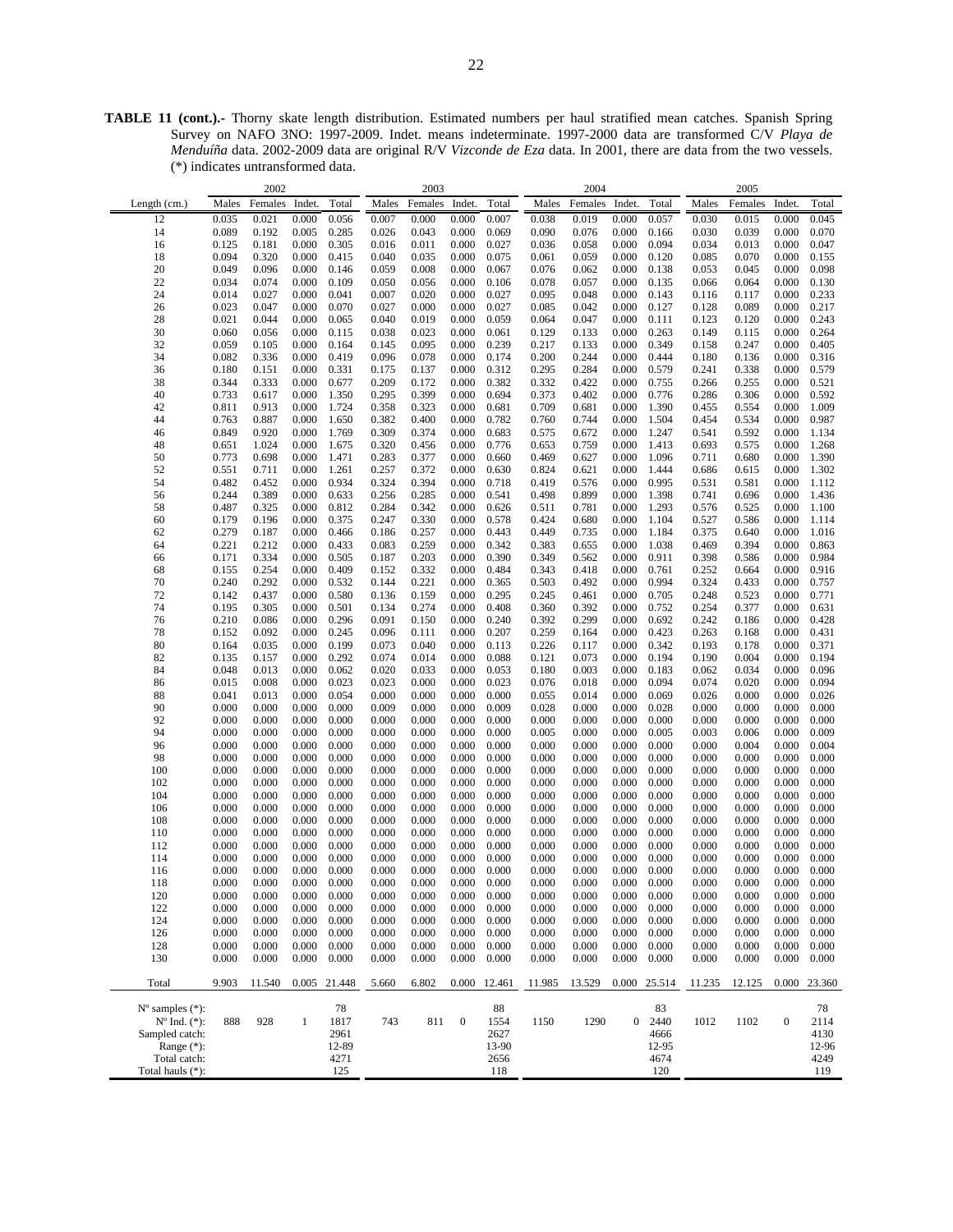**TABLE 11 (cont.).-** Thorny skate length distribution. Estimated numbers per haul stratified mean catches. Spanish Spring Survey on NAFO 3NO: 1997-2009. Indet. means indeterminate. 1997-2000 data are transformed C/V *Playa de Menduíña* data. 2002-2009 data are original R/V *Vizconde de Eza* data. In 2001, there are data from the two vessels. (\*) indicates untransformed data.

|                                                                     |        | 2006    |                  |                              |       | 2007    |                  |                              |       | 2008    |                  |                              |       | 2009    |                     |                              |
|---------------------------------------------------------------------|--------|---------|------------------|------------------------------|-------|---------|------------------|------------------------------|-------|---------|------------------|------------------------------|-------|---------|---------------------|------------------------------|
| Length (cm.)                                                        | Males  | Females | Indet            | Total                        | Males | Females | Indet.           | Total                        | Males | Females | Indet.           | Total                        | Males | Females | Indet.              | Total                        |
| 12                                                                  | 0.009  | 0.005   | 0.000            | 0.014                        | 0.000 | 0.000   | 0.000            | 0.000                        | 0.000 | 0.005   | 0.000            | 0.005                        | 0.000 | 0.005   | 0.000               | 0.005                        |
|                                                                     |        |         |                  |                              |       |         |                  |                              |       |         |                  |                              |       |         |                     |                              |
| 14                                                                  | 0.036  | 0.022   | 0.000            | 0.059                        | 0.035 | 0.000   | 0.000            | 0.035                        | 0.013 | 0.000   | 0.000            | 0.013                        | 0.013 | 0.000   | 0.000               | 0.013                        |
| 16                                                                  | 0.014  | 0.013   | 0.000            | 0.027                        | 0.006 | 0.006   | 0.000            | 0.012                        | 0.025 | 0.019   | 0.000            | 0.044                        | 0.020 | 0.018   | 0.000               | 0.038                        |
| 18                                                                  | 0.025  | 0.010   | 0.000            | 0.036                        | 0.000 | 0.006   | 0.000            | 0.006                        | 0.031 | 0.006   | 0.000            | 0.037                        | 0.000 | 0.010   | 0.000               | 0.010                        |
| 20                                                                  | 0.041  | 0.085   | 0.000            | 0.126                        | 0.012 | 0.013   | 0.000            | 0.024                        | 0.013 | 0.024   | 0.000            | 0.037                        | 0.025 | 0.014   | 0.000               | 0.040                        |
| 22                                                                  | 0.090  | 0.078   | 0.000            | 0.168                        | 0.006 | 0.039   | 0.000            | 0.045                        | 0.063 | 0.032   | 0.000            | 0.096                        | 0.013 | 0.015   | 0.000               | 0.029                        |
| 24                                                                  | 0.039  | 0.113   | 0.000            | 0.153                        | 0.015 | 0.067   | 0.000            | 0.082                        | 0.024 | 0.043   | 0.000            | 0.067                        | 0.033 | 0.036   | 0.000               | 0.069                        |
| 26                                                                  | 0.054  | 0.049   | 0.000            | 0.103                        | 0.006 | 0.040   | 0.000            | 0.046                        | 0.042 | 0.059   | 0.000            | 0.100                        | 0.000 | 0.006   | 0.000               | 0.006                        |
| 28                                                                  | 0.066  | 0.154   | 0.000            | 0.220                        | 0.052 | 0.072   | 0.000            | 0.124                        | 0.051 | 0.062   | 0.000            | 0.112                        | 0.035 | 0.045   | 0.000               | 0.080                        |
| 30                                                                  | 0.059  | 0.173   | 0.000            | 0.232                        | 0.060 | 0.067   | 0.000            | 0.127                        | 0.019 | 0.073   | 0.000            | 0.092                        | 0.058 | 0.021   | 0.000               | 0.079                        |
| 32                                                                  | 0.086  | 0.260   | 0.000            | 0.346                        | 0.040 | 0.065   | 0.000            | 0.105                        | 0.099 | 0.083   | 0.000            | 0.182                        | 0.045 | 0.028   | 0.000               | 0.073                        |
| 34                                                                  | 0.142  | 0.211   | 0.000            | 0.353                        | 0.087 | 0.098   | 0.000            | 0.185                        | 0.086 | 0.085   | 0.000            | 0.170                        | 0.015 | 0.098   | 0.000               | 0.113                        |
| 36                                                                  | 0.194  | 0.219   | 0.000            | 0.413                        | 0.111 | 0.165   | 0.000            | 0.277                        | 0.087 | 0.084   | 0.000            | 0.171                        | 0.117 | 0.054   | 0.000               | 0.171                        |
| 38                                                                  |        |         |                  |                              |       |         |                  |                              |       |         |                  | 0.324                        |       |         |                     |                              |
|                                                                     | 0.226  | 0.164   | 0.000            | 0.390                        | 0.080 | 0.085   | 0.000            | 0.165                        | 0.171 | 0.153   | 0.000            |                              | 0.059 | 0.068   | 0.000               | 0.127                        |
| 40                                                                  | 0.296  | 0.351   | 0.000            | 0.647                        | 0.072 | 0.156   | 0.000            | 0.227                        | 0.112 | 0.121   | 0.000            | 0.233                        | 0.058 | 0.115   | 0.000               | 0.173                        |
| 42                                                                  | 0.328  | 0.401   | 0.000            | 0.729                        | 0.162 | 0.111   | 0.000            | 0.273                        | 0.064 | 0.171   | 0.000            | 0.235                        | 0.082 | 0.015   | 0.000               | 0.097                        |
| 44                                                                  | 0.239  | 0.635   | 0.000            | 0.874                        | 0.168 | 0.101   | 0.000            | 0.268                        | 0.109 | 0.118   | 0.000            | 0.227                        | 0.079 | 0.094   | 0.000               | 0.173                        |
| 46                                                                  | 0.484  | 0.494   | 0.000            | 0.977                        | 0.212 | 0.159   | 0.000            | 0.371                        | 0.117 | 0.170   | 0.000            | 0.288                        | 0.065 | 0.064   | 0.000               | 0.129                        |
| 48                                                                  | 0.456  | 0.608   | 0.000            | 1.064                        | 0.201 | 0.222   | 0.000            | 0.423                        | 0.147 | 0.121   | 0.000            | 0.269                        | 0.088 | 0.075   | 0.000               | 0.164                        |
| 50                                                                  | 0.638  | 0.680   | 0.000            | 1.318                        | 0.134 | 0.151   | 0.000            | 0.285                        | 0.098 | 0.152   | 0.000            | 0.250                        | 0.115 | 0.117   | 0.000               | 0.233                        |
| 52                                                                  | 0.872  | 1.205   | 0.000            | 2.077                        | 0.168 | 0.298   | 0.000            | 0.466                        | 0.154 | 0.246   | 0.000            | 0.400                        | 0.051 | 0.105   | 0.000               | 0.156                        |
| 54                                                                  | 0.932  | 0.929   | 0.000            | 1.861                        | 0.230 | 0.189   | 0.000            | 0.419                        | 0.127 | 0.185   | 0.000            | 0.312                        | 0.135 | 0.110   | 0.000               | 0.245                        |
| 56                                                                  | 0.700  | 0.939   | 0.000            | 1.640                        | 0.227 | 0.349   | 0.000            | 0.576                        | 0.208 | 0.298   | 0.000            | 0.506                        | 0.142 | 0.110   | 0.000               | 0.251                        |
| 58                                                                  | 0.644  | 0.724   | 0.000            | 1.367                        | 0.278 | 0.348   | 0.000            | 0.626                        | 0.260 | 0.282   | 0.000            | 0.542                        | 0.153 | 0.133   | 0.000               | 0.286                        |
| 60                                                                  | 0.707  | 0.692   | 0.000            | 1.398                        | 0.234 | 0.243   | 0.000            | 0.477                        | 0.119 | 0.294   | 0.000            | 0.412                        | 0.224 | 0.257   | 0.000               | 0.480                        |
| 62                                                                  | 0.549  | 0.776   | 0.000            | 1.325                        | 0.208 | 0.296   | 0.000            | 0.505                        | 0.302 | 0.272   | 0.000            | 0.574                        | 0.173 | 0.117   | 0.000               | 0.290                        |
|                                                                     |        |         |                  |                              |       |         |                  |                              |       |         |                  |                              |       |         |                     |                              |
| 64                                                                  | 0.472  | 0.780   | 0.000            | 1.252                        | 0.205 | 0.406   | 0.000            | 0.611                        | 0.260 | 0.271   | 0.000            | 0.531                        | 0.108 | 0.336   | 0.000               | 0.444                        |
| 66                                                                  | 0.448  | 0.669   | 0.000            | 1.117                        | 0.282 | 0.343   | 0.000            | 0.625                        | 0.334 | 0.342   | 0.000            | 0.676                        | 0.149 | 0.130   | 0.000               | 0.279                        |
| 68                                                                  | 0.344  | 0.766   | 0.000            | 1.111                        | 0.317 | 0.500   | 0.000            | 0.817                        | 0.164 | 0.365   | 0.000            | 0.528                        | 0.299 | 0.372   | 0.000               | 0.671                        |
| 70                                                                  | 0.429  | 0.858   | 0.000            | 1.287                        | 0.342 | 0.266   | 0.000            | 0.608                        | 0.210 | 0.431   | 0.000            | 0.642                        | 0.160 | 0.463   | 0.000               | 0.623                        |
| 72                                                                  | 0.230  | 0.829   | 0.000            | 1.059                        | 0.247 | 0.379   | 0.000            | 0.626                        | 0.290 | 0.343   | 0.000            | 0.633                        | 0.223 | 0.434   | 0.000               | 0.657                        |
| 74                                                                  | 0.270  | 0.519   | 0.000            | 0.789                        | 0.324 | 0.277   | 0.000            | 0.601                        | 0.349 | 0.303   | 0.000            | 0.652                        | 0.348 | 0.165   | 0.000               | 0.513                        |
| 76                                                                  | 0.377  | 0.300   | 0.000            | 0.677                        | 0.257 | 0.208   | 0.000            | 0.465                        | 0.364 | 0.206   | 0.000            | 0.570                        | 0.351 | 0.209   | 0.000               | 0.559                        |
| 78                                                                  | 0.282  | 0.196   | 0.000            | 0.478                        | 0.245 | 0.133   | 0.000            | 0.378                        | 0.274 | 0.145   | 0.000            | 0.419                        | 0.222 | 0.119   | 0.000               | 0.341                        |
| 80                                                                  | 0.312  | 0.077   | 0.000            | 0.389                        | 0.165 | 0.045   | 0.000            | 0.210                        | 0.342 | 0.063   | 0.000            | 0.405                        | 0.277 | 0.011   | 0.000               | 0.287                        |
| 82                                                                  | 0.234  | 0.000   | 0.000            | 0.234                        | 0.128 | 0.023   | 0.000            | 0.151                        | 0.164 | 0.058   | 0.000            | 0.222                        | 0.155 | 0.012   | 0.000               | 0.167                        |
| 84                                                                  | 0.187  | 0.000   | 0.000            | 0.187                        | 0.103 | 0.025   | 0.000            | 0.129                        | 0.106 | 0.000   | 0.000            | 0.106                        | 0.083 | 0.002   | 0.000               | 0.086                        |
|                                                                     |        |         | 0.000            | 0.092                        | 0.039 | 0.000   | 0.000            | 0.039                        | 0.052 | 0.008   |                  | 0.060                        | 0.021 |         | 0.000               | 0.036                        |
| 86                                                                  | 0.075  | 0.017   |                  |                              |       |         |                  |                              |       |         | 0.000            |                              |       | 0.014   |                     |                              |
| 88                                                                  | 0.058  | 0.000   | 0.000            | 0.058                        | 0.033 | 0.006   | 0.000            | 0.039                        | 0.000 | 0.000   | 0.000            | 0.000                        | 0.008 | 0.000   | 0.000               | 0.008                        |
| 90                                                                  | 0.000  | 0.005   | 0.000            | 0.005                        | 0.006 | 0.000   | 0.000            | 0.006                        | 0.021 | 0.005   | 0.000            | 0.026                        | 0.000 | 0.000   | 0.000               | 0.000                        |
| 92                                                                  | 0.000  | 0.000   | 0.000            | 0.000                        | 0.000 | 0.000   | 0.000            | 0.000                        | 0.009 | 0.005   | 0.000            | 0.013                        | 0.014 | 0.002   | 0.000               | 0.016                        |
| 94                                                                  | 0.000  | 0.000   | 0.000            | 0.000                        | 0.000 | 0.000   | 0.000            | 0.000                        | 0.000 | 0.000   | 0.000            | 0.000                        | 0.000 | 0.000   | 0.000               | 0.000                        |
| 96                                                                  | 0.000  | 0.000   | 0.000            | 0.000                        | 0.000 | 0.000   | 0.000            | 0.000                        | 0.005 | 0.000   | 0.000            | 0.005                        | 0.000 | 0.000   | 0.000               | 0.000                        |
| 98                                                                  | 0.012  | 0.000   | 0.000            | 0.012                        | 0.000 | 0.000   | 0.000            | 0.000                        | 0.000 | 0.000   | 0.000            | 0.000                        | 0.000 | 0.000   | 0.000               | 0.000                        |
| 100                                                                 | 0.000  | 0.000   | 0.000            | 0.000                        | 0.000 | 0.000   | 0.000            | 0.000                        | 0.000 | 0.000   | 0.000            | 0.000                        | 0.000 | 0.000   | 0.000               | 0.000                        |
| 102                                                                 | 0.000  | 0.000   | 0.000            | 0.000                        | 0.000 | 0.000   | 0.000            | 0.000                        | 0.000 | 0.000   | 0.000            | 0.000                        | 0.000 | 0.000   | 0.000               | 0.000                        |
| 104                                                                 | 0.000  | 0.000   | 0.000            | 0.000                        | 0.000 | 0.000   | 0.000            | 0.000                        | 0.000 | 0.000   | 0.000            | 0.000                        | 0.000 | 0.000   | 0.000               | 0.000                        |
| 106                                                                 | 0.000  | 0.000   | 0.000            | 0.000                        | 0.000 | 0.000   | 0.000            | 0.000                        | 0.000 | 0.000   | 0.000            | 0.000                        | 0.000 | 0.000   | 0.000               | 0.000                        |
| 108                                                                 | 0.000  | 0.000   | 0.000            | 0.000                        | 0.000 | 0.000   | 0.000            | 0.000                        | 0.000 | 0.000   | 0.000            | 0.000                        | 0.000 | 0.000   | 0.000               | 0.000                        |
| 110                                                                 | 0.000  | 0.000   | 0.000            | 0.000                        | 0.000 | 0.000   | 0.000            | 0.000                        | 0.000 | 0.000   | 0.000            | 0.000                        | 0.000 | 0.000   | 0.000               | 0.000                        |
| 112                                                                 | 0.000  | 0.000   | 0.000            | 0.000                        | 0.000 | 0.000   | 0.000            | 0.000                        | 0.000 | 0.000   | 0.000            | 0.000                        | 0.000 | 0.000   | 0.000               | 0.000                        |
| 114                                                                 | 0.000  | 0.000   | 0.000            | 0.000                        | 0.000 | 0.000   | 0.000            | 0.000                        | 0.000 | 0.000   | 0.000            | 0.000                        | 0.000 | 0.000   | 0.000               | 0.000                        |
|                                                                     | 0.000  | 0.000   | 0.000            |                              | 0.000 | 0.000   |                  | 0.000                        | 0.000 | 0.000   |                  | 0.000                        | 0.000 |         | $0.000 \quad 0.000$ |                              |
| 116                                                                 |        |         |                  | 0.000                        |       |         | 0.000            |                              |       |         | 0.000            |                              |       | 0.000   |                     |                              |
| 118                                                                 | 0.000  | 0.000   | 0.000            | 0.000                        | 0.000 | 0.000   | 0.000            | 0.000                        | 0.000 | 0.000   | 0.000            | 0.000                        | 0.000 | 0.000   | $0.000 \quad 0.000$ |                              |
| 120                                                                 | 0.000  | 0.000   | 0.000            | 0.000                        | 0.000 | 0.000   | 0.000            | 0.000                        | 0.000 | 0.000   | 0.000            | 0.000                        | 0.000 | 0.000   | $0.000 \quad 0.000$ |                              |
| 122                                                                 | 0.000  | 0.000   | 0.000            | 0.000                        | 0.000 | 0.000   | 0.000            | 0.000                        | 0.000 | 0.000   | 0.000            | 0.000                        | 0.000 | 0.000   | 0.000               | 0.000                        |
| 124                                                                 | 0.000  | 0.000   | 0.000            | 0.000                        | 0.000 | 0.000   | 0.000            | 0.000                        | 0.000 | 0.000   | 0.000            | 0.000                        | 0.000 | 0.000   | 0.000               | 0.000                        |
| 126                                                                 | 0.000  | 0.000   | 0.000            | 0.000                        | 0.000 | 0.000   | 0.000            | 0.000                        | 0.000 | 0.000   | 0.000            | 0.000                        | 0.000 | 0.000   | 0.000               | 0.000                        |
| 128                                                                 | 0.000  | 0.000   | 0.000            | 0.000                        | 0.000 | 0.000   | 0.000            | 0.000                        | 0.000 | 0.000   | 0.000            | 0.000                        | 0.000 | 0.000   | 0.000               | 0.000                        |
| 130                                                                 | 0.000  | 0.000   | 0.000            | 0.000                        | 0.000 | 0.000   | 0.000            | 0.000                        | 0.000 | 0.000   | 0.000            | 0.000                        | 0.000 | 0.000   | 0.000               | 0.000                        |
| Total                                                               | 11.658 | 15.005  | 0.000            | 26.663                       | 5.501 | 5.955   | 0.000            | 11.456                       | 5.484 | 5.701   | 0.000            | 11.184                       | 4.218 | 3.999   | 0.000               | 8.217                        |
| $N^{\circ}$ samples $(*)$ :<br>$N^{\circ}$ Ind. $(*)$ :             | 928    | 1198    | $\boldsymbol{0}$ | 45<br>2126                   | 494   | 534     | $\boldsymbol{0}$ | 73<br>1028                   | 537   | 545     | $\boldsymbol{0}$ | 72<br>1082                   | 392   | 331     | $\boldsymbol{0}$    | 66<br>723                    |
| Sampled catch:<br>Range $(*)$ :<br>Total catch:<br>Total hauls (*): |        |         |                  | 4595<br>13-99<br>5258<br>120 |       |         |                  | 2564<br>14-90<br>2564<br>110 |       |         |                  | 2805<br>13-96<br>2837<br>122 |       |         |                     | 2053<br>12-93<br>2410<br>109 |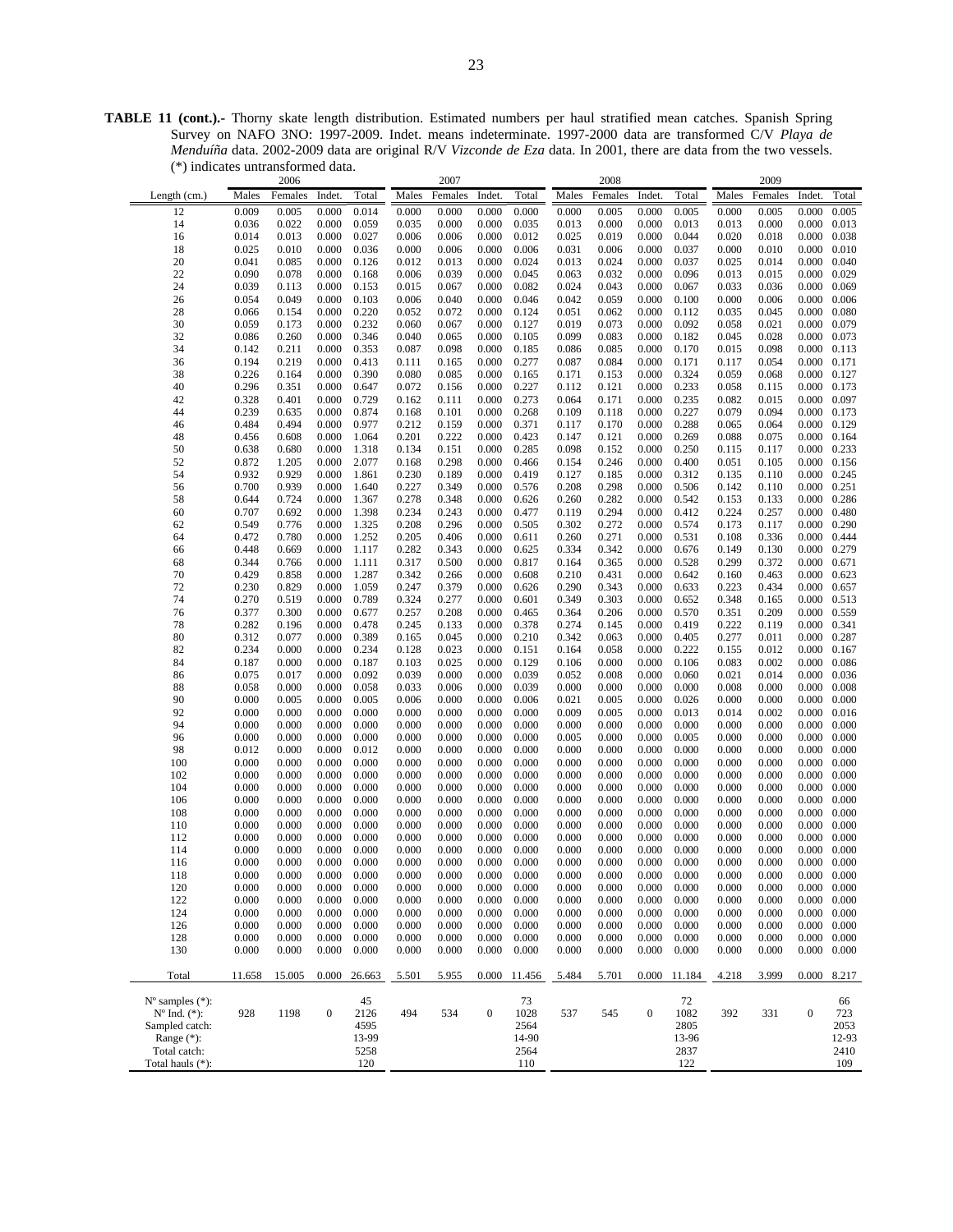| <b>TABLE 12.-</b> Swept area, number of hauls and White hake mean catch (kg) and SD by stratum. Spanish Spring Surveys on NAFO Div. 3NO: 2001-2009. Swept area in |  |
|-------------------------------------------------------------------------------------------------------------------------------------------------------------------|--|
| square miles, n.s. means strata not surveved.                                                                                                                     |  |

|         | 2001   |                  |                        |                          |        |                  | 2002                   |        |        |                  | 2003                   |        |        |                  | 2004                      |        |        | 2005                   |                       |        |
|---------|--------|------------------|------------------------|--------------------------|--------|------------------|------------------------|--------|--------|------------------|------------------------|--------|--------|------------------|---------------------------|--------|--------|------------------------|-----------------------|--------|
|         | Swept  | Tow              | White hake White hake  |                          | Swept  | Tow              | White hake White hake  |        | Swept  | Tow              | White hake White hake  |        | Swept  | Tow              | White hake White hake     |        | Swept  | Tow                    | White hake White hake |        |
| Stratum |        |                  | area number Mean catch | SD.                      |        |                  | area number Mean catch | SD     |        |                  | area number Mean catch | SD     |        |                  | area __ number Mean catch | SD.    |        | area number Mean catch |                       | SD.    |
| 353     | 0.0356 | 3                | 1.04                   | 1.180                    | 0.0476 | $\overline{4}$   | 0.05                   | 0.100  | 0.0334 | 3                | 0.00                   | 0.000  | 0.0338 | 3                | 0.00                      | 0.000  | 0.0353 | 3                      | 0.01                  | 0.023  |
| 354     | 0.0356 | 3                | 76.70                  | 117.298                  | 0.0356 | 3                | 0.07                   | 0.115  | 0.0338 | 3                | 0.00                   | 0.000  | 0.0345 | 3                | 23.15                     | 32.074 | 0.0353 | 3                      | 54.33                 | 91.362 |
| 355     | 0.0233 | $\boldsymbol{2}$ | 131.95                 | 135.128                  | 0.0236 | $\boldsymbol{2}$ | 156.75                 | 55.649 | 0.0229 | $\boldsymbol{2}$ | 31.24                  | 26.955 | 0.0229 | $\boldsymbol{2}$ | 14.95                     | 15.203 | 0.0225 | $\boldsymbol{2}$       | 41.75                 | 40.489 |
| 356     | 0.0225 | 2                | 23.95                  | 12.092                   | 0.0233 | 2                | 85.90                  | 90.651 | 0.0225 | $\boldsymbol{2}$ | 14.83                  | 9.935  | 0.0221 | $\mathbf{2}$     | 4.15                      | 5.869  | 0.0233 | 2                      | 12.32                 | 6.795  |
| 357     | 0.0124 | $\overline{2}$   | 1.75                   | 2.475                    | 0.0240 | $\overline{2}$   | 0.00                   | 0.000  | 0.0229 | 2                | 2.25                   | 3.182  | 0.0229 | $\mathbf{2}$     | 0.90                      | 1.273  | 0.0233 | $\mathbf{2}$           | 0.00                  | 0.000  |
| 358     | 0.0341 | 3                | 0.43                   | 0.751                    | 0.0345 | 3                | 0.17                   | 0.289  | 0.0338 | 3                | 0.40                   | 0.693  | 0.0330 | 3                | 12.02                     | 20.597 | 0.0349 | 3                      | 30.64                 | 53.008 |
| 359     | 0.0469 | 7                | 16.50                  | 41.790                   | 0.0686 | 6                | 0.00                   | 0.000  | 0.0791 | $7\phantom{.0}$  | 0.00                   | 0.000  | 0.0791 | $\tau$           | 0.00                      | 0.000  | 0.0814 | $\tau$                 | 0.00                  | 0.000  |
| 360     | 0.2396 | 20               | 0.01                   | 0.022                    | 0.2865 | 25               | 0.00                   | 0.000  | 0.2254 | 20               | 0.00                   | 0.000  | 0.2310 | 20               | 0.07                      | 0.172  | 0.2325 | 20                     | 0.00                  | 0.007  |
| 374     | 0.0240 | $\overline{c}$   | 0.00                   | 0.000                    | 0.0345 | 3                | 0.00                   | 0.000  | 0.0225 | $\overline{c}$   | 0.00                   | 0.000  | 0.0233 | $\overline{c}$   | 0.00                      | 0.000  | 0.0229 | 2                      | 0.00                  | 0.000  |
| 375     | 0.0244 | 3                | 0.00                   | 0.000                    | 0.0353 | 3                | 0.00                   | 0.000  | 0.0330 | 3                | 0.00                   | 0.000  | 0.0338 | 3                | 0.00                      | 0.000  | 0.0349 | 3                      | 0.00                  | 0.000  |
| 376     | 0.1200 | 10               | 0.00                   | 0.000                    | 0.1140 | 10               | 0.00                   | 0.000  | 0.1125 | 10               | 0.00                   | 0.000  | 0.1166 | 10               | 0.00                      | 0.000  | 0.1174 | 10                     | 0.01                  | 0.019  |
| 377     | 0.0229 | 2                | 0.00                   | 0.000                    | 0.0229 | 2                | 0.00                   | 0.000  | 0.0225 | $\overline{c}$   | 0.00                   | 0.000  | 0.0218 | 2                | 0.00                      | 0.000  | 0.0233 | 2                      | 0.00                  | 0.000  |
| 378     | 0.0233 | $\overline{c}$   | 0.03                   | 0.042                    | 0.0233 | 2                | 0.00                   | 0.000  | 0.0225 | $\boldsymbol{2}$ | 0.00                   | 0.000  | 0.0225 | 2                | 0.00                      | 0.000  | 0.0225 | 2                      | 0.00                  | 0.000  |
| 379     | 0.0225 | $\overline{2}$   | 0.00                   | 0.000                    | 0.0229 | $\overline{c}$   | 0.02                   | 0.033  | 0.0229 | $\boldsymbol{2}$ | 0.00                   | 0.000  | 0.0124 |                  | 0.00                      |        | 0.0236 | $\overline{c}$         | 0.07                  | 0.099  |
| 380     | 0.0236 | 2                | n.s.                   | n.s.                     | 0.0225 | $\overline{c}$   | 0.00                   | 0.000  | 0.0229 | 2                | 0.00                   | 0.000  | 0.0221 | $\mathbf{2}$     | 0.04                      | 0.049  | 0.0229 | $\overline{c}$         | 0.53                  | 0.049  |
| 381     | 0.0236 | 2                | n.s.                   | n.s.                     | 0.0229 | 2                | 0.00                   | 0.000  | 0.0229 | 2                | 0.00                   | 0.000  | 0.0225 | 2                | 0.00                      | 0.000  | 0.0233 | 2                      | 0.00                  | 0.000  |
| 382     | 0.0499 | $\overline{4}$   | n.s.                   | n.s.                     | 0.0341 | 3                | 0.00                   | 0.000  | 0.0454 |                  | 0.00                   | 0.000  | 0.0461 | $\overline{4}$   | 0.00                      | 0.000  | 0.0458 | $\overline{4}$         | 0.00                  | 0.000  |
| 721     | 0.0236 | 2                | 10.90                  | 2.828                    | 0.0233 | $\overline{c}$   | 50.00                  | 6.223  | 0.0225 | $\overline{2}$   | 23.69                  | 27.280 | 0.0221 | $\overline{2}$   | 3.50                      | 0.544  | 0.0229 | 2                      | 0.00                  | 0.000  |
| 722     | 0.0218 | $\overline{c}$   | 21.75                  | 30.759                   | 0.0236 | $\overline{c}$   | 18.20                  | 23.624 | 0.0221 | $\boldsymbol{2}$ | 28.08                  | 24.911 | 0.0218 | 2                | 1.29                      | 1.824  | 0.0233 | $\mathbf{2}$           | 0.00                  | 0.000  |
| 723     | 0.0248 | $\overline{2}$   | 1.60                   | 2.263                    | 0.0233 | $\overline{2}$   | 0.00                   | 0.000  | 0.0229 | 2                | 0.00                   | 0.000  | 0.0229 | $\boldsymbol{2}$ | 1.05                      | 1.485  | 0.0233 | $\overline{c}$         | 1.51                  | 2.128  |
| 724     | 0.0233 | 3                | 1.34                   | 1.404                    | 0.0225 | $\overline{c}$   | 2.05                   | 0.071  | 0.0225 | 2                | 0.00                   | 0.000  | 0.0214 | $\mathbf{2}$     | 0.00                      | 0.000  | 0.0225 | 2                      | 0.00                  | 0.000  |
| 725     | 0.0210 |                  | 0.00                   | $\overline{\phantom{a}}$ | 0.0225 | $\overline{2}$   | 0.00                   | 0.000  | 0.0229 | 2                | 0.00                   | 0.000  | 0.0225 | 2                | 0.00                      | 0.000  | 0.0236 | 2                      | 0.00                  | 0.000  |
| 726     | 0.0221 |                  | 0.00                   | $\overline{\phantom{a}}$ | 0.0214 | $\sqrt{2}$       | 0.00                   | 0.000  | 0.0225 | $\overline{c}$   | 0.00                   | 0.000  | 0.0225 | $\sqrt{2}$       | 0.00                      | 0.000  | 0.0113 |                        | 0.00                  |        |
| 727     | 0.0210 | 2                | n.s.                   | n.s.                     | 0.0233 | $\overline{c}$   | 0.00                   | 0.000  | 0.0218 | 2                | 0.00                   | 0.000  | 0.0233 | $\boldsymbol{2}$ | 0.00                      | 0.000  | 0.0229 | 2                      | 0.00                  | 0.000  |
| 728     | 0.0210 | $\overline{c}$   | n.s.                   | n.s.                     | 0.0229 | 2                | 0.00                   | 0.000  | 0.0225 | $\boldsymbol{2}$ | 0.00                   | 0.000  | 0.0180 | 2                | 0.06                      | 0.078  | 0.0109 |                        | 0.00                  |        |
| 752     | 0.0206 | $\mathfrak{2}$   | n.s.                   | n.s.                     | 0.0116 |                  | 0.00                   | 0.000  | 0.0229 | $\overline{c}$   | 0.00                   | 0.000  | 0.0214 | $\overline{c}$   | 0.00                      | 0.000  | 0.0236 | $\overline{c}$         | 0.00                  | 0.000  |
| 753     | 0.0218 | 2                | n.s.                   | n.s.                     | 0.0229 | 2                | 0.00                   | 0.000  | 0.0229 | 2                | 0.00                   | 0.000  | 0.0218 | 2                | 0.73                      | 1.025  | 0.0225 | 2                      | 0.00                  | 0.000  |
| 754     | 0.0195 | 2                | n.s.                   | n.s.                     | 0.0341 | 3                | 0.00                   | 0.000  | 0.0218 | $\boldsymbol{2}$ | 0.00                   | 0.000  | 0.0214 | 2                | 0.00                      | 0.000  | 0.0225 | 2                      | 0.00                  | 0.000  |
| 755     | 0.0431 |                  | n.s.                   | n.s.                     | 0.0338 | 3                | 0.00                   | 0.000  | 0.0221 | $\boldsymbol{2}$ | 0.00                   | 0.000  | 0.0319 | 3                | 0.00                      | 0.000  | 0.0450 | $\overline{4}$         | 0.00                  | 0.000  |
| 756     | 0.0203 |                  | 0.00                   |                          | 0.0229 | $\boldsymbol{2}$ | 0.00                   | 0.006  | 0.0221 | 2                | 0.00                   | 0.000  | 0.0218 | $\boldsymbol{2}$ | 0.00                      | 0.000  | 0.0233 | 2                      | 0.00                  | 0.000  |
| 757     | 0.0214 | $\overline{c}$   | n.s.                   | n.s.                     | 0.0225 | $\overline{2}$   | 0.00                   | 0.000  | 0.0221 | $\boldsymbol{2}$ | 0.00                   | 0.000  | 0.0218 | 2                | 0.00                      | 0.000  | 0.0225 | $\overline{c}$         | 0.00                  | 0.000  |
| 758     | 0.0210 | $\mathfrak{2}$   | n.s.                   | n.s.                     | 0.0225 | $\overline{c}$   | 0.00                   | 0.000  | 0.0221 | $\overline{c}$   | 0.00                   | 0.000  | 0.0214 | $\overline{c}$   | 0.00                      | 0.000  | 0.0225 | $\overline{c}$         | 0.00                  | 0.000  |
| 759     | 0.0210 | 2                | n.s.                   | n.s.                     | 0.0225 | 2                | 0.00                   | 0.000  | 0.0113 |                  | 0.00                   |        | 0.0214 | 2                | 0.00                      | 0.000  | 0.0229 | 2                      | 0.00                  | 0.000  |
| 760     | 0.0210 | $\overline{c}$   | 0.00                   | 0.000                    | 0.0229 | $\overline{2}$   | 0.00                   | 0.000  | 0.0218 | $\boldsymbol{2}$ | 0.00                   | 0.000  | 0.0221 | 2                | 0.00                      | 0.000  | 0.0229 | $\overline{c}$         | 0.00                  | 0.000  |
| 761     | 0.0221 | 2                | 0.00                   | 0.000                    | 0.0225 | $\boldsymbol{2}$ | 0.00                   | 0.000  | 0.0225 | 2                | 0.00                   | 0.000  | 0.0221 | $\boldsymbol{2}$ | 0.00                      | 0.000  | 0.0221 | $\boldsymbol{2}$       | 0.00                  | 0.000  |
| 762     | 0.0203 | 1                | 0.00                   |                          | 0.0225 | 2                | 0.00                   | 0.000  | 0.0225 | 2                | 0.00                   | 0.000  | 0.0233 | 2                | 0.00                      | 0.000  | 0.0225 | 2                      | 0.01                  | 0.014  |
| 763     | 0.0416 | 3                | n.s.                   | n.s.                     | 0.0225 | $\overline{2}$   | 0.00                   | 0.000  | 0.0311 | 3                | 0.00                   | 0.000  | 0.0326 | 3                | 0.00                      | 0.000  | 0.0334 | 3                      | 0.00                  | 0.000  |
| 764     | 0.0218 | $\mathfrak{2}$   | 0.00                   | 0.000                    | 0.0236 | $\overline{c}$   | 0.00                   | 0.000  | 0.0221 | $\overline{c}$   | 3.78                   | 4.236  | 0.0229 | $\boldsymbol{2}$ | 0.00                      | 0.000  | 0.0233 | $\boldsymbol{2}$       | 0.00                  | 0.000  |
| 765     | 0.0203 |                  | 0.00                   |                          | 0.0236 | 2                | 1.65                   | 2.333  | 0.0113 |                  | 0.00                   |        | 0.0225 | $\mathbf{2}$     | 0.00                      | 0.000  | 0.0229 | 2                      | 0.00                  | 0.000  |
| 766     | 0.0214 | $\boldsymbol{2}$ | n.s.                   | n.s.                     | 0.0233 | 2                | 0.00                   | 0.000  | 0.0225 | $\overline{2}$   | 0.00                   | 0.000  | 0.0225 | 2                | 0.00                      | 0.000  | 0.0229 |                        | 0.00                  | 0.000  |
| 767     | 0.0210 |                  | n.s.                   | n.s.                     | 0.0225 | 2                | 0.00                   | 0.000  | 0.0229 | 2                | 0.00                   | 0.000  | 0.0218 | 2                | 0.00                      | 0.000  | 0.0113 |                        | 0.00                  |        |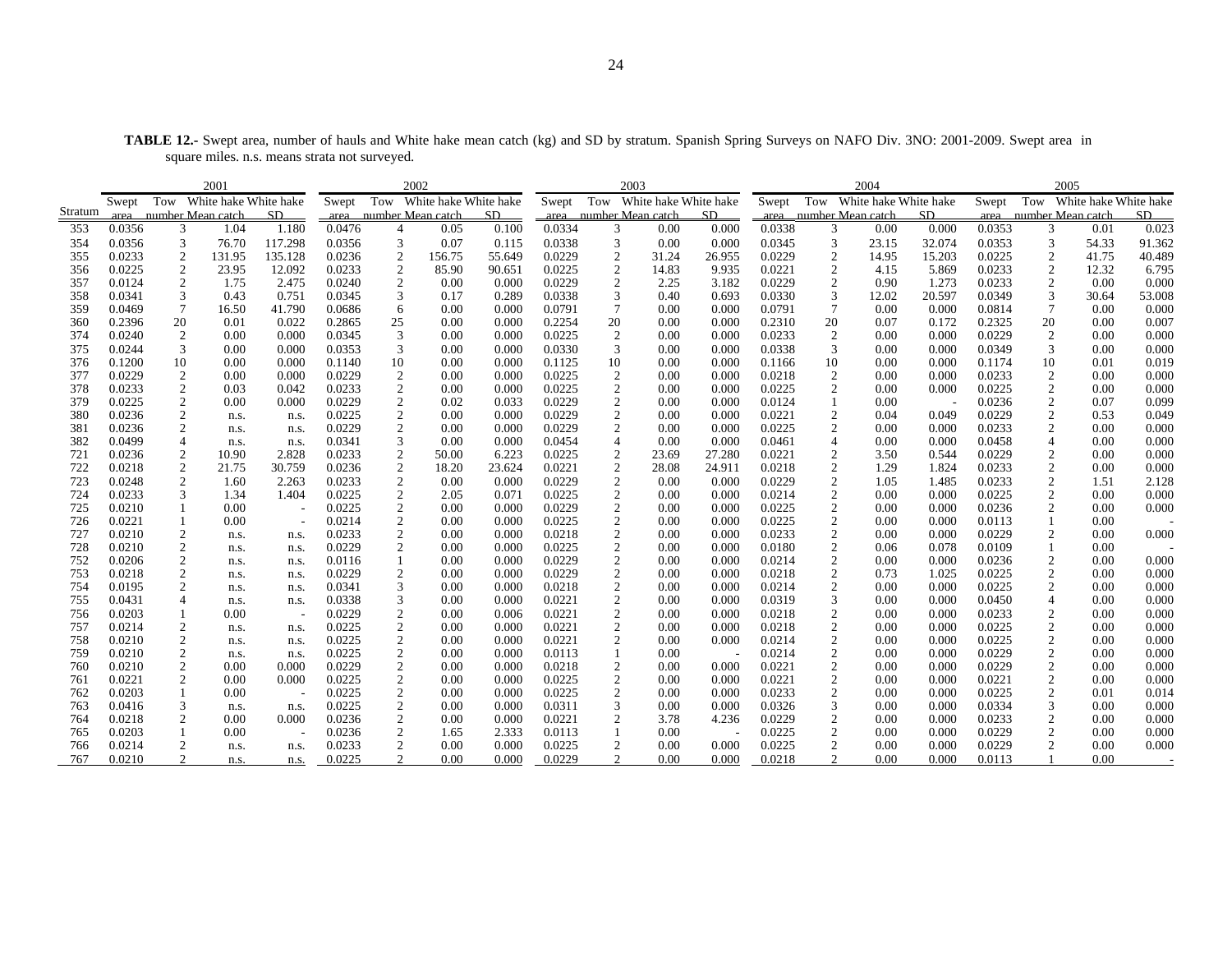| White<br>White<br>White hake<br>White hake<br>White hake<br>White<br>White<br>Tow<br>Tow<br>Tow<br>White<br>Tow<br>Swept<br>Swept<br>Swept<br>Swept<br>Stratum<br>hake<br>hake<br>hake<br>number<br>Mean catch<br>number Mean catch<br>number Mean catch<br>hake<br>area __ number hake Mean<br>area<br>area<br>area<br>3.245<br>0.0371<br>3<br>1.87<br>0.0364<br>0.00<br>0.000<br>0.0341<br>0.000<br>0.0345<br>0.000<br>353<br>3<br>3<br>0.00<br>3<br>0.00<br>3<br>354<br>0.0364<br>3<br>34.59<br>33.056<br>0.0364<br>3<br>5.726<br>0.0345<br>3<br>0.00<br>0.000<br>0.0338<br>3.736<br>14.76<br>9.30<br>$\boldsymbol{2}$<br>$\sqrt{2}$<br>0.0221<br>$\overline{2}$<br>$\frac{2}{2}$<br>355<br>0.0248<br>2.17<br>3.062<br>0.0240<br>0.00<br>0.000<br>5.86<br>8.280<br>0.0233<br>1.344<br>24.45<br>$\boldsymbol{2}$<br>$\mathbf{2}$<br>$\boldsymbol{2}$<br>0.0236<br>0.0229<br>6.329<br>356<br>0.0240<br>0.80<br>1.131<br>0.0240<br>0.00<br>0.000<br>6.03<br>8.521<br>6.13<br>$\overline{c}$<br>$\mathfrak{Z}$<br>357<br>0.0244<br>0.00<br>0.000<br>0.0360<br>4.02<br>6.957<br>0.0233<br>$\overline{2}$<br>0.72<br>1.011<br>0.0116<br>$\overline{2}$<br>6.08<br>2.967<br>$\overline{3}$<br>$\mathfrak{Z}$<br>3<br>3<br>358<br>0.0349<br>0.0345<br>0.0341<br>3.748<br>1.69<br>2.923<br>0.0368<br>1.54<br>2.662<br>0.00<br>0.000<br>2.16<br>$\overline{7}$<br>8<br>$\overline{7}$<br>0.0799<br>$\overline{7}$<br>0.0795<br>0.000<br>359<br>0.0975<br>6.29<br>10.192<br>0.0855<br>0.090<br>0.00<br>0.04<br>0.00<br>0.000<br>20<br>360<br>0.2340<br>19<br>0.2340<br>20<br>0.2273<br>20<br>0.00<br>0.000<br>0.2378<br>0.00<br>0.000<br>0.00<br>0.000<br>0.00<br>0.000<br>374<br>$\boldsymbol{2}$<br>$\overline{2}$<br>0.0233<br>$\overline{2}$<br>0.0225<br>$\sqrt{2}$<br>0.0236<br>0.00<br>0.000<br>0.0240<br>0.00<br>0.000<br>0.00<br>0.000<br>0.00<br>0.000<br>375<br>3<br>3<br>0.0334<br>3<br>0.0341<br>3<br>0.0364<br>0.00<br>0.000<br>0.0364<br>0.00<br>0.000<br>0.00<br>0.000<br>0.00<br>0.000<br>10<br>376<br>10<br>0.1129<br>10<br>0.1133<br>0.000<br>0.1219<br>0.00<br>0.000<br>0.1185<br>0.00<br>0.000<br>0.00<br>0.000<br>10<br>0.00<br>377<br>$\boldsymbol{2}$<br>0.0233<br>$\sqrt{2}$<br>0.0225<br>$\sqrt{2}$<br>0.0236<br>0.000<br>0.0240<br>$\overline{2}$<br>0.000<br>0.00<br>0.00<br>0.000<br>0.00<br>0.000<br>0.00<br>378<br>$\overline{2}$<br>$\overline{c}$<br>0.0240<br>$\overline{2}$<br>0.0229<br>$\overline{c}$<br>0.0240<br>0.00<br>0.000<br>0.0233<br>0.00<br>0.000<br>0.00<br>0.00<br>0.000<br>0.000<br>$\sqrt{2}$<br>$\sqrt{2}$<br>$\sqrt{2}$<br>$\sqrt{2}$<br>379<br>0.0236<br>0.0240<br>0.0229<br>0.0229<br>0.000<br>0.10<br>0.141<br>0.00<br>0.000<br>0.04<br>0.057<br>0.00<br>$\overline{c}$<br>$\sqrt{2}$<br>$\mathbf{2}$<br>380<br>0.0225<br>0.0229<br>$\mathbf{2}$<br>0.0229<br>0.15<br>0.212<br>0.0240<br>0.00<br>0.000<br>0.00<br>0.000<br>0.00<br>0.000<br>$\overline{c}$<br>$\sqrt{2}$<br>0.0229<br>$\overline{2}$<br>0.0229<br>$\sqrt{2}$<br>381<br>0.0229<br>0.00<br>0.000<br>0.0240<br>0.00<br>0.000<br>0.00<br>0.00<br>0.000<br>0.000<br>$\overline{4}$<br>$\overline{4}$<br>382<br>4<br>0.0458<br>$\overline{4}$<br>0.0469<br>0.00<br>0.000<br>0.0484<br>0.00<br>0.000<br>0.00<br>0.0450<br>0.00<br>0.000<br>0.000<br>721<br>2<br>6.901<br>0.0225<br>$\overline{2}$<br>0.00<br>0.0229<br>$\overline{2}$<br>0.0236<br>6.18<br>0.0116<br>$\mathbf{1}$<br>6.10<br>0.000<br>1.80<br>2.546<br>$\sim$<br>$\sqrt{2}$<br>$\sqrt{2}$<br>$\sqrt{2}$<br>722<br>$\boldsymbol{2}$<br>0.0206<br>0.0225<br>0.0240<br>0.00<br>0.000<br>0.0225<br>2.56<br>3.620<br>0.00<br>0.00<br>0.000<br>0.000<br>$\sqrt{2}$<br>$\overline{2}$<br>723<br>$\overline{c}$<br>$\mathbf{2}$<br>0.0225<br>0.0236<br>0.0240<br>0.0225<br>0.000<br>1.84<br>2.496<br>0.10<br>0.134<br>0.00<br>0.000<br>0.00<br>$\overline{c}$<br>$\sqrt{2}$<br>$\boldsymbol{2}$<br>$\boldsymbol{2}$<br>724<br>0.0233<br>0.00<br>0.000<br>0.0233<br>0.000<br>0.0221<br>0.00<br>0.0233<br>0.011<br>0.00<br>0.000<br>0.01<br>$\sqrt{2}$<br>$\sqrt{2}$<br>$\sqrt{2}$<br>$\sqrt{2}$<br>0.0229<br>0.0229<br>725<br>0.0233<br>0.51<br>0.714<br>0.0225<br>0.04<br>0.00<br>0.226<br>0.055<br>0.000<br>0.16<br>$\overline{2}$<br>726<br>0.0225<br>2<br>0.0229<br>$\boldsymbol{2}$<br>0.0225<br>0.0229<br>2<br>0.00<br>0.000<br>0.14<br>0.193<br>0.00<br>0.000<br>0.00<br>0.000<br>$\sqrt{2}$<br>$\sqrt{2}$<br>$\sqrt{2}$<br>727<br>0.0225<br>0.0240<br>0.0221<br>0.0113<br>$\mathbf{1}$<br>0.00<br>0.000<br>0.00<br>0.000<br>0.00<br>0.000<br>0.00<br>728<br>$\sqrt{2}$<br>$\sqrt{2}$<br>0.0221<br>$\mathfrak{2}$<br>0.0229<br>$\overline{c}$<br>0.0225<br>0.00<br>0.000<br>0.0225<br>0.000<br>0.00<br>0.00<br>0.000<br>0.00<br>0.000<br>$\sqrt{2}$<br>$\overline{\mathbf{c}}$<br>$\sqrt{2}$<br>752<br>0.0225<br>0.0218<br>0.0229<br>$\overline{2}$<br>0.0225<br>0.00<br>0.00<br>0.00<br>0.000<br>0.00<br>0.000<br>0.000<br>0.000<br>$\sqrt{2}$<br>$\sqrt{2}$<br>$\overline{2}$<br>753<br>0.0225<br>0.0225<br>0.0221<br>0.0116<br>0.00<br>0.00<br>0.000<br>0.00<br>0.000<br>0.00<br>0.000<br>754<br>2<br>$\sqrt{2}$<br>0.0225<br>0.0225<br>0.0218<br>$\overline{c}$<br>0.0113<br>0.00<br>0.000<br>0.00<br>0.000<br>0.00<br>0.000<br>$\mathbf{1}$<br>0.00<br>$\overline{3}$<br>$\mathfrak z$<br>755<br>0.0338<br>0.0338<br>0.0431<br>$\overline{4}$<br>$\mathbf{1}$<br>0.00<br>0.000<br>0.00<br>0.000<br>0.00<br>0.000<br>0.0116<br>0.00<br>$\overline{2}$<br>$\mathbf{2}$<br>$\overline{2}$<br>0.0225<br>$\overline{2}$<br>756<br>0.0229<br>0.0225<br>0.0218<br>0.000<br>0.00<br>0.000<br>0.00<br>0.000<br>0.00<br>0.000<br>0.00<br>$\sqrt{2}$<br>757<br>0.0225<br>2<br>0.0229<br>0.0221<br>$\overline{2}$<br>0.0229<br>$\overline{c}$<br>0.00<br>0.000<br>0.00<br>0.000<br>0.00<br>0.000<br>0.00<br>0.000 |     |        | 2006 |       |        |              | 2007 |       |  | 2008 |       |        | 2009 |  |
|-----------------------------------------------------------------------------------------------------------------------------------------------------------------------------------------------------------------------------------------------------------------------------------------------------------------------------------------------------------------------------------------------------------------------------------------------------------------------------------------------------------------------------------------------------------------------------------------------------------------------------------------------------------------------------------------------------------------------------------------------------------------------------------------------------------------------------------------------------------------------------------------------------------------------------------------------------------------------------------------------------------------------------------------------------------------------------------------------------------------------------------------------------------------------------------------------------------------------------------------------------------------------------------------------------------------------------------------------------------------------------------------------------------------------------------------------------------------------------------------------------------------------------------------------------------------------------------------------------------------------------------------------------------------------------------------------------------------------------------------------------------------------------------------------------------------------------------------------------------------------------------------------------------------------------------------------------------------------------------------------------------------------------------------------------------------------------------------------------------------------------------------------------------------------------------------------------------------------------------------------------------------------------------------------------------------------------------------------------------------------------------------------------------------------------------------------------------------------------------------------------------------------------------------------------------------------------------------------------------------------------------------------------------------------------------------------------------------------------------------------------------------------------------------------------------------------------------------------------------------------------------------------------------------------------------------------------------------------------------------------------------------------------------------------------------------------------------------------------------------------------------------------------------------------------------------------------------------------------------------------------------------------------------------------------------------------------------------------------------------------------------------------------------------------------------------------------------------------------------------------------------------------------------------------------------------------------------------------------------------------------------------------------------------------------------------------------------------------------------------------------------------------------------------------------------------------------------------------------------------------------------------------------------------------------------------------------------------------------------------------------------------------------------------------------------------------------------------------------------------------------------------------------------------------------------------------------------------------------------------------------------------------------------------------------------------------------------------------------------------------------------------------------------------------------------------------------------------------------------------------------------------------------------------------------------------------------------------------------------------------------------------------------------------------------------------------------------------------------------------------------------------------------------------------------------------------------------------------------------------------------------------------------------------------------------------------------------------------------------------------------------------------------------------------------------------------------------------------------------------------------------------------------------------------------------------------------------------------------------------------------------------------------------------------------------------------------------------------------------------------------------------------------------------------------------------------------------------------------------------------------------------------------------------------------------------------------------------------------------------------------------------------------------------------------------------------------------------------------------------------------------------------------------|-----|--------|------|-------|--------|--------------|------|-------|--|------|-------|--------|------|--|
|                                                                                                                                                                                                                                                                                                                                                                                                                                                                                                                                                                                                                                                                                                                                                                                                                                                                                                                                                                                                                                                                                                                                                                                                                                                                                                                                                                                                                                                                                                                                                                                                                                                                                                                                                                                                                                                                                                                                                                                                                                                                                                                                                                                                                                                                                                                                                                                                                                                                                                                                                                                                                                                                                                                                                                                                                                                                                                                                                                                                                                                                                                                                                                                                                                                                                                                                                                                                                                                                                                                                                                                                                                                                                                                                                                                                                                                                                                                                                                                                                                                                                                                                                                                                                                                                                                                                                                                                                                                                                                                                                                                                                                                                                                                                                                                                                                                                                                                                                                                                                                                                                                                                                                                                                                                                                                                                                                                                                                                                                                                                                                                                                                                                                                                                                                                   |     |        |      |       |        |              |      |       |  |      |       |        |      |  |
|                                                                                                                                                                                                                                                                                                                                                                                                                                                                                                                                                                                                                                                                                                                                                                                                                                                                                                                                                                                                                                                                                                                                                                                                                                                                                                                                                                                                                                                                                                                                                                                                                                                                                                                                                                                                                                                                                                                                                                                                                                                                                                                                                                                                                                                                                                                                                                                                                                                                                                                                                                                                                                                                                                                                                                                                                                                                                                                                                                                                                                                                                                                                                                                                                                                                                                                                                                                                                                                                                                                                                                                                                                                                                                                                                                                                                                                                                                                                                                                                                                                                                                                                                                                                                                                                                                                                                                                                                                                                                                                                                                                                                                                                                                                                                                                                                                                                                                                                                                                                                                                                                                                                                                                                                                                                                                                                                                                                                                                                                                                                                                                                                                                                                                                                                                                   |     |        |      |       |        |              |      |       |  |      |       |        |      |  |
|                                                                                                                                                                                                                                                                                                                                                                                                                                                                                                                                                                                                                                                                                                                                                                                                                                                                                                                                                                                                                                                                                                                                                                                                                                                                                                                                                                                                                                                                                                                                                                                                                                                                                                                                                                                                                                                                                                                                                                                                                                                                                                                                                                                                                                                                                                                                                                                                                                                                                                                                                                                                                                                                                                                                                                                                                                                                                                                                                                                                                                                                                                                                                                                                                                                                                                                                                                                                                                                                                                                                                                                                                                                                                                                                                                                                                                                                                                                                                                                                                                                                                                                                                                                                                                                                                                                                                                                                                                                                                                                                                                                                                                                                                                                                                                                                                                                                                                                                                                                                                                                                                                                                                                                                                                                                                                                                                                                                                                                                                                                                                                                                                                                                                                                                                                                   |     |        |      |       |        |              |      |       |  |      |       |        |      |  |
|                                                                                                                                                                                                                                                                                                                                                                                                                                                                                                                                                                                                                                                                                                                                                                                                                                                                                                                                                                                                                                                                                                                                                                                                                                                                                                                                                                                                                                                                                                                                                                                                                                                                                                                                                                                                                                                                                                                                                                                                                                                                                                                                                                                                                                                                                                                                                                                                                                                                                                                                                                                                                                                                                                                                                                                                                                                                                                                                                                                                                                                                                                                                                                                                                                                                                                                                                                                                                                                                                                                                                                                                                                                                                                                                                                                                                                                                                                                                                                                                                                                                                                                                                                                                                                                                                                                                                                                                                                                                                                                                                                                                                                                                                                                                                                                                                                                                                                                                                                                                                                                                                                                                                                                                                                                                                                                                                                                                                                                                                                                                                                                                                                                                                                                                                                                   |     |        |      |       |        |              |      |       |  |      |       |        |      |  |
|                                                                                                                                                                                                                                                                                                                                                                                                                                                                                                                                                                                                                                                                                                                                                                                                                                                                                                                                                                                                                                                                                                                                                                                                                                                                                                                                                                                                                                                                                                                                                                                                                                                                                                                                                                                                                                                                                                                                                                                                                                                                                                                                                                                                                                                                                                                                                                                                                                                                                                                                                                                                                                                                                                                                                                                                                                                                                                                                                                                                                                                                                                                                                                                                                                                                                                                                                                                                                                                                                                                                                                                                                                                                                                                                                                                                                                                                                                                                                                                                                                                                                                                                                                                                                                                                                                                                                                                                                                                                                                                                                                                                                                                                                                                                                                                                                                                                                                                                                                                                                                                                                                                                                                                                                                                                                                                                                                                                                                                                                                                                                                                                                                                                                                                                                                                   |     |        |      |       |        |              |      |       |  |      |       |        |      |  |
|                                                                                                                                                                                                                                                                                                                                                                                                                                                                                                                                                                                                                                                                                                                                                                                                                                                                                                                                                                                                                                                                                                                                                                                                                                                                                                                                                                                                                                                                                                                                                                                                                                                                                                                                                                                                                                                                                                                                                                                                                                                                                                                                                                                                                                                                                                                                                                                                                                                                                                                                                                                                                                                                                                                                                                                                                                                                                                                                                                                                                                                                                                                                                                                                                                                                                                                                                                                                                                                                                                                                                                                                                                                                                                                                                                                                                                                                                                                                                                                                                                                                                                                                                                                                                                                                                                                                                                                                                                                                                                                                                                                                                                                                                                                                                                                                                                                                                                                                                                                                                                                                                                                                                                                                                                                                                                                                                                                                                                                                                                                                                                                                                                                                                                                                                                                   |     |        |      |       |        |              |      |       |  |      |       |        |      |  |
|                                                                                                                                                                                                                                                                                                                                                                                                                                                                                                                                                                                                                                                                                                                                                                                                                                                                                                                                                                                                                                                                                                                                                                                                                                                                                                                                                                                                                                                                                                                                                                                                                                                                                                                                                                                                                                                                                                                                                                                                                                                                                                                                                                                                                                                                                                                                                                                                                                                                                                                                                                                                                                                                                                                                                                                                                                                                                                                                                                                                                                                                                                                                                                                                                                                                                                                                                                                                                                                                                                                                                                                                                                                                                                                                                                                                                                                                                                                                                                                                                                                                                                                                                                                                                                                                                                                                                                                                                                                                                                                                                                                                                                                                                                                                                                                                                                                                                                                                                                                                                                                                                                                                                                                                                                                                                                                                                                                                                                                                                                                                                                                                                                                                                                                                                                                   |     |        |      |       |        |              |      |       |  |      |       |        |      |  |
|                                                                                                                                                                                                                                                                                                                                                                                                                                                                                                                                                                                                                                                                                                                                                                                                                                                                                                                                                                                                                                                                                                                                                                                                                                                                                                                                                                                                                                                                                                                                                                                                                                                                                                                                                                                                                                                                                                                                                                                                                                                                                                                                                                                                                                                                                                                                                                                                                                                                                                                                                                                                                                                                                                                                                                                                                                                                                                                                                                                                                                                                                                                                                                                                                                                                                                                                                                                                                                                                                                                                                                                                                                                                                                                                                                                                                                                                                                                                                                                                                                                                                                                                                                                                                                                                                                                                                                                                                                                                                                                                                                                                                                                                                                                                                                                                                                                                                                                                                                                                                                                                                                                                                                                                                                                                                                                                                                                                                                                                                                                                                                                                                                                                                                                                                                                   |     |        |      |       |        |              |      |       |  |      |       |        |      |  |
|                                                                                                                                                                                                                                                                                                                                                                                                                                                                                                                                                                                                                                                                                                                                                                                                                                                                                                                                                                                                                                                                                                                                                                                                                                                                                                                                                                                                                                                                                                                                                                                                                                                                                                                                                                                                                                                                                                                                                                                                                                                                                                                                                                                                                                                                                                                                                                                                                                                                                                                                                                                                                                                                                                                                                                                                                                                                                                                                                                                                                                                                                                                                                                                                                                                                                                                                                                                                                                                                                                                                                                                                                                                                                                                                                                                                                                                                                                                                                                                                                                                                                                                                                                                                                                                                                                                                                                                                                                                                                                                                                                                                                                                                                                                                                                                                                                                                                                                                                                                                                                                                                                                                                                                                                                                                                                                                                                                                                                                                                                                                                                                                                                                                                                                                                                                   |     |        |      |       |        |              |      |       |  |      |       |        |      |  |
|                                                                                                                                                                                                                                                                                                                                                                                                                                                                                                                                                                                                                                                                                                                                                                                                                                                                                                                                                                                                                                                                                                                                                                                                                                                                                                                                                                                                                                                                                                                                                                                                                                                                                                                                                                                                                                                                                                                                                                                                                                                                                                                                                                                                                                                                                                                                                                                                                                                                                                                                                                                                                                                                                                                                                                                                                                                                                                                                                                                                                                                                                                                                                                                                                                                                                                                                                                                                                                                                                                                                                                                                                                                                                                                                                                                                                                                                                                                                                                                                                                                                                                                                                                                                                                                                                                                                                                                                                                                                                                                                                                                                                                                                                                                                                                                                                                                                                                                                                                                                                                                                                                                                                                                                                                                                                                                                                                                                                                                                                                                                                                                                                                                                                                                                                                                   |     |        |      |       |        |              |      |       |  |      |       |        |      |  |
|                                                                                                                                                                                                                                                                                                                                                                                                                                                                                                                                                                                                                                                                                                                                                                                                                                                                                                                                                                                                                                                                                                                                                                                                                                                                                                                                                                                                                                                                                                                                                                                                                                                                                                                                                                                                                                                                                                                                                                                                                                                                                                                                                                                                                                                                                                                                                                                                                                                                                                                                                                                                                                                                                                                                                                                                                                                                                                                                                                                                                                                                                                                                                                                                                                                                                                                                                                                                                                                                                                                                                                                                                                                                                                                                                                                                                                                                                                                                                                                                                                                                                                                                                                                                                                                                                                                                                                                                                                                                                                                                                                                                                                                                                                                                                                                                                                                                                                                                                                                                                                                                                                                                                                                                                                                                                                                                                                                                                                                                                                                                                                                                                                                                                                                                                                                   |     |        |      |       |        |              |      |       |  |      |       |        |      |  |
|                                                                                                                                                                                                                                                                                                                                                                                                                                                                                                                                                                                                                                                                                                                                                                                                                                                                                                                                                                                                                                                                                                                                                                                                                                                                                                                                                                                                                                                                                                                                                                                                                                                                                                                                                                                                                                                                                                                                                                                                                                                                                                                                                                                                                                                                                                                                                                                                                                                                                                                                                                                                                                                                                                                                                                                                                                                                                                                                                                                                                                                                                                                                                                                                                                                                                                                                                                                                                                                                                                                                                                                                                                                                                                                                                                                                                                                                                                                                                                                                                                                                                                                                                                                                                                                                                                                                                                                                                                                                                                                                                                                                                                                                                                                                                                                                                                                                                                                                                                                                                                                                                                                                                                                                                                                                                                                                                                                                                                                                                                                                                                                                                                                                                                                                                                                   |     |        |      |       |        |              |      |       |  |      |       |        |      |  |
|                                                                                                                                                                                                                                                                                                                                                                                                                                                                                                                                                                                                                                                                                                                                                                                                                                                                                                                                                                                                                                                                                                                                                                                                                                                                                                                                                                                                                                                                                                                                                                                                                                                                                                                                                                                                                                                                                                                                                                                                                                                                                                                                                                                                                                                                                                                                                                                                                                                                                                                                                                                                                                                                                                                                                                                                                                                                                                                                                                                                                                                                                                                                                                                                                                                                                                                                                                                                                                                                                                                                                                                                                                                                                                                                                                                                                                                                                                                                                                                                                                                                                                                                                                                                                                                                                                                                                                                                                                                                                                                                                                                                                                                                                                                                                                                                                                                                                                                                                                                                                                                                                                                                                                                                                                                                                                                                                                                                                                                                                                                                                                                                                                                                                                                                                                                   |     |        |      |       |        |              |      |       |  |      |       |        |      |  |
|                                                                                                                                                                                                                                                                                                                                                                                                                                                                                                                                                                                                                                                                                                                                                                                                                                                                                                                                                                                                                                                                                                                                                                                                                                                                                                                                                                                                                                                                                                                                                                                                                                                                                                                                                                                                                                                                                                                                                                                                                                                                                                                                                                                                                                                                                                                                                                                                                                                                                                                                                                                                                                                                                                                                                                                                                                                                                                                                                                                                                                                                                                                                                                                                                                                                                                                                                                                                                                                                                                                                                                                                                                                                                                                                                                                                                                                                                                                                                                                                                                                                                                                                                                                                                                                                                                                                                                                                                                                                                                                                                                                                                                                                                                                                                                                                                                                                                                                                                                                                                                                                                                                                                                                                                                                                                                                                                                                                                                                                                                                                                                                                                                                                                                                                                                                   |     |        |      |       |        |              |      |       |  |      |       |        |      |  |
|                                                                                                                                                                                                                                                                                                                                                                                                                                                                                                                                                                                                                                                                                                                                                                                                                                                                                                                                                                                                                                                                                                                                                                                                                                                                                                                                                                                                                                                                                                                                                                                                                                                                                                                                                                                                                                                                                                                                                                                                                                                                                                                                                                                                                                                                                                                                                                                                                                                                                                                                                                                                                                                                                                                                                                                                                                                                                                                                                                                                                                                                                                                                                                                                                                                                                                                                                                                                                                                                                                                                                                                                                                                                                                                                                                                                                                                                                                                                                                                                                                                                                                                                                                                                                                                                                                                                                                                                                                                                                                                                                                                                                                                                                                                                                                                                                                                                                                                                                                                                                                                                                                                                                                                                                                                                                                                                                                                                                                                                                                                                                                                                                                                                                                                                                                                   |     |        |      |       |        |              |      |       |  |      |       |        |      |  |
|                                                                                                                                                                                                                                                                                                                                                                                                                                                                                                                                                                                                                                                                                                                                                                                                                                                                                                                                                                                                                                                                                                                                                                                                                                                                                                                                                                                                                                                                                                                                                                                                                                                                                                                                                                                                                                                                                                                                                                                                                                                                                                                                                                                                                                                                                                                                                                                                                                                                                                                                                                                                                                                                                                                                                                                                                                                                                                                                                                                                                                                                                                                                                                                                                                                                                                                                                                                                                                                                                                                                                                                                                                                                                                                                                                                                                                                                                                                                                                                                                                                                                                                                                                                                                                                                                                                                                                                                                                                                                                                                                                                                                                                                                                                                                                                                                                                                                                                                                                                                                                                                                                                                                                                                                                                                                                                                                                                                                                                                                                                                                                                                                                                                                                                                                                                   |     |        |      |       |        |              |      |       |  |      |       |        |      |  |
|                                                                                                                                                                                                                                                                                                                                                                                                                                                                                                                                                                                                                                                                                                                                                                                                                                                                                                                                                                                                                                                                                                                                                                                                                                                                                                                                                                                                                                                                                                                                                                                                                                                                                                                                                                                                                                                                                                                                                                                                                                                                                                                                                                                                                                                                                                                                                                                                                                                                                                                                                                                                                                                                                                                                                                                                                                                                                                                                                                                                                                                                                                                                                                                                                                                                                                                                                                                                                                                                                                                                                                                                                                                                                                                                                                                                                                                                                                                                                                                                                                                                                                                                                                                                                                                                                                                                                                                                                                                                                                                                                                                                                                                                                                                                                                                                                                                                                                                                                                                                                                                                                                                                                                                                                                                                                                                                                                                                                                                                                                                                                                                                                                                                                                                                                                                   |     |        |      |       |        |              |      |       |  |      |       |        |      |  |
|                                                                                                                                                                                                                                                                                                                                                                                                                                                                                                                                                                                                                                                                                                                                                                                                                                                                                                                                                                                                                                                                                                                                                                                                                                                                                                                                                                                                                                                                                                                                                                                                                                                                                                                                                                                                                                                                                                                                                                                                                                                                                                                                                                                                                                                                                                                                                                                                                                                                                                                                                                                                                                                                                                                                                                                                                                                                                                                                                                                                                                                                                                                                                                                                                                                                                                                                                                                                                                                                                                                                                                                                                                                                                                                                                                                                                                                                                                                                                                                                                                                                                                                                                                                                                                                                                                                                                                                                                                                                                                                                                                                                                                                                                                                                                                                                                                                                                                                                                                                                                                                                                                                                                                                                                                                                                                                                                                                                                                                                                                                                                                                                                                                                                                                                                                                   |     |        |      |       |        |              |      |       |  |      |       |        |      |  |
|                                                                                                                                                                                                                                                                                                                                                                                                                                                                                                                                                                                                                                                                                                                                                                                                                                                                                                                                                                                                                                                                                                                                                                                                                                                                                                                                                                                                                                                                                                                                                                                                                                                                                                                                                                                                                                                                                                                                                                                                                                                                                                                                                                                                                                                                                                                                                                                                                                                                                                                                                                                                                                                                                                                                                                                                                                                                                                                                                                                                                                                                                                                                                                                                                                                                                                                                                                                                                                                                                                                                                                                                                                                                                                                                                                                                                                                                                                                                                                                                                                                                                                                                                                                                                                                                                                                                                                                                                                                                                                                                                                                                                                                                                                                                                                                                                                                                                                                                                                                                                                                                                                                                                                                                                                                                                                                                                                                                                                                                                                                                                                                                                                                                                                                                                                                   |     |        |      |       |        |              |      |       |  |      |       |        |      |  |
|                                                                                                                                                                                                                                                                                                                                                                                                                                                                                                                                                                                                                                                                                                                                                                                                                                                                                                                                                                                                                                                                                                                                                                                                                                                                                                                                                                                                                                                                                                                                                                                                                                                                                                                                                                                                                                                                                                                                                                                                                                                                                                                                                                                                                                                                                                                                                                                                                                                                                                                                                                                                                                                                                                                                                                                                                                                                                                                                                                                                                                                                                                                                                                                                                                                                                                                                                                                                                                                                                                                                                                                                                                                                                                                                                                                                                                                                                                                                                                                                                                                                                                                                                                                                                                                                                                                                                                                                                                                                                                                                                                                                                                                                                                                                                                                                                                                                                                                                                                                                                                                                                                                                                                                                                                                                                                                                                                                                                                                                                                                                                                                                                                                                                                                                                                                   |     |        |      |       |        |              |      |       |  |      |       |        |      |  |
|                                                                                                                                                                                                                                                                                                                                                                                                                                                                                                                                                                                                                                                                                                                                                                                                                                                                                                                                                                                                                                                                                                                                                                                                                                                                                                                                                                                                                                                                                                                                                                                                                                                                                                                                                                                                                                                                                                                                                                                                                                                                                                                                                                                                                                                                                                                                                                                                                                                                                                                                                                                                                                                                                                                                                                                                                                                                                                                                                                                                                                                                                                                                                                                                                                                                                                                                                                                                                                                                                                                                                                                                                                                                                                                                                                                                                                                                                                                                                                                                                                                                                                                                                                                                                                                                                                                                                                                                                                                                                                                                                                                                                                                                                                                                                                                                                                                                                                                                                                                                                                                                                                                                                                                                                                                                                                                                                                                                                                                                                                                                                                                                                                                                                                                                                                                   |     |        |      |       |        |              |      |       |  |      |       |        |      |  |
|                                                                                                                                                                                                                                                                                                                                                                                                                                                                                                                                                                                                                                                                                                                                                                                                                                                                                                                                                                                                                                                                                                                                                                                                                                                                                                                                                                                                                                                                                                                                                                                                                                                                                                                                                                                                                                                                                                                                                                                                                                                                                                                                                                                                                                                                                                                                                                                                                                                                                                                                                                                                                                                                                                                                                                                                                                                                                                                                                                                                                                                                                                                                                                                                                                                                                                                                                                                                                                                                                                                                                                                                                                                                                                                                                                                                                                                                                                                                                                                                                                                                                                                                                                                                                                                                                                                                                                                                                                                                                                                                                                                                                                                                                                                                                                                                                                                                                                                                                                                                                                                                                                                                                                                                                                                                                                                                                                                                                                                                                                                                                                                                                                                                                                                                                                                   |     |        |      |       |        |              |      |       |  |      |       |        |      |  |
|                                                                                                                                                                                                                                                                                                                                                                                                                                                                                                                                                                                                                                                                                                                                                                                                                                                                                                                                                                                                                                                                                                                                                                                                                                                                                                                                                                                                                                                                                                                                                                                                                                                                                                                                                                                                                                                                                                                                                                                                                                                                                                                                                                                                                                                                                                                                                                                                                                                                                                                                                                                                                                                                                                                                                                                                                                                                                                                                                                                                                                                                                                                                                                                                                                                                                                                                                                                                                                                                                                                                                                                                                                                                                                                                                                                                                                                                                                                                                                                                                                                                                                                                                                                                                                                                                                                                                                                                                                                                                                                                                                                                                                                                                                                                                                                                                                                                                                                                                                                                                                                                                                                                                                                                                                                                                                                                                                                                                                                                                                                                                                                                                                                                                                                                                                                   |     |        |      |       |        |              |      |       |  |      |       |        |      |  |
|                                                                                                                                                                                                                                                                                                                                                                                                                                                                                                                                                                                                                                                                                                                                                                                                                                                                                                                                                                                                                                                                                                                                                                                                                                                                                                                                                                                                                                                                                                                                                                                                                                                                                                                                                                                                                                                                                                                                                                                                                                                                                                                                                                                                                                                                                                                                                                                                                                                                                                                                                                                                                                                                                                                                                                                                                                                                                                                                                                                                                                                                                                                                                                                                                                                                                                                                                                                                                                                                                                                                                                                                                                                                                                                                                                                                                                                                                                                                                                                                                                                                                                                                                                                                                                                                                                                                                                                                                                                                                                                                                                                                                                                                                                                                                                                                                                                                                                                                                                                                                                                                                                                                                                                                                                                                                                                                                                                                                                                                                                                                                                                                                                                                                                                                                                                   |     |        |      |       |        |              |      |       |  |      |       |        |      |  |
|                                                                                                                                                                                                                                                                                                                                                                                                                                                                                                                                                                                                                                                                                                                                                                                                                                                                                                                                                                                                                                                                                                                                                                                                                                                                                                                                                                                                                                                                                                                                                                                                                                                                                                                                                                                                                                                                                                                                                                                                                                                                                                                                                                                                                                                                                                                                                                                                                                                                                                                                                                                                                                                                                                                                                                                                                                                                                                                                                                                                                                                                                                                                                                                                                                                                                                                                                                                                                                                                                                                                                                                                                                                                                                                                                                                                                                                                                                                                                                                                                                                                                                                                                                                                                                                                                                                                                                                                                                                                                                                                                                                                                                                                                                                                                                                                                                                                                                                                                                                                                                                                                                                                                                                                                                                                                                                                                                                                                                                                                                                                                                                                                                                                                                                                                                                   |     |        |      |       |        |              |      |       |  |      |       |        |      |  |
|                                                                                                                                                                                                                                                                                                                                                                                                                                                                                                                                                                                                                                                                                                                                                                                                                                                                                                                                                                                                                                                                                                                                                                                                                                                                                                                                                                                                                                                                                                                                                                                                                                                                                                                                                                                                                                                                                                                                                                                                                                                                                                                                                                                                                                                                                                                                                                                                                                                                                                                                                                                                                                                                                                                                                                                                                                                                                                                                                                                                                                                                                                                                                                                                                                                                                                                                                                                                                                                                                                                                                                                                                                                                                                                                                                                                                                                                                                                                                                                                                                                                                                                                                                                                                                                                                                                                                                                                                                                                                                                                                                                                                                                                                                                                                                                                                                                                                                                                                                                                                                                                                                                                                                                                                                                                                                                                                                                                                                                                                                                                                                                                                                                                                                                                                                                   |     |        |      |       |        |              |      |       |  |      |       |        |      |  |
|                                                                                                                                                                                                                                                                                                                                                                                                                                                                                                                                                                                                                                                                                                                                                                                                                                                                                                                                                                                                                                                                                                                                                                                                                                                                                                                                                                                                                                                                                                                                                                                                                                                                                                                                                                                                                                                                                                                                                                                                                                                                                                                                                                                                                                                                                                                                                                                                                                                                                                                                                                                                                                                                                                                                                                                                                                                                                                                                                                                                                                                                                                                                                                                                                                                                                                                                                                                                                                                                                                                                                                                                                                                                                                                                                                                                                                                                                                                                                                                                                                                                                                                                                                                                                                                                                                                                                                                                                                                                                                                                                                                                                                                                                                                                                                                                                                                                                                                                                                                                                                                                                                                                                                                                                                                                                                                                                                                                                                                                                                                                                                                                                                                                                                                                                                                   |     |        |      |       |        |              |      |       |  |      |       |        |      |  |
|                                                                                                                                                                                                                                                                                                                                                                                                                                                                                                                                                                                                                                                                                                                                                                                                                                                                                                                                                                                                                                                                                                                                                                                                                                                                                                                                                                                                                                                                                                                                                                                                                                                                                                                                                                                                                                                                                                                                                                                                                                                                                                                                                                                                                                                                                                                                                                                                                                                                                                                                                                                                                                                                                                                                                                                                                                                                                                                                                                                                                                                                                                                                                                                                                                                                                                                                                                                                                                                                                                                                                                                                                                                                                                                                                                                                                                                                                                                                                                                                                                                                                                                                                                                                                                                                                                                                                                                                                                                                                                                                                                                                                                                                                                                                                                                                                                                                                                                                                                                                                                                                                                                                                                                                                                                                                                                                                                                                                                                                                                                                                                                                                                                                                                                                                                                   |     |        |      |       |        |              |      |       |  |      |       |        |      |  |
|                                                                                                                                                                                                                                                                                                                                                                                                                                                                                                                                                                                                                                                                                                                                                                                                                                                                                                                                                                                                                                                                                                                                                                                                                                                                                                                                                                                                                                                                                                                                                                                                                                                                                                                                                                                                                                                                                                                                                                                                                                                                                                                                                                                                                                                                                                                                                                                                                                                                                                                                                                                                                                                                                                                                                                                                                                                                                                                                                                                                                                                                                                                                                                                                                                                                                                                                                                                                                                                                                                                                                                                                                                                                                                                                                                                                                                                                                                                                                                                                                                                                                                                                                                                                                                                                                                                                                                                                                                                                                                                                                                                                                                                                                                                                                                                                                                                                                                                                                                                                                                                                                                                                                                                                                                                                                                                                                                                                                                                                                                                                                                                                                                                                                                                                                                                   |     |        |      |       |        |              |      |       |  |      |       |        |      |  |
|                                                                                                                                                                                                                                                                                                                                                                                                                                                                                                                                                                                                                                                                                                                                                                                                                                                                                                                                                                                                                                                                                                                                                                                                                                                                                                                                                                                                                                                                                                                                                                                                                                                                                                                                                                                                                                                                                                                                                                                                                                                                                                                                                                                                                                                                                                                                                                                                                                                                                                                                                                                                                                                                                                                                                                                                                                                                                                                                                                                                                                                                                                                                                                                                                                                                                                                                                                                                                                                                                                                                                                                                                                                                                                                                                                                                                                                                                                                                                                                                                                                                                                                                                                                                                                                                                                                                                                                                                                                                                                                                                                                                                                                                                                                                                                                                                                                                                                                                                                                                                                                                                                                                                                                                                                                                                                                                                                                                                                                                                                                                                                                                                                                                                                                                                                                   |     |        |      |       |        |              |      |       |  |      |       |        |      |  |
|                                                                                                                                                                                                                                                                                                                                                                                                                                                                                                                                                                                                                                                                                                                                                                                                                                                                                                                                                                                                                                                                                                                                                                                                                                                                                                                                                                                                                                                                                                                                                                                                                                                                                                                                                                                                                                                                                                                                                                                                                                                                                                                                                                                                                                                                                                                                                                                                                                                                                                                                                                                                                                                                                                                                                                                                                                                                                                                                                                                                                                                                                                                                                                                                                                                                                                                                                                                                                                                                                                                                                                                                                                                                                                                                                                                                                                                                                                                                                                                                                                                                                                                                                                                                                                                                                                                                                                                                                                                                                                                                                                                                                                                                                                                                                                                                                                                                                                                                                                                                                                                                                                                                                                                                                                                                                                                                                                                                                                                                                                                                                                                                                                                                                                                                                                                   |     |        |      |       |        |              |      |       |  |      |       |        |      |  |
|                                                                                                                                                                                                                                                                                                                                                                                                                                                                                                                                                                                                                                                                                                                                                                                                                                                                                                                                                                                                                                                                                                                                                                                                                                                                                                                                                                                                                                                                                                                                                                                                                                                                                                                                                                                                                                                                                                                                                                                                                                                                                                                                                                                                                                                                                                                                                                                                                                                                                                                                                                                                                                                                                                                                                                                                                                                                                                                                                                                                                                                                                                                                                                                                                                                                                                                                                                                                                                                                                                                                                                                                                                                                                                                                                                                                                                                                                                                                                                                                                                                                                                                                                                                                                                                                                                                                                                                                                                                                                                                                                                                                                                                                                                                                                                                                                                                                                                                                                                                                                                                                                                                                                                                                                                                                                                                                                                                                                                                                                                                                                                                                                                                                                                                                                                                   |     |        |      |       |        |              |      |       |  |      |       |        |      |  |
| 0.0218                                                                                                                                                                                                                                                                                                                                                                                                                                                                                                                                                                                                                                                                                                                                                                                                                                                                                                                                                                                                                                                                                                                                                                                                                                                                                                                                                                                                                                                                                                                                                                                                                                                                                                                                                                                                                                                                                                                                                                                                                                                                                                                                                                                                                                                                                                                                                                                                                                                                                                                                                                                                                                                                                                                                                                                                                                                                                                                                                                                                                                                                                                                                                                                                                                                                                                                                                                                                                                                                                                                                                                                                                                                                                                                                                                                                                                                                                                                                                                                                                                                                                                                                                                                                                                                                                                                                                                                                                                                                                                                                                                                                                                                                                                                                                                                                                                                                                                                                                                                                                                                                                                                                                                                                                                                                                                                                                                                                                                                                                                                                                                                                                                                                                                                                                                            | 758 | 0.0225 | 0.00 | 0.000 | 0.0225 | $\mathbf{2}$ | 0.00 | 0.000 |  | 0.00 | 0.000 | 0.0225 | 0.00 |  |
| $\sqrt{2}$<br>$\boldsymbol{2}$<br>$\mathbf{2}$<br>0.000<br>2<br>$\overline{2}$<br>759<br>0.0225<br>0.0221<br>0.0113<br>0.00<br>0.000<br>0.00<br>0.000<br>0.00                                                                                                                                                                                                                                                                                                                                                                                                                                                                                                                                                                                                                                                                                                                                                                                                                                                                                                                                                                                                                                                                                                                                                                                                                                                                                                                                                                                                                                                                                                                                                                                                                                                                                                                                                                                                                                                                                                                                                                                                                                                                                                                                                                                                                                                                                                                                                                                                                                                                                                                                                                                                                                                                                                                                                                                                                                                                                                                                                                                                                                                                                                                                                                                                                                                                                                                                                                                                                                                                                                                                                                                                                                                                                                                                                                                                                                                                                                                                                                                                                                                                                                                                                                                                                                                                                                                                                                                                                                                                                                                                                                                                                                                                                                                                                                                                                                                                                                                                                                                                                                                                                                                                                                                                                                                                                                                                                                                                                                                                                                                                                                                                                     |     |        |      |       |        |              |      |       |  |      |       |        |      |  |
| $\mathbf{1}$<br>n.s.<br>n.s.<br>n.s.<br>n.s.<br>$\sqrt{2}$<br>$\overline{c}$<br>$\sqrt{2}$<br>760<br>0.0225<br>0.0233<br>$\overline{2}$<br>0.0225<br>0.0229<br>0.000<br>0.00<br>0.000<br>0.00<br>0.000<br>0.00<br>0.000<br>0.00                                                                                                                                                                                                                                                                                                                                                                                                                                                                                                                                                                                                                                                                                                                                                                                                                                                                                                                                                                                                                                                                                                                                                                                                                                                                                                                                                                                                                                                                                                                                                                                                                                                                                                                                                                                                                                                                                                                                                                                                                                                                                                                                                                                                                                                                                                                                                                                                                                                                                                                                                                                                                                                                                                                                                                                                                                                                                                                                                                                                                                                                                                                                                                                                                                                                                                                                                                                                                                                                                                                                                                                                                                                                                                                                                                                                                                                                                                                                                                                                                                                                                                                                                                                                                                                                                                                                                                                                                                                                                                                                                                                                                                                                                                                                                                                                                                                                                                                                                                                                                                                                                                                                                                                                                                                                                                                                                                                                                                                                                                                                                   |     |        |      |       |        |              |      |       |  |      |       |        |      |  |
| $\mathbf{2}$<br>$\overline{2}$<br>$\overline{2}$<br>$\overline{2}$<br>761<br>0.0233<br>0.000<br>0.0214<br>0.0225<br>0.00<br>0.0225<br>0.00<br>0.000<br>0.00<br>0.000<br>0.00<br>0.000                                                                                                                                                                                                                                                                                                                                                                                                                                                                                                                                                                                                                                                                                                                                                                                                                                                                                                                                                                                                                                                                                                                                                                                                                                                                                                                                                                                                                                                                                                                                                                                                                                                                                                                                                                                                                                                                                                                                                                                                                                                                                                                                                                                                                                                                                                                                                                                                                                                                                                                                                                                                                                                                                                                                                                                                                                                                                                                                                                                                                                                                                                                                                                                                                                                                                                                                                                                                                                                                                                                                                                                                                                                                                                                                                                                                                                                                                                                                                                                                                                                                                                                                                                                                                                                                                                                                                                                                                                                                                                                                                                                                                                                                                                                                                                                                                                                                                                                                                                                                                                                                                                                                                                                                                                                                                                                                                                                                                                                                                                                                                                                             |     |        |      |       |        |              |      |       |  |      |       |        |      |  |
| $\overline{c}$<br>$\overline{2}$<br>0.0233<br>0.0214<br>0.0225<br>$\overline{2}$<br>762<br>0.00<br>0.00<br>0.00<br>0.000<br>0.000<br>0.000                                                                                                                                                                                                                                                                                                                                                                                                                                                                                                                                                                                                                                                                                                                                                                                                                                                                                                                                                                                                                                                                                                                                                                                                                                                                                                                                                                                                                                                                                                                                                                                                                                                                                                                                                                                                                                                                                                                                                                                                                                                                                                                                                                                                                                                                                                                                                                                                                                                                                                                                                                                                                                                                                                                                                                                                                                                                                                                                                                                                                                                                                                                                                                                                                                                                                                                                                                                                                                                                                                                                                                                                                                                                                                                                                                                                                                                                                                                                                                                                                                                                                                                                                                                                                                                                                                                                                                                                                                                                                                                                                                                                                                                                                                                                                                                                                                                                                                                                                                                                                                                                                                                                                                                                                                                                                                                                                                                                                                                                                                                                                                                                                                        |     |        |      |       |        |              |      |       |  |      |       |        |      |  |
| n.s.<br>n.s.<br>n.s.<br>n.s.<br>2<br>763<br>0.0225<br>0.0311<br>3<br>0.00<br>0.000<br>0.00<br>0.000<br>n.s.                                                                                                                                                                                                                                                                                                                                                                                                                                                                                                                                                                                                                                                                                                                                                                                                                                                                                                                                                                                                                                                                                                                                                                                                                                                                                                                                                                                                                                                                                                                                                                                                                                                                                                                                                                                                                                                                                                                                                                                                                                                                                                                                                                                                                                                                                                                                                                                                                                                                                                                                                                                                                                                                                                                                                                                                                                                                                                                                                                                                                                                                                                                                                                                                                                                                                                                                                                                                                                                                                                                                                                                                                                                                                                                                                                                                                                                                                                                                                                                                                                                                                                                                                                                                                                                                                                                                                                                                                                                                                                                                                                                                                                                                                                                                                                                                                                                                                                                                                                                                                                                                                                                                                                                                                                                                                                                                                                                                                                                                                                                                                                                                                                                                       |     |        |      |       |        |              |      |       |  |      |       |        |      |  |
| n.s.<br>n.s.<br>n.s.<br>n.s.<br>n.s.<br>n.s.<br>n.s.<br>764<br>$\overline{c}$<br>$\sqrt{2}$<br>0.0233<br>0.00<br>0.000<br>0.0225<br>0.000<br>0.0221<br>$\overline{2}$<br>0.00<br>0.0116<br>0.00<br>0.000<br>1<br>0.00                                                                                                                                                                                                                                                                                                                                                                                                                                                                                                                                                                                                                                                                                                                                                                                                                                                                                                                                                                                                                                                                                                                                                                                                                                                                                                                                                                                                                                                                                                                                                                                                                                                                                                                                                                                                                                                                                                                                                                                                                                                                                                                                                                                                                                                                                                                                                                                                                                                                                                                                                                                                                                                                                                                                                                                                                                                                                                                                                                                                                                                                                                                                                                                                                                                                                                                                                                                                                                                                                                                                                                                                                                                                                                                                                                                                                                                                                                                                                                                                                                                                                                                                                                                                                                                                                                                                                                                                                                                                                                                                                                                                                                                                                                                                                                                                                                                                                                                                                                                                                                                                                                                                                                                                                                                                                                                                                                                                                                                                                                                                                             |     |        |      |       |        |              |      |       |  |      |       |        |      |  |
| $\sqrt{2}$<br>$\overline{2}$<br>$\overline{2}$<br>$\sqrt{2}$<br>765<br>0.0236<br>0.0214<br>0.0225<br>0.00<br>0.000<br>0.0225<br>0.00<br>0.000<br>0.00<br>0.000<br>0.00<br>0.000                                                                                                                                                                                                                                                                                                                                                                                                                                                                                                                                                                                                                                                                                                                                                                                                                                                                                                                                                                                                                                                                                                                                                                                                                                                                                                                                                                                                                                                                                                                                                                                                                                                                                                                                                                                                                                                                                                                                                                                                                                                                                                                                                                                                                                                                                                                                                                                                                                                                                                                                                                                                                                                                                                                                                                                                                                                                                                                                                                                                                                                                                                                                                                                                                                                                                                                                                                                                                                                                                                                                                                                                                                                                                                                                                                                                                                                                                                                                                                                                                                                                                                                                                                                                                                                                                                                                                                                                                                                                                                                                                                                                                                                                                                                                                                                                                                                                                                                                                                                                                                                                                                                                                                                                                                                                                                                                                                                                                                                                                                                                                                                                   |     |        |      |       |        |              |      |       |  |      |       |        |      |  |
| $\overline{c}$<br>$\overline{2}$<br>0.0218<br>$\overline{2}$<br>0.0225<br>766<br>0.0229<br>0.00<br>0.000<br>0.00<br>0.00<br>0.000<br>0.000<br>n.s.<br>n.s.<br>n.s.<br>n.s.                                                                                                                                                                                                                                                                                                                                                                                                                                                                                                                                                                                                                                                                                                                                                                                                                                                                                                                                                                                                                                                                                                                                                                                                                                                                                                                                                                                                                                                                                                                                                                                                                                                                                                                                                                                                                                                                                                                                                                                                                                                                                                                                                                                                                                                                                                                                                                                                                                                                                                                                                                                                                                                                                                                                                                                                                                                                                                                                                                                                                                                                                                                                                                                                                                                                                                                                                                                                                                                                                                                                                                                                                                                                                                                                                                                                                                                                                                                                                                                                                                                                                                                                                                                                                                                                                                                                                                                                                                                                                                                                                                                                                                                                                                                                                                                                                                                                                                                                                                                                                                                                                                                                                                                                                                                                                                                                                                                                                                                                                                                                                                                                        |     |        |      |       |        |              |      |       |  |      |       |        |      |  |
| 0.0233<br>2<br>$\mathfrak{D}$<br>767<br>0.00<br>0.000<br>0.0214<br>0.00<br>0.000<br>n.s.<br>n.s.<br>n.s.<br>n.s.<br>n.s.<br>n.s.<br>n.s.<br>n.s.                                                                                                                                                                                                                                                                                                                                                                                                                                                                                                                                                                                                                                                                                                                                                                                                                                                                                                                                                                                                                                                                                                                                                                                                                                                                                                                                                                                                                                                                                                                                                                                                                                                                                                                                                                                                                                                                                                                                                                                                                                                                                                                                                                                                                                                                                                                                                                                                                                                                                                                                                                                                                                                                                                                                                                                                                                                                                                                                                                                                                                                                                                                                                                                                                                                                                                                                                                                                                                                                                                                                                                                                                                                                                                                                                                                                                                                                                                                                                                                                                                                                                                                                                                                                                                                                                                                                                                                                                                                                                                                                                                                                                                                                                                                                                                                                                                                                                                                                                                                                                                                                                                                                                                                                                                                                                                                                                                                                                                                                                                                                                                                                                                  |     |        |      |       |        |              |      |       |  |      |       |        |      |  |

**TABLE 12 (cont.).-** Swept area, number of hauls and White hake mean catch (kg) and SD by stratum. Spanish Spring Surveys on NAFO Div. 3NO: 2001-2009. Swept area in square miles. n.s. means strata not surveyed.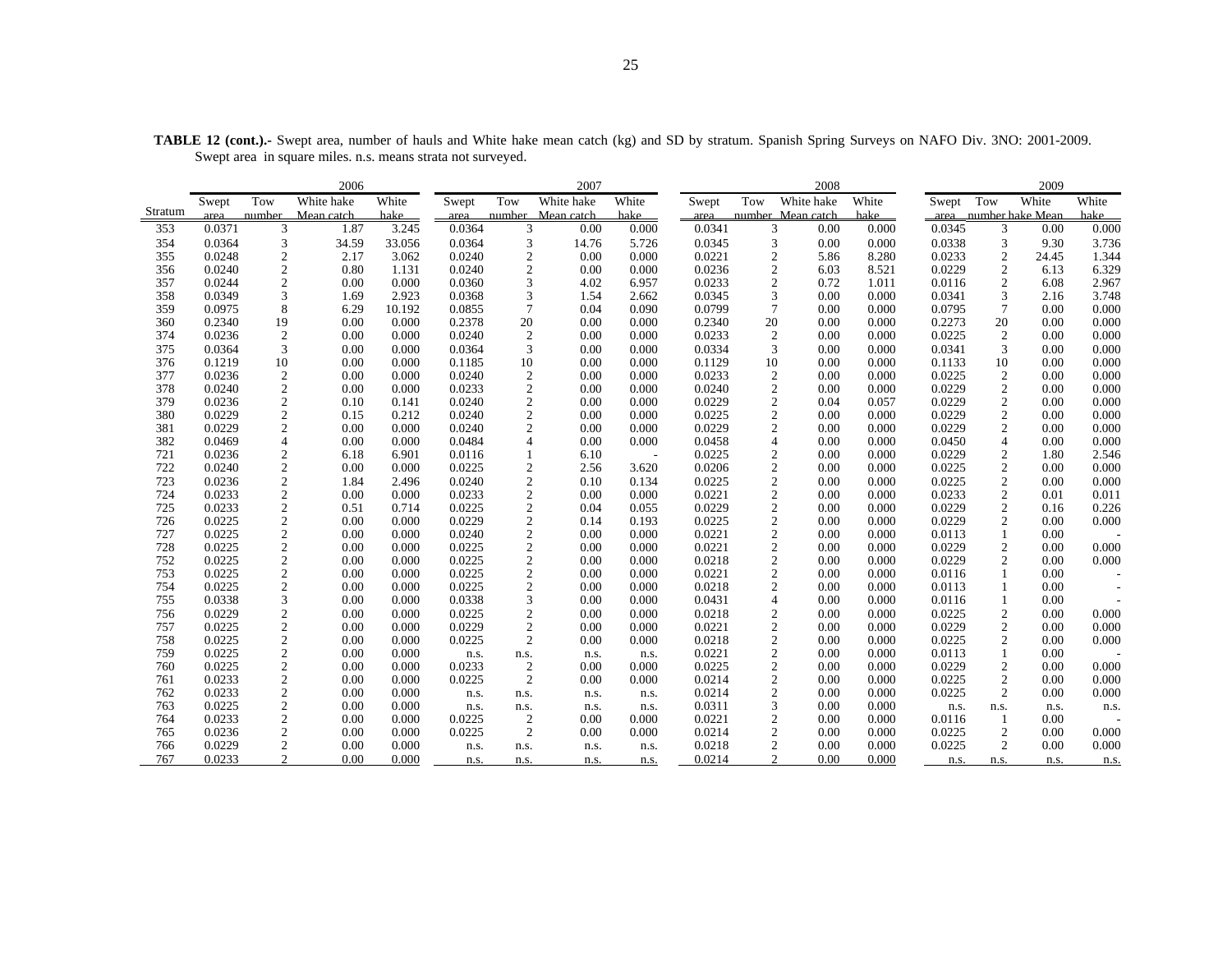| Stratum      | 2001     | 2002     | 2003    | 2004     | 2005     | 2006     | 2007    | 2008     | 2009    |
|--------------|----------|----------|---------|----------|----------|----------|---------|----------|---------|
| 353          | 279.76   | 13.45    | 0.00    | $0.00\,$ | 3.59     | 503.93   | 0.00    | 0.00     | 0.00    |
| 354          | 18868.20 | 16.40    | 0.00    | 5694.08  | 13365.18 | 8509.96  | 3631.37 | 0.00     | 2288.46 |
| 355          | 9764.30  | 11599.50 | 2311.76 | 1106.30  | 3089.50  | 160.21   | 0.00    | 433.27   | 1809.30 |
| 356          | 1125.65  | 4037.30  | 696.78  | 195.05   | 578.81   | 37.60    | 0.00    | 283.18   | 287.88  |
| 357          | 287.00   | 0.00     | 369.00  | 147.60   | 0.00     | 0.00     | 658.73  | 117.26   | 996.79  |
| 358          | 97.50    | 37.50    | 90.00   | 2703.75  | 6894.98  | 379.73   | 345.75  | 0.00     | 486.83  |
| 359          | 6946.50  | 0.00     | 0.00    | 0.00     | 0.00     | 2648.25  | 18.28   | 0.00     | 0.00    |
| 360          | 13.92    | 0.00     | 0.00    | 201.77   | 6.26     | 0.00     | 0.00    | 0.00     | 0.00    |
| 374          | 0.00     | 0.00     | 0.00    | 0.00     | 0.00     | $0.00\,$ | 0.00    | 0.00     | 0.00    |
| 375          | 0.00     | 0.00     | 0.00    | 0.00     | 0.00     | $0.00\,$ | 0.00    | 0.00     | 0.00    |
| 376          | 0.00     | 0.00     | 0.00    | $0.00\,$ | 8.14     | $0.00\,$ | 0.00    | 0.00     | 0.00    |
| 377          | 0.00     | 0.00     | 0.00    | 0.00     | 0.00     | $0.00\,$ | 0.00    | 0.00     | 0.00    |
| 378          | 4.17     | 0.00     | 0.00    | 0.00     | 0.00     | $0.00\,$ | 0.00    | 0.00     | 0.00    |
| 379          | 0.00     | 2.44     | 0.00    | 0.00     | 7.42     | 10.55    | 0.00    | 4.29     | 0.00    |
| 380          | n.s.     | 0.00     | 0.00    | 3.36     | 50.40    | 14.40    | 0.00    | 0.00     | 0.00    |
| 381          | n.s.     | 0.00     | 0.00    | 0.00     | 0.00     | 0.00     | 0.00    | 0.00     | 0.00    |
| 382          | n.s.     | 0.00     | 0.00    | 0.00     | 0.00     | $0.00\,$ | 0.00    | 0.00     | 0.00    |
| 721          | 708.50   | 3250.00  | 1539.85 | 227.18   | 0.00     | 401.70   | 396.50  | 0.00     | 117.00  |
| 722          | 1827.00  | 1528.38  | 2358.30 | 108.36   | 0.00     | 0.00     | 215.04  | 0.00     | 0.00    |
| 723          | 248.00   | 0.00     | 0.00    | 162.75   | 233.28   | 284.43   | 14.73   | 0.00     | 0.00    |
| 724          | 166.16   | 254.20   | 0.00    | $0.00\,$ | 0.00     | 0.00     | 0.00    | 0.00     | 0.93    |
| 725          | 0.00     | 0.00     | 0.00    | 0.00     | 0.00     | 53.03    | 4.10    | 0.00     | 16.80   |
| 726          | 0.00     | 0.00     | 0.00    | 0.00     | 0.00     | 0.00     | 9.83    | 0.00     | 0.00    |
| 727          | n.s.     | 0.00     | 0.00    | 0.00     | 0.00     | 0.00     | 0.00    | 0.00     | 0.00    |
| 728          | n.s.     | 0.00     | 0.00    | 4.29     | 0.00     | $0.00\,$ | 0.00    | 0.00     | 0.00    |
| 752          | n.s.     | 0.00     | 0.00    | 0.00     | 0.00     | $0.00\,$ | 0.00    | 0.00     | 0.00    |
| 753          | n.s.     | 0.00     | 0.00    | 100.05   | 0.00     | $0.00\,$ | 0.00    | 0.00     | 0.00    |
| 754          | n.s.     | 0.00     | 0.00    | $0.00\,$ | 0.00     | $0.00\,$ | 0.00    | 0.00     | 0.00    |
| 755          | n.s.     | 0.00     | 0.00    | $0.00\,$ | 0.00     | 0.00     | 0.00    | 0.00     | 0.00    |
| 756          | 0.00     | 0.45     | 0.00    | 0.00     | 0.00     | 0.00     | 0.00    | 0.00     | 0.00    |
| 757          | n.s.     | 0.00     | 0.00    | 0.00     | 0.00     | 0.00     | 0.00    | 0.00     | 0.00    |
| 758          | n.s.     | 0.00     | 0.00    | 0.00     | 0.00     | 0.00     | 0.00    | 0.00     | 0.00    |
| 759          | n.s.     | 0.00     | 0.00    | 0.00     | 0.00     | 0.00     | n.s.    | 0.00     | 0.00    |
| 760          | 0.00     | 0.00     | 0.00    | 0.00     | 0.00     | 0.00     | 0.00    | 0.00     | 0.00    |
| 761          | 0.00     | 0.00     | 0.00    | 0.00     | $0.00\,$ | 0.00     | 0.00    | 0.00     | 0.00    |
| 762          | 0.00     | 0.00     | 0.00    | 0.00     | 2.12     | 0.00     | n.s.    | 0.00     | 0.00    |
| 763          | n.s.     | 0.00     | 0.00    | 0.00     | $0.00\,$ | 0.00     | n.s.    | $0.00\,$ | n.s.    |
| 764          | 0.00     | 0.00     | 377.50  | 0.00     | $0.00\,$ | 0.00     | 0.00    | 0.00     | 0.00    |
| 765          | 0.00     | 204.60   | 0.00    | 0.00     | 0.00     | 0.00     | 0.00    | 0.00     | 0.00    |
| 766          | n.s.     | 0.00     | 0.00    | 0.00     | 0.00     | 0.00     | n.s.    | 0.00     | 0.00    |
| 767          | n.s.     | 0.00     | 0.00    | 0.00     | 0.00     | 0.00     | n.s.    | 0.00     | n.s.    |
| <b>TOTAL</b> | 40337    | 20944    | 7743    | 10655    | 24240    | 13004    | 5294    | 838      | 6004    |
| $(\bar{Y})$  | 5.13     | 2.03     | 0.75    | 1.03     | 2.34     | 1.26     | 0.56    | 0.08     | 0.61    |
| S.D.         | 1.87     | 0.43     | 0.24    | 0.52     | 1.44     | 0.48     | 0.12    | 0.05     | 0.08    |
|              |          |          |         |          |          |          |         |          |         |

**TABLE 13.-** Stratified mean catches (Kg) by stratum and year and SD by year of White hake (2001-2009). n.s. means strata not surveyed.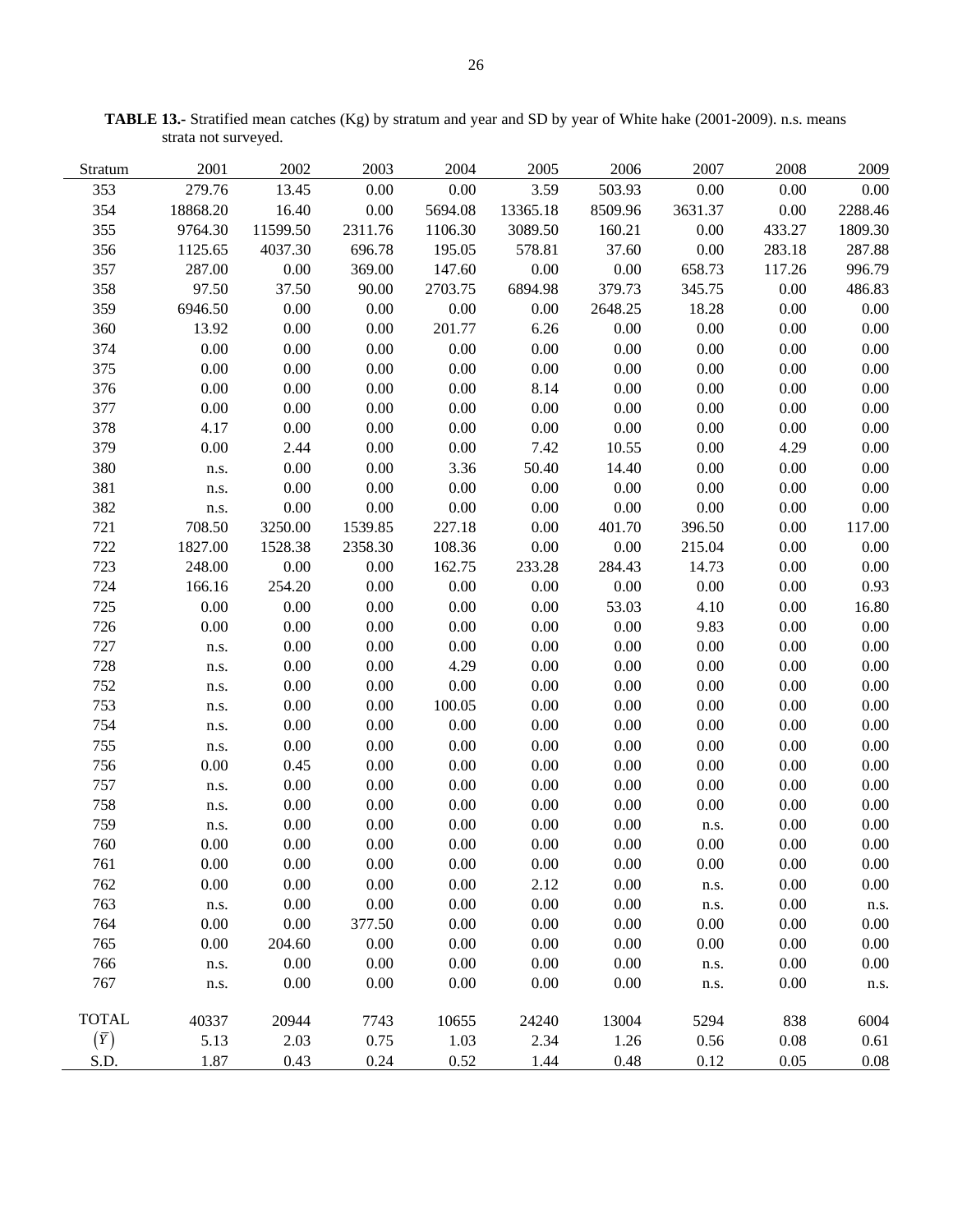| Stratum      | 2001             | 2002             | 2003             | 2004             | 2005             | 2006             | 2007             | 2008             | 2009             |
|--------------|------------------|------------------|------------------|------------------|------------------|------------------|------------------|------------------|------------------|
| 353          | 25               | 1                | $\boldsymbol{0}$ | $\boldsymbol{0}$ | 0                | 41               | 0                | 0                | $\Omega$         |
| 354          | 1677             | $\mathbf{1}$     | $\boldsymbol{0}$ | 495              | 1137             | 702              | 299              | $\boldsymbol{0}$ | 203              |
| 355          | 814              | 982              | 202              | 97               | 275              | 13               | $\boldsymbol{0}$ | 39               | 156              |
| 356          | 94               | 347              | 62               | 18               | 50               | 3                | $\boldsymbol{0}$ | 24               | 25               |
| 357          | 24               | $\boldsymbol{0}$ | 32               | 13               | $\boldsymbol{0}$ | $\boldsymbol{0}$ | 55               | 10               | 171              |
| 358          | 8                | 3                | $\,8\,$          | 246              | 593              | 33               | 28               | $\boldsymbol{0}$ | 43               |
| 359          | 606              | $\boldsymbol{0}$ | $\boldsymbol{0}$ | $\boldsymbol{0}$ | $\boldsymbol{0}$ | 217              | $\mathbf{1}$     | $\boldsymbol{0}$ | $\boldsymbol{0}$ |
| 360          | $\mathbf{1}$     | $\boldsymbol{0}$ | $\boldsymbol{0}$ | 17               | $\mathbf{1}$     | $\boldsymbol{0}$ | $\boldsymbol{0}$ | $\boldsymbol{0}$ | $\boldsymbol{0}$ |
| 374          | $\boldsymbol{0}$ | $\boldsymbol{0}$ | $\boldsymbol{0}$ | $\boldsymbol{0}$ | $\boldsymbol{0}$ | $\boldsymbol{0}$ | $\boldsymbol{0}$ | $\boldsymbol{0}$ | $\boldsymbol{0}$ |
| 375          | $\overline{0}$   | $\boldsymbol{0}$ | $\boldsymbol{0}$ | $\boldsymbol{0}$ | $\boldsymbol{0}$ | $\boldsymbol{0}$ | $\mathbf{0}$     | $\boldsymbol{0}$ | $\boldsymbol{0}$ |
| 376          | $\boldsymbol{0}$ | $\boldsymbol{0}$ | $\boldsymbol{0}$ | $\boldsymbol{0}$ | $\mathbf{1}$     | $\boldsymbol{0}$ | $\boldsymbol{0}$ | $\boldsymbol{0}$ | $\boldsymbol{0}$ |
| 377          | $\boldsymbol{0}$ | $\boldsymbol{0}$ | $\boldsymbol{0}$ | $\boldsymbol{0}$ | $\boldsymbol{0}$ | $\boldsymbol{0}$ | $\boldsymbol{0}$ | $\boldsymbol{0}$ | $\boldsymbol{0}$ |
| 378          | $\overline{0}$   | $\boldsymbol{0}$ | $\theta$         | $\overline{0}$   | $\boldsymbol{0}$ | $\overline{0}$   | $\overline{0}$   | $\boldsymbol{0}$ | $\boldsymbol{0}$ |
| 379          | $\overline{0}$   | $\boldsymbol{0}$ | $\boldsymbol{0}$ | $\overline{0}$   | $\mathbf{1}$     | 1                | $\overline{0}$   | $\boldsymbol{0}$ | $\boldsymbol{0}$ |
| 380          | $\boldsymbol{0}$ | $\boldsymbol{0}$ | $\boldsymbol{0}$ | $\boldsymbol{0}$ | $\overline{4}$   | $\mathbf{1}$     | $\boldsymbol{0}$ | $\boldsymbol{0}$ | $\boldsymbol{0}$ |
| 381          | $\boldsymbol{0}$ | $\boldsymbol{0}$ | $\boldsymbol{0}$ | $\boldsymbol{0}$ | $\boldsymbol{0}$ | $\boldsymbol{0}$ | $\boldsymbol{0}$ | $\boldsymbol{0}$ | $\boldsymbol{0}$ |
| 382          | $\boldsymbol{0}$ | $\boldsymbol{0}$ | $\boldsymbol{0}$ | $\boldsymbol{0}$ | $\boldsymbol{0}$ | $\boldsymbol{0}$ | $\boldsymbol{0}$ | $\boldsymbol{0}$ | $\boldsymbol{0}$ |
| 721          | 57               | 280              | 137              | 21               | $\boldsymbol{0}$ | 34               | 34               | $\boldsymbol{0}$ | 10               |
| 722          | 157              | 129              | 213              | 10               | $\boldsymbol{0}$ | $\boldsymbol{0}$ | 19               | $\boldsymbol{0}$ | $\boldsymbol{0}$ |
| 723          | 21               | $\boldsymbol{0}$ | $\boldsymbol{0}$ | 14               | 20               | 24               | $\mathbf{1}$     | $\boldsymbol{0}$ | $\boldsymbol{0}$ |
| 724          | 15               | 23               | $\boldsymbol{0}$ | $\boldsymbol{0}$ | $\boldsymbol{0}$ | $\boldsymbol{0}$ | $\boldsymbol{0}$ | $\boldsymbol{0}$ | $\boldsymbol{0}$ |
| 725          | $\boldsymbol{0}$ | $\boldsymbol{0}$ | $\boldsymbol{0}$ | $\boldsymbol{0}$ | $\boldsymbol{0}$ | 5                | $\boldsymbol{0}$ | $\boldsymbol{0}$ | $\mathbf{1}$     |
| 726          | $\boldsymbol{0}$ | $\boldsymbol{0}$ | $\boldsymbol{0}$ | $\boldsymbol{0}$ | $\boldsymbol{0}$ | $\boldsymbol{0}$ | 1                | $\boldsymbol{0}$ | $\boldsymbol{0}$ |
| 727          | $\boldsymbol{0}$ | $\boldsymbol{0}$ | $\boldsymbol{0}$ | 0                | $\boldsymbol{0}$ | $\boldsymbol{0}$ | $\boldsymbol{0}$ | $\boldsymbol{0}$ | $\boldsymbol{0}$ |
| 728          | $\boldsymbol{0}$ | $\boldsymbol{0}$ | $\boldsymbol{0}$ | $\boldsymbol{0}$ | $\boldsymbol{0}$ | $\boldsymbol{0}$ | $\boldsymbol{0}$ | $\boldsymbol{0}$ | $\boldsymbol{0}$ |
| 752          | $\overline{0}$   | $\boldsymbol{0}$ | $\boldsymbol{0}$ | $\overline{0}$   | $\boldsymbol{0}$ | $\boldsymbol{0}$ | $\mathbf{0}$     | $\boldsymbol{0}$ | $\boldsymbol{0}$ |
| 753          | $\boldsymbol{0}$ | $\boldsymbol{0}$ | $\boldsymbol{0}$ | 9                | $\boldsymbol{0}$ | $\boldsymbol{0}$ | $\boldsymbol{0}$ | $\boldsymbol{0}$ | $\boldsymbol{0}$ |
| 754          | $\boldsymbol{0}$ | $\boldsymbol{0}$ | $\boldsymbol{0}$ | $\boldsymbol{0}$ | $\boldsymbol{0}$ | $\boldsymbol{0}$ | $\boldsymbol{0}$ | $\boldsymbol{0}$ | $\boldsymbol{0}$ |
| 755          | $\boldsymbol{0}$ | $\boldsymbol{0}$ | $\boldsymbol{0}$ | $\boldsymbol{0}$ | $\boldsymbol{0}$ | $\boldsymbol{0}$ | $\boldsymbol{0}$ | $\boldsymbol{0}$ | $\boldsymbol{0}$ |
| 756          | $\boldsymbol{0}$ | $\boldsymbol{0}$ | $\boldsymbol{0}$ | $\boldsymbol{0}$ | $\boldsymbol{0}$ | $\boldsymbol{0}$ | $\boldsymbol{0}$ | $\boldsymbol{0}$ | $\boldsymbol{0}$ |
| 757          | $\boldsymbol{0}$ | $\boldsymbol{0}$ | $\boldsymbol{0}$ | $\boldsymbol{0}$ | $\boldsymbol{0}$ | $\boldsymbol{0}$ | $\boldsymbol{0}$ | $\boldsymbol{0}$ | $\boldsymbol{0}$ |
| 758          | $\boldsymbol{0}$ | $\boldsymbol{0}$ | $\boldsymbol{0}$ | $\boldsymbol{0}$ | $\boldsymbol{0}$ | $\boldsymbol{0}$ | $\overline{0}$   | $\boldsymbol{0}$ | $\boldsymbol{0}$ |
| 759          | 0                | $\boldsymbol{0}$ | $\boldsymbol{0}$ | $\boldsymbol{0}$ | $\boldsymbol{0}$ | $\boldsymbol{0}$ | n.s.             | $\boldsymbol{0}$ | $\boldsymbol{0}$ |
| 760          | $\boldsymbol{0}$ | $\boldsymbol{0}$ | $\mathbf{0}$     | $\overline{0}$   | $\boldsymbol{0}$ | $\boldsymbol{0}$ | $\boldsymbol{0}$ | $\boldsymbol{0}$ | $\boldsymbol{0}$ |
| 761          | $\overline{0}$   | $\boldsymbol{0}$ | $\boldsymbol{0}$ | $\boldsymbol{0}$ | $\boldsymbol{0}$ | $\boldsymbol{0}$ | $\boldsymbol{0}$ | $\boldsymbol{0}$ | $\boldsymbol{0}$ |
| 762          | 0                | $\boldsymbol{0}$ | $\boldsymbol{0}$ | $\boldsymbol{0}$ | $\boldsymbol{0}$ | $\boldsymbol{0}$ | n.s.             | $\boldsymbol{0}$ | $\boldsymbol{0}$ |
| 763          | $\boldsymbol{0}$ | $\boldsymbol{0}$ | $\boldsymbol{0}$ | 0                | $\boldsymbol{0}$ | 0                | n.s.             | $\boldsymbol{0}$ | n.s.             |
| 764          | $\overline{0}$   | $\boldsymbol{0}$ | 34               | $\overline{0}$   | $\boldsymbol{0}$ | $\boldsymbol{0}$ | $\boldsymbol{0}$ | $\boldsymbol{0}$ | $\boldsymbol{0}$ |
| 765          | $\overline{0}$   | 17               | $\boldsymbol{0}$ | 0                | $\boldsymbol{0}$ | $\boldsymbol{0}$ | $\boldsymbol{0}$ | $\boldsymbol{0}$ | $\boldsymbol{0}$ |
| 766          | $\boldsymbol{0}$ | $\boldsymbol{0}$ | $\boldsymbol{0}$ | $\boldsymbol{0}$ | $\boldsymbol{0}$ | $\boldsymbol{0}$ | n.s.             | $\boldsymbol{0}$ | $\boldsymbol{0}$ |
| 767          | $\boldsymbol{0}$ | $\boldsymbol{0}$ | $\boldsymbol{0}$ | $\boldsymbol{0}$ | $\boldsymbol{0}$ | $\boldsymbol{0}$ | n.s.             | $\boldsymbol{0}$ | n.s.             |
|              |                  |                  |                  |                  |                  |                  |                  |                  |                  |
| <b>TOTAL</b> | 3498             | 1784             | 688              | 940              | 2082             | 1073             | 440              | 74               | 610              |
| S.D.         | 1107             | 389              | 224              | 464              | 1270             | 407              | 94               | 46               | 73               |

**TABLE 14.-** Survey estimates (by the swept area method) of White hake biomass (t) and SD by stratum and year on NAFO Div. 3NO. n.s. means stratum not surveyed.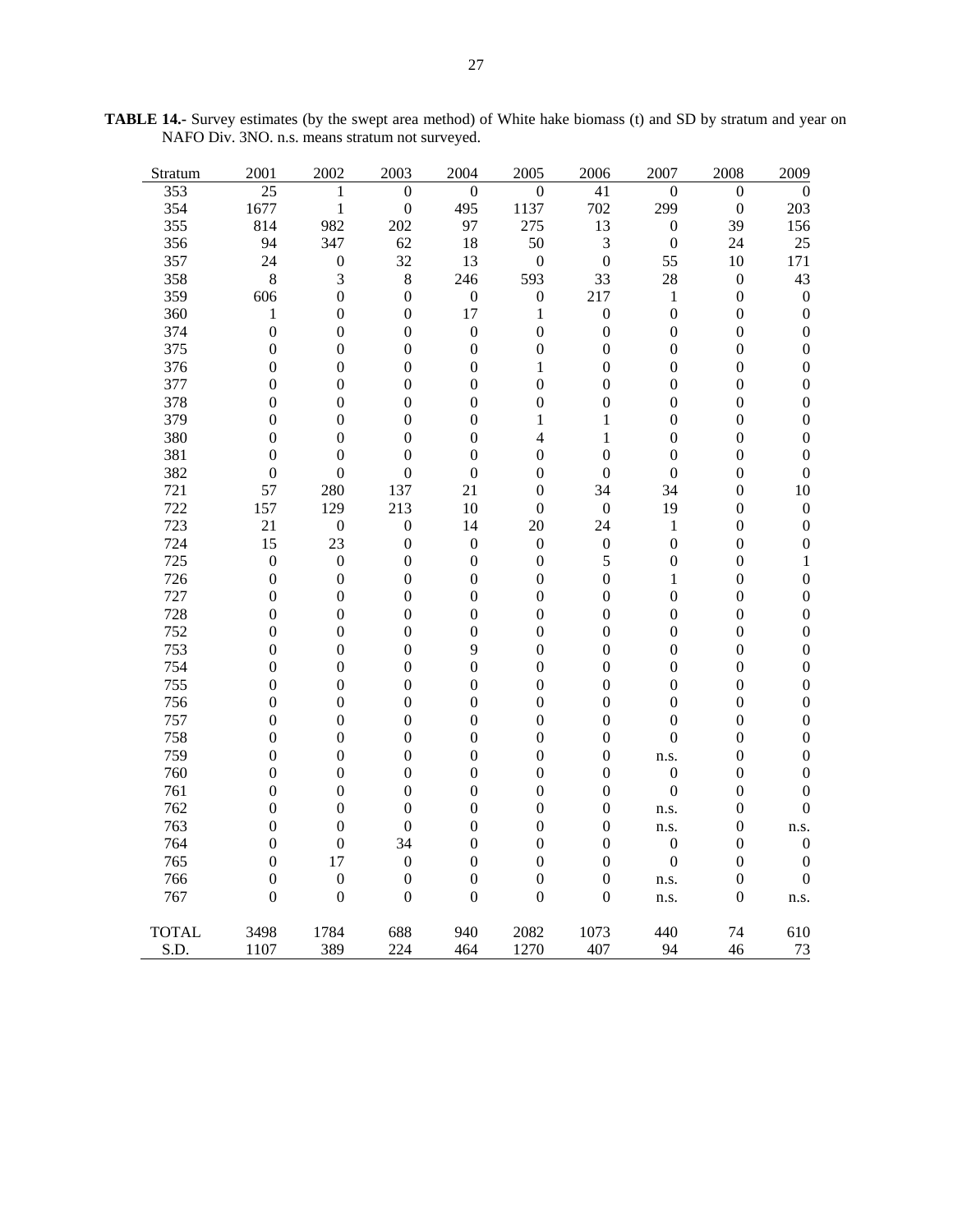**TABLE 15.-** Length weight relationships in the calculation of White hake biomass. The equation is  $Weight = a(l+0.5)^{b}$ .

Spanish Spring Surveys on NAFO Div. 3NO: 2002-2009. To calculate the parameters for the indeterminate individuals, we used the total data (males + females + indeterminate individuals).

| 2002    |              | 2003         | 2004         | 2005         | 2006         | 2007         | 2008         | 2009          |              |
|---------|--------------|--------------|--------------|--------------|--------------|--------------|--------------|---------------|--------------|
| Males   | a            | 0.0018       | 0.0045       | 0.0043       | 0.0034       | 0.0175       | 0.0050       | 0.0053        | 0.0090       |
|         |              | $E = 0.234$  | $E = 0.243$  | $E = 0.237$  | $E = 0.1497$ | $E = 0.5190$ | $E = 0.3158$ | $E = 0.1381$  | $E = 0.3934$ |
|         | b            | 3.3586       | 3.1161       | 3.1313       | 3.2086       | 2.7891       | 3.1245       | 3.0934        | 2.9577       |
|         |              | $E = 0.060$  | $E = 0.062$  | $E = 0.063$  | $E = 0.0395$ | $E = 0.1320$ | $E = 0.0828$ | $E = 0.0351$  | $E = 0.0994$ |
|         | $R2 = 0.991$ |              | $R2 = 0.992$ | $R2 = 0.992$ | $R2 = 0.995$ | $R2 = 0.965$ | $R2 = 0.992$ | $R2 = 0.999$  | $R2 = 0.978$ |
|         |              | $N = 107$    | $N = 73$     | $N = 41$     | $N = 108$    | $N = 75$     | $N=14$       | $N=7$         | $N=26$       |
| Females | a            | 0.0027       | 0.0013       | 0.0037       | 0.0043       | 0.0019       | 0.0025       | 0.0017        | 0.0034       |
|         |              | $E = 0.221$  | $E = 0.465$  | $E = 0.202$  | $E = 0.0992$ | $E = 0.2136$ | $E = 0.2163$ | $E = 2.2151$  | $E = 0.1912$ |
|         | $\mathbf b$  | 3.2537       | 3.4264       | 3.1960       | 3.1602       | 3.3563       | 3.3097       | 3.3879        | 3.2053       |
|         |              | $E = 0.056$  | $E = 0.115$  | $E = 0.056$  | $E = 0.0253$ | $E = 0.0530$ | $E = 0.0541$ | $Er = 0.5170$ | $E = 0.0493$ |
|         |              | $R2 = 0.992$ | $R2 = 0.977$ | $R2 = 0.995$ | $R2 = 0.997$ | $R2 = 0.998$ | $R2 = 0.997$ | $R2 = 0.997$  | $R2 = 0.996$ |
|         |              | $N = 61$     | $N = 51$     | $N = 32$     | $N = 80$     | $N = 28$     | $N=18$       | $N=4$         | $N=19$       |
| Indet.  | a            | 0.0025       | 0.0026       | 0.0048       | 0.0036       | 0.0066       | 0.0031       | 0.0038        | 0.0033       |
|         |              | $E = 0.152$  | $E = 0.254$  | $E = 0.127$  | $E = 0.1026$ | $E = 0.367$  | $E = 0.1879$ | $E = 0.3193$  | $E = 0.2001$ |
|         | $\mathbf b$  | 3.2731       | 3.2565       | 3.1208       | 3.1961       | 3.0472       | 3.2481       | 3.1857        | 3.2109       |
|         |              | $E = 0.039$  | $E = 0.064$  | $E = 0.035$  | $E = 0.0266$ | $E = 0.0930$ | $E = 0.0478$ | $E = 0.0786$  | $E = 0.0516$ |
|         |              | $R2 = 0.995$ | $R2 = 0.989$ | $R2 = 0.997$ | $R2 = 0.997$ | $R2 = 0.980$ | $R2 = 0.995$ | $R2 = 0.997$  | $R2 = 0.992$ |
|         |              | $N = 168$    | $N = 125$    | $N = 91$     | $N = 188$    | $N = 103$    | $N = 32$     | $N=11$        | $N=49$       |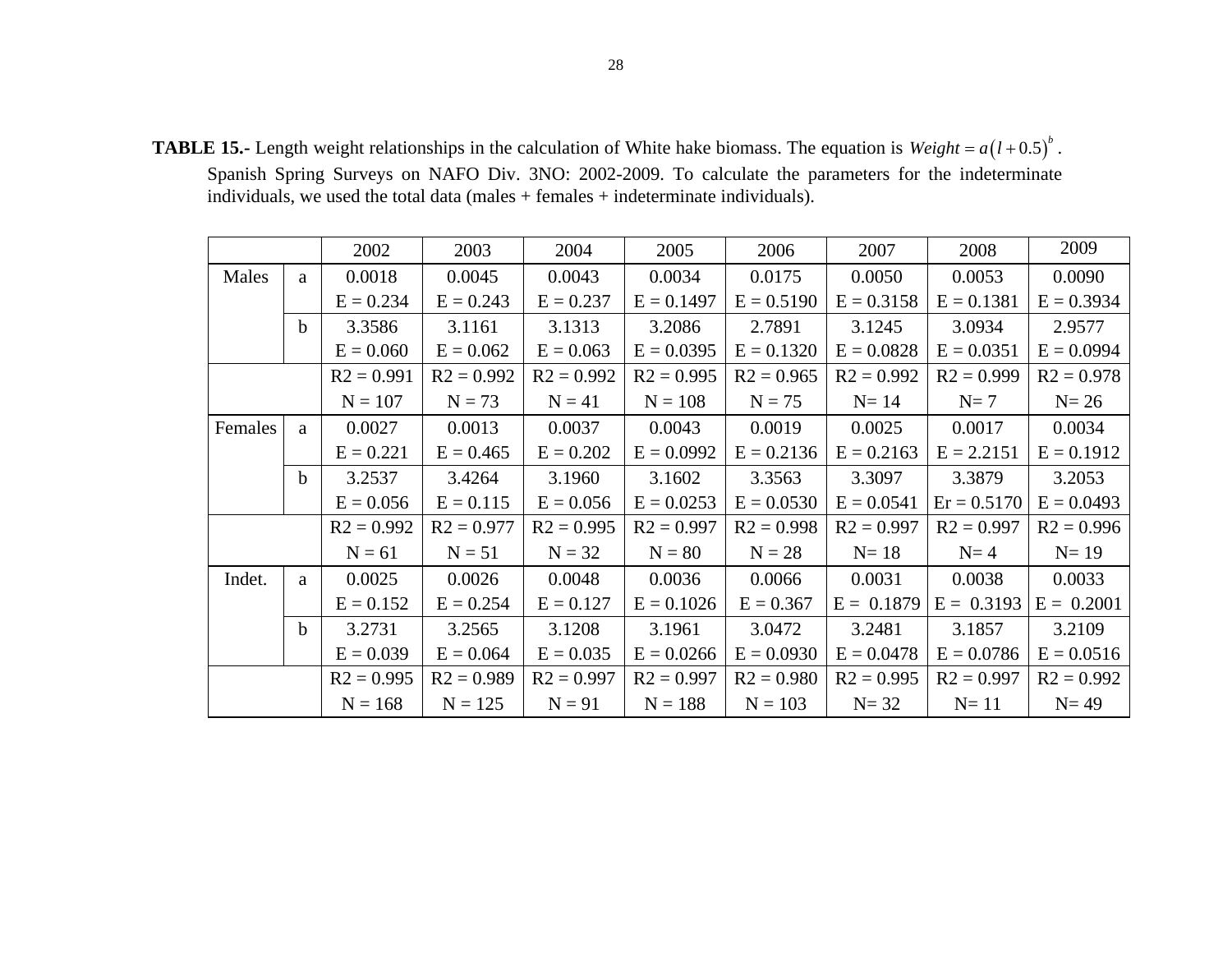|                             |                | 2001                 |                |                |                            | 2002           |                                    |                            |                | 2003           |                     |                            |                | 2004           |                     |                                        |                | 2005           |                                |       |
|-----------------------------|----------------|----------------------|----------------|----------------|----------------------------|----------------|------------------------------------|----------------------------|----------------|----------------|---------------------|----------------------------|----------------|----------------|---------------------|----------------------------------------|----------------|----------------|--------------------------------|-------|
| Lenght (cm.)                |                | Males Females Indet. |                | Total          | Males Females Indet. Total |                |                                    | Males Females Indet. Total |                |                |                     | Males Females Indet.       |                | Total          |                     | Males Females Indet.                   |                | Total          |                                |       |
| 10                          | 0.000          | 0.000                | 0.015          | 0.015          | 0.000                      | 0.000          | $0.000$ $0.000$                    |                            | 0.000          | 0.000          |                     | $0.000 \quad 0.000$        | 0.000          | 0.000          |                     | $0.000 \quad 0.000$                    | 0.000          | 0.000          | $0.000 \quad 0.000$            |       |
| 12                          | 0.000          | 0.000                | 0.000          | 0.000          | 0.007                      | 0.000          | $0.000$ $0.007$                    |                            | 0.000          | 0.000          |                     | $0.000$ $0.000$            | 0.000          | 0.000          |                     | $0.000 \quad 0.000$                    | 0.000          | 0.000          | $0.000\ 0.000$                 |       |
| 14                          | 0.009          | 0.020                | 0.000          | 0.029          | 0.000                      | 0.000          | $0.000$ $0.000$                    |                            | 0.000          | 0.000          |                     | $0.000 \quad 0.000$        | 0.000          | 0.000          |                     | $0.000 \quad 0.000$                    | 0.040          | 0.000          | $0.000$ $0.040$                |       |
| 16                          | 0.034          | 0.009                | 0.000          | 0.043          | 0.014                      | 0.000          | $0.000$ $0.014$                    |                            | 0.000          | 0.000          |                     | $0.000 \quad 0.000$        | 0.000          | 0.025          | 0.000 0.025         |                                        | 0.009          | 0.000          | 0.000 0.009                    |       |
| 18                          | 0.048          | 0.024                | 0.000          | 0.073          | 0.014                      | 0.012          | $0.000$ $0.026$                    |                            | 0.000          | 0.000          |                     | $0.000 \quad 0.000$        | 0.058          | 0.034          |                     | 0.000 0.092                            | 0.005          | 0.004          | 0.000 0.009                    |       |
| 20                          | 0.074          | 0.055                | 0.000          | 0.129          | 0.000                      | 0.000          | $0.000$ $0.000$                    |                            | 0.000          | 0.000          |                     | $0.000 \quad 0.000$        | 0.025          | 0.050          | 0.000 0.075         |                                        | 0.028          | 0.015          | $0.000 \quad 0.043$            |       |
| 22                          | 0.075          | 0.044                | 0.000          | 0.120          | 0.000                      | 0.000          | 0.000 0.000                        |                            | 0.000          | 0.004          |                     | $0.000$ $0.004$            | 0.050          | 0.042          | 0.000 0.091         |                                        | 0.008          | 0.000          | $0.000$ $0.008$                |       |
| 24                          | 0.069          | 0.058                | 0.000          | 0.127          | 0.000                      | 0.000          | $0.000$ $0.000$                    |                            | 0.000          | 0.000          |                     | $0.000 \quad 0.000$        | 0.008          | 0.025          | 0.000 0.033         |                                        | 0.013          | 0.014          | 0.000 0.027                    |       |
| 26                          | 0.055          | 0.055                | 0.000          | 0.110          | 0.000                      | 0.000          | $0.000$ $0.000$                    |                            | 0.011          | 0.004          |                     | $0.000$ $0.015$            | 0.000          | 0.005          | $0.000$ $0.005$     |                                        | 0.043          | 0.007          | $0.000$ $0.051$                |       |
| 28                          | 0.229          | 0.154                | 0.000          | 0.383          | 0.000                      | 0.000          | $0.000$ $0.000$                    |                            | 0.004          | 0.004          |                     | 0.000 0.007                | 0.000          | 0.000          |                     | $0.000$ $0.000$                        | 0.000          | 0.013          | $0.000$ $0.013$                |       |
| 30                          | 0.399          | 0.188                | 0.000          | 0.587          | 0.000                      | 0.000          | $0.000$ $0.000$                    |                            | 0.000          | 0.000          |                     | $0.000 \quad 0.000$        | 0.000          | 0.000          |                     | $0.000$ $0.000$                        | 0.013          | 0.005          | 0.000 0.017                    |       |
| 32                          | 1.092          | 0.665                | 0.000          | 1.758          | 0.009                      | 0.000          | 0.000 0.009                        |                            | 0.004          | 0.004          |                     | 0.000 0.007                | 0.000          | 0.000          |                     | $0.000$ $0.000$                        | 0.016          | 0.000          | $0.000$ $0.016$                |       |
| 34                          | 1.019          | 0.873                | 0.000          | 1.892          | 0.007                      | 0.004          | $0.000$ $0.011$                    |                            | 0.000          | 0.004          |                     | $0.000$ $0.004$            | 0.000          | 0.000          |                     | $0.000 \quad 0.000$                    | 0.007          | 0.038          | 0.000 0.045                    |       |
| 36                          | 0.572          | 0.768                | 0.000          | 1.340          | 0.035                      | 0.018          | $0.000$ $0.053$                    |                            | 0.004          | 0.000          |                     | $0.000 \quad 0.004$        | 0.000          | 0.008          | $0.000 \quad 0.008$ |                                        | 0.015          | 0.023          | $0.000 \quad 0.038$            |       |
| 38                          | 0.294          | 0.511                | 0.000          | 0.806          | 0.123                      | 0.017          | 0.000 0.140                        |                            | 0.000          | 0.004          |                     | $0.000 \quad 0.004$        | 0.000          | 0.000          | $0.000 \quad 0.000$ |                                        | 0.023          | 0.023          | $0.000$ $0.046$                |       |
| 40                          | 0.101          | 0.159                | 0.000          | 0.260          | 0.268                      | 0.128          | 0.000 0.397                        |                            | 0.000          | 0.000          |                     | $0.000$ $0.000$            | 0.000          | 0.000          |                     | $0.000 \quad 0.000$                    | 0.000          | 0.016<br>0.019 | $0.000$ $0.016$                |       |
| 42                          | 0.134          | 0.131                | 0.000          | 0.265          | 0.340                      | 0.212          | 0.000 0.553                        |                            | 0.010          | 0.015          |                     | 0.000 0.025                | 0.000          | 0.000          |                     | 0.000 0.000                            | 0.008          |                | 0.000 0.027                    |       |
| 44                          | 0.165<br>0.098 | 0.042<br>0.110       | 0.000<br>0.000 | 0.207<br>0.208 | 0.228<br>0.093             | 0.192<br>0.162 | $0.000$ $0.420$<br>$0.000$ $0.256$ |                            | 0.033<br>0.080 | 0.004<br>0.012 |                     | 0.000 0.037<br>0.000 0.092 | 0.000<br>0.000 | 0.000<br>0.000 |                     | $0.000$ $0.000$<br>$0.000 \quad 0.000$ | 0.008<br>0.007 | 0.007<br>0.000 | $0.000$ $0.015$<br>0.000 0.007 |       |
| 46<br>48                    | 0.107          | 0.069                | 0.000          | 0.177          | 0.055                      | 0.074          | $0.000$ $0.128$                    |                            | 0.079          | 0.028          |                     | $0.000$ $0.107$            | 0.046          | 0.000          |                     | 0.000 0.046                            | 0.008          | 0.000          | $0.000$ $0.008$                |       |
| 50                          | 0.164          | 0.053                | 0.000          | 0.217          | 0.052                      | 0.077          | 0.000 0.129                        |                            | 0.041          | 0.041          |                     | $0.000$ $0.082$            | 0.049          | 0.000          | 0.000 0.049         |                                        | 0.016          | 0.000          | $0.000$ $0.016$                |       |
| 52                          | 0.203          | 0.105                | 0.000          | 0.308          | 0.054                      | 0.033          |                                    | 0.000 0.086                | 0.061          | 0.028          |                     | 0.000 0.089                | 0.057          | 0.024          |                     | $0.000$ $0.082$                        | 0.068          | 0.004          | 0.000 0.072                    |       |
| 54                          | 0.119          | 0.047                | 0.000          | 0.166          | 0.051                      | 0.044          | 0.000 0.095                        |                            | 0.017          | 0.026          | $0.000 \quad 0.043$ |                            | 0.030          | 0.016          | 0.000 0.047         |                                        | 0.122          | 0.018          | $0.000 \quad 0.140$            |       |
| 56                          | 0.119          | 0.050                | 0.000          | 0.168          | 0.028                      | 0.025          | $0.000$ $0.053$                    |                            | 0.014          | 0.027          |                     | 0.000 0.041                | 0.058          | 0.016          | 0.000 0.075         |                                        | 0.085          | 0.019          | $0.000 \quad 0.104$            |       |
| 58                          | 0.051          | 0.050                | 0.000          | 0.101          | 0.025                      | 0.009          | 0.000 0.034                        |                            | 0.004          | 0.029          |                     | 0.000 0.034                | 0.021          | 0.029          |                     | $0.000 \quad 0.050$                    | 0.151          | 0.028          | 0.000 0.179                    |       |
| 60                          | 0.078          | 0.063                | 0.000          | 0.141          | 0.048                      | 0.021          | 0.000 0.070                        |                            | 0.000          | 0.016          |                     | 0.000 0.016                | 0.017          | 0.028          | 0.000 0.045         |                                        | 0.098          | 0.010          | 0.000 0.108                    |       |
| 62                          | 0.040          | 0.040                | 0.000          | 0.081          | 0.008                      | 0.010          | $0.000$ $0.018$                    |                            | 0.004          | 0.004          |                     | 0.000 0.008                | 0.021          | 0.021          |                     | 0.000 0.042                            | 0.092          | 0.030          | 0.000 0.122                    |       |
| 64                          | 0.034          | 0.022                | 0.000          | 0.056          | 0.020                      | 0.018          | $0.000$ $0.038$                    |                            | 0.000          | 0.013          |                     | 0.000 0.013                | 0.008          | 0.032          | 0.000 0.041         |                                        | 0.027          | 0.026          | 0.000 0.052                    |       |
| 66                          | 0.035          | 0.019                | 0.000          | 0.054          | 0.010                      | 0.000          | $0.000$ $0.010$                    |                            | 0.011          | 0.000          |                     | 0.000 0.011                | 0.008          | 0.062          |                     | 0.000 0.070                            | 0.027          | 0.052          | 0.000 0.079                    |       |
| 68                          | 0.019          | 0.046                | 0.000          | 0.065          | 0.011                      | 0.016          | 0.000 0.027                        |                            | 0.004          | 0.009          |                     | $0.000 \quad 0.013$        | 0.004          | 0.013          | 0.000 0.017         |                                        | 0.019          | 0.038          | 0.000 0.057                    |       |
| 70                          | 0.026          | 0.019                | 0.000          | 0.045          | 0.007                      | 0.008          | $0.000$ $0.015$                    |                            | 0.004          | 0.004          |                     | $0.000$ $0.009$            | 0.017          | 0.008          | 0.000 0.025         |                                        | 0.000          | 0.081          | 0.000 0.081                    |       |
| 72                          | 0.000          | 0.000                | 0.000          | 0.000          | 0.004                      | 0.007          | $0.000$ $0.011$                    |                            | 0.000          | 0.000          |                     | $0.000 \quad 0.000$        | 0.000          | 0.000          |                     | $0.000 \quad 0.000$                    | 0.000          | 0.032          | 0.000 0.032                    |       |
| 74                          | 0.000          | 0.015                | 0.000          | 0.015          | 0.000                      | 0.000          | $0.000\ 0.000$                     |                            | 0.000          | 0.008          |                     | $0.000 \quad 0.008$        | 0.000          | 0.008          |                     | $0.000 \quad 0.008$                    | 0.000          | 0.011          | $0.000$ $0.011$                |       |
| 76                          | 0.000          | 0.016                | 0.000          | 0.016          | 0.000                      | 0.000          | $0.000$ $0.000$                    |                            | 0.000          | 0.000          |                     | $0.000 \quad 0.000$        | 0.000          | 0.000          | $0.000$ $0.000$     |                                        | 0.000          | 0.015          | $0.000$ $0.015$                |       |
| 78                          | 0.000          | 0.015                | 0.000          | 0.015          | 0.000                      | 0.000          | 0.000 0.000                        |                            | 0.000          | 0.004          |                     | $0.000$ $0.004$            | 0.000          | 0.000          |                     | $0.000$ $0.000$                        | 0.000          | 0.022          | 0.000 0.022                    |       |
| 80                          | 0.000          | 0.016                | 0.000          | 0.016          | 0.000                      | 0.003          | $0.000$ $0.003$                    |                            | 0.000          | 0.003          |                     | $0.000$ $0.003$            | 0.000          | 0.000          |                     | $0.000$ $0.000$                        | 0.000          | 0.000          | $0.000$ $0.000$                |       |
| 82                          | 0.000          | 0.020                | 0.000          | 0.020          | 0.000                      | 0.000          | $0.000$ $0.000$                    |                            | 0.000          | 0.000          |                     | $0.000 \quad 0.000$        | 0.000          | 0.000          |                     | $0.000$ $0.000$                        | 0.000          | 0.000          | $0.000$ $0.000$                |       |
| 84                          | 0.000          | 0.006                | 0.000          | 0.006          | 0.000                      | 0.000          | $0.000$ $0.000$                    |                            | 0.000          | 0.000          |                     | $0.000$ $0.000$            | 0.000          | 0.000          |                     | $0.000$ $0.000$                        | 0.000          | 0.008          | $0.000$ $0.008$                |       |
| 86                          | 0.000          | 0.000                | 0.000          | 0.000          | 0.000                      | 0.000          | $0.000$ $0.000$                    |                            | 0.000          | 0.000          |                     | $0.000 \quad 0.000$        | 0.000          | 0.000          | 0.000               | 0.000                                  | 0.000          | 0.000          | $0.000$ $0.000$                |       |
| 88                          | 0.000          | 0.006                | 0.000          | 0.006          | 0.000                      | 0.000          | $0.000$ $0.000$                    |                            | 0.000          | 0.000          |                     | $0.000 \quad 0.000$        | 0.000          | 0.000          |                     | $0.000$ $0.000$                        | 0.000          | 0.000          | $0.000$ $0.000$                |       |
| Total                       | 5.462          | 4.544                |                | 0.015 10.022   | 1.511                      | 1.091          |                                    | $0.000$ 2.602              | 0.387          | 0.295          | $0.000$ $0.682$     |                            | 0.480          | 0.447          | 0.000 0.927         |                                        | 0.953          | 0.579          | 0.000 1.532                    |       |
| $N^{\circ}$ samples $(*)$ : |                |                      |                | 12             |                            |                |                                    | 11                         |                |                |                     | 9                          |                |                |                     | 11                                     |                |                |                                | 14    |
| $N^{\circ}$ Ind. $(*)$ :    | 427            | 328                  | 1              | 756            | 329                        | 222            | $\mathbf{0}$                       | 551                        | 102            | 79             | $\overline{0}$      | 181                        | 59             | 59             | $\boldsymbol{0}$    | 118                                    | 137            | 91             | $\boldsymbol{0}$               | 228   |
| Sampled catch:              |                |                      |                | 401            |                            |                |                                    | 303                        |                |                |                     | 195                        |                |                |                     | 144                                    |                |                |                                | 367   |
| Range (*):                  |                |                      |                | 10-89          |                            |                |                                    | 13-80                      |                |                |                     | 22-80                      |                |                |                     | 16-75                                  |                |                |                                | 15-85 |
| Total catch:                |                |                      | 738            |                |                            |                | 630                                |                            |                |                | 209                 |                            |                |                | 160                 |                                        |                |                | 367                            |       |
| Total hauls (*):            |                |                      |                | 123            |                            |                |                                    | 125                        |                |                |                     | 118                        |                |                |                     | 120                                    |                |                |                                | 119   |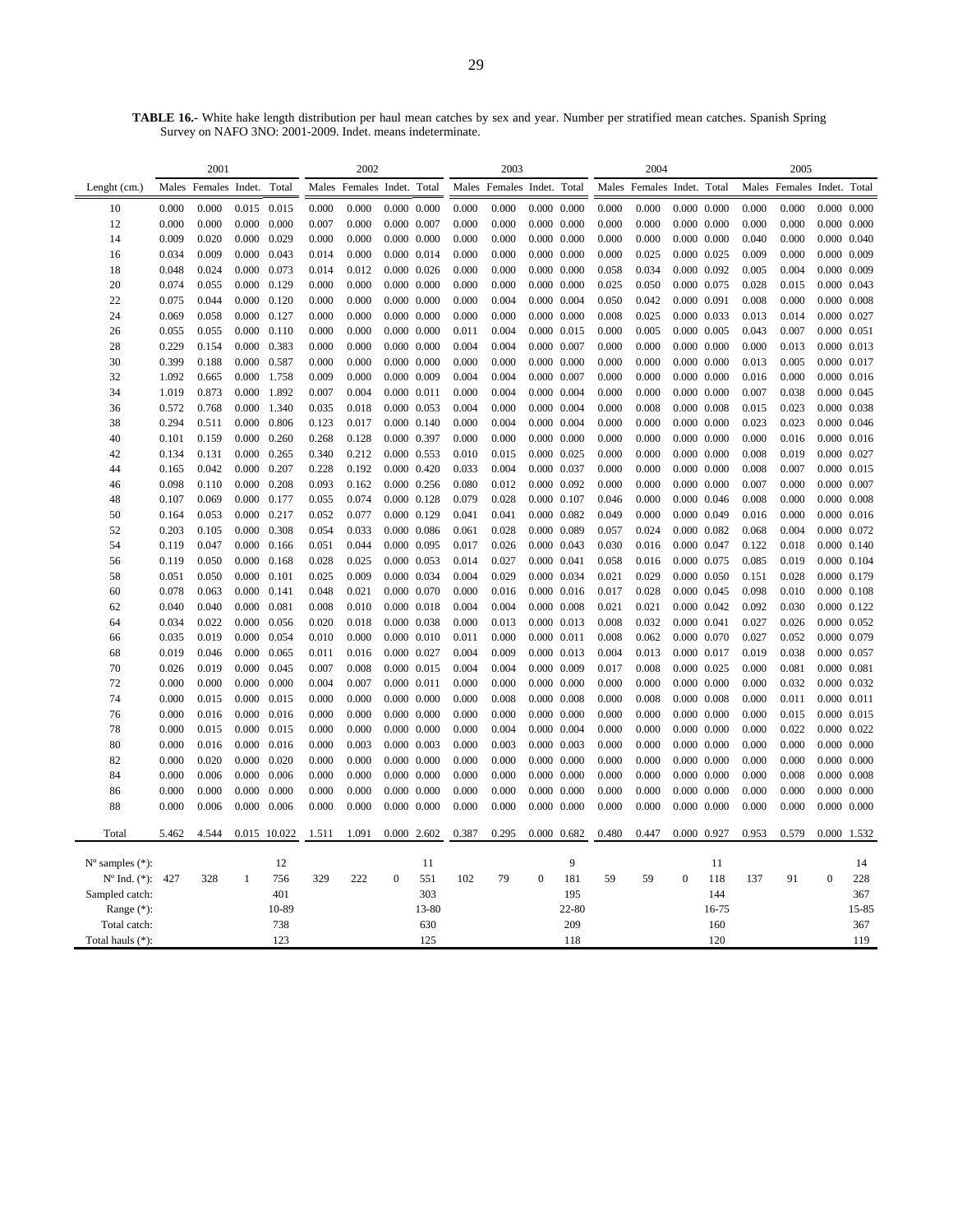|                                                     |                            | 2006  |              |           |         | 2007   |                |          |                | 2008   |                |         |         | 2009   |              |       |
|-----------------------------------------------------|----------------------------|-------|--------------|-----------|---------|--------|----------------|----------|----------------|--------|----------------|---------|---------|--------|--------------|-------|
| Length (cm.)                                        | Females<br>Males<br>Indet. |       | Total        | Males     | Females | Indet. | Total          | Males    | Females        | Indet. | Total          | Males   | Females | Indet. | Total        |       |
| 10                                                  | 0.000                      | 0.000 | 0.000        | 0.000     | 0.000   | 0.000  | 0.000          | 0.000    | 0.000          | 0.000  | 0.000          | 0.000   | 0.000   | 0.000  | 0.000        | 0.000 |
| 12                                                  | 0.000                      | 0.000 | 0.000        | 0.000     | 0.000   | 0.000  | 0.000          | 0.000    | 0.000          | 0.000  | 0.000          | 0.000   | 0.000   | 0.000  | 0.000        | 0.000 |
| 14                                                  | 0.000                      | 0.000 | 0.000        | 0.000     | 0.000   | 0.000  | 0.000          | 0.000    | 0.000          | 0.000  | 0.000          | 0.000   | 0.000   | 0.000  | 0.000        | 0.000 |
| 16                                                  | 0.000                      | 0.000 | 0.000        | 0.000     | 0.000   | 0.000  | 0.000          | 0.000    | 0.000          | 0.000  | 0.000          | 0.000   | 0.000   | 0.000  | 0.000        | 0.000 |
| 18                                                  | 0.000                      | 0.000 | 0.000        | 0.000     | 0.000   | 0.000  | 0.000          | 0.000    | 0.000          | 0.000  | 0.000          | 0.000   | 0.000   | 0.000  | 0.000        | 0.000 |
| 20                                                  | 0.000                      | 0.000 | 0.000        | 0.000     | 0.006   | 0.000  | 0.000          | 0.006    | 0.000          | 0.000  | 0.000          | 0.000   | 0.000   | 0.000  | 0.000        | 0.000 |
| 22                                                  | 0.005                      | 0.000 | 0.000        | 0.005     | 0.000   | 0.006  | 0.000          | 0.006    | 0.005          | 0.000  | 0.000          | 0.005   | 0.000   | 0.000  | 0.000        | 0.000 |
| 24                                                  | 0.000                      | 0.000 | 0.000        | 0.000     | 0.009   | 0.000  | 0.000          | 0.009    | 0.000          | 0.000  | 0.000          | 0.000   | 0.000   | 0.003  | 0.000        | 0.003 |
| 26                                                  | 0.005                      | 0.000 | 0.000        | 0.005     | 0.000   | 0.000  | 0.000          | 0.000    | 0.000          | 0.000  | 0.000          | 0.000   | 0.000   | 0.007  | 0.000        | 0.007 |
| 28                                                  | 0.013                      | 0.000 | 0.000        | 0.013     | 0.000   | 0.009  | 0.000          | 0.009    | 0.000          | 0.000  | 0.000          | 0.000   | 0.007   | 0.007  | 0.000        | 0.014 |
| 30                                                  | 0.000                      | 0.011 | 0.000        | 0.011     | 0.008   | 0.000  | 0.000          | 0.008    | 0.000          | 0.000  | 0.000          | 0.000   | 0.000   | 0.000  | 0.000        | 0.000 |
| 32                                                  | 0.000                      | 0.000 | 0.000        | 0.000     | 0.009   | 0.023  | 0.000          | 0.032    | 0.000          | 0.000  | 0.000          | 0.000   | 0.000   | 0.000  | 0.000        | 0.000 |
| 34                                                  | 0.000                      | 0.011 | 0.000        | 0.011     | 0.009   | 0.000  | 0.000          | 0.009    | 0.000          | 0.000  | 0.000          | 0.000   | 0.007   | 0.008  | 0.000        | 0.014 |
| 36                                                  | 0.008                      | 0.005 | 0.000        | 0.013     | 0.000   | 0.000  | 0.000          | 0.000    | 0.000          | 0.000  | 0.000          | 0.000   | 0.000   | 0.000  | 0.000        | 0.000 |
| 38                                                  | 0.012                      | 0.000 | 0.000        | 0.012     | 0.000   | 0.000  | 0.000          | 0.000    | 0.000          | 0.000  | 0.000          | 0.000   | 0.008   | 0.000  | 0.000        | 0.008 |
| 40                                                  | 0.012                      | 0.004 | 0.000        | 0.015     | 0.009   | 0.000  | 0.000          | 0.009    | 0.000          | 0.000  | 0.000          | 0.000   | 0.008   | 0.007  | 0.000        | 0.014 |
| 42                                                  | 0.015                      | 0.008 | 0.000        | 0.023     | 0.000   | 0.000  | 0.000          | 0.000    | 0.000          | 0.000  | 0.000          | 0.000   | 0.008   | 0.003  | 0.000        | 0.011 |
| 44                                                  | 0.000                      | 0.000 | 0.000        | 0.000     | 0.000   | 0.000  | 0.000          | 0.000    | 0.000          | 0.000  | 0.000          | 0.000   | 0.000   | 0.007  | 0.000        | 0.007 |
| 46                                                  | 0.016                      | 0.000 | 0.000        | 0.016     | 0.000   | 0.000  | 0.000          | 0.000    | 0.000          | 0.000  | 0.000          | 0.000   | 0.007   | 0.011  | 0.000        | 0.018 |
| 48                                                  | 0.009                      | 0.008 | 0.000        | 0.017     | 0.017   | 0.017  | 0.000          | 0.034    | 0.000          | 0.000  | 0.000          | 0.000   | 0.013   | 0.000  | 0.000        | 0.013 |
| 50                                                  | 0.020                      | 0.000 | 0.000        | 0.020     | 0.000   | 0.000  | 0.000          | 0.000    | 0.000          | 0.000  | 0.000          | 0.000   | 0.014   | 0.000  | 0.000        | 0.014 |
| 52                                                  | 0.028                      | 0.000 | 0.000        | 0.028     | 0.000   | 0.000  | 0.000          | 0.000    | 0.004          | 0.000  | 0.000          | 0.004   | 0.018   | 0.007  | 0.000        | 0.024 |
| 54                                                  | 0.005                      | 0.010 | 0.000        | 0.016     | 0.000   | 0.009  | 0.000          | 0.009    | 0.002          | 0.000  | 0.000          | 0.002   | 0.000   | 0.014  | 0.000        | 0.014 |
| 56                                                  | 0.028                      | 0.008 | 0.000        | 0.036     | 0.000   | 0.000  | 0.000          | 0.000    | 0.010          | 0.000  | 0.000          | 0.010   | 0.011   | 0.008  | 0.000        | 0.019 |
| 58                                                  | 0.031                      | 0.000 | 0.000        | 0.031     | 0.000   | 0.009  | 0.000          | 0.009    | 0.000          | 0.000  | 0.000          | 0.000   | 0.014   | 0.000  | 0.002        | 0.016 |
| 60                                                  | 0.075                      | 0.013 | 0.000        | 0.089     | 0.000   | 0.009  | 0.000          | 0.009    | 0.002          | 0.000  | 0.000          | 0.002   | 0.028   | 0.016  | 0.000        | 0.044 |
| 62                                                  | 0.066                      | 0.000 | 0.000        | 0.066     | 0.017   | 0.000  | 0.000          | 0.017    | 0.000          | 0.002  | 0.000          | 0.002   | 0.010   | 0.003  | 0.000        | 0.014 |
| 64                                                  | 0.076                      | 0.000 | 0.000        | 0.076     | 0.014   | 0.000  | 0.000          | 0.014    | 0.000          | 0.002  | 0.000          | 0.002   | 0.003   | 0.086  | 0.000        | 0.089 |
| 66                                                  | 0.024                      | 0.000 | 0.000        | 0.024     | 0.000   | 0.009  | 0.000          | 0.009    | 0.000          | 0.000  | 0.000          | 0.000   | 0.011   | 0.000  | 0.000        | 0.011 |
| 68                                                  | 0.021                      | 0.000 | 0.000        | 0.021     | 0.009   | 0.006  | 0.000          | 0.014    | 0.000          | 0.000  | 0.000          | 0.000   | 0.008   | 0.011  | 0.000        | 0.019 |
| 70                                                  | 0.016                      | 0.008 | 0.000        | 0.024     | 0.009   | 0.000  | 0.000          | 0.009    | 0.000          | 0.000  | 0.000          | 0.000   | 0.003   | 0.000  | 0.000        | 0.003 |
| 72                                                  | 0.016                      | 0.021 | 0.000        | 0.037     | 0.000   | 0.009  | 0.000          | 0.009    | 0.002          | 0.000  | 0.000          | 0.002   | 0.000   | 0.003  | 0.000        | 0.003 |
| 74                                                  | 0.000                      | 0.005 | 0.000        | 0.005     | 0.000   | 0.009  | 0.000          | 0.009    | 0.000          | 0.000  | 0.000          | 0.000   | 0.008   | 0.008  | 0.000        | 0.015 |
| 76                                                  | 0.008                      | 0.026 | 0.000        | 0.034     | 0.000   | 0.016  | 0.000          | 0.016    | 0.000          | 0.000  | 0.000          | 0.000   | 0.000   | 0.000  | 0.000        | 0.000 |
| 78                                                  | 0.000                      | 0.020 | 0.000        | 0.020     | 0.000   | 0.012  | 0.000          | 0.012    | 0.000          | 0.004  | 0.000          | 0.004   | 0.000   | 0.000  | 0.000        | 0.000 |
| 80                                                  | 0.000                      | 0.013 | 0.000        | 0.013     | 0.000   | 0.012  | 0.000          | 0.012    | 0.000          | 0.000  | 0.000          | 0.000   | 0.000   | 0.000  | 0.000        | 0.000 |
| 82                                                  | 0.000                      | 0.000 | 0.000        | 0.000     | 0.000   | 0.009  | 0.000          | 0.009    | 0.000          | 0.000  | 0.000          | 0.000   | 0.000   | 0.000  | 0.000        | 0.000 |
| 84                                                  | 0.000                      | 0.000 | 0.000        | 0.000     | 0.000   | 0.000  | 0.000          | 0.000    | 0.000          | 0.000  | 0.000          | 0.000   | 0.000   | 0.000  | 0.000        | 0.000 |
| 86                                                  | 0.000                      | 0.000 | 0.000        | 0.000     | 0.000   | 0.000  | 0.000          | 0.000    | 0.000          | 0.004  | 0.000          | 0.004   | 0.000   | 0.000  | 0.000        | 0.000 |
| 88                                                  | 0.000                      | 0.000 | 0.000        | 0.000     | 0.000   | 0.000  | 0.000          | 0.000    | 0.000          | 0.000  | 0.000          | 0.000   | 0.000   | 0.000  | 0.000        | 0.000 |
| Total                                               | 0.512                      | 0.172 | 0.000        | 0.684     | 0.115   | 0.161  | 0.000          | 0.275    | 0.025          | 0.012  | 0.000          | 0.037   | 0.184   | 0.208  | 0.002        | 0.394 |
|                                                     |                            |       |              |           |         |        |                |          |                |        |                |         |         |        |              | 9     |
| $N^{\circ}$ samples $(*)$ :<br>$N^{o}$ Ind. $(*)$ : | 73                         | 28    | $\mathbf{0}$ | 14<br>101 | 14      | 21     | $\overline{0}$ | 11<br>35 | $\overline{7}$ | 4      | $\overline{0}$ | 4<br>11 | 38      | 25     | $\mathbf{1}$ | 64    |
| Sampled catch:                                      |                            |       |              | 187       |         |        |                | 727      |                |        |                | 25      |         |        |              | 100   |
| Range $(*)$ :                                       |                            |       |              | 23-80     |         |        |                | 21-83    |                |        |                | 22-86   |         |        |              | 24-75 |
| Total catch:                                        |                            |       |              | 187       |         |        |                | 73       |                |        |                | 25      |         |        |              | 112   |
|                                                     |                            |       |              |           |         |        |                |          |                |        |                |         |         |        |              |       |

Total hauls (\*): 120 110 122 109

**TABLE 16 (cont.).-** White hake length distribution per haul mean catches by sex and year. Number per stratified mean catches. Spanish Spring Survey on NAFO 3NO: 2001-2009. Indet. means indeterminate.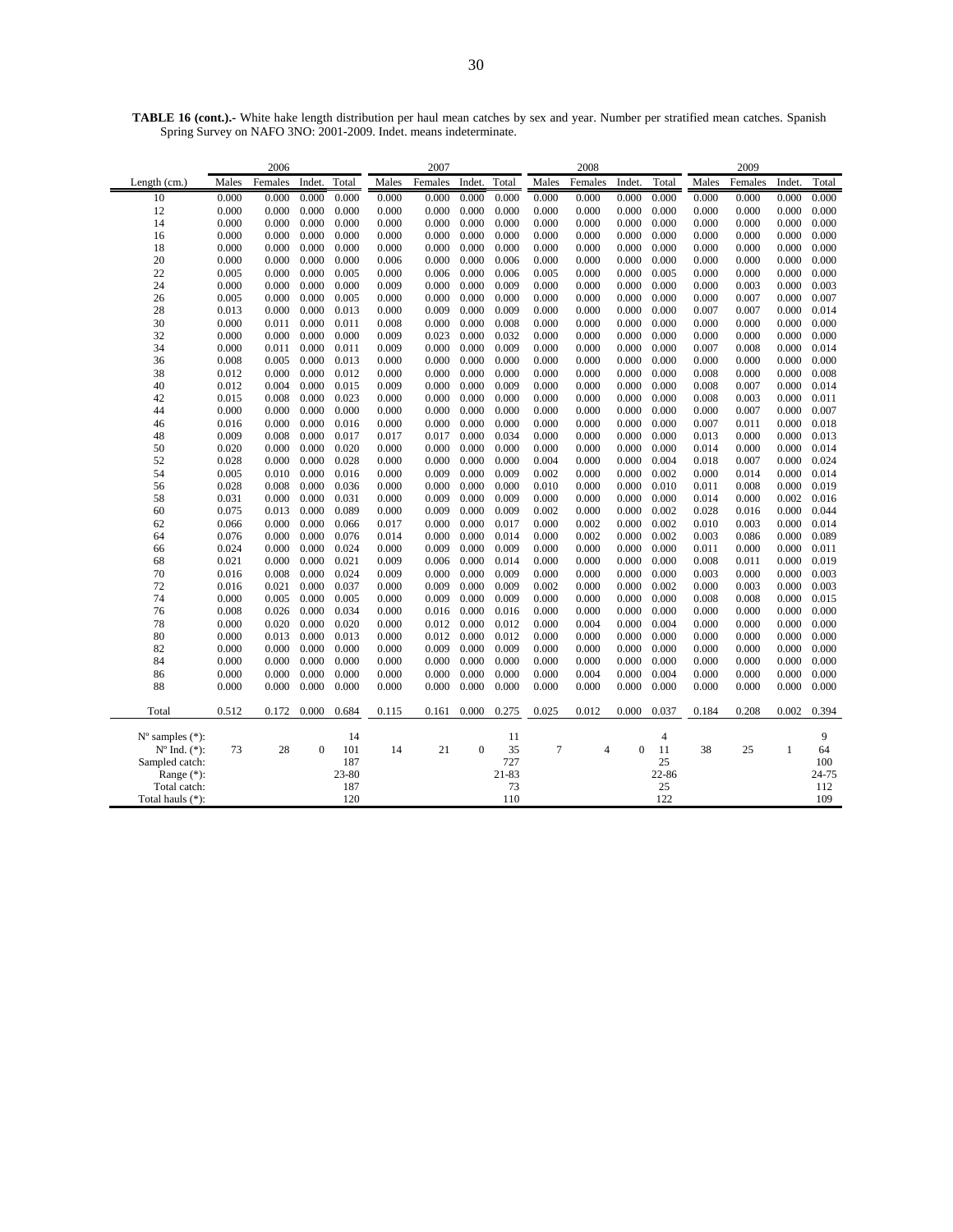

**FIGURE 1.-** Roughhead grenadier stratified mean catches in Kg and ±SD by year. Spanish Spring surveys on NAFO Div. 3NO: 1997-2009 (1997-2000 transformed data from C/V *Playa de Menduíña*; 2002-2009 original data from R/V *Vizconde de Eza*. In 2001, there are data from the two vessels).



**FIGURE 2.-** Roughhead grenadier biomass calculated by the swept area method in tons and ±SD by year. Spanish Spring surveys on NAFO Div. 3NO: 1997-2009 (1997-2000 transformed data from C/V *Playa de Menduíña*; 2002-2009 original data from R/V *Vizconde de Eza*. In 2001, there are data from the two vessels).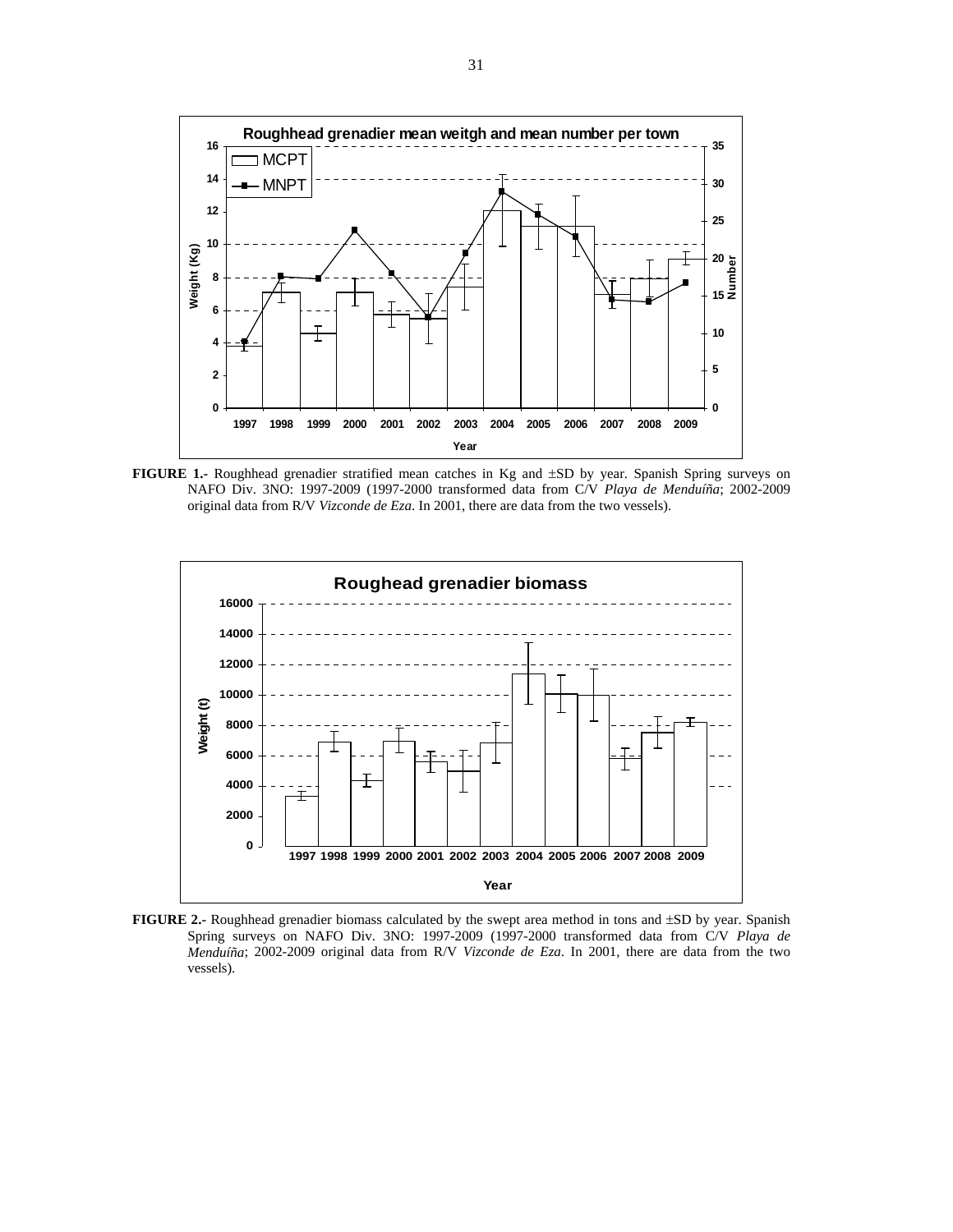

**FIGURE 3.-** Roughhead grenadier length distribution (cm) on NAFO 3NO: 1997-2009. Estimated numbers per haul stratified mean catches. 1997-2000 data are transformed data from C/V *Playa de Menduíña*, and 2002-2009 data are original from R/V *Vizconde de Eza*. In 2001, there are data from the two vessels.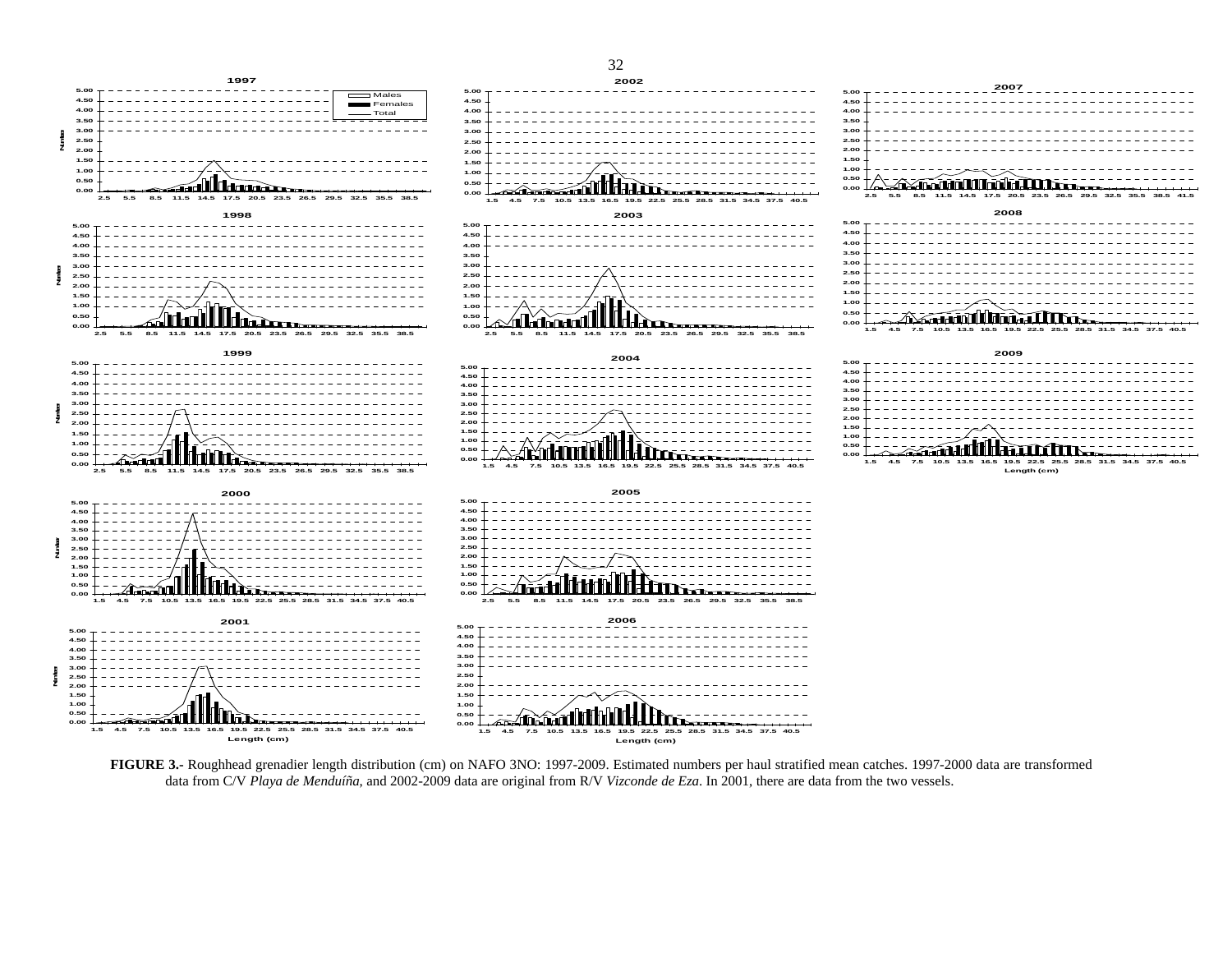

## **Roughhead grenadier length distribution**

**FIGURE 4.-** Roughhead grenadier mean catches per tow length distribution (cm) on NAFO 3NO: 1997-2009.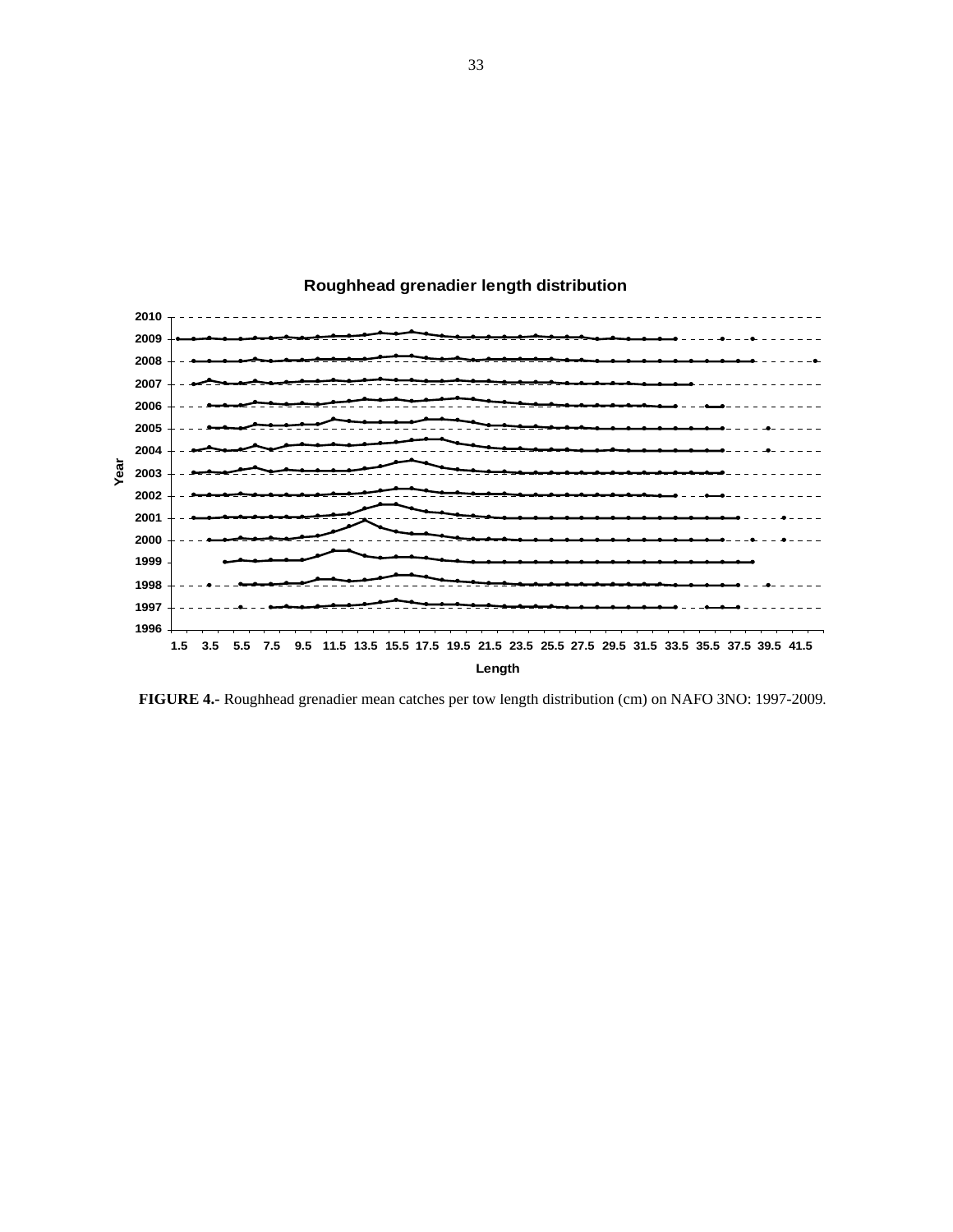

**FIGURE 5.-** Thorny skate stratified mean catches in Kg and ±SD by year. Spanish Spring surveys on NAFO Div. 3NO: 1997-2009 (1997-2000 transformed data from C/V *Playa de Menduíña*; 2002-2009 original data from R/V *Vizconde de Eza*. In 2001, there are data from the two vessels).



**FIGURE 6.-** Thorny skate biomass calculated by the swept area method in tons and ±SD by year. Spanish Spring surveys on NAFO Div. 3NO: 1997-2009 (1997-2000 transformed data from C/V *Playa de Menduíña*; 2002-2009 original data from R/V *Vizconde de Eza*. In 2001, there are data from the two vessels).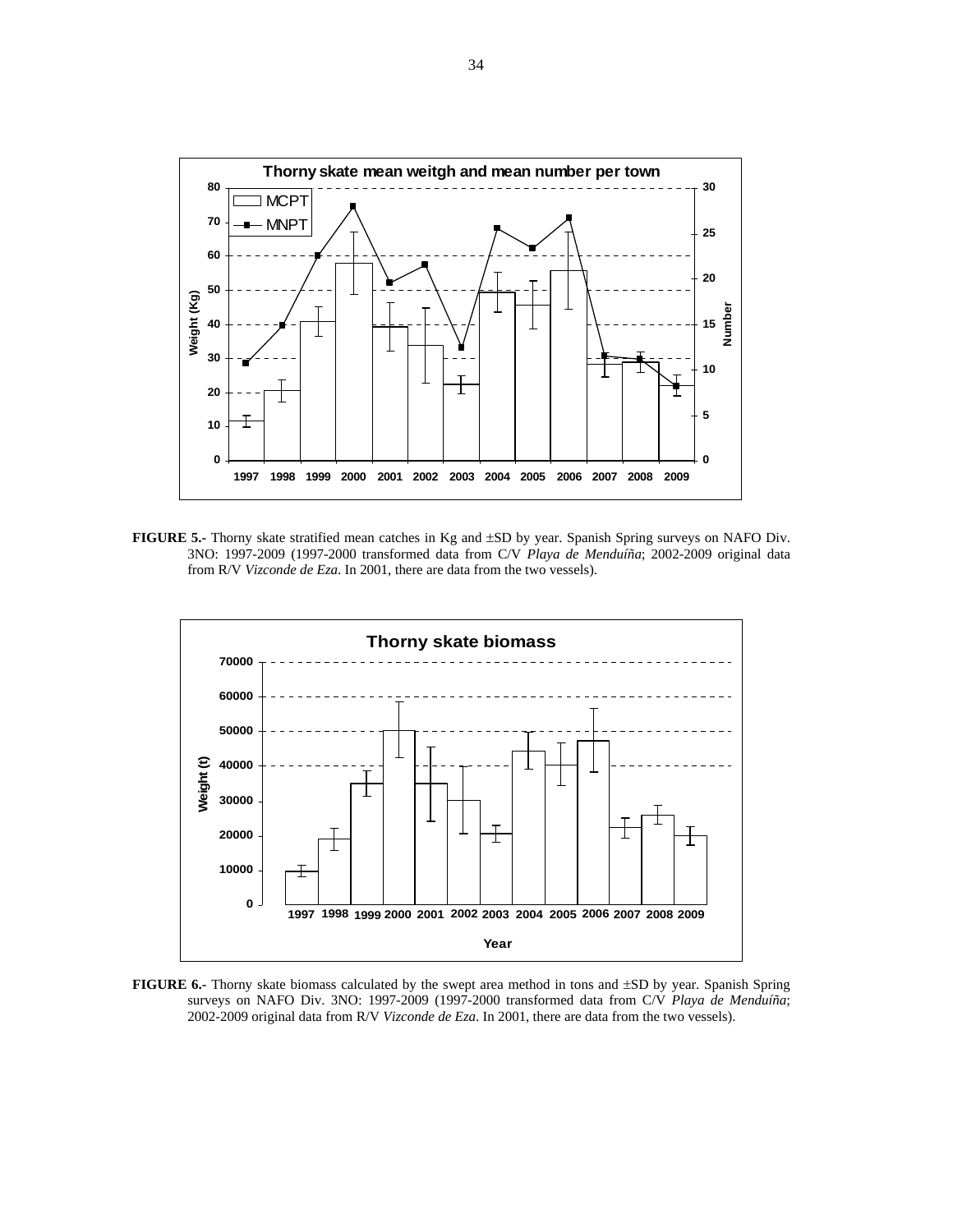

**FIGURE 7.-** Thorny skate length distribution (cm) on NAFO 3NO: 1997-2009. Estimated numbers per haul stratified mean catches. 1997-2000 data are transformed data from C/V *Playa de Menduíña*, and 2002-2009 data are original from R/V *Vizconde de Eza*. In 2001, there are data from the two vessels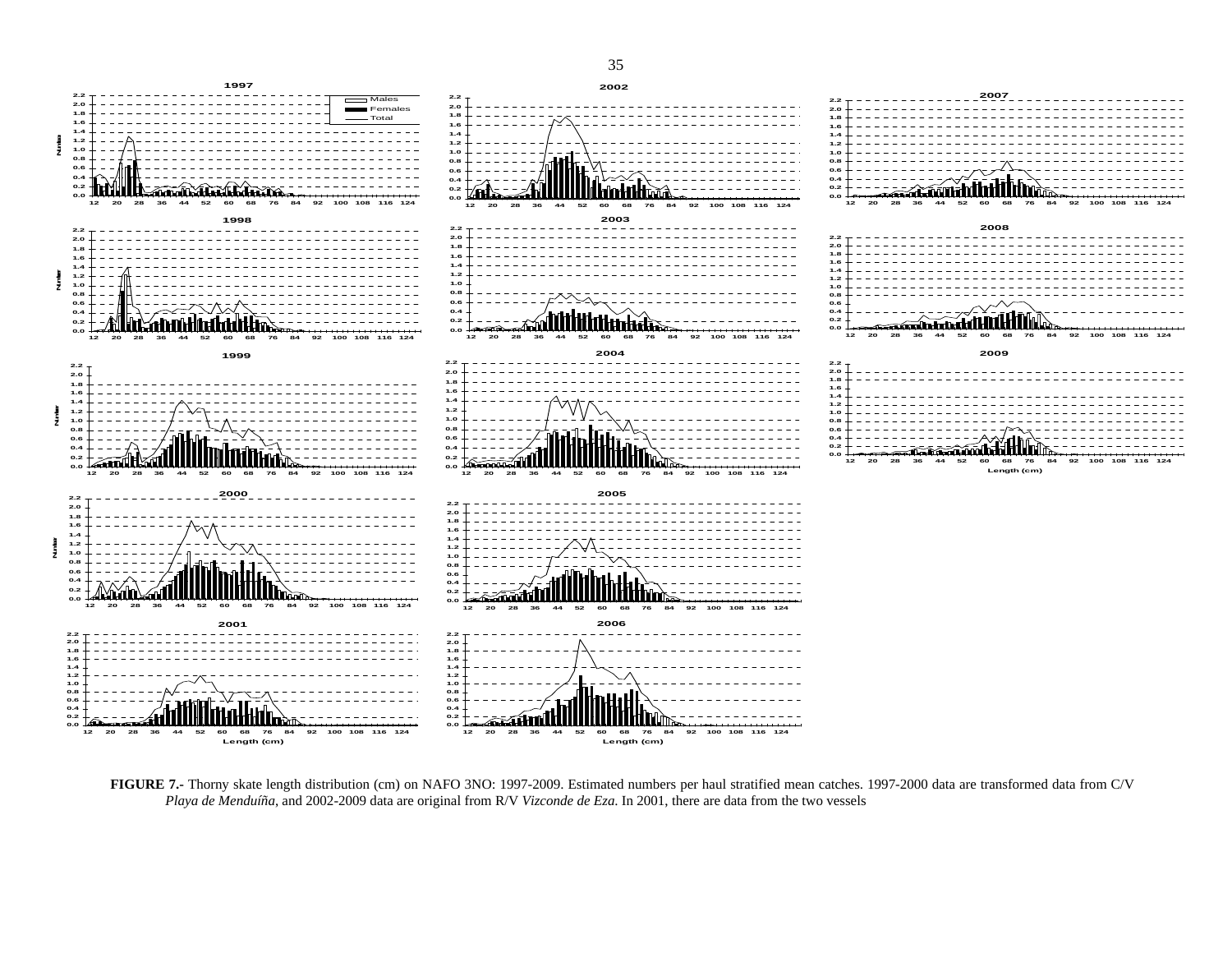

**FIGURE 8.-** Thorny skate mean catches per tow length distribution (cm) on NAFO 3NO: 1997-2009.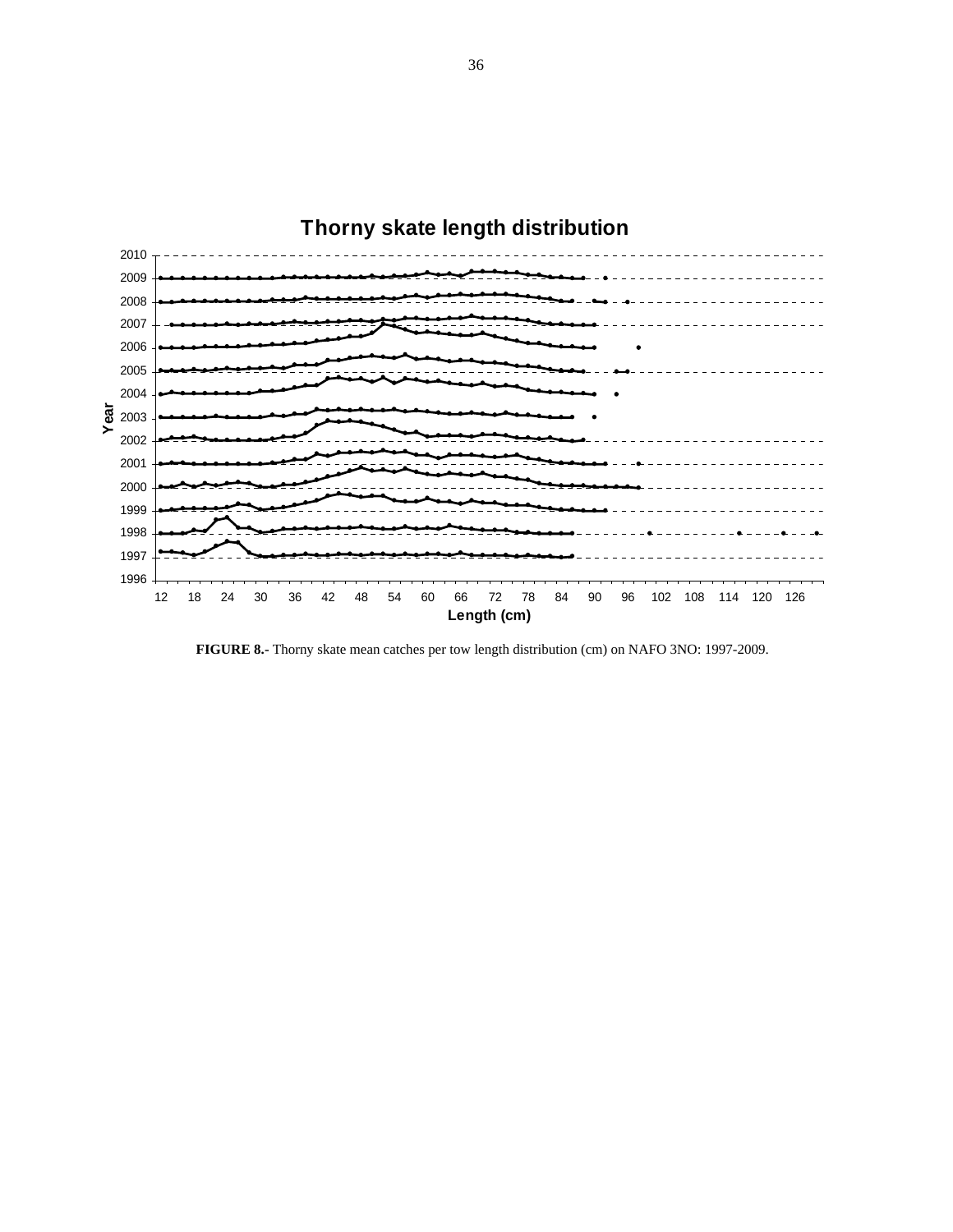

**FIGURE 9.-** White hake stratified mean catches in Kg and ±SD by year. Spanish Spring surveys on NAFO Div. 3NO: 2001-2009.



**FIGURE 10.-** White hake biomass calculated by the swept area method in tons and ±SD by year. Spanish Spring surveys on NAFO Div. 3NO: 2001-2009.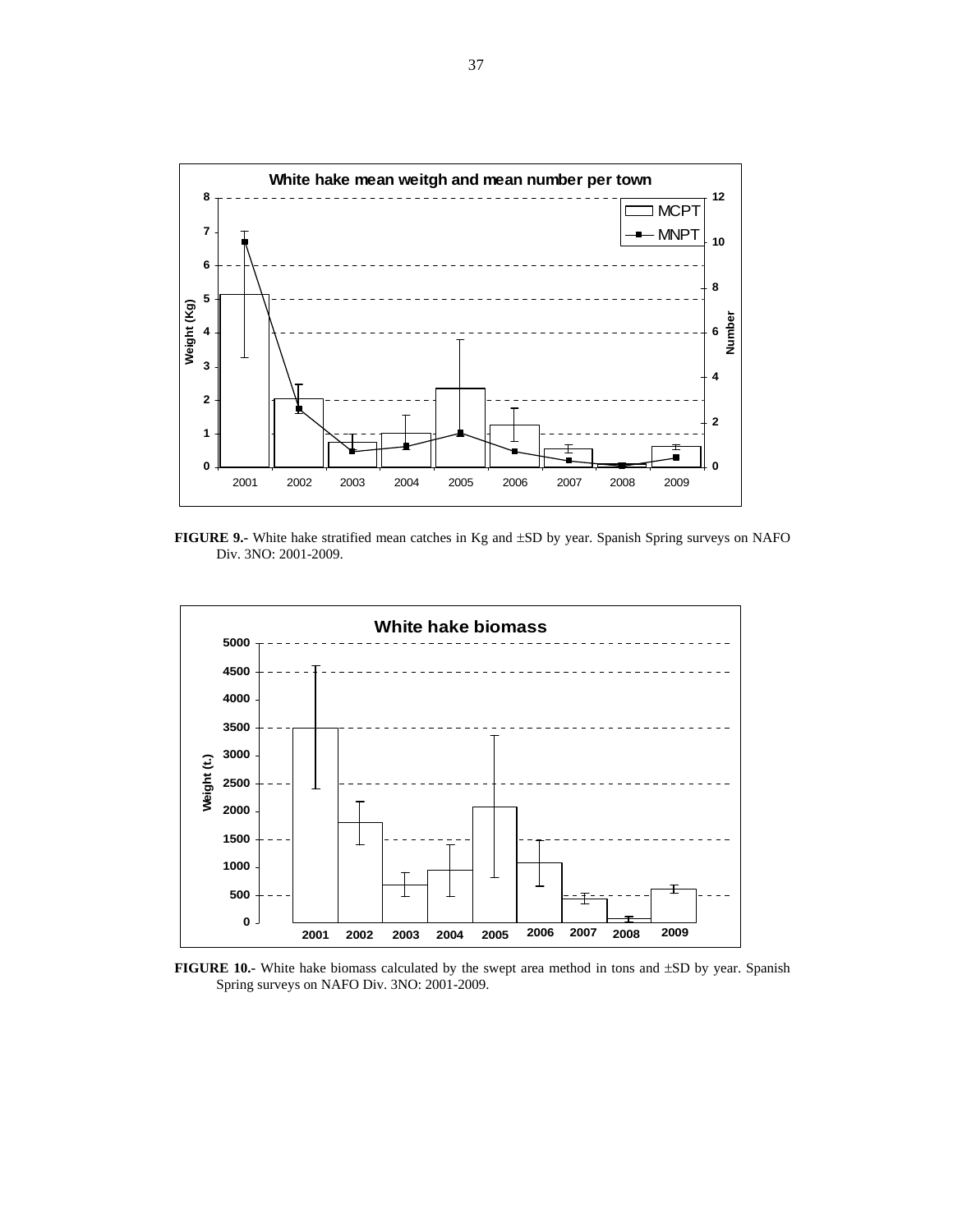

**2006 2.0 1.8 1.6 1.4 1.2 1.0 0.8 0.6 0.4 0.2 0.0**  $\Delta$ **10 14 18 22 26 30 34 38 42 46 50 54 58 62 66 70 74 78 82 86 2007**  $2.0 - - - - - -$ **1.8**  $\frac{1}{2} \left( \frac{1}{2} \right) \left( \frac{1}{2} \right) \left( \frac{1}{2} \right) \left( \frac{1}{2} \right) \left( \frac{1}{2} \right) \left( \frac{1}{2} \right) \left( \frac{1}{2} \right) \left( \frac{1}{2} \right) \left( \frac{1}{2} \right) \left( \frac{1}{2} \right) \left( \frac{1}{2} \right) \left( \frac{1}{2} \right) \left( \frac{1}{2} \right) \left( \frac{1}{2} \right) \left( \frac{1}{2} \right) \left( \frac{1}{2} \right) \left( \frac$ \_\_\_\_\_\_\_\_\_\_\_\_\_ **1.6 1.4 1.2 1.0 0.8 0.6 0.4 0.2** -----------------

**0.0 10 14 18 22 26 30 34 38 42 46 50 54 58 62 66 70 74 78 82 86**

#### **2008**

| 10 14 18 22 26 30 34 38 42 46 50 54 58 62 66 70 74 78 82 86 |  |  |  |  |  |  |  |  |  |  |  |  |  |  |  |  |  |  |  |  |  |  |
|-------------------------------------------------------------|--|--|--|--|--|--|--|--|--|--|--|--|--|--|--|--|--|--|--|--|--|--|

#### **2009**

| 2.0 |  |  |  |  |  |  |  |  |  |  |  |              |  |  |  |                                                             |  |  |  |  |  |  |  |
|-----|--|--|--|--|--|--|--|--|--|--|--|--------------|--|--|--|-------------------------------------------------------------|--|--|--|--|--|--|--|
| 1.8 |  |  |  |  |  |  |  |  |  |  |  |              |  |  |  |                                                             |  |  |  |  |  |  |  |
| 1.6 |  |  |  |  |  |  |  |  |  |  |  |              |  |  |  |                                                             |  |  |  |  |  |  |  |
| 1.4 |  |  |  |  |  |  |  |  |  |  |  |              |  |  |  |                                                             |  |  |  |  |  |  |  |
| 1.2 |  |  |  |  |  |  |  |  |  |  |  |              |  |  |  |                                                             |  |  |  |  |  |  |  |
| 1.0 |  |  |  |  |  |  |  |  |  |  |  |              |  |  |  |                                                             |  |  |  |  |  |  |  |
| 0.8 |  |  |  |  |  |  |  |  |  |  |  |              |  |  |  |                                                             |  |  |  |  |  |  |  |
| 0.6 |  |  |  |  |  |  |  |  |  |  |  |              |  |  |  |                                                             |  |  |  |  |  |  |  |
| 0.4 |  |  |  |  |  |  |  |  |  |  |  |              |  |  |  |                                                             |  |  |  |  |  |  |  |
| 0.2 |  |  |  |  |  |  |  |  |  |  |  |              |  |  |  |                                                             |  |  |  |  |  |  |  |
| 0.0 |  |  |  |  |  |  |  |  |  |  |  |              |  |  |  |                                                             |  |  |  |  |  |  |  |
|     |  |  |  |  |  |  |  |  |  |  |  |              |  |  |  | 10 14 18 22 26 30 34 38 42 46 50 54 58 62 66 70 74 78 82 86 |  |  |  |  |  |  |  |
|     |  |  |  |  |  |  |  |  |  |  |  | Length (cm.) |  |  |  |                                                             |  |  |  |  |  |  |  |
|     |  |  |  |  |  |  |  |  |  |  |  |              |  |  |  |                                                             |  |  |  |  |  |  |  |

**FIGURE 11.-** White hake length distribution (cm) on NAFO 3NO: 2001-2009. Number per stratified mean catches.